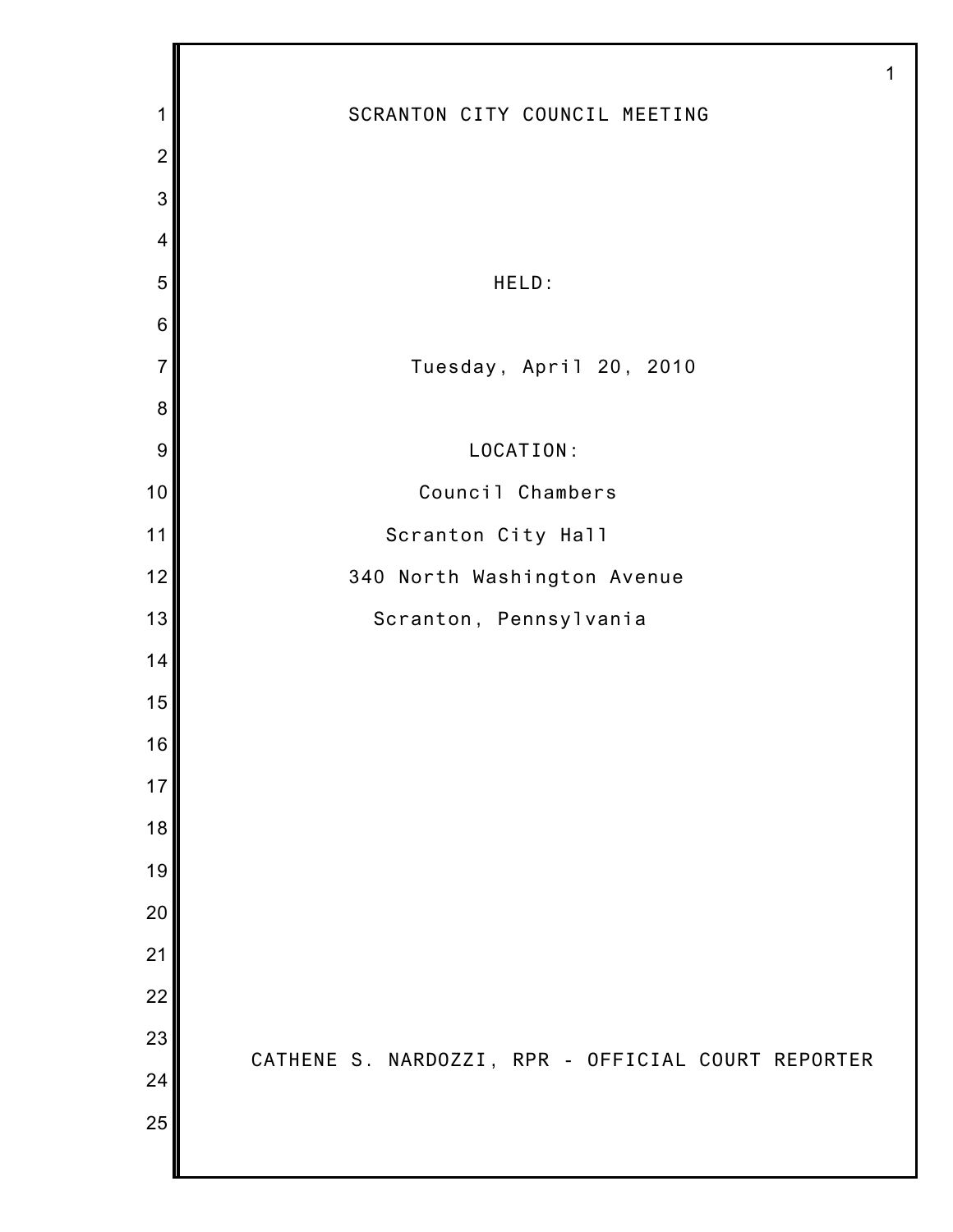| 1                |                                     |
|------------------|-------------------------------------|
| $\overline{2}$   | CITY OF SCRANTON COUNCIL:           |
| 3<br>4           | JANET EVANS, PRESIDENT              |
| 5                | PAT ROGAN, VICE-PRESIDENT           |
| 6                | ROBERT MCGOFF                       |
| $\overline{7}$   | FRANK JOYCE                         |
| 8                | JOHN LOSCOMBE                       |
| $\boldsymbol{9}$ | NANCY KRAKE, CITY CLERK             |
| 10               | CATHY CARRERA, ASSISTANT CITY CLERK |
| 11               | BOYD HUGHES, SOLICITOR              |
| 12               |                                     |
| 13               |                                     |
| 14               |                                     |
| 15               |                                     |
| 16               |                                     |
| 17               |                                     |
| 18               |                                     |
| 19               |                                     |
| 20               |                                     |
| 21               |                                     |
| $\overline{22}$  |                                     |
| 23               |                                     |
| 24               |                                     |
| 25               |                                     |
|                  |                                     |

I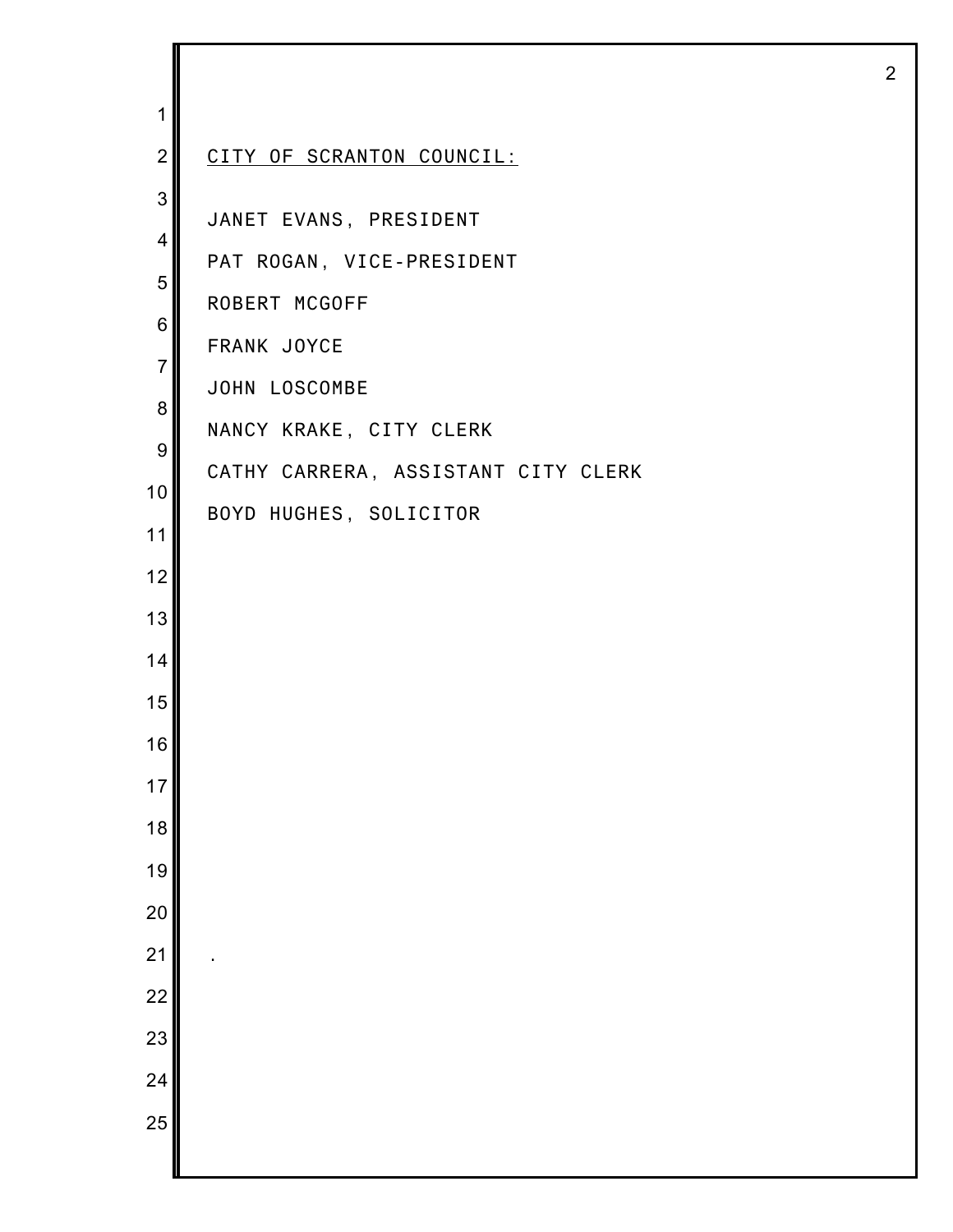|                | 3                                                      |
|----------------|--------------------------------------------------------|
| 1              | (Pledge of Allegiance recited and moment of reflection |
| $\overline{2}$ | observed.)                                             |
| 3              | MS. EVANS: Roll call, please.                          |
| 4              | MS. CARRERA: Mr. McGoff.                               |
| 5              | MR. MCGOFF: Here.                                      |
| 6              | MS. CARRERA: Mr. Rogan.                                |
| $\overline{7}$ | MR. ROGAN:<br>Here.                                    |
| 8              | MS. CARRERA: Mr. Loscombe.                             |
| 9              | MR. LOSCOMBE: Here.                                    |
| 10             | MS. CARRERA: Mr. Joyce.                                |
| 11             | MR. JOYCE: Here.                                       |
| 12             | MS. CARRERA: Mrs. Evans.                               |
| 13             | MS. EVANS: Here.                                       |
| 14             | THE COURT: Dispense with reading of                    |
| 15             | the minutes.                                           |
| 16             | MS. KRAKE: THIRD ORDER. 3-A.                           |
| 17             | APPLICATIONS ALONG WITH THE DECISIONS                  |
| 18             | RENDERED BY THE ZONING BOARD HEARING ON                |
| 19             | WEDNESDAY APRIL 14, 2010.                              |
| 20             | MS. EVANS: Are there any comments?                     |
| 21             | If not, received and filed.                            |
| 22             | MS. KRAKE: 3-B. COMPLIANCE AUDIT                       |
| 23             | REPORT FOR THE CITY OF SCRANTON AGGREGATE              |
| 24             | PENSION FUND FOR THE PERIOD JANUARY 1, 2007,           |
| 25             | TO DECEMBER 31, 2008.                                  |
|                |                                                        |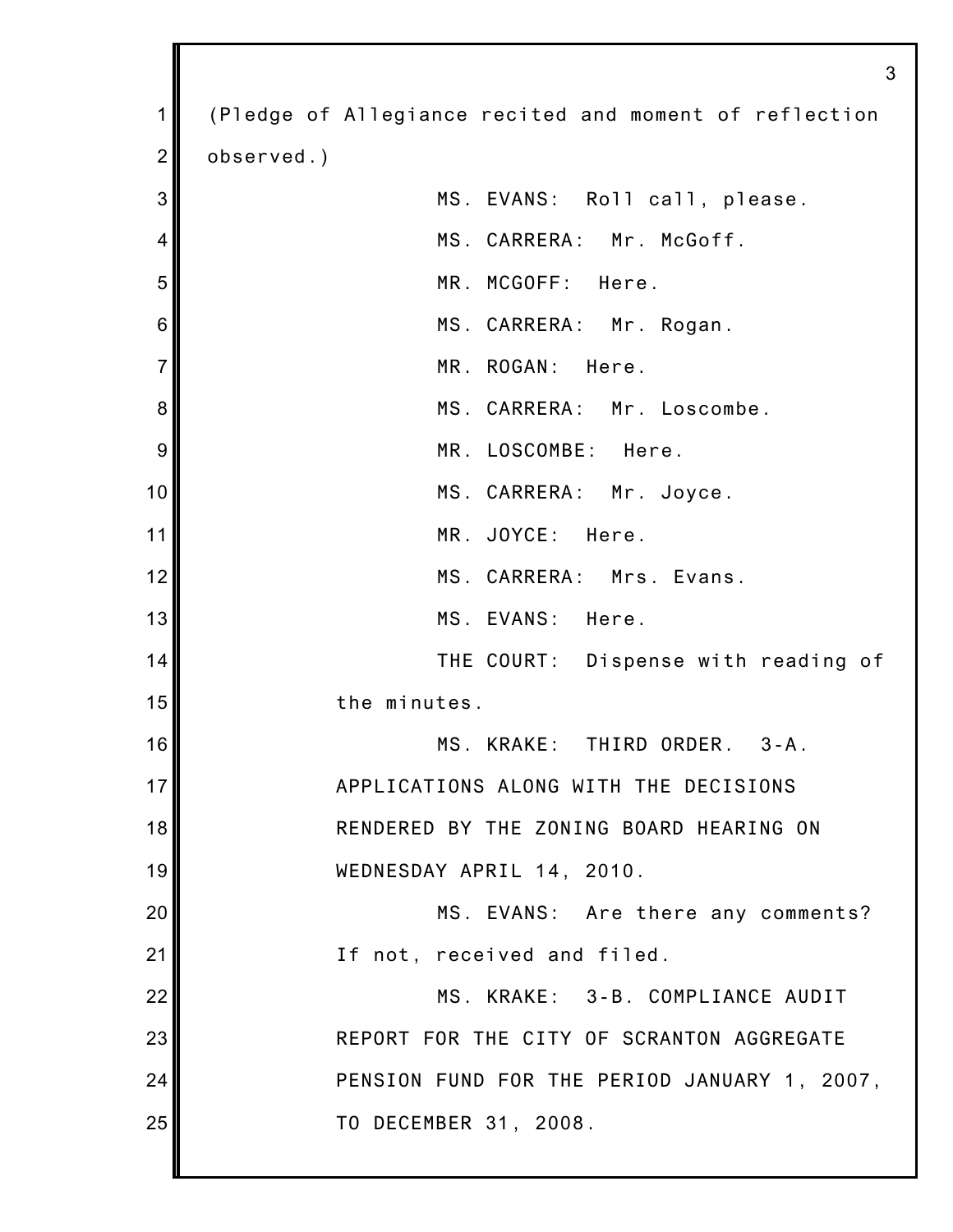|                | $\overline{4}$                                |
|----------------|-----------------------------------------------|
| 1              | MS. EVANS: Are there any comments?            |
| $\overline{2}$ | If not, received and filed.                   |
| 3              | MS. KRAKE: 3-C. AGENDA FOR THE                |
| 4              | CITY PLANNING MEETING, HELD ON APRIL 21,      |
| 5              | 2010.                                         |
| 6              | MS. EVANS: Are there any comments?            |
| $\overline{7}$ | If not, received and filed. Clerk's notes,    |
| 8              | please.                                       |
| 9              | MS. KRAKE: First are responses from           |
| 10             | William Courtright, tax collector. He         |
| 11             | states he no longer has the occupational      |
| 12             | privilege tax, we now have what is called     |
| 13             | the LST tax or local services tax where       |
| 14             | everyone must pay \$52 per year of which \$47 |
| 15             | goes to the City of Scranton and \$5 goes to  |
| 16             | the Scranton School District. The local       |
| 17             | services tax is the only tax charged to       |
| 18             | nonresidents.                                 |
| 19             | MS. EVANS: Mrs. Krake, while we are           |
| 20             | on the topic of the Single Tax Office, if we  |
| 21             | could send a letter, please, to Mr.           |
| 22             | Courtright concerning tonight's caucus and    |
| 23             | council's desire to send rental registration  |
| 24             | notices with the tax notices that go out I    |
| 25             | believe in February of each year, he might    |
|                |                                               |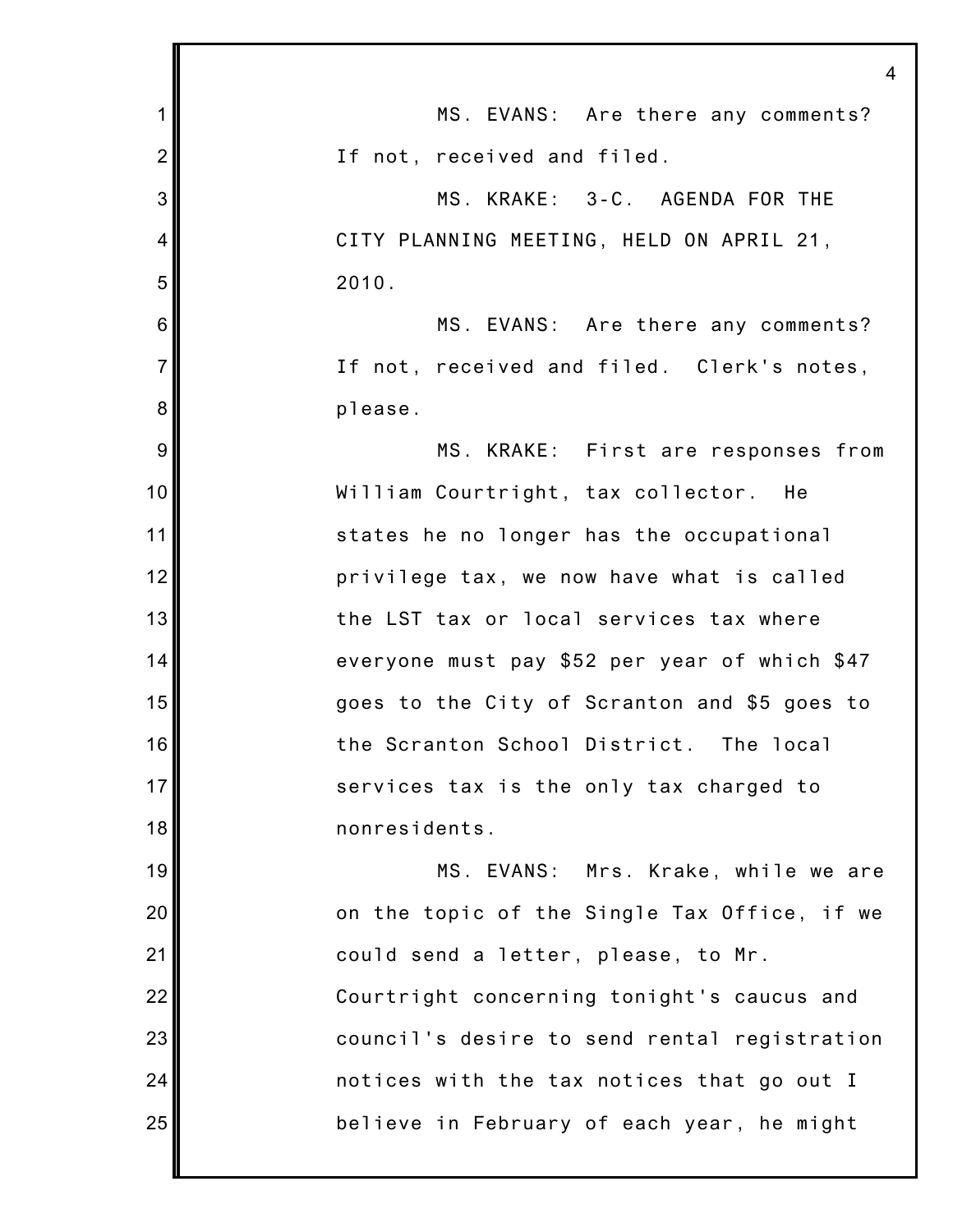1 2 3 4 5 6 7 8 9 10 11 12 13 14 15 16 17 18 19 20 21 22 23 24 25 5 entertain that possibility. I thought there was something else we needed from Mr. Courtright, but it's not coming to me right now. Okay. MS. KRAKE: Thank you. This is from Linda Aebli, executive director of OECD. To date, no 2010 street paving list is available through the community development block grant program. MS. EVANS: Then we should expect to receive the paving list from Mr. Brazil I would think. MS. KRAKE: Yes, I would imagine. We have also received a letter or a response from Bill Chainy, executive director of the Scranton Redevelopment Authority. Basically he is telling us he has put together all of the things we requested in our Right-to-Know. He says has assembled the data we requested and the information is available for all our review at the offices of the Redevelopment Authority in the Scranton Life Building, and we can go there during regular business hours Monday through Friday 8 to 4. Now, he has stated this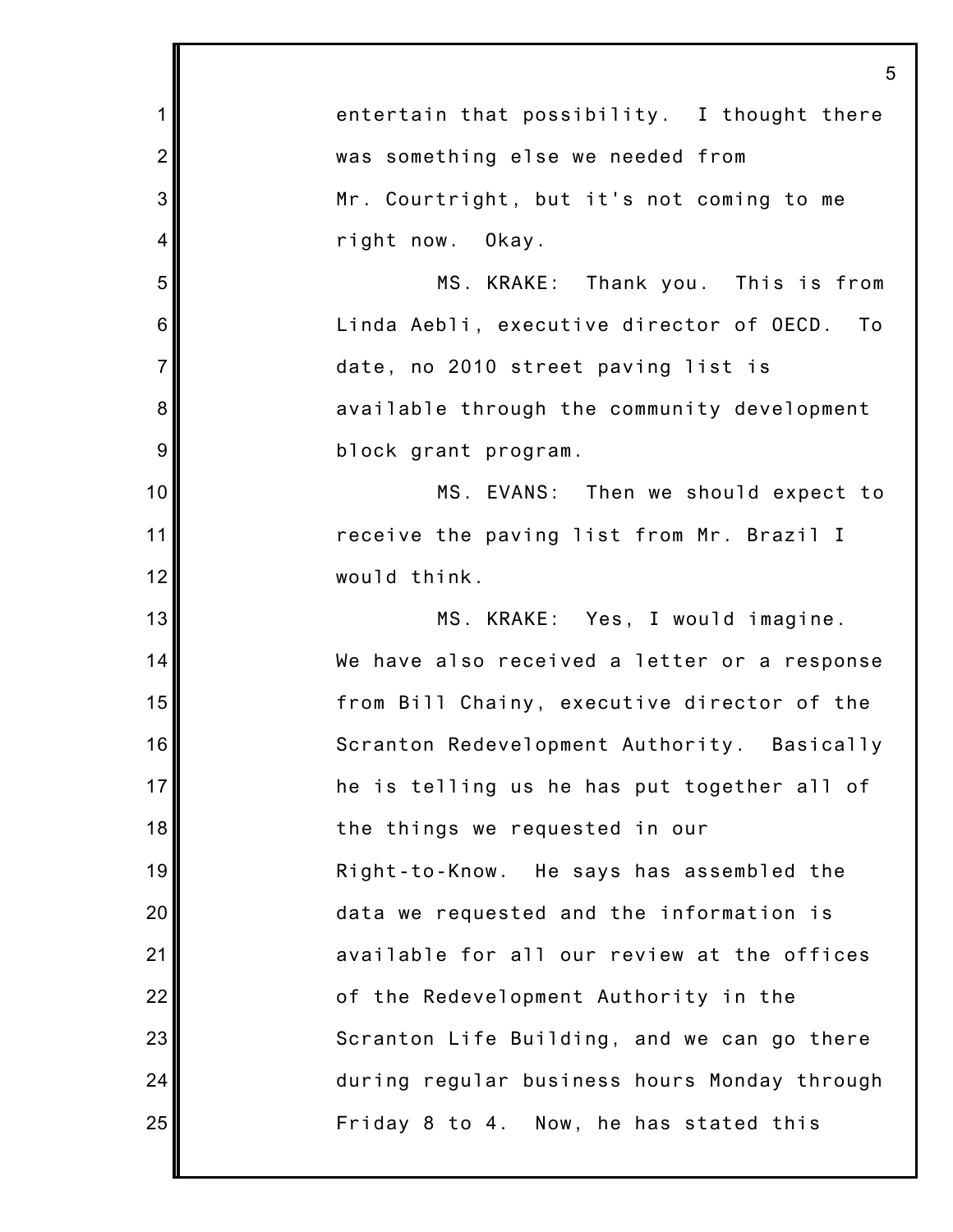because we indicated that we indicated we were not willing to pay, one government body to another for copies, and we had requested that they come to our office so we could make copies ourselves of what we wanted, so I am assuming that he is stating we can go to his office, review them and then they would make copies for no charge or --

1

2

3

4

5

6

7

8

9

10

11

12

13

14

15

16

17

18

19

20

21

22

23

24

25

MS. EVANS: Could we clarify that, please, because my intent here is to save some money, you know, it's all coming out of the same pockets basically speaking, but, you know, if they are going to allow us to make the copies there or if they wanted to just give us the information then we'll make our own copies and return everything to them.

MS. KRAKE: That was our original request, should we reiterate that then?

MS. EVANS: Yes.

MS. KRAKE: This is a letter from Attorney Mecuri on behalf of Olympic Chimney Supply. He is telling us that the use of this land fully complies with all applicable laws and his client is sensitive to the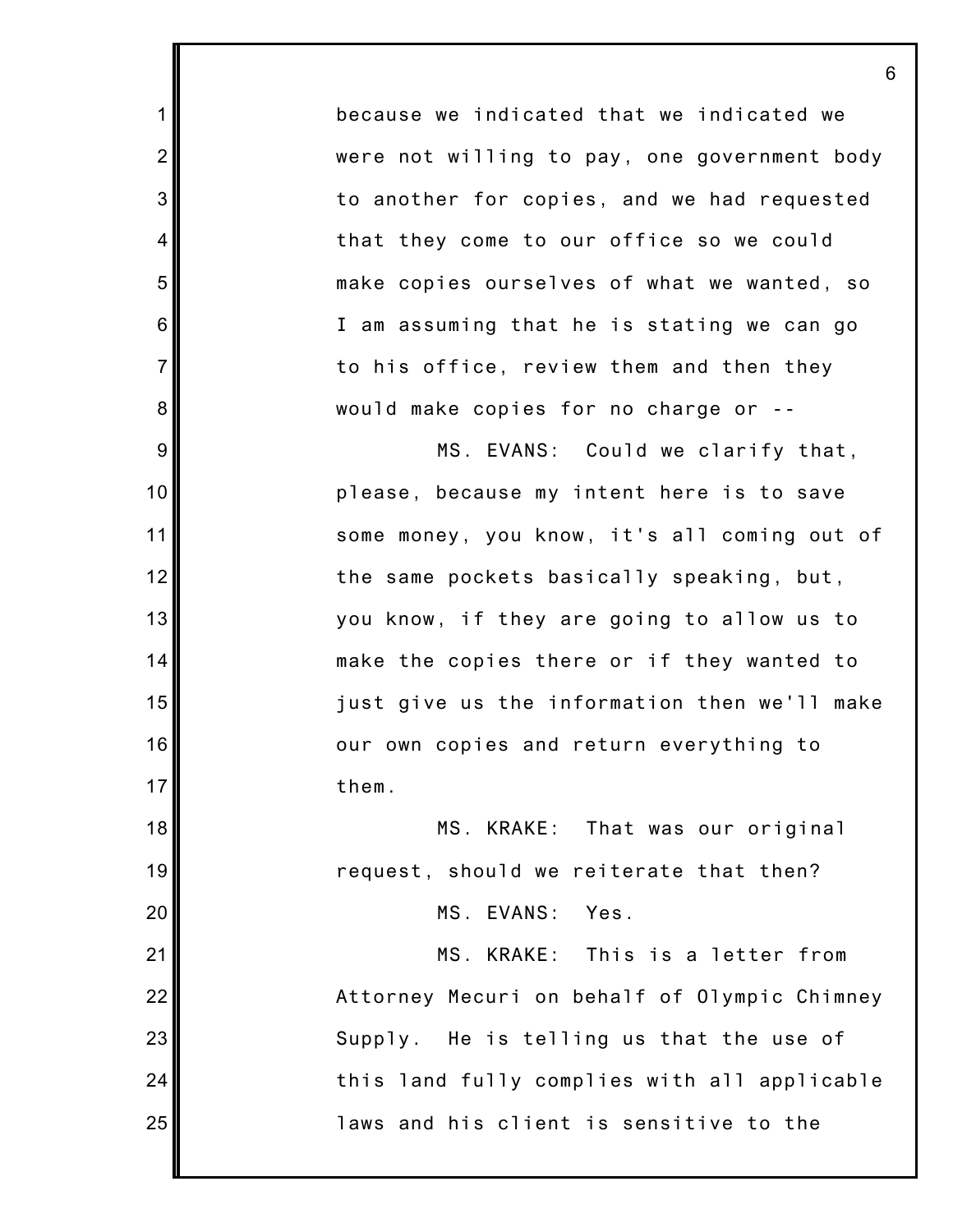complaints raised by some of the neighbors and has addressed them as follows: "My client has notified Nicholas Trucking in writing as to the streets restricted by the City of Scranton truck traffic. Nicholas Trucking has also been advised in writing to the requirements of Pennsylvania's Diesel Powered Motor Vehicle Idling Act 124 of 2008 and the applicable City of Scranton ordinance regarding truck idling within city limits. My client has posted warning signs as to the law. Since the above-actions were taken, we have not observed any violations of state or city law. I'm sure that the council can appreciate the fact that Nicholas Trucking and my client operate in a light industrial zone. Our property accommodates truck parking. It is not a transfer station. My client's principal has personally spoken with some of the neighbors and has assured them that they we stand ready to address

7

1

2

3

4

5

6

7

8

9

10

11

12

13

14

15

16

17

18

19

20

21

22

23

24

25

their complaints in every reasonable fashion."

MS. EVANS: Thank you.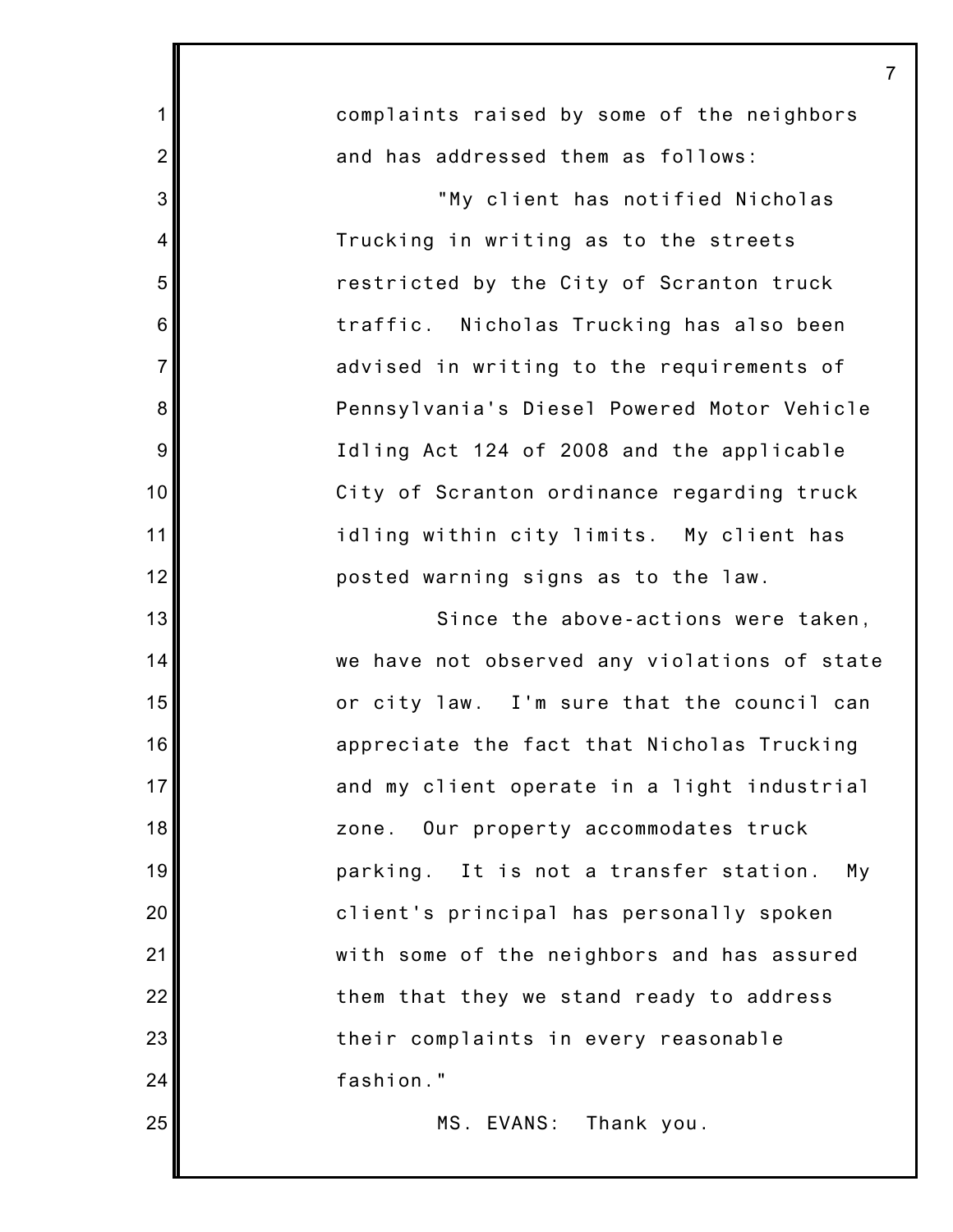MS. KRAKE: We have several responses here from Chief Elliott. The first is he has received our letter regarding noise complaints on Crown Avenue. "I have informed our patrol division to be aware of this and also be aware of dispatch for these complaints knowing this is not the first time."

1

2

3

4

5

6

7

8

9

10

11

12

13

14

15

16

17

18

19

20

21

22

23

24

25

The chief tells us he has received our letter regarding blight at the Washburn Street Cemetery. He says he has spoken with Councilman Rogan regarding this issue, but as we have decided, council has decided, I should say, that we do like all of our answers in writing, so he is apologizing. We do know that he did speak to Councilman Rogan though, he has already informed the officer regarding this property and he assured me he would check on this property throughout his patrols.

MS. EVANS: Very good.

MS. KRAKE: Also from the chief. I received your letter regarding speed enforcement on Sloan Street. I will make patrol aware of the complaint and request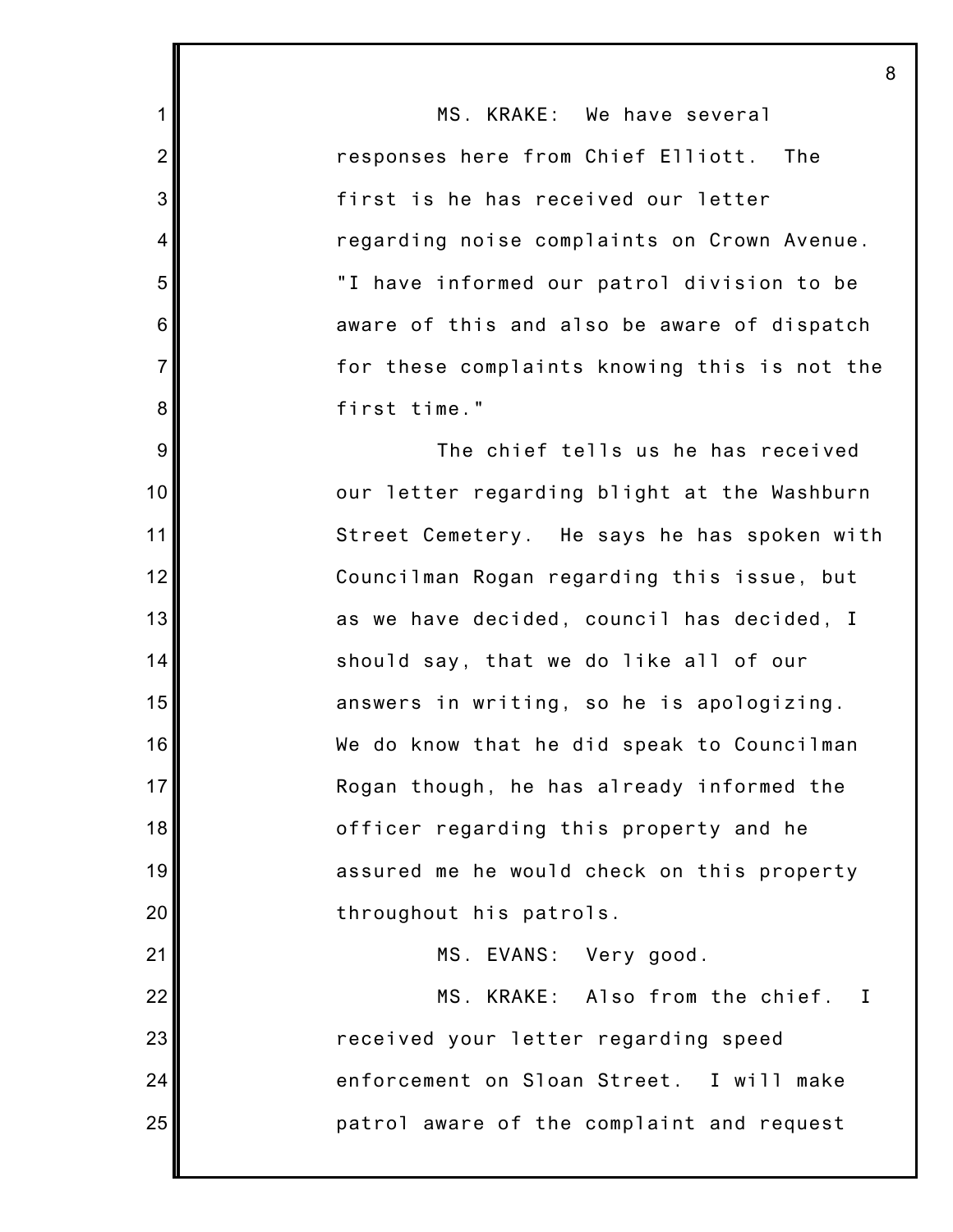1 2 3 4 5 6 7 8 9 10 11 12 13 14 15 16 17 18 19 20 21 22 23 24 25 9 special enforcement in this area when possible. And then finally, this is regarding nuisance complaints. He tells us there is no set number of calls for a tavern/bar. "However, when we notice a problem bar "we", the police department, begin to put a file together and contact the Liquor Control Office. We currently have several investigations ongoing involving city taverns and night clubs. If you have any information on a particular bar, please forward this to the chief's office." The next response we have is from PennDOT and it's from Keith Williams, the district traffic engineer. "Council had requested installation of a four-way stop at Harrison Avenue and Gibson Street and a three-way stop at Meadow Avenue and River Street. That one was an interim safety measure until the traffic light can be installed. He tells us in regards to Harrison Avenue and Gibson Street, "As required by Pennsylvania law a multi-way stop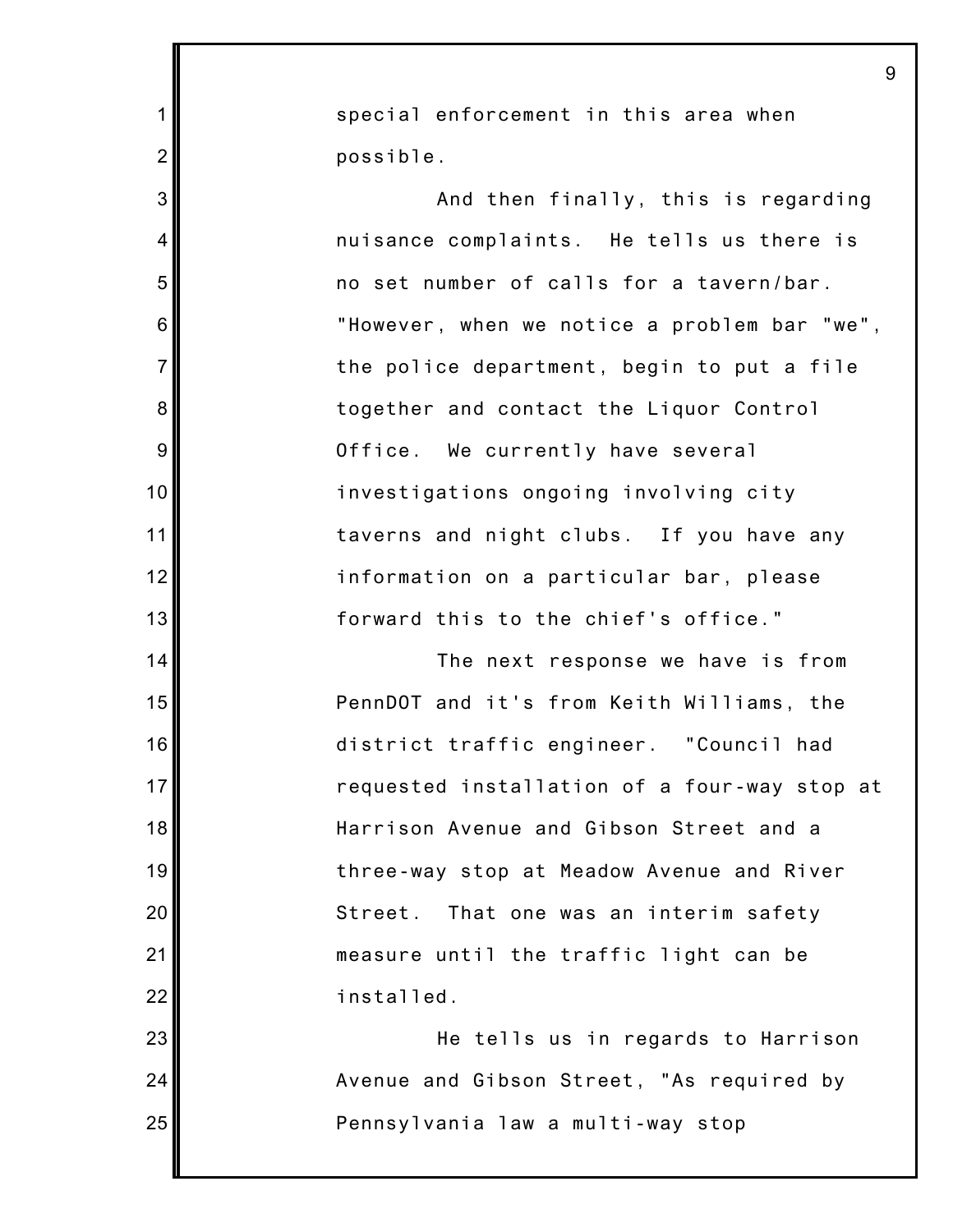engineering a traffic study must be completed in order to determine if the installation is, in fact, warranted. Therefore, a multi-way stop study has been scheduled as per your request. Upon completion of our study, we will be informed in writing of our findings and of our recommendations.

1

2

3

4

5

6

7

8

9

10

11

12

13

14

15

16

17

18

19

20

21

22

23

24

25

In regards to your request to install a three-way stop at Meadow Avenue, River Street, please note since all roads approaching this intersection are local roads the department has no jurisdiction to install a three-way stop. If the city wishes to pursue this as an ordinance, Scranton city engineer should conduct a multi-way stop engineering and traffic study, then based on this to determine if the installation is warranted."

Would council like us to forward this then to the city engineer to request a study?

MS. EVANS: Please.

MS. KRAKE: Thank you. This is in regards to the cardiac arrest victim at Lake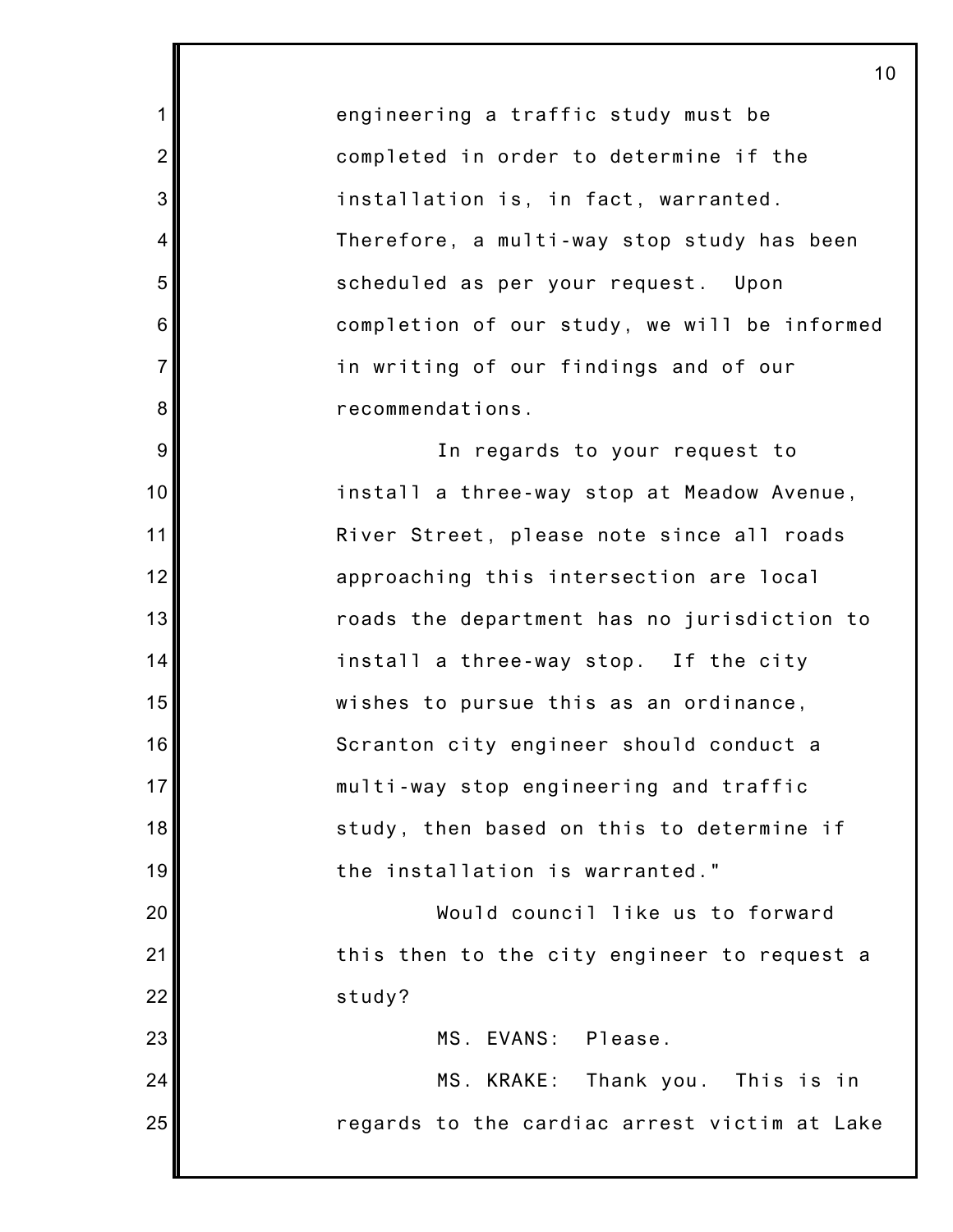Scranton. We actually -- Ms. Carrera composed a letter and we sent it to the - we received a phone call response from Mr. Ken Jimmy so I'm going to read it from that part forward: On Wednesday, April 14, Mr. Ken Jimmy from the Water Company telephoned this office and agreed to provide a key to Engine 10 at the main gate at Lake Scranton. Mr. Ken Jimmy requested that someone from the fire department contact him so that he can personally hand the key to that person. And then he gives his contact information.

1

2

3

4

5

6

7

8

9

10

11

12

13

14

15

16

17

18

19

20

21

22

23

24

25

Chief Davis just returned our original letter to us, but he did indicate that he spoke to Mr. Ken Jimmy and that Engine 10 and Car 21 will each have a key.

MS. EVANS: Very good.

MS. KRAKE: Our next response is from the law department. It was sent to our office today, they sent the rest of the lawsuits that we had requested under Right-to-Know, so now those are all available in the city council's office. MS. EVANS: Thank.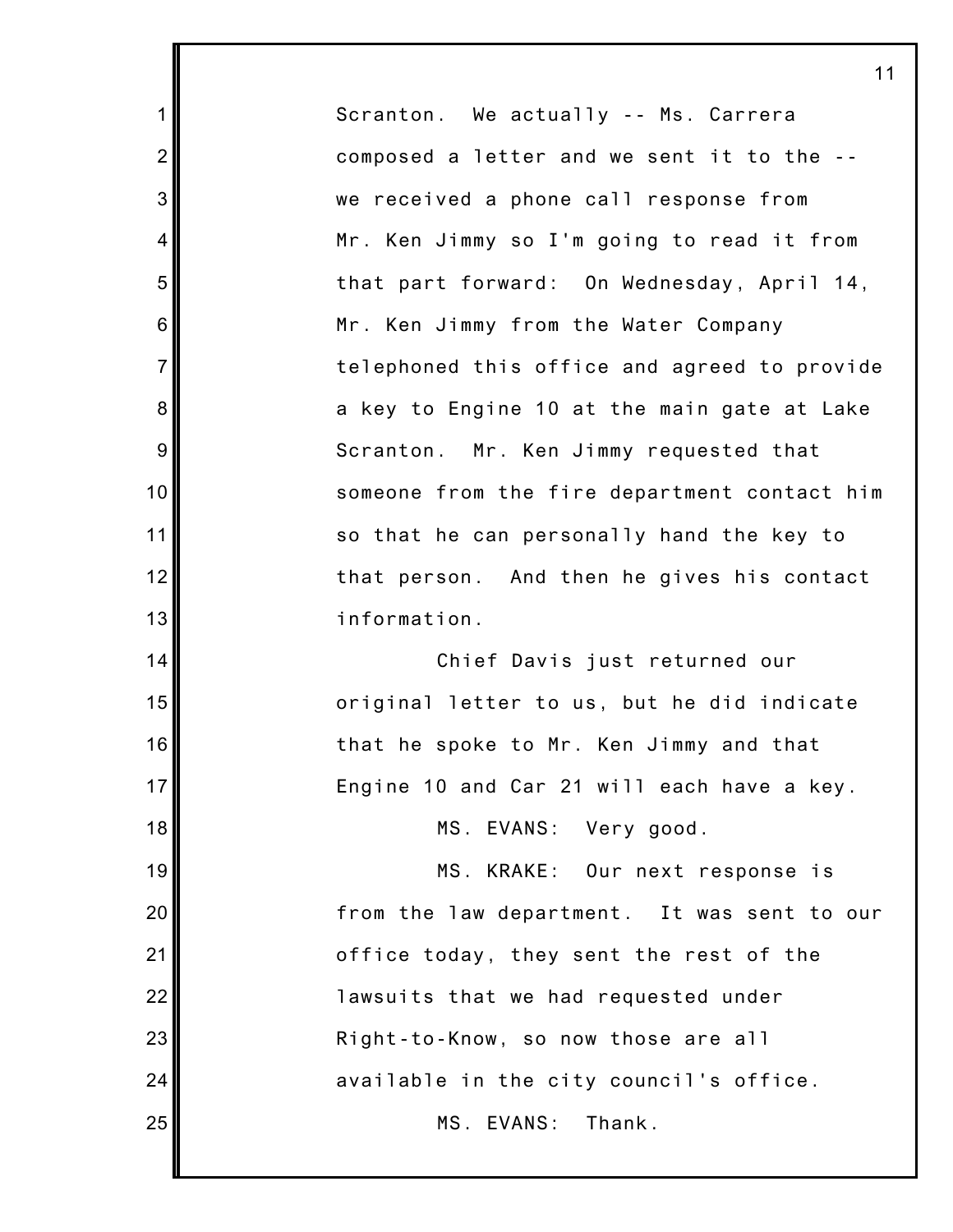1 2 3 4 5 6 7 8 9 10 11 12 13 14 15 16 17 18 19 20 21 22 23 24 25 12 MS. KRAKE: And another response from the law department. This is concerning the bidding procedures. She said, "I recently contacted the city solicitor for the council for a meeting to discuss these issues." She feels that the city controller's will also play an important role with the bidding requirements and that we can meet with them as well, and I think she is telling us that it's an ongoing process. There are no dates or anything else on that. MS. EVANS: Okay. MS. KRAKE: Also, from the Sewer Authority we received a response saying that they are in receipt of our letter April 14 regarding the storm drains in the 1400 block of North Decker Court. Gene Skeleton and our deputy director Robert Wishing sent a crew of yesterday and they have started repairs. MS. EVANS: Good. MS. KRAKE: This is a second request that we sent out and that is regarding this question: Has the mayor or Mark Dougher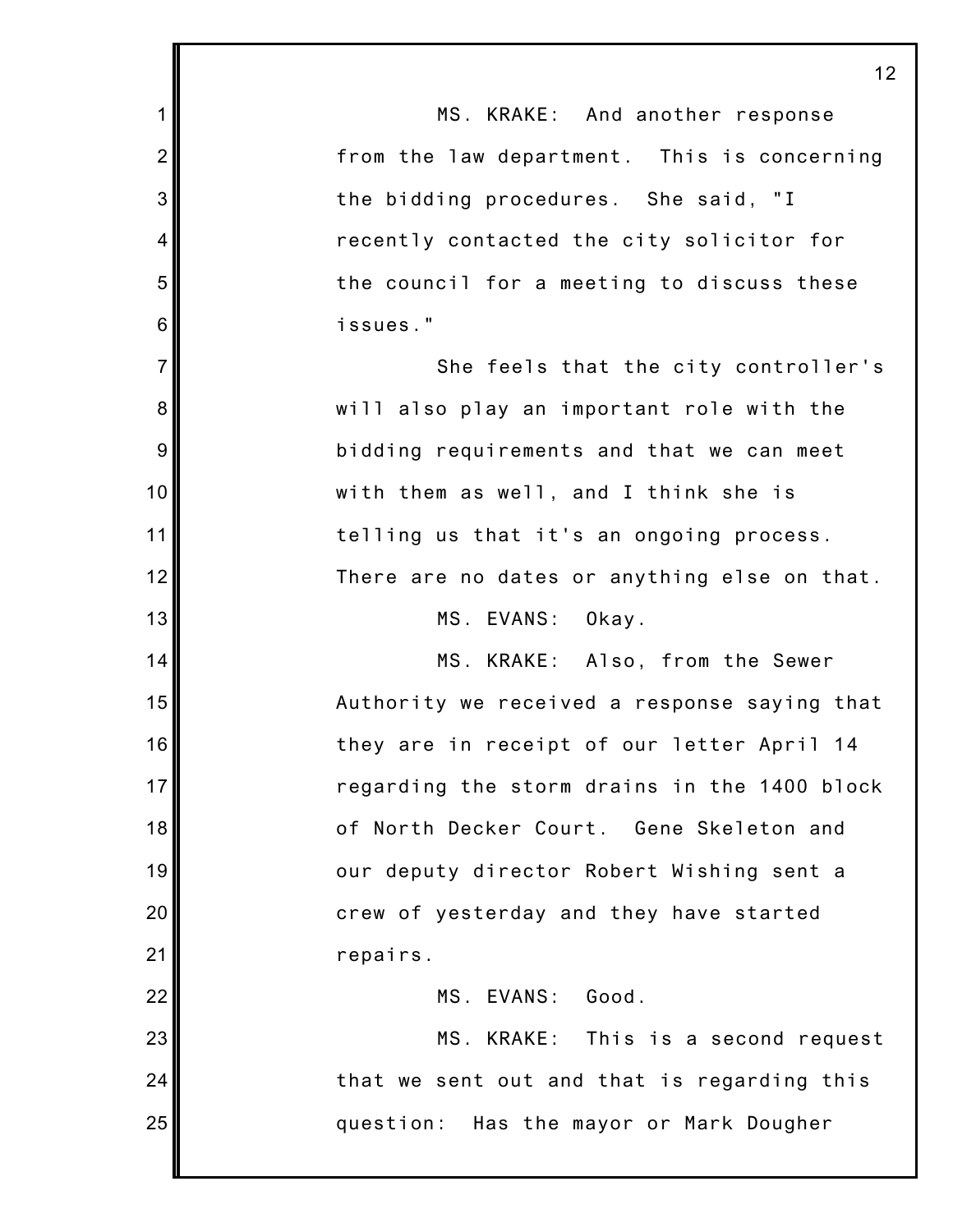authorized the dismantling of the playground or any structures of Lackawanna Little League located at Dooney Avenue and Jackson Street.

1

2

3

4

5

6

7

8

9

10

11

12

13

14

15

16

17

18

19

20

21

22

23

24

25

Next, we received a response from Electric City TV. As Les had pointed out to us, we hadn't received a total response from them in several questions that we asked at once, so this is their response to the one that was left out: "In 2006 an agreement was reached between the peg channel operator Marywood University and the University of Scranton. It was determined that the University would share operation of Channel 62, now Channel 21, Monday through Friday between the hours of 5 p.m. and 12 a.m.

Electric City television manages Channel 21 weekdays between midnight and 5 p.m. only. The channel switch is controlled by Comcast not ECTV. Furthermore, when Comcast returns the transmitter for Channel 21 to ECTV, programming on that channel will be completely independent from that of Channel 19. At that point all local government meeting replays will be broadcast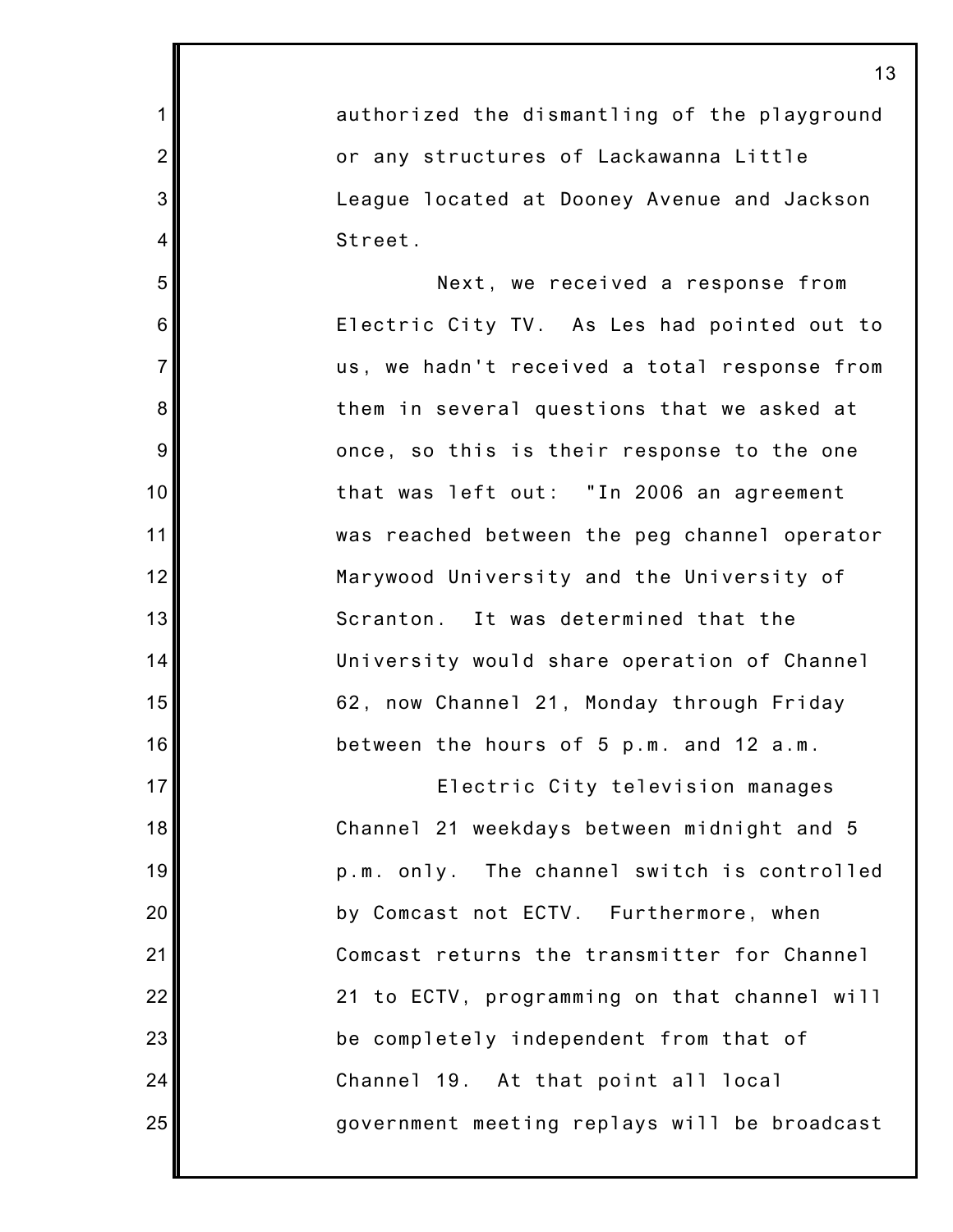|                | 14                                           |
|----------------|----------------------------------------------|
| 1              | only on Channel 19."                         |
| $\overline{2}$ | MS. EVANS: Thank you.                        |
| 3              | MS. KRAKE: And the other second              |
| 4              | request was concerning the 500 block of      |
| 5              | Rebecca Avenue, this was sent to Mr. Brazil, |
| 6              | it's a two-way street, why is that a two-way |
| $\overline{7}$ | street when the other blocks of Rebecca are  |
| 8              | only one-way.                                |
| 9              | And rather than go into details and          |
| 10             | taking up a lot of time, we have 11 requests |
| 11             | that have gone unanswered from Director      |
| 12             | Brazil. If you would like me to read them I  |
| 13             | will.                                        |
| 14             | MS. EVANS: No. Let's extend that             |
| 15             | invitation to Director Brazil to attend a    |
| 16             | public caucus meeting where we can discuss   |
| 17             | all of these problems and receive responses. |
| 18             | MS. KRAKE: Thank you. We have two            |
| 19             | requests that have gone unanswered from the  |
| 20             | mayor. And for Chief Davis, he may have      |
| 21             | come into our was and explained the answer   |
| 22             | that it a West Scranton resident had asked   |
| 23             | about concerning burning wood in a fire pit  |
| 24             | in the backyard, however, our office does    |
| 25             | respectfully request a written response.     |
|                |                                              |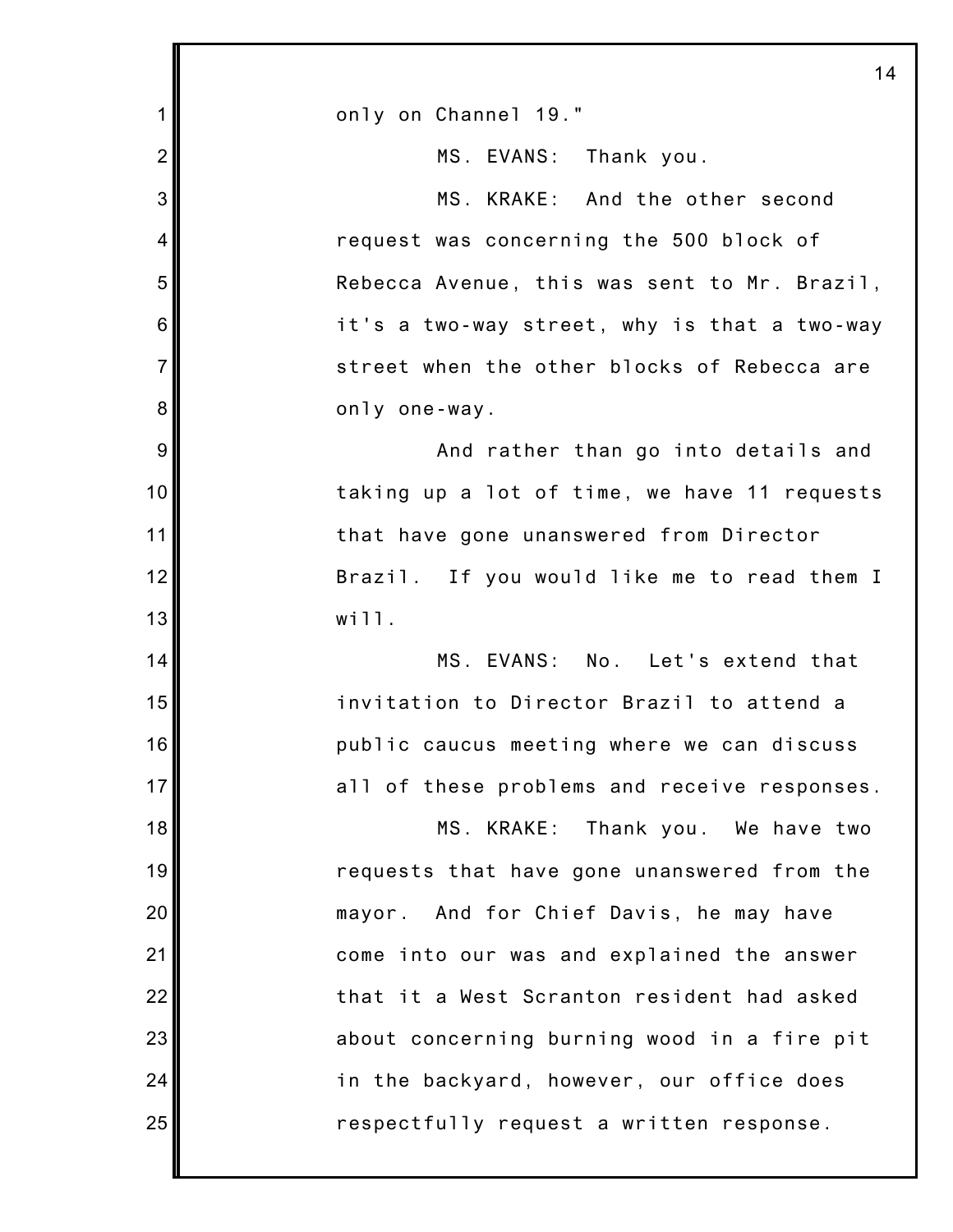And from Director Seitzinger we have four unanswered requests, and he did indicate to us that he would be letting us know by next week when he would be able to come to a council meeting. He has received permission from the mayor, but he does have some health concerns that need be addressed, so maybe we can follow the same direction you did with Director Brazil. MS. EVANS: Yes. I would assume, however, though, Mr. Seitzinger would very likely to attend a caucus before Mr. Brazil. When Mr. Seitzinger contacts our office please setup any date that he provides to us, the soonest date available though, please. MS. KRAKE: And that's all we have. MS. EVANS: Thank you. Do any council members have announcements at this time? MR. MCGOFF: Please. Just I would like to offer congratulations to Scranton residents who were finishers in yesterday's Boston Marathon. Maybe a special congratulations to assistant fire chief Jack

1

2

3

4

5

6

7

8

9

10

11

12

13

14

15

16

17

18

19

20

21

22

23

24

25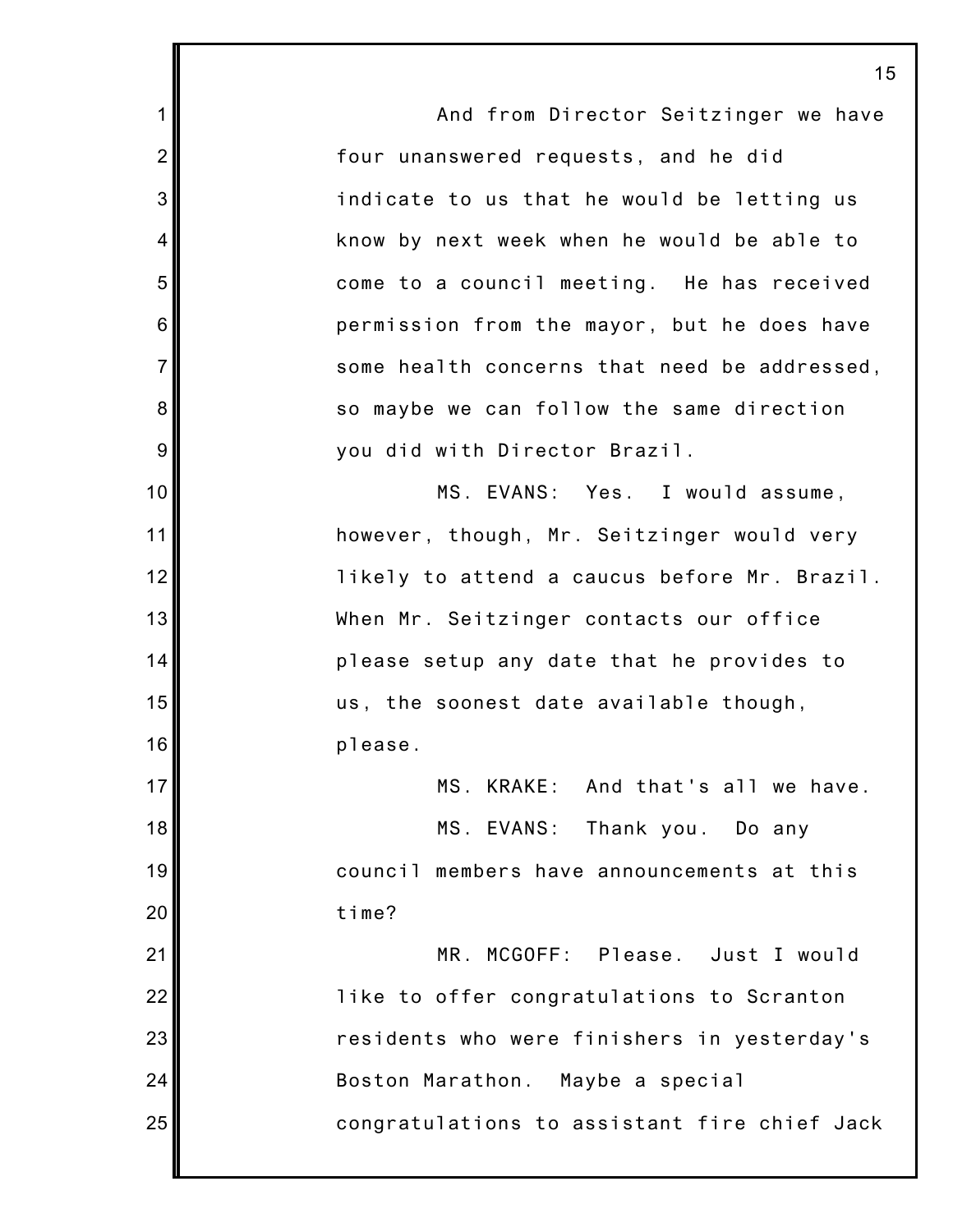Davis, who finished the marathon in three hours and 25 seconds. For want, one second per mile he was above three hours, which I know he is probably happy with the time, but probably kicking himself that it wasn't under three.

1

2

3

4

5

6

7

8

9

10

11

12

13

14

15

16

17

18

19

20

21

22

23

24

25

And a special congratulations to Penny Wolfsburger Peoples. Penny has finished 29 overall as female, 14th American female to finish. Her time was two hours, 45 minutes and 51 seconds. If that doesn't, you know, relate to you, that's six minutes per mile and running at approximately ten miles an hour for 26 miles. All of that she had her first child something like eight months ago and the time also put her, allowed her for the second time to be an Olympic qualifier. She can run in the Olympic qualifying race for the United States, so quite an accomplishment. MS. EVANS: Yes, it is. 5. MR. MCGOFF: And if anybody -- it was in the paper this morning a list of all

> of the kind of area runners who finished. There were a number of Scranton runners that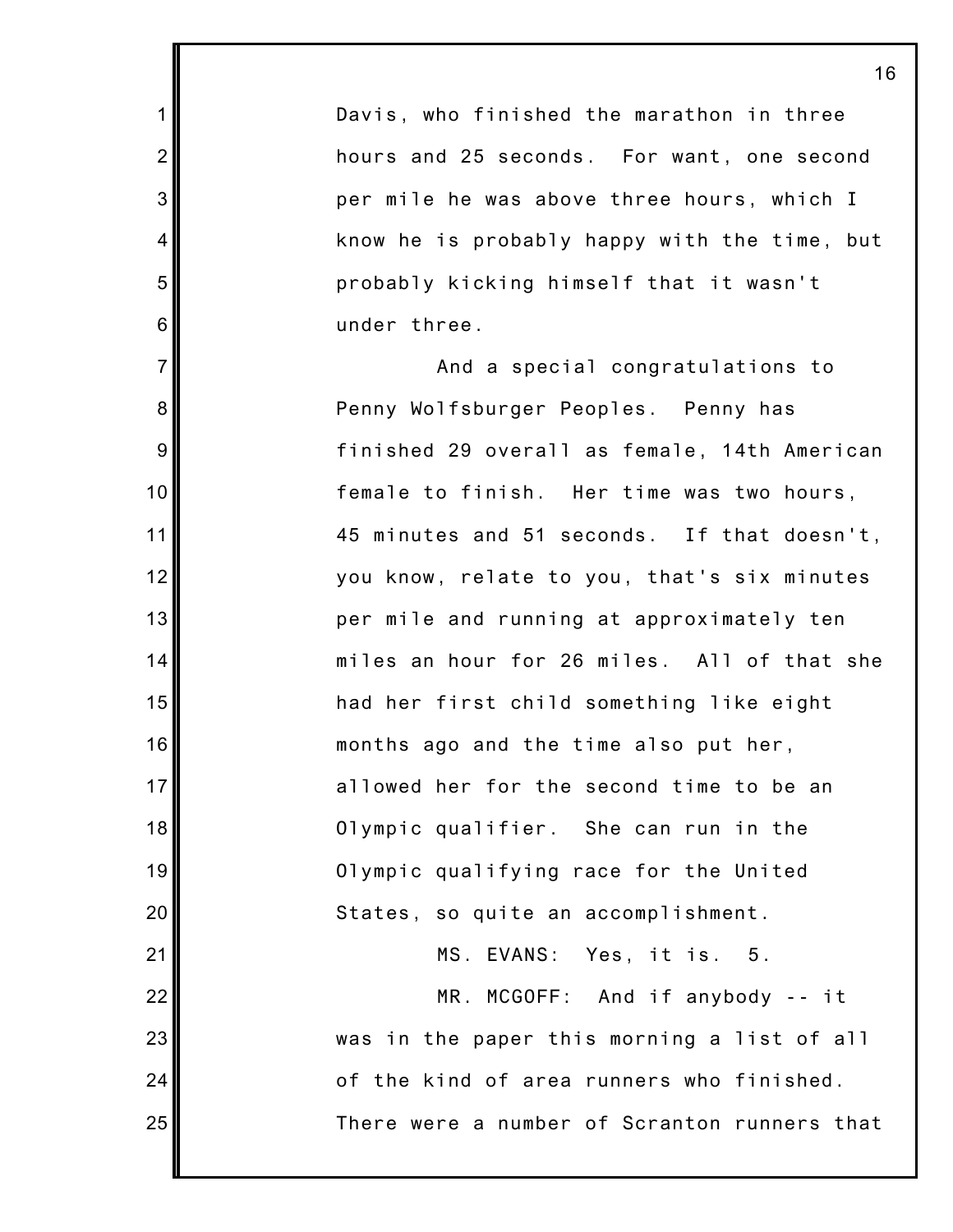|                | 17                                           |
|----------------|----------------------------------------------|
| 1              | completed the marathon, and that was all I   |
| $\overline{2}$ | Thank you.<br>had.                           |
| 3              | MS. EVANS: Thank you. Anyone else?           |
| 4              | MR. ROGAN: Yes. I spoke to                   |
| 5              | Mr. Tell from Ken Murphy's Office today and  |
| 6              | he had great news for us that DEP approval   |
| $\overline{7}$ | for the Crisp Avenue Bridge will be coming   |
| 8              | down within the next week or so and I would  |
| 9              | like to thank Mr. Tell and Mr. Murphy's      |
| 10             | office for their hard work on this and I     |
| 11             | know the residents of West Mountain will be  |
| 12             | very happy because it's been long overdue.   |
| 13             | And also this one was attached to            |
| 14             | our packets, I think you gave it to me, the  |
| 15             | Annual Fishing Derby Sponsored by the North  |
| 16             | Scranton Rotary Club will be held on May 8   |
| 17             | from 11 a.m. to 1:00 p.m. at South Abington  |
| 18             | Park and there will be trophies and gift     |
| 19             | certifies for the children.                  |
| 20             | MS. EVANS:<br>Thank you, Mr. Rogan.          |
| 21             | Mr. Loscombe?                                |
| 22             | MR. LOSCOMBE: Yes. Thank you, Mrs.           |
| 23             | There will ben an Earth Day<br>Evans.        |
| 24             | celebration on April 22 from 7:00 p.m. to    |
| 25             | closing at the City Dump, that's 222 Wyoming |
|                |                                              |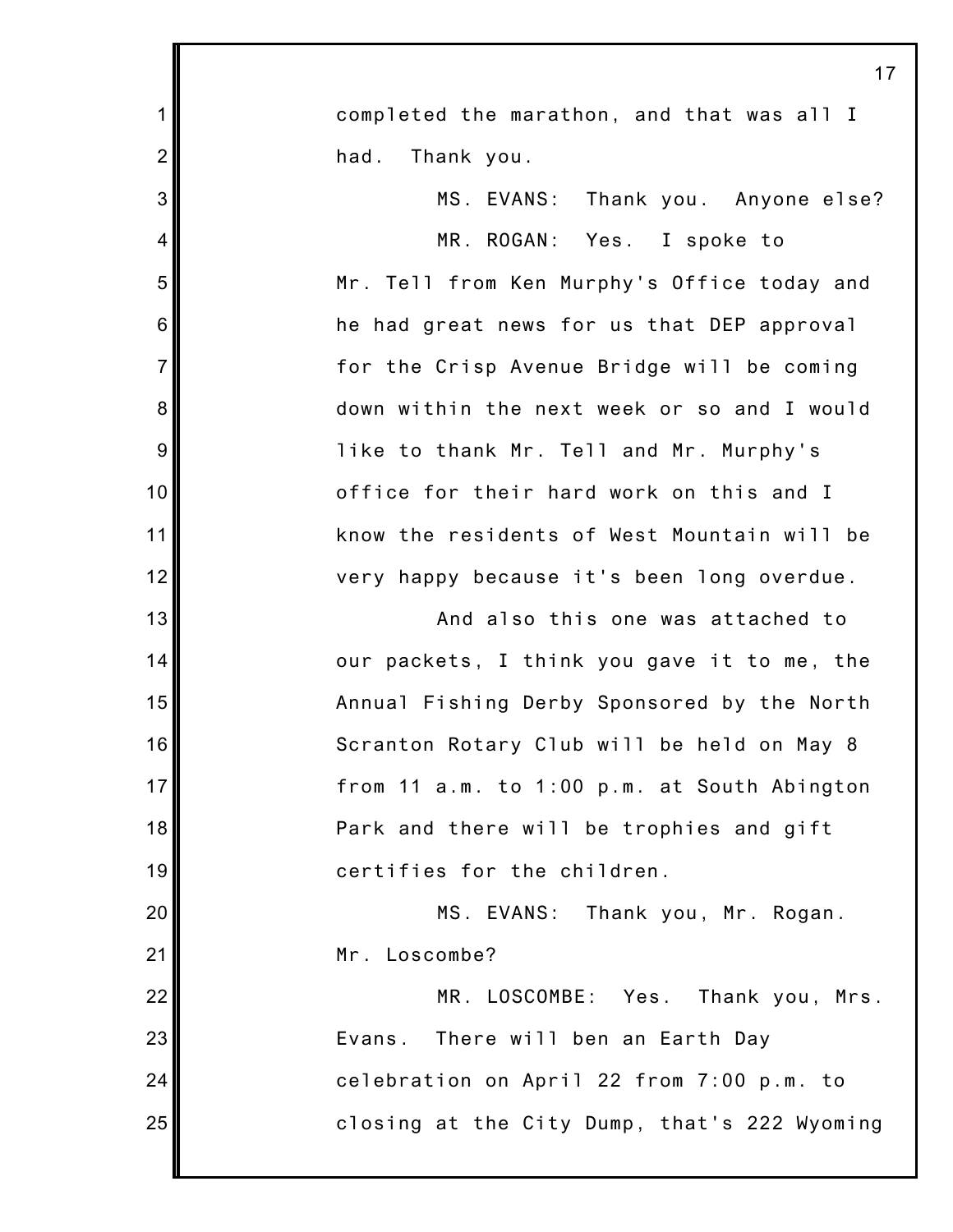Avenue, and it's called "Yes We Can." Recycling your cans on-site and help decide what charities should get the proceeds from the recycling efforts. Prizes and give-aways all night, entertainment provided. Absolutely no cover charge and domestic beer, soda, and hot dogs with toppings are \$1 a piece. Thank you.

1

2

3

4

5

6

7

8

9

10

11

12

13

14

15

16

17

18

19

20

21

22

23

24

25

MS. EVANS: Mr. Joyce?

MR. JOYCE: Yes. The Providence United States Presbyterian Church located on 1145 Providence Road will host a takeout only baked ziti dinner on April 24 from 2 to 6 p.m. The cost of the dinner will be \$8.50 per adults and \$4.50 for children. Those who are interested please call 346-0804.

Also, the West Scranton Legion Baseball Program will be hosting their annual golf tournament fundraiser on April 25 at Summit Hills Golf Course. The cost to play in the tournament is \$85 per person or \$340 per team of four. There will be a dinner/banquet at the Villa Marie II afterwards and those who are interested can register by either e-mailing or calling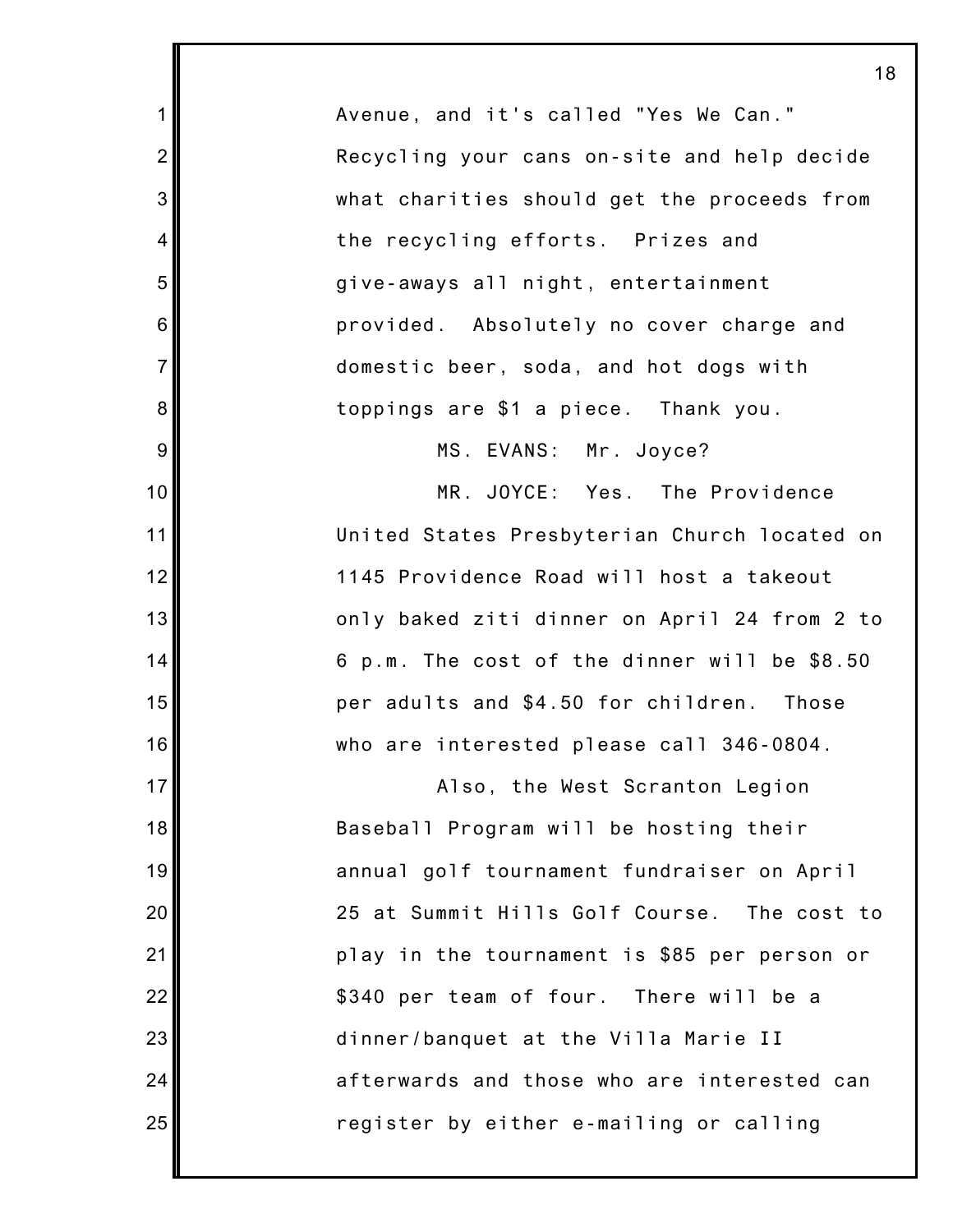| 1                                            |
|----------------------------------------------|
| George Roscus. His e-mail address is         |
| Roscus29@aol.com and his number is 344-2929. |
| And that is all.                             |
| MS. EVANS: Thank you. The schedule           |
| for street cleaning is as follows: April 19  |
| to 23, Greenridge Street to Fairfield Street |
| and April 26 to 30, Arthur Avenue to Taylor  |
| Avenue. Please refrain from parking on       |
| specific streets that are designated for     |
| cleaning whenever possible in order to make  |
| this clean up program more effective.        |
| The Cystic Fibrosis Foundation will          |
| sponsor a Great Strides Wilkes-Barre Walk on |
| Saturday, May 1, at Kirby Park in            |
| Wilkes-Barre. Check-in time is 9:30 a.m.     |
| and the walk begins at 10:30. Donations      |
| will fund the CF Foundation's efforts to     |
| assure the development of the means to cure  |
| and control cystic fibrosis and to improve   |
| the quality of life for those with this      |
| disease, and particularly young Jason        |
| Turnavich, who is the grandson of Angela     |
| Turnavich, and he is one of the children     |
| afflicted with cystic fibrosis that will     |

1

2

3

4

5

6

7

8

9

10

11

12

13

14

15

16

17

18

19

20

21

22

23

24

25

benefit from such fundraisers, and that's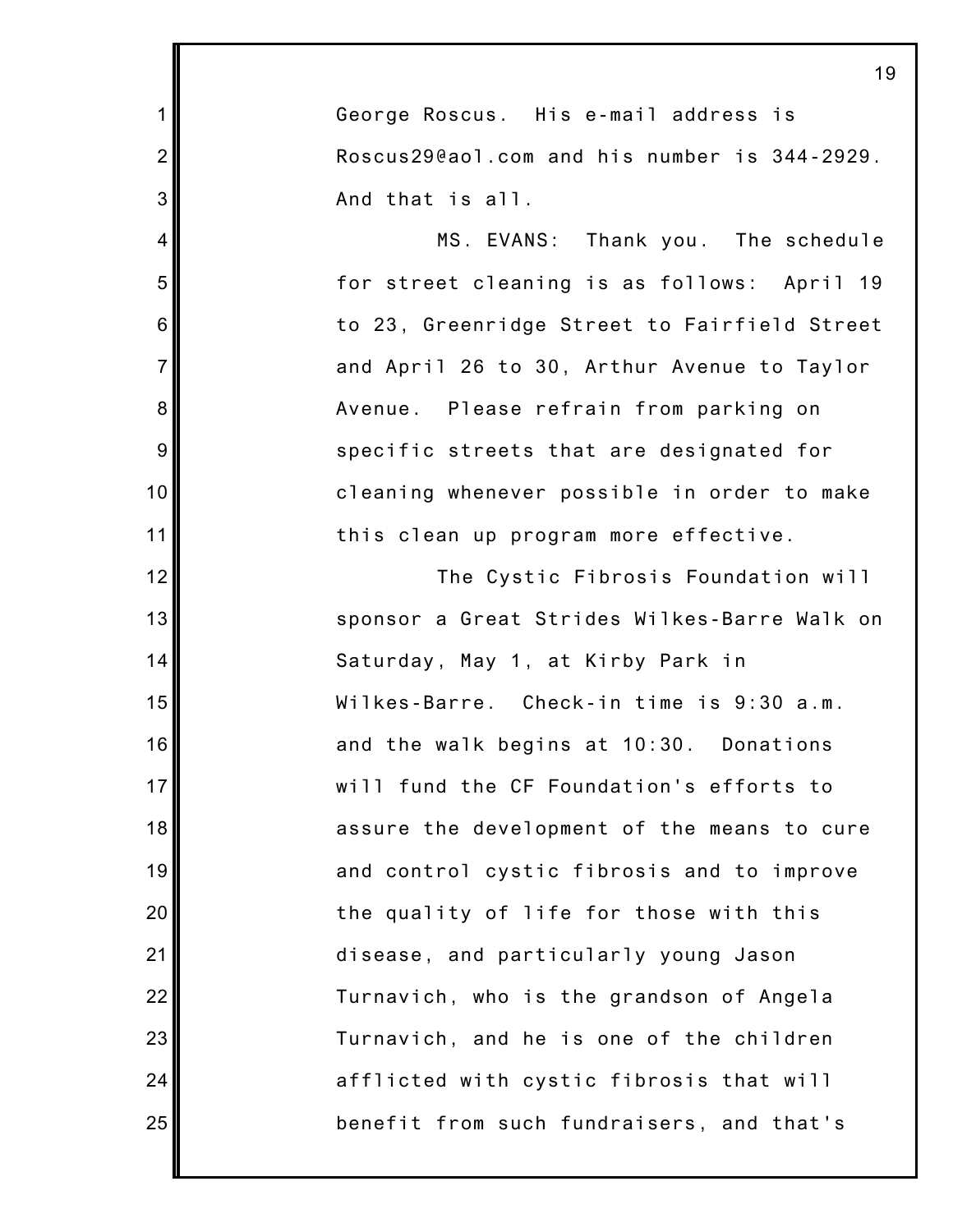| 1               | it.                                          |  |
|-----------------|----------------------------------------------|--|
| $\overline{2}$  | MS. KRAKE: FOURTH ORDER. CITIZENS'           |  |
| 3               | PARTICIPATION.                               |  |
| 4               | MS. EVANS: Our first speaker                 |  |
| 5               | tonight is Andy Sbaraglia.                   |  |
| $6\phantom{1}6$ | MR. SBARAGLIA: Andy Sbaraglia,               |  |
| $\overline{7}$  | citizen of Scranton. Fellow Scrantonians, I  |  |
| 8               | had a call on this residential, I guess,     |  |
| 9               | ordinance. It's not a rental ordinance,      |  |
| 10              | it's a residential ordinance because if it   |  |
| 11              | was a renter's ordinance people who rent     |  |
| 12              | like stores that rent out space in the       |  |
| 13              | stores, people who rent out to other people  |  |
| 14              | like an office building, that's rent.        |  |
| 15              | That's rental. Now, residential, this is     |  |
| 16              | aimed strictly at the residents of Scranton  |  |
| 17              | and not on the business owners, that's what  |  |
| 18              | I have against it. I'd rather see you pass   |  |
| 19              | a rental ordinance and use the money and     |  |
| 20              | dedicate it to the fire department, which in |  |
| 21              | turn would put everybody on equal footing    |  |
| 22              | and not just the poor people. It bothers me  |  |
| 23              | that for some reason the legislature always  |  |
| 24              | wants to pick on the little guy and the      |  |
| 25              | bigger guy they skate away because very --   |  |
|                 |                                              |  |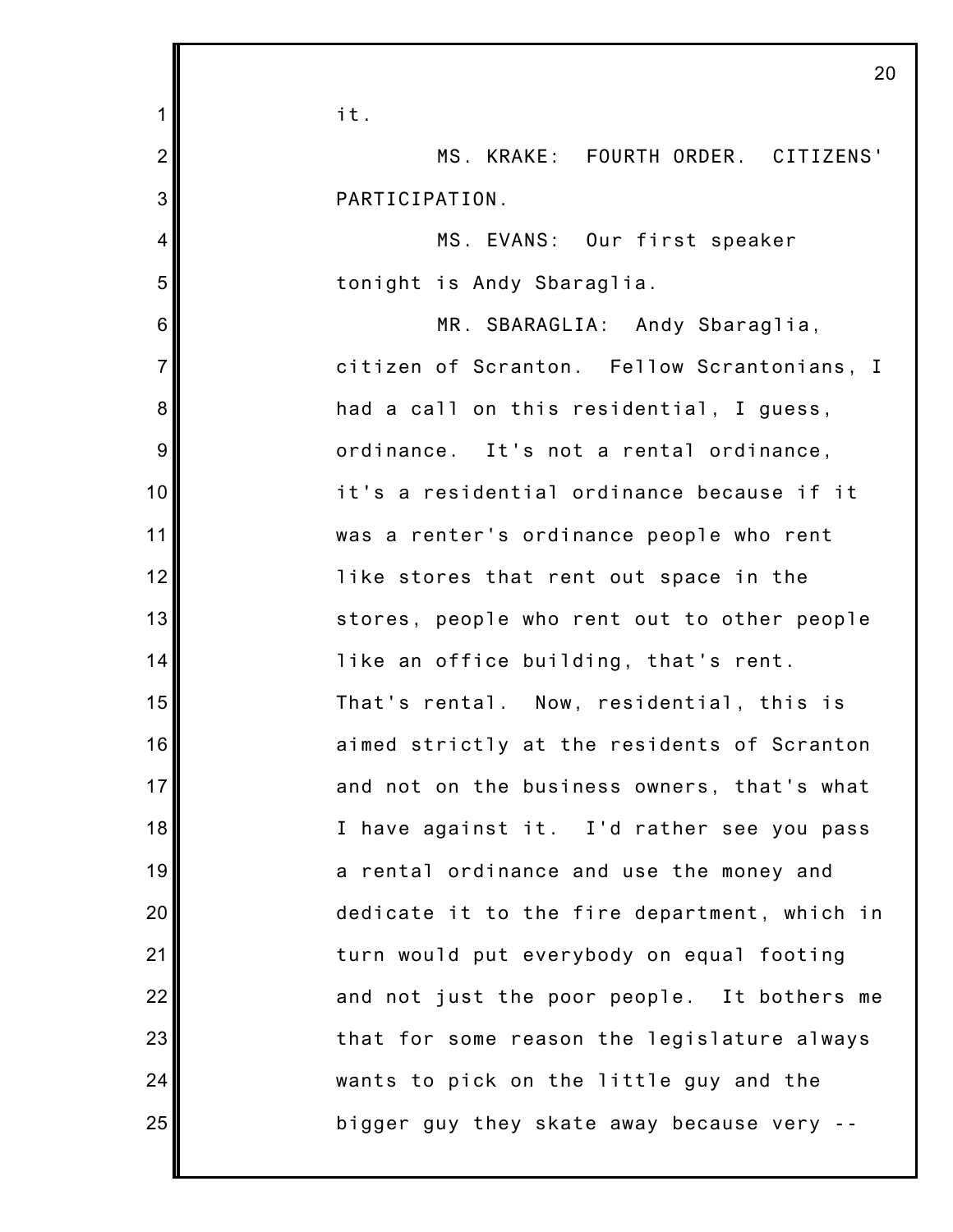|                | 21                                           |
|----------------|----------------------------------------------|
| 1              | think about it. He said, "Is the Scranton    |
| $\overline{2}$ | Housing Authority going to have to pay?"     |
| 3              | I said, "Probably not."                      |
| 4              | "The University of Scranton, do they         |
| 5              | have to pay?"                                |
| 6              | I said, "Probably not."                      |
| $\overline{7}$ | He asked me about the Forum. I               |
| 8              | said, "Probably not."                        |
| 9              | Or any other housing that they have.         |
| 10             | The 500 block of Lackawanna Avenue, are they |
| 11             | going to have to pay? Probably not. But      |
| 12             | poor mom and pop they are going to have to   |
| 13             | pay. No. I found this very, very troubling   |
| 14             | when the guy called it out. I forgot about   |
| 15             | it, it was so long ago passed and nothing    |
| 16             | was ever done about it, but being you are    |
| 17             | bringing it up, I think -- I'd like to see   |
| 18             | you broaden it and the money used for the    |
| 19             | fire department really because that's --     |
| 20             | MS. EVANS: Mr.                               |
| 21             | MR. SBARAGLIA: Go ahead.                     |
| 22             | MS. EVANS: Mr. Sbaraglia, I think            |
| 23             | the intention of council is to broaden it    |
| 24             | and it's going to be a rental registration   |
| 25             | agent as opposed to a residential rental.    |
|                |                                              |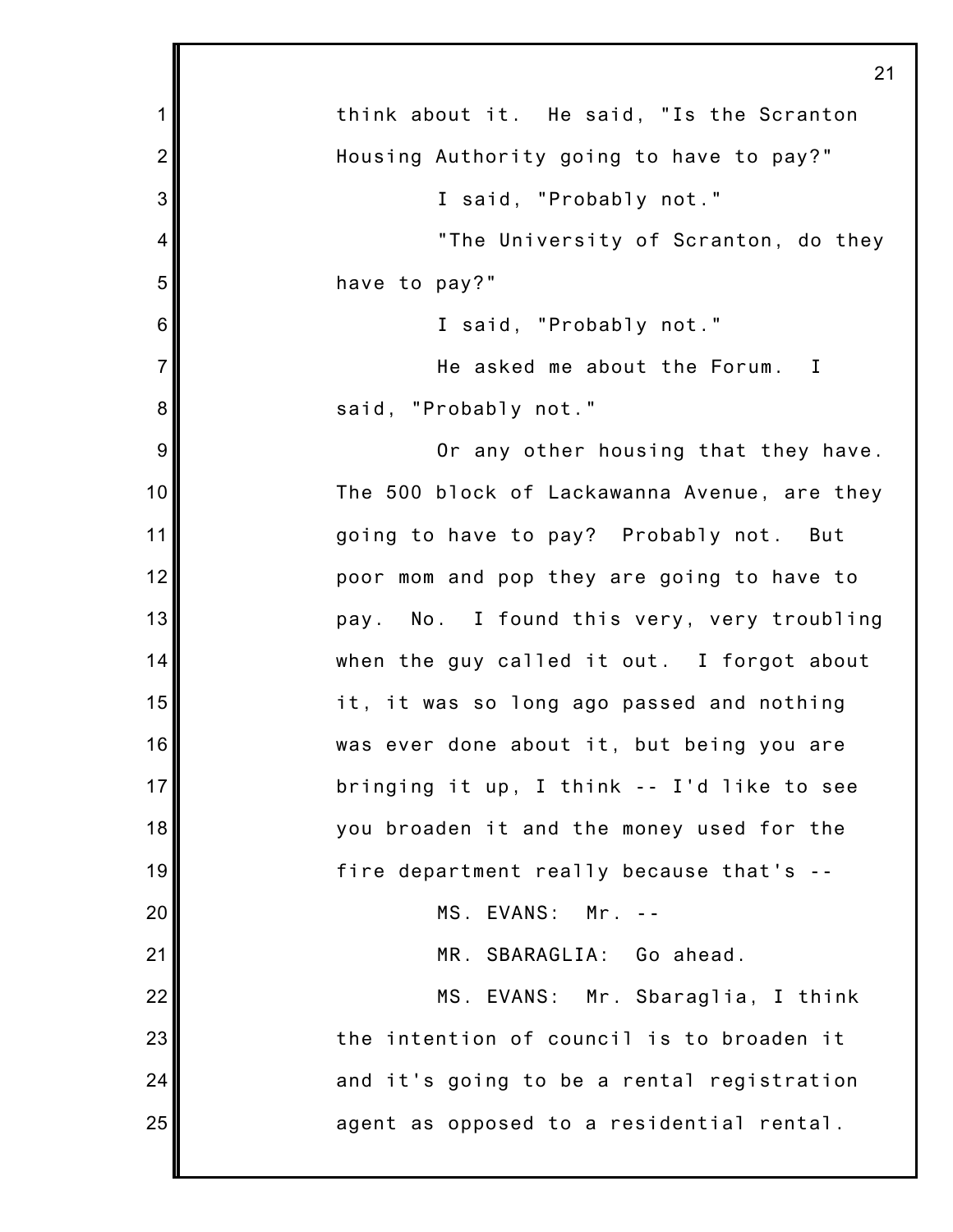|                | 22                                             |
|----------------|------------------------------------------------|
| $\mathbf 1$    | We do want to be as all-inclusive as we        |
| $\overline{2}$ | possibly can be under the law.                 |
| 3              | MR. SBARAGLIA: Well, that's a good             |
| 4              | idea, but your dedication, it should be        |
| 5              | dedicated to something that's really needed    |
| 6              | by the city, which is the fire department.     |
| $\overline{7}$ | Why have this rental just add money to the     |
| 8              | coffers then becomes just another tax. We      |
| $9\,$          | don't need more taxes. We need money that's    |
| 10             | put into places in this city that's it's       |
| 11             | needed. Look at your fire engine that you      |
| 12             | are going to get, we can't even buy a fire     |
| 13             | engine. We have to rent one, lease to buy.     |
| 14             | The engine $cost$ \$250,000, I thin, and \$96, |
| 15             | we have to pay back \$310,191.38 with the      |
| 16             | interest. And that's the way things go in      |
| 17             | this city. Nobody looks far enough ahead to    |
| 18             | see what's needed, and they should be. The     |
| 19             | fire should be able to accomplish it, but      |
| 20             | this tacked onto the fire department would     |
| 21             | give them anything they ever needed, and       |
| 22             | takes it really out of politics because the    |
| 23             | money is used for something that's needed in   |
| 24             | the city, which is fire protection. I thank    |
| 25             | you.                                           |

Ι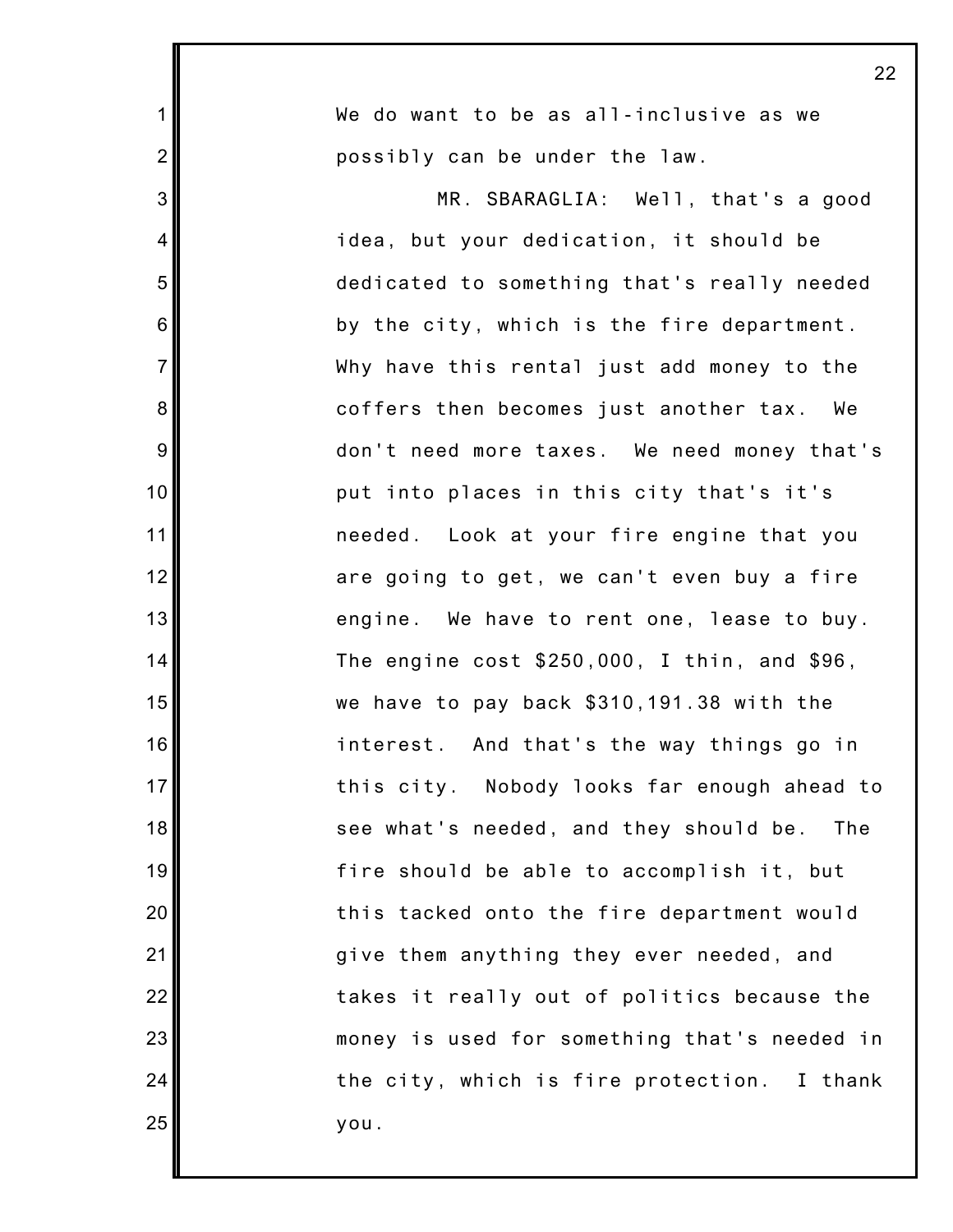|                | 23                                           |
|----------------|----------------------------------------------|
| $\mathbf 1$    | MS. EVANS: Thank you,                        |
| $\overline{2}$ | Mr. Sbaraglia. Marie Schumacher.             |
| 3              | MS. SCHUMACHER: Good evening,                |
| 4              | Council.                                     |
| 5              | MS. EVANS: Good evening.                     |
| 6              | MS. SCHUMACHER: I guess I would              |
| $\overline{7}$ | like to spend most of my time also on this   |
| 8              | rental registration and what you have talked |
| 9              | about and the speed now with which you are   |
| 10             | going. In 2007 was when this ordinance was   |
| 11             | last adopted and changed and there have been |
| 12             | three years have gone by, the revenues have  |
| 13             | gone down every year, and now you are going  |
| 14             | to take one week and I think that is -- I    |
| 15             | think you have got a lot more things to      |
| 16             | think about, some of which came up tonight.  |
| 17             | I think you are making it much more          |
| 18             | difficult. Mr. LaPolla gave me a copy of     |
| 19             | his proposal, too. I talked to him on        |
| 20             | certain aspects of this. When you compare    |
| 21             | costs, I think the cost of an ad would       |
| 22             | probably -- for a person would probably      |
| 23             | equal that or maybe even exceed the cost of  |
| 24             | buying that list of apartment dwellers.      |
| 25             | From there it's -- I mean, any secretary in  |
|                |                                              |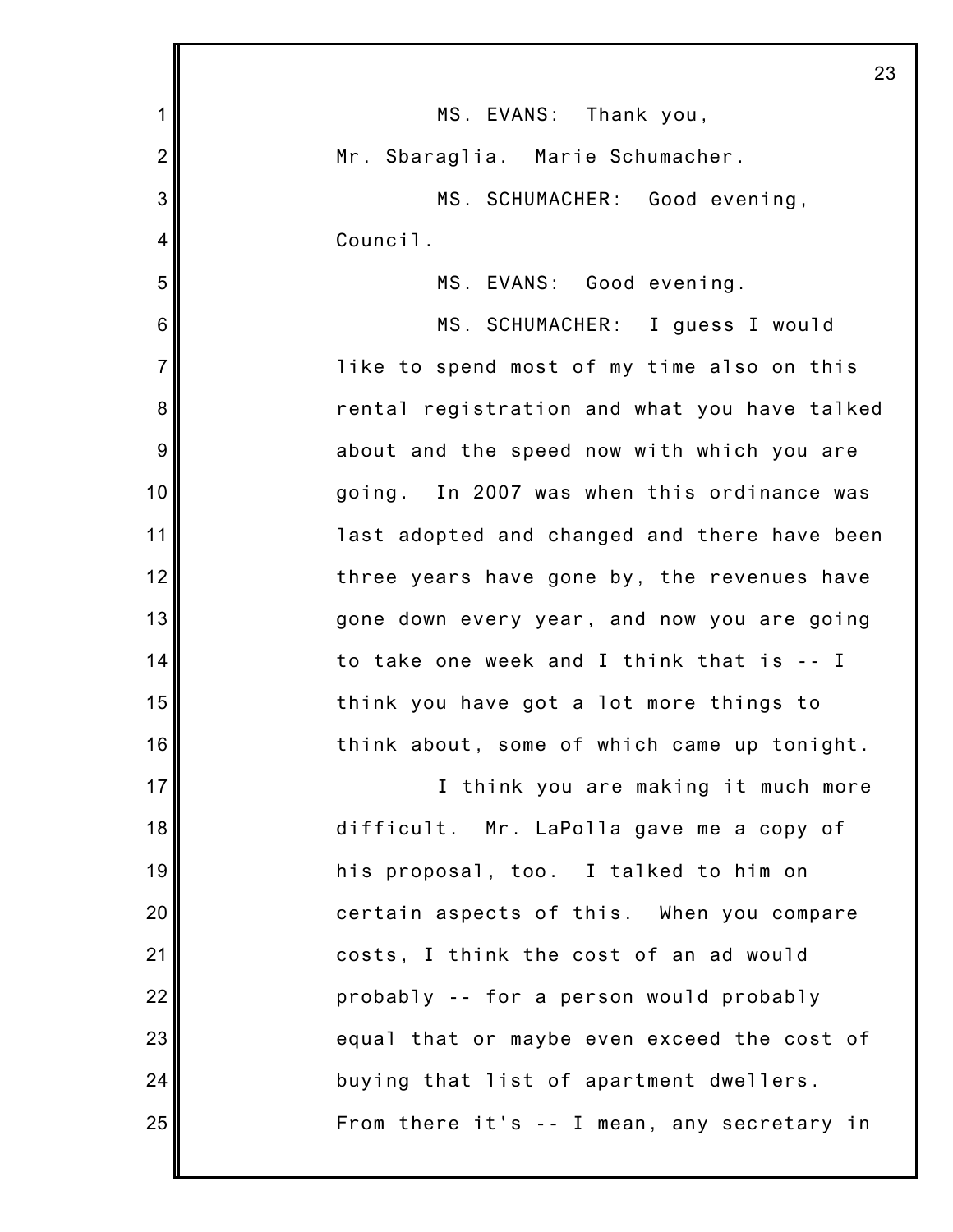this building truly should be able to take two Excel programs on do a merge and come up with all of the -- all of the address labels that would be required, you know. Creating the database is the big thing.

1

2

3

4

5

6

7

8

9

10

11

12

13

14

15

16

17

18

19

20

21

22

23

24

25

I would suggest if you don't have - feel comfortable having the IT Department do it or somebody in the building who is used to working with Excel that perhaps you get somebody from the University of Scranton, I believe they have an information technology degree and they could maybe get extra credit for it or could be a project for them, they could probably whip it out to be honest in a day.

MS. EVANS: An internship.

MS. SCHUMACHER: In a day and create your database and then go from there because you do have a lot of other things. I know from attending the Scranton Sewer Authority meetings, which I'm going to divert for just a minute, I would like to consider going back to having your council meetings on Thursday nights as they were in the past. I don't think there are any authority or other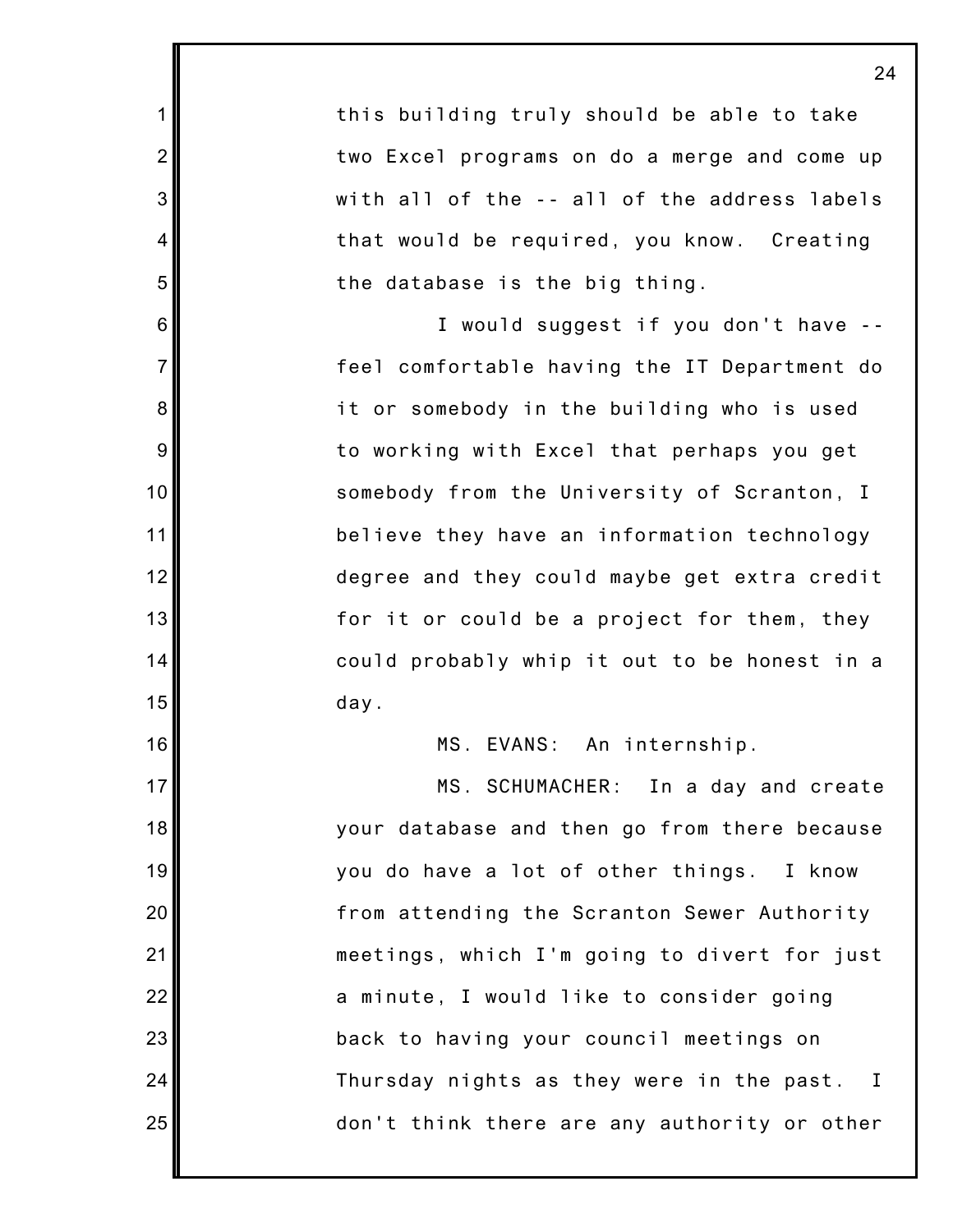conflicting meetings on Thursday nights as there are with the Sewer Authority which also meets on Tuesday nights currently, but I know they have a -- they hire an inspector that's paid to go around, and I'm sure they would share that data with you council to council that, for instance, if there is a single meter but there are four apartments they charge four times the basic rate. So they already have a lot of -- a lot of information and that's probably something you might want to consider doing.

1

2

3

4

5

6

7

8

9

10

11

12

13

14

15

16

17

18

19

20

21

22

23

24

25

And then, of course, I think the reason, the main reason a lot of people don't register their apartments even if they are aware of the ordinance I would guess is because they have to pay taxes on the gross receipts and, you know, that's a lot of money and I don't know if the Single Tax Office splits that out, but it might be interesting if they do to look at how much that has been for the last several years and I don't know if you can make an adjustment in that, but it does seem as though they are getting hit a whole lot.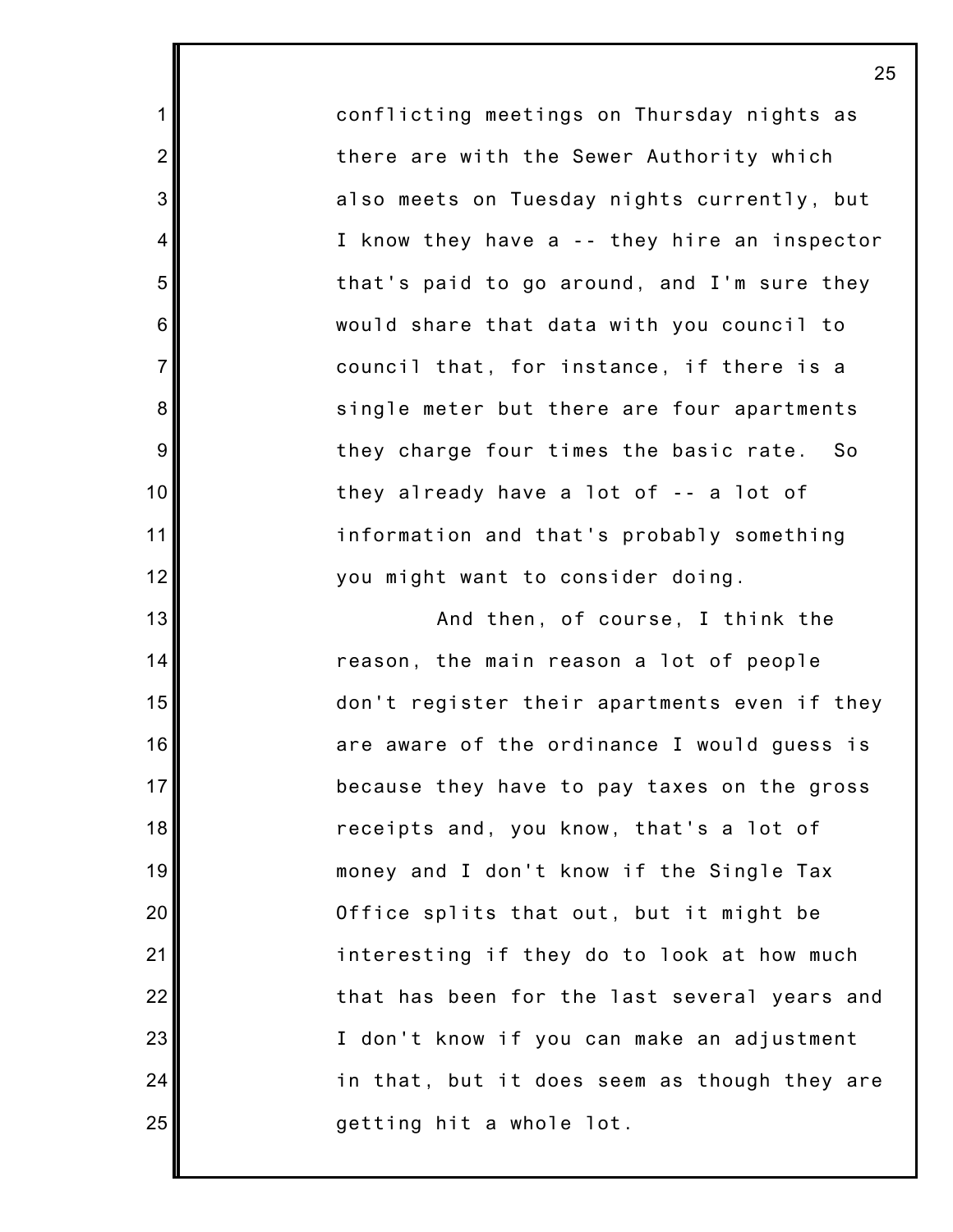And as to the Single Tax Office - well, and you already added that position in LIPS. Again, here that's been what, last the last budget, so you have already hired the inspector to work on this program and I assume that person has been doing something for the last four months and not just sitting around, so I wouldn't think you really need another person until you start getting the database compiled and then I don't know how you would even begin to prioritize. I think that's something you need to consider is are you going to prioritize on who gets inspected first, is it luck of the draw, you know, how is that going to be done. I think that's very important. And you could probably pick up more, I would guess, you might pick up more in the trash fees, the annual trash fees than you are on the permitting because I'm sure there are a lot of buildings just as you have a single -- a single water meter for four

1

2

3

4

5

6

7

8

9

10

11

12

13

14

15

16

17

18

19

20

21

22

23

24

25

that are getting a single \$178 trash bill

units, I'm sure there are a lot of places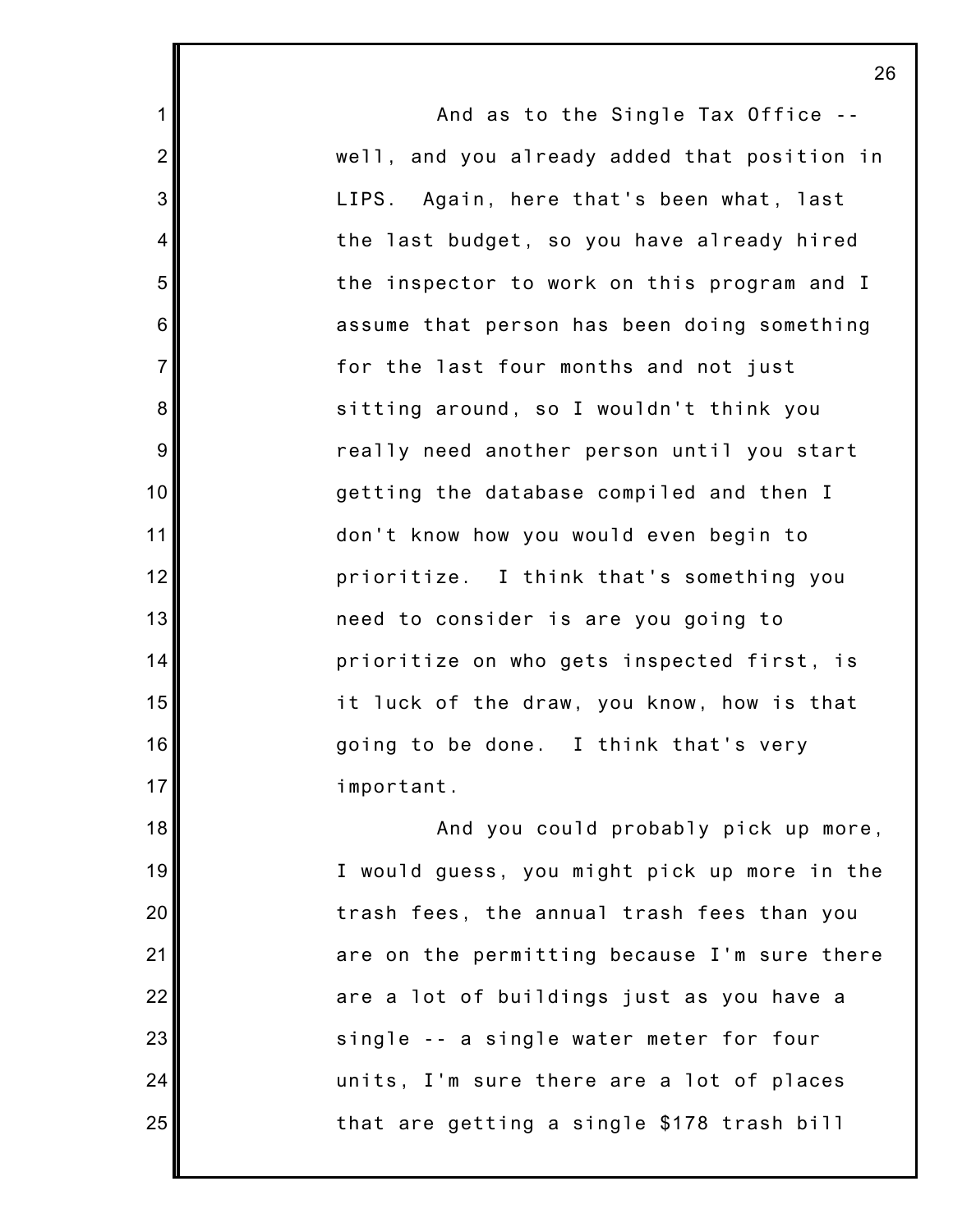that four apartments or -- and if I may - can I just finish and then I promise I'll leave?

1

2

3

4

5

6

7

8

9

10

11

12

13

14

15

16

17

18

19

20

21

22

23

24

25

I don't think the current ordinance has any penalty for not paying which I think is a problem, and the current -- the current ordinance already excludes apartments I think up to a total of four where the landlord lives on-site, they are excluded, and I would very definitely -- two things with respect to the Single Tax Office. I attended that hearing that got so far off track that Mr. Murphy sponsored awhile back and it just -- I don't know what came out of that, I have a strong feeling nothing came out of that, but it sure cost a lot of money because we brought nine representatives in here to attend that hearing and it sort of disrupted in chaos and one of the -- so I don't think that part of that discussion was the bill was now too confusing. I think if you put a rental registration bill in with those bills it could get even more confusing. However, at that same meeting the Single Tax Office said they could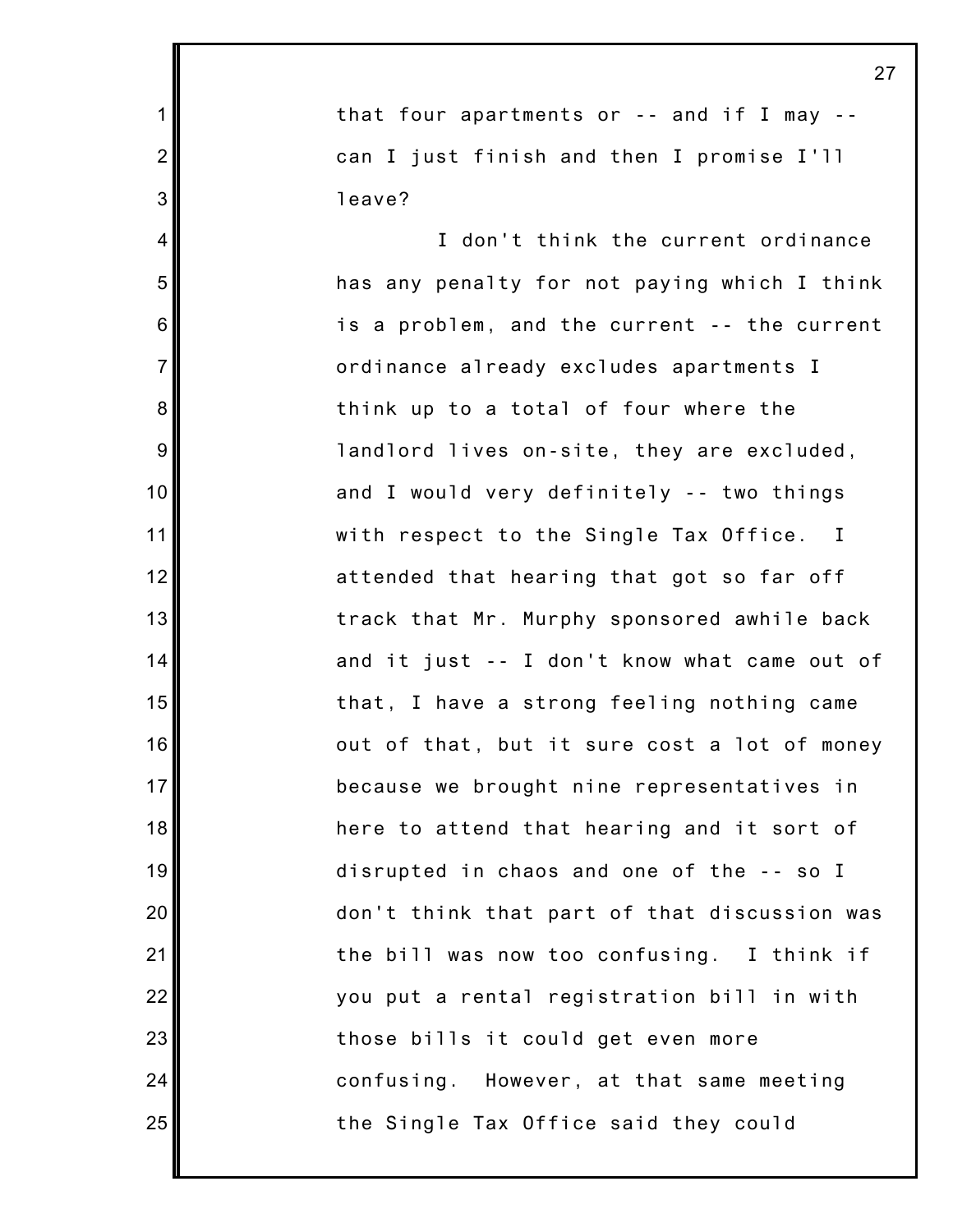|                | 28                                            |
|----------------|-----------------------------------------------|
| 1              | collect the Treasurer's -- or they could      |
| $\overline{2}$ | collect on the delinquent taxes without       |
| 3              | adding people, so I would suggest maybe if    |
| 4              | you get the database you send out the letter  |
| 5              | that's -- you know, some people pay, some     |
| 6              | people don't, those who don't maybe even the  |
| $\overline{7}$ | Single Tax Office would do that follow-up     |
| 8              | and not, you know, we could give them a       |
| 9              | small percentage. But, you know, I don't      |
| 10             | think you have to pay anybody to do this.     |
| 11             | MS. EVANS: Thank you.                         |
| 12             | MS. SCHUMACHER: Thank you. Thank              |
| 13             | you for the extra time.                       |
| 14             | THE COURT: Les Spindler.                      |
| 15             | MR. SPINDLER: Good evening,                   |
| 16             | Council, Les Spindler, city resident,         |
| 17             | homeowner and taxpayer. Mrs. Evans, I         |
| 18             | walked in the middle of the caucus and        |
| 19             | wasn't exactly sure what was going on.<br>Are |
| 20             | you talking about a fee that's going to be    |
| 21             | charged to people that own rental             |
| 22             | properties?                                   |
| 23             | MS. EVANS: Yes. There is all --               |
| 24             | that's already this effect.                   |
| 25             | MR. SPINDLER: What kind of                    |
|                |                                               |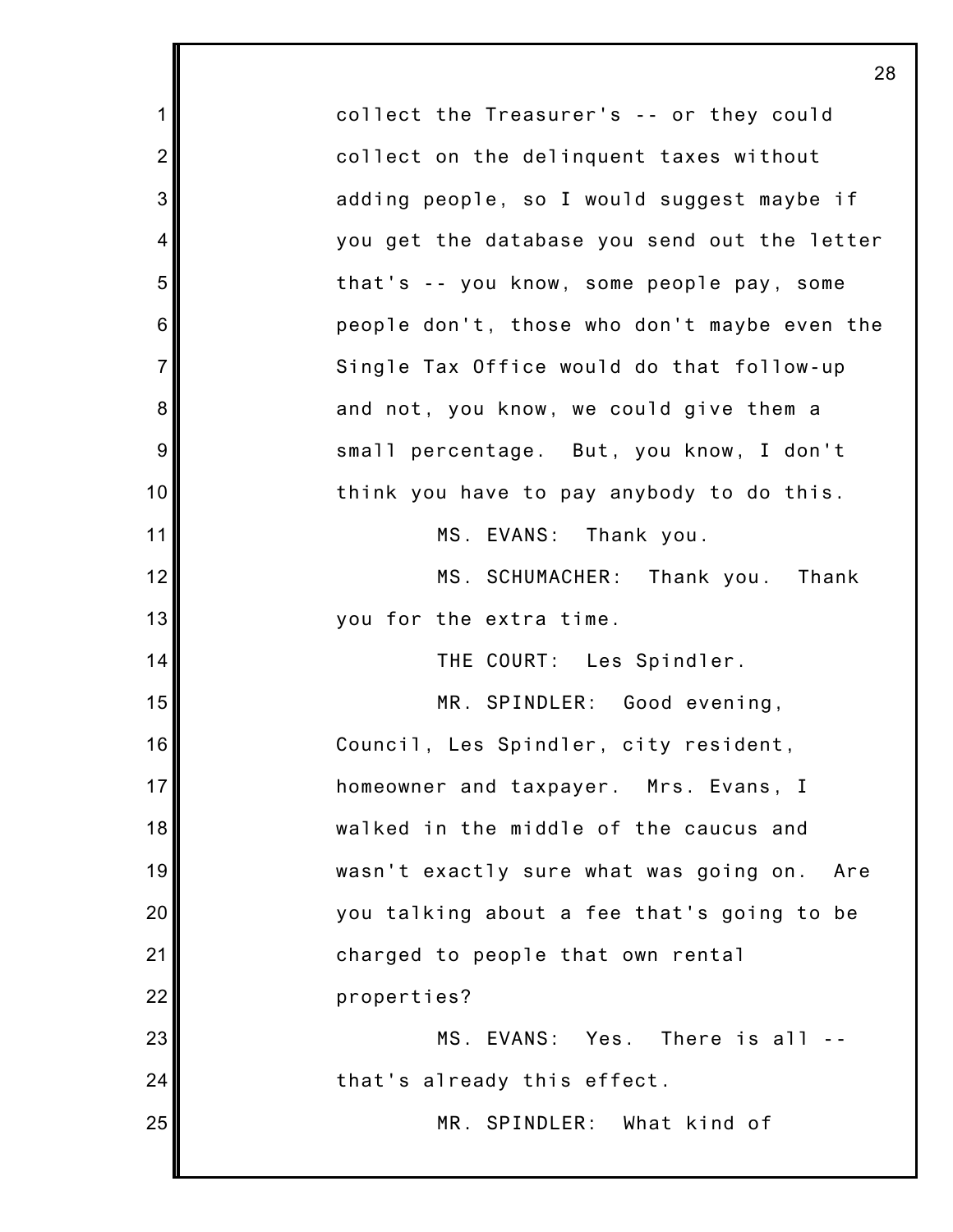|                | 29                                           |
|----------------|----------------------------------------------|
| 1              | properties does that include? I own a        |
| $\overline{2}$ | double which I live on one side, is that     |
| 3              | included in that?                            |
| 4              | MS. EVANS: I think we will have to           |
| 5              | look though the ordinance specifically to    |
| 6              | see.                                         |
| $\overline{7}$ | MR. SPINDLER: Okay.                          |
| 8              | MS. EVANS: I'm thinking more of              |
| 9              | apartment houses and as Mr. Sbaraglia        |
| 10             | mentioned businesses, etcetera.              |
| 11             | MR. SPINDLER: I thought in my                |
| 12             | instance I thought that those was exempt,    |
| 13             | I'm not 100 percent sure.                    |
| 14             | MS. EVANS: And since you live on             |
| 15             | one side of the property, obviously, you     |
| 16             | would be exempt.                             |
| 17             | MR. SPINDLER: Okay. Thank you.               |
| 18             | I'm going to bring something up I haven't    |
| 19             | brought up in a long time. Every time it     |
| 20             | rains my sidewalks are flooded because I     |
| 21             | live on the corner, and years ago this city  |
| 22             | put in the handicapped accessible sidewalks. |
| 23             | You've heard me say this in the year's past, |
| 24             | Mrs. Evans, I haven't brought it up in a     |
| 25             | long time because with the past council I    |
|                |                                              |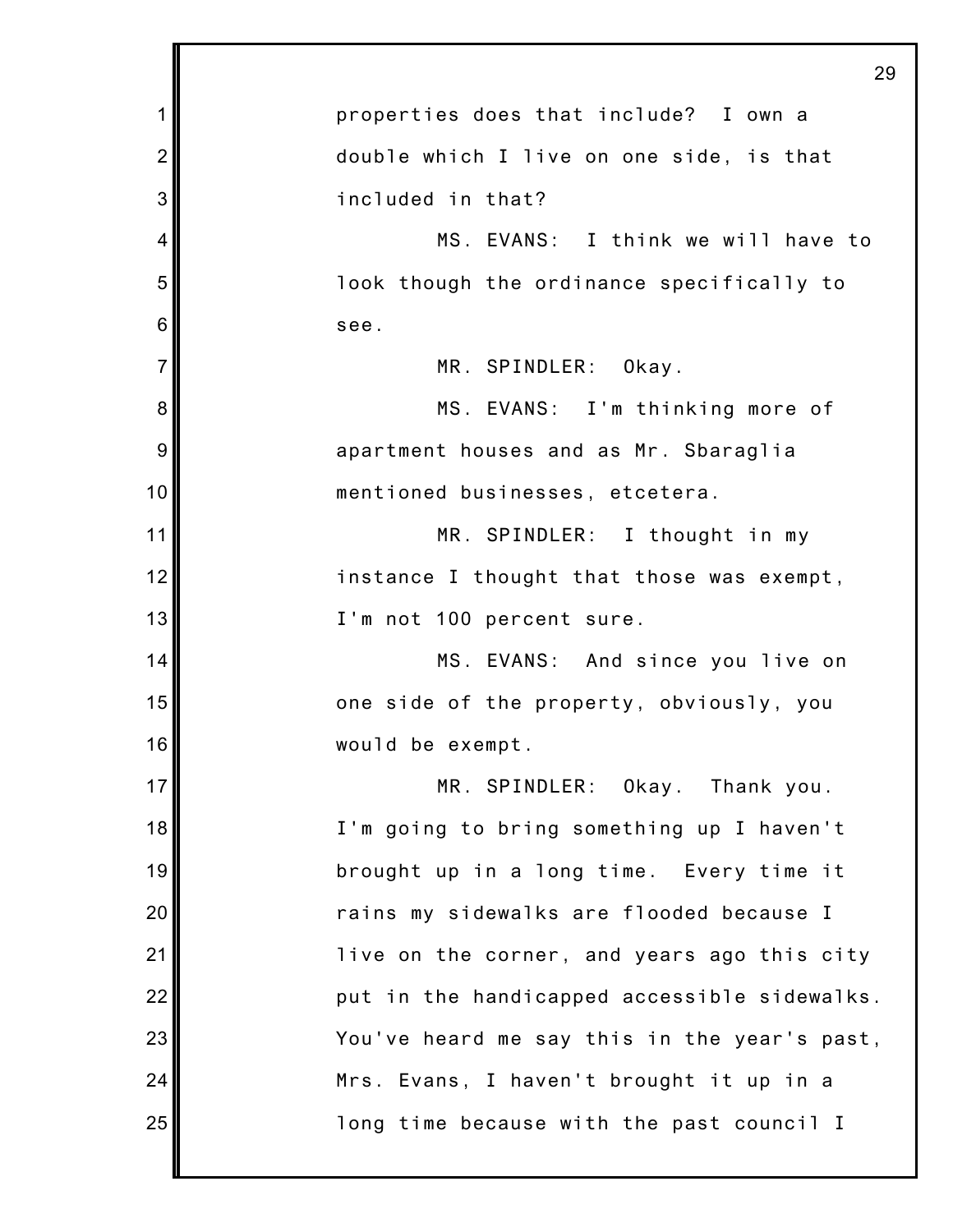just got no satisfaction. This has been going on for about eight years now and I get all of the debris from the streets, like I said, my sidewalks get flooded. When it rains I can't walk down my front steps, so I'm hoping maybe with a new council that something could finally get done, and I have something in writing, I'll give it to Cathy.

1

2

3

4

5

6

7

8

9

10

11

12

13

14

15

16

17

18

19

20

21

22

23

24

25

MS. EVANS: Thank you.

MR. MCGOFF: Mr. Spindler, can I answer your question that you had before? You can hold the time, if you would, please. Under the current ordinance a rental unit is defined as a dwelling unit occupied by one or more tenants, okay? Now, exemptions, there are a number of exemptions, one is properties in which the owner maintains a bona fide domicile and which there are no more than four rental units.

MR. SPINDLER: Thank you. Last week I spoke about a business in Wilkes-Barre opening and hiring 100 people. Well, this Thursday in Dickson City the old Circuit City building a company is moving in there called hh gregg, and has been advertised and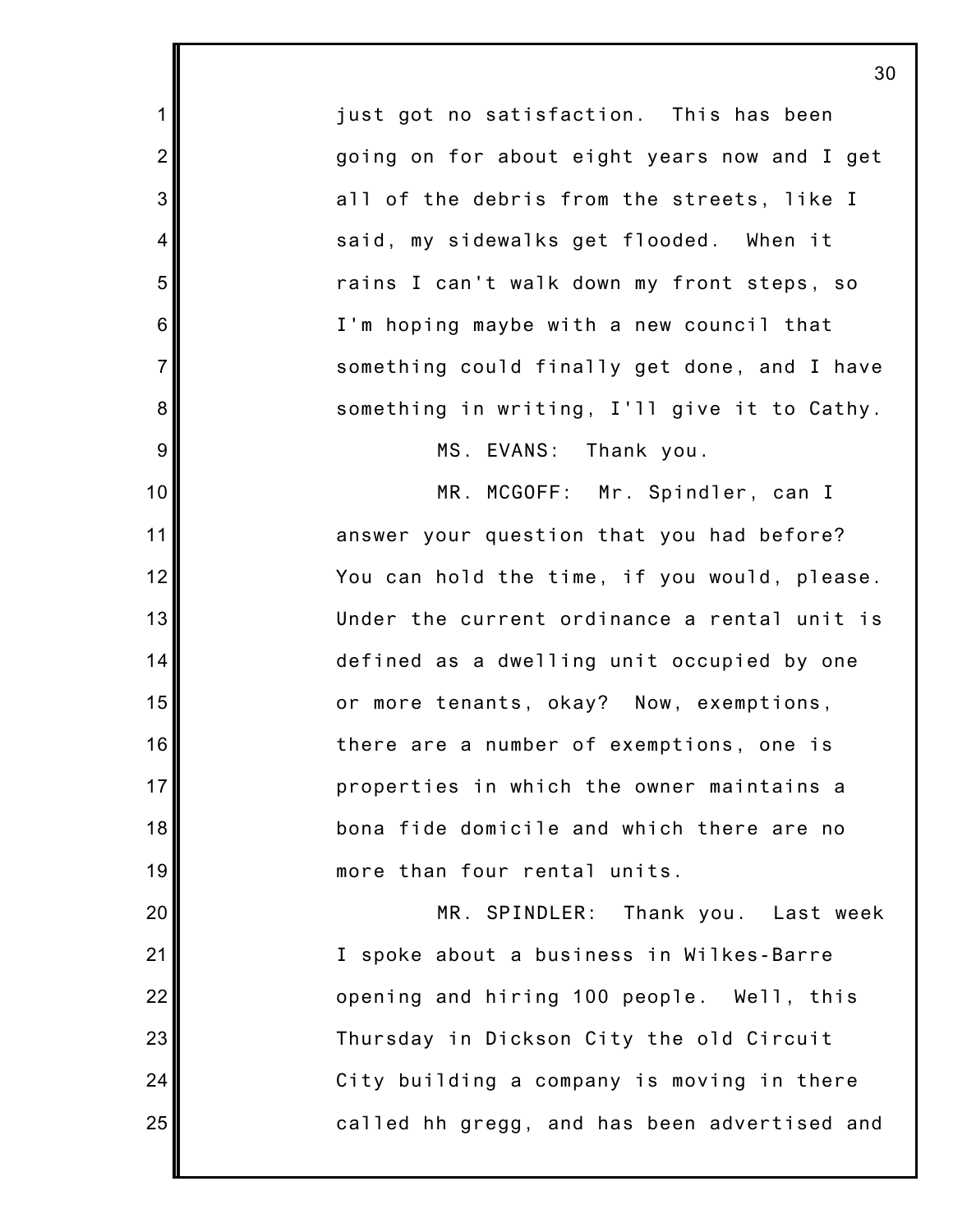it's opening up. It's where the old Circuit City is, another business not moving into Scranton, going on the outskirts, and in the not too distant future Wal-Mart is going to open in Taylor. That's another huge one. Nobody wants to come to this city with the taxes we have, with the mercantile taxes, with the wage tax, nobody is coming into Scranton to open business unless it's a restaurant, so something has got to be done. They are going all around Scranton, but not in Scranton.

1

2

3

4

5

6

7

8

9

10

11

12

13

14

15

16

17

18

19

20

21

22

23

24

25

Next thing, everybody knows that the mayor took council to Court because they cut the fat from his budget. Now, in Sunday's Doherty newsletter all of the Senate candidates made comments and Chris Doherty said he favors trimming budget fat department by department.

Now, he took council to Court for doing that with his budget, but he wants to do that in the state budget? Can you say hypocrite. And if Judge Mazzoni didn't see this I think somebody should bring it to his attention. You know, I think this is a good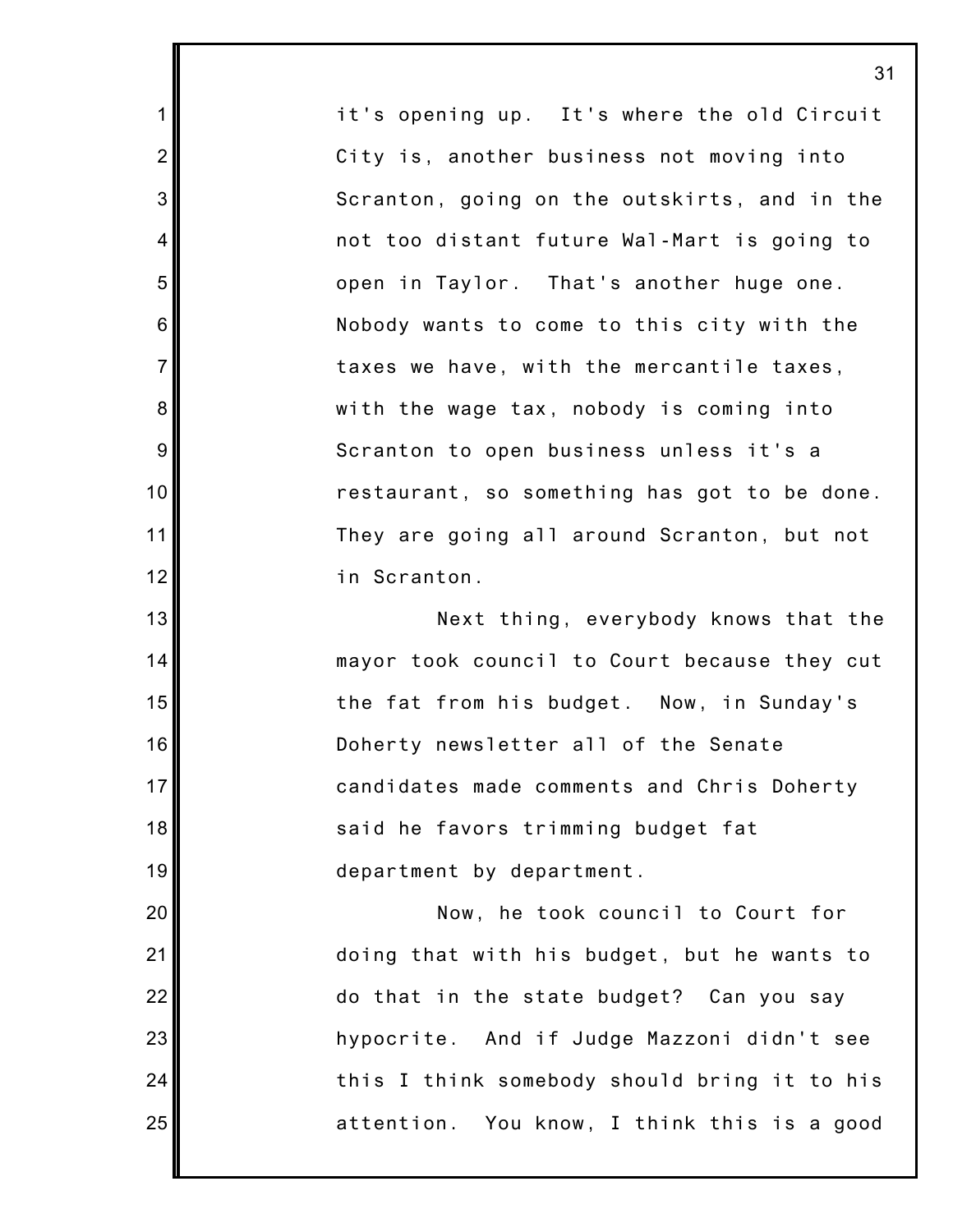case for city council.

1

2 3 4 5 6 7 8 9 10 11 12 13 14 15 16 17 18 19 20 21 22 23 24 25 Again, last week I saw the University of Scranton bought another building, a tax paying building on the corner of Monroe Avenue and Mulberry Street. It was the Subway and the Aroma Cafe. I have a question, in 2007 council passed - or council gave a loan to the Aroma Cafe of \$85,000, could we look into see if that loan was paid back yet and if not who is responsible to pay that loan back? Would it be the old owners or the University? And I'm wondering if council could draw up legislation or pass an ordinance that any time the University buys anymore taxpayer land that they have to pay the taxes on that land. I mean, this is ridiculous. They are buying up property left and right. MR. MCGOFF: I believe they do now. MR. SPINDLER: Pardon me? MR. MCGOFF: I believe they do now until it's used for educational purposes it stays on the tax rolls. MR. SPINDLER: Okay. Thank you.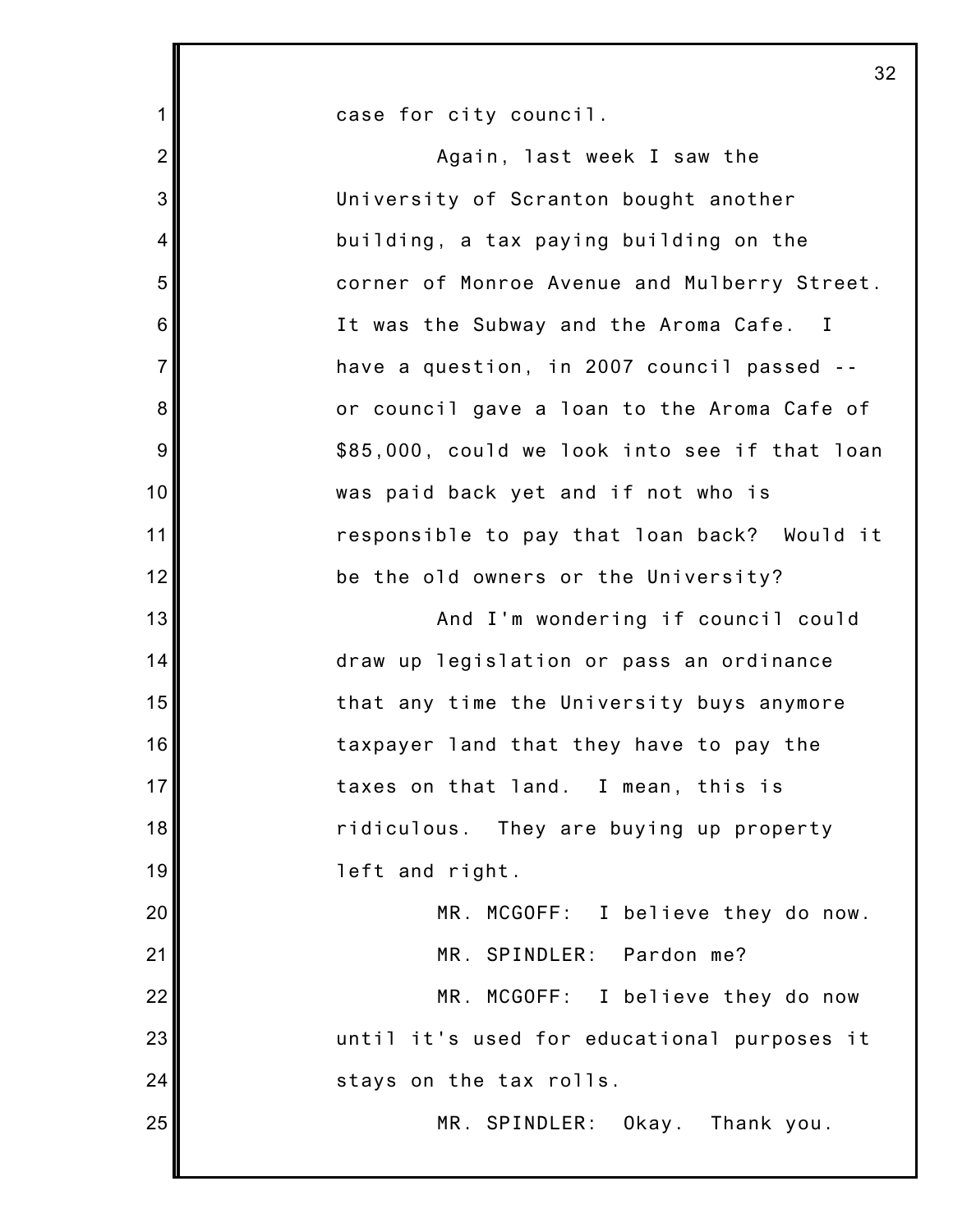|                 | J۰                                          |
|-----------------|---------------------------------------------|
| $\mathbf 1$     | Well, that's all I have then. Thank you.    |
| $\overline{2}$  | MS. EVANS: Thank you. Cathy Beck.           |
| 3               | MS. BECK: Good evening, Council.            |
| $\overline{4}$  | MS. EVANS: Good evening.                    |
| 5               | MS. BECK: Cathy Beck, city resident         |
| $6\phantom{1}6$ | and taxpayer. I'm here this evening to      |
| $\overline{7}$  | comment on the article that appeared in the |
| 8               | random notes section of the Saturday, April |
| 9               | 10, edition of the Scranton Times-Tribune   |
| 10              | pertaining to a meeting between the FBI and |
| 11              | Councilwoman Evans. The headline read:      |
| 12              | "Evans FBI ploy could backfire."            |
| 13              | This certainly implies that there           |
| 14              | was, indeed, a ploy on Mrs. Evans' part. In |
| 15              | the very first paragraph the writer states: |
| 16              | "City Council President Janet Evans is      |
| 17              | gambling big time if she is the one who     |
| 18              | called the FBI and asked for a meeting to   |
| 19              | discuss alleged city hall corruption."      |
| 20              | Now, all of a sudden it's if                |
| 21              | Mrs. Evans contacted the FBI. A great lack  |
| 22              | of certainty or when compared to the        |
| 23              | headline. The writer goes onto say, and I   |
| 24              | quote, "Given the bad blood between         |
| 25              | Mrs. Evans and Mayor Chris Doherty, it is   |
|                 |                                             |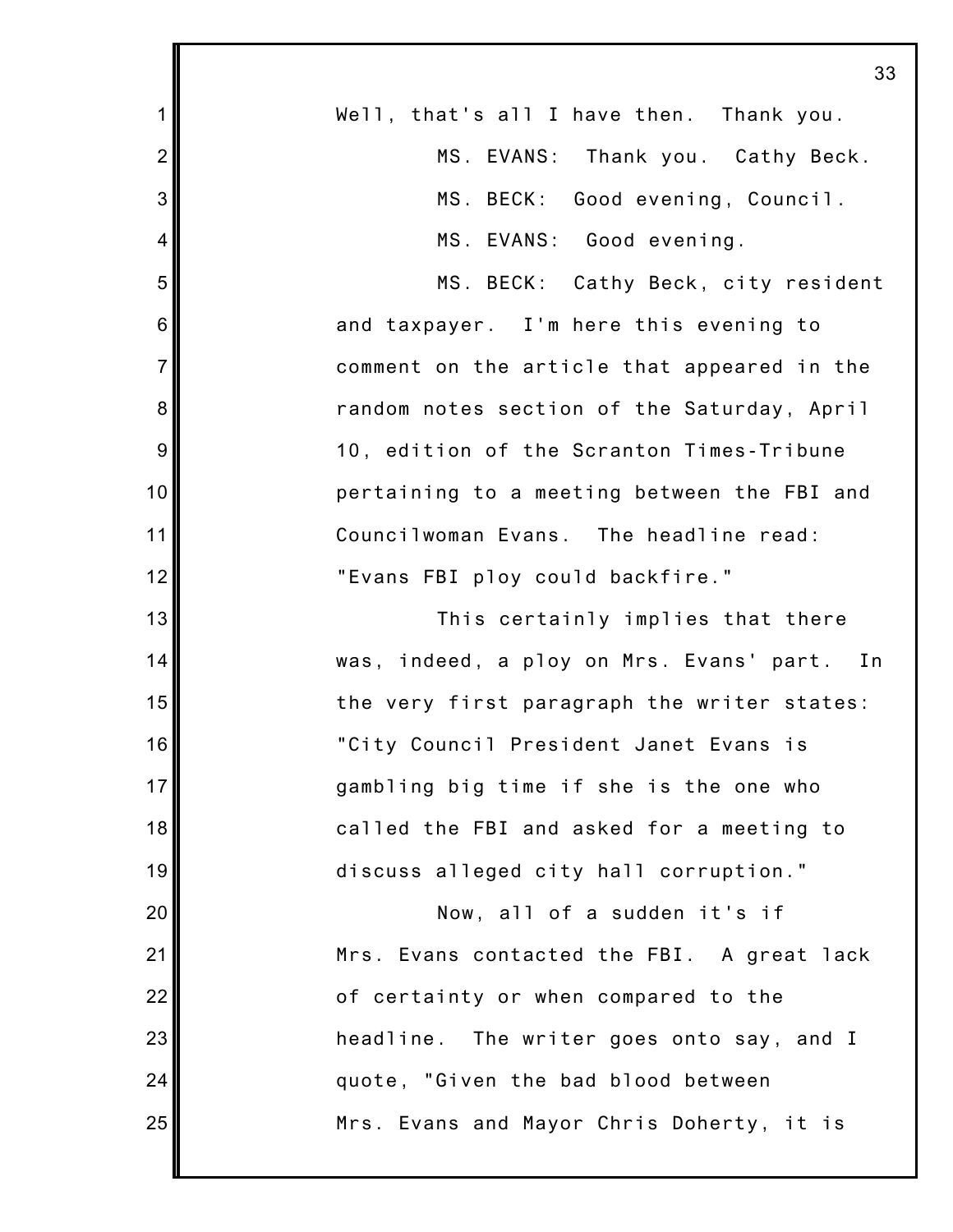|                | 34                                          |
|----------------|---------------------------------------------|
| 1              | easy to be skeptical about her bombshell."  |
| $\overline{2}$ | I said given the Times-Tribune's            |
| 3              | unwavering, unquestioned blind support of   |
| $\overline{4}$ | Mayor Doherty, it is extremely easy to be   |
| 5              | skeptical about this article.               |
| 6              | I would like to point out at this           |
| $\overline{7}$ | time that I have been referring to the      |
| 8              | author of this article as "the writer"      |
| 9              | rather than the reporter because it is      |
| 10             | riddled with words such as if, probably,    |
| 11             | possibly, possibilities, imply, etcetera,   |
| 12             | which indicates absolutely no investigative |
| 13             | reporting. For this reason I believe this   |
| 14             | article as well as most other political     |
| 15             | related articles written by the             |
| 16             | Times-Tribune should appear as an editorial |
| 17             | not as a news article.                      |
| 18             | If there is one thing that we have          |
| 19             | learned from the lengthy, deeply involved   |
| 20             | Luzerne County investigations, which as we  |
| 21             | all know have moved into Lackawanna County, |
| 22             | it is that there are often times a          |
| 23             | connection between a pay-to-play culture,   |
| 24             | political contributions and no bid          |
| 25             | contracts. Keeping this in mind, let's use  |
|                |                                             |

Π

I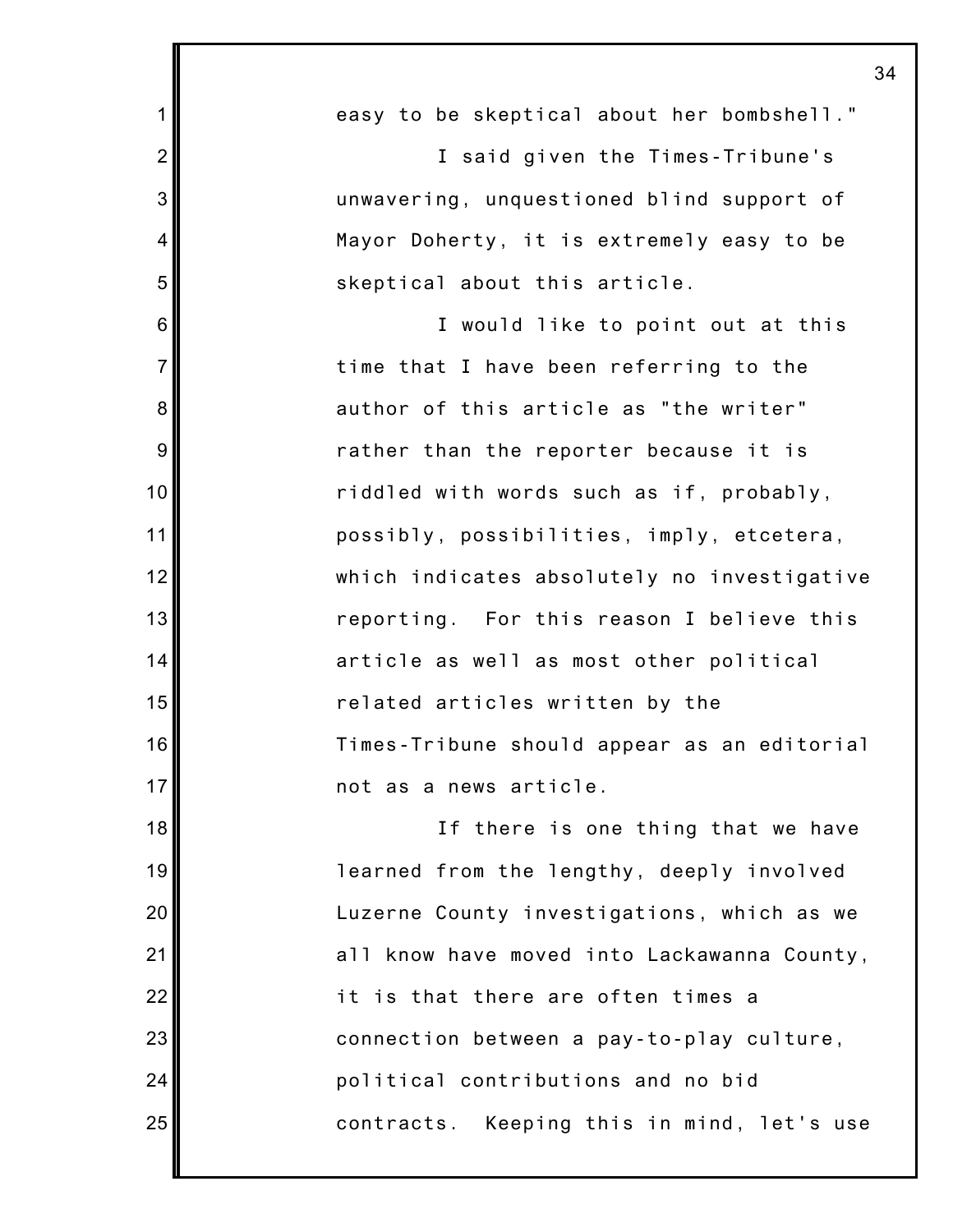one of the Times' favorite words "if" and consider the following: If there is any truth to the rumor that the feds were asking questions of a number of Scranton or city-related individuals in the last half of 2009 it would behoove that there was an interest long before any meeting with Mrs. Evans. This would also mean that there was an interest while Chris Doherty was still interested in remaining mayor of Scranton, long before he was interested in running for governor, long before any interest he had in lieutenant governor, and certainly much longer than his new interest in running for Senator.

1

2

3

4

5

6

7

8

9

10

11

12

13

14

15

16

17

18

19

20

21

22

23

24

25

What if anything discovered in the Luzerne County investigation and the Lackawanna County investigation brought the FBI to the City of Scranton. If the Times-Tribune receives as it has requested the list of names of all contractors involved with the Lackawanna County Commissioner's investigation, and any of these contractors have done business with the city, especially any no-bid contracts or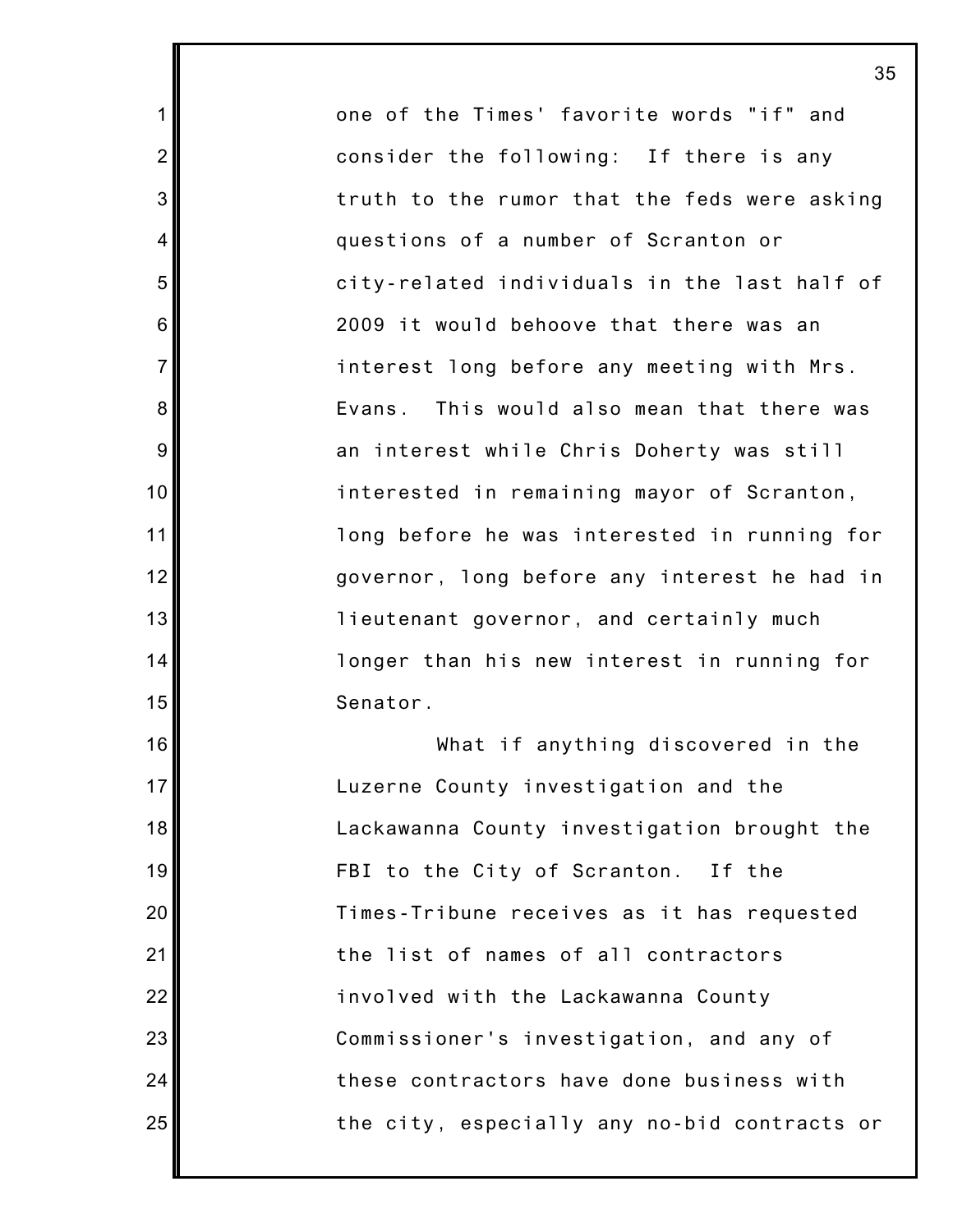1 2 3 4 5 6 7 8 9 10 11 12 13 14 15 16 17 18 19 20 21 22 23 24 25 contracts awarded to big campaign contributors, what investigative reporting would the Times-Tribune do as compared to the Cordaro-Munchak articles? Remember, the City of Scranton and it's authorities have been known for no-bid contracts. We certainly cannot overlook the no-bid landscaping contract at Nay Aug Park or the infamous \$24,000 bill for the water slide at Nay Aug Park that Controller Novembrino refused to pay because the project wasn't properly bid. I believe the bill was later presented to the Scranton Redevelopment Authority for payment. These are only two examples. Finally, I offer the following as an example of the length to which the Times-Tribune will go to support it's own political agenda. During the first Doherty-DiBileo campaign, Mr. DiBileo performed -- I'm sorry, Mr. DiBileo's platform included public safety, the presence of gangs in the city and concern over crime in general. Mayor Doherty and then Public Safety Director Ray Hayes and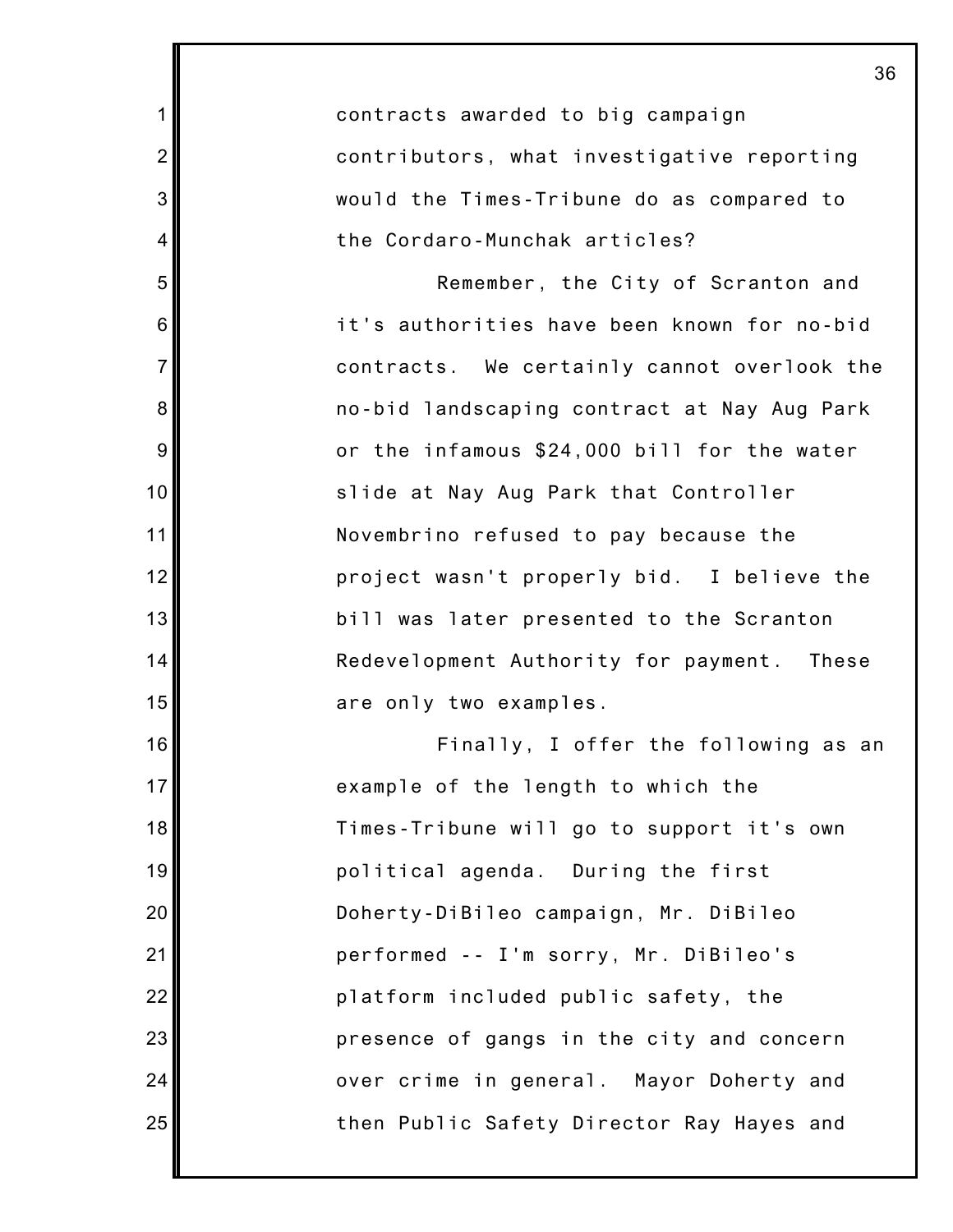the Chief of Police Dave Elliott along with the once again unwaiving support of the Times-Tribune and it's pro Doherty articles, insisted that there was no problem with crime in the city and there were no gangs in the city. They claim that the concern regarding the crime was merely perceived and that the fear of the crime was actually worse than the crime itself. They claimed this was a political fear tactic employed by the DiBileo camp.

1

2

3

4

5

6

7

8

9

10

11

12

13

14

15

16

17

18

19

20

21

22

23

24

25

Within months, the newspaper was publishing detailed lengthy articles not just about crime and the existence of gangs, but it referred to the actual names of the gangs, gang colors, gang dress, gang languages, gang graffiti, gang turf, etcetera.

So here comes the question: If crime was not a problem and gangs didn't exist during the campaign, if they existed to the extent covered by the Times-Tribune months later, did Mayor Doherty, Safety Director Hayes and Police Chief Elliott with the full support of the Times-Tribune lie to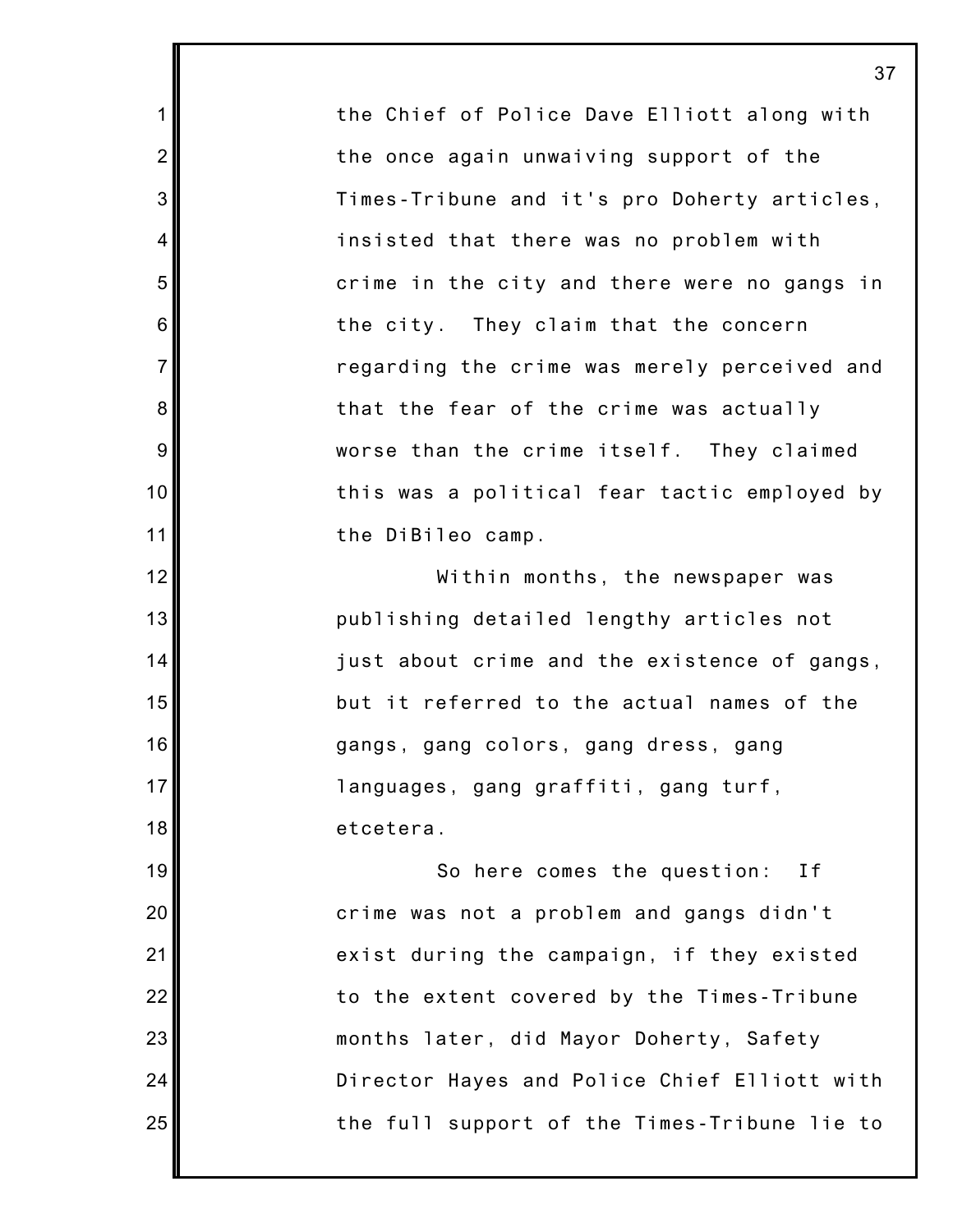|                | 38                                          |
|----------------|---------------------------------------------|
| $\mathbf 1$    | the residents of the City of Scranton and,  |
| $\overline{2}$ | therefore, put them at risk or did all --   |
| 3              | can I proceed?                              |
| $\overline{4}$ | MS. EVANS: Please continue.                 |
| 5              | MS. BECK: Or did all of this crime          |
| 6              | and the gangs come to existence after the   |
| $\overline{7}$ | first campaign against Mr. DiBileo and,     |
| 8              | therefore, under the watch of Mayor Doherty |
| $9\,$          | and his administration. You can't have it   |
| 10             | both ways. It has to be one way or the      |
| 11             | other.                                      |
| 12             | I believe there are a sufficient            |
| 13             | number of if's in my presentation to keep   |
| 14             | the newspaper happy and at the same time to |
| 15             | attract the interest of the educated        |
| 16             | taxpayers and voters. I just don't know if  |
| 17             | there will be any answers of any            |
| 18             | significance. Thank you.                    |
| 19             | MS EVANS:<br>Thank you. Doug Miller.        |
| 20             | MR. MILLER: Good evening, Council.          |
| 21             | Doug Miller, Scranton.                      |
| 22             | MS. EVANS: Good evening.                    |
| 23             | MR. MILLER: I'm here tonight to             |
| 24             | just bring forward a few suggestions that I |
| 25             | have for council, a few of them I have      |
|                |                                             |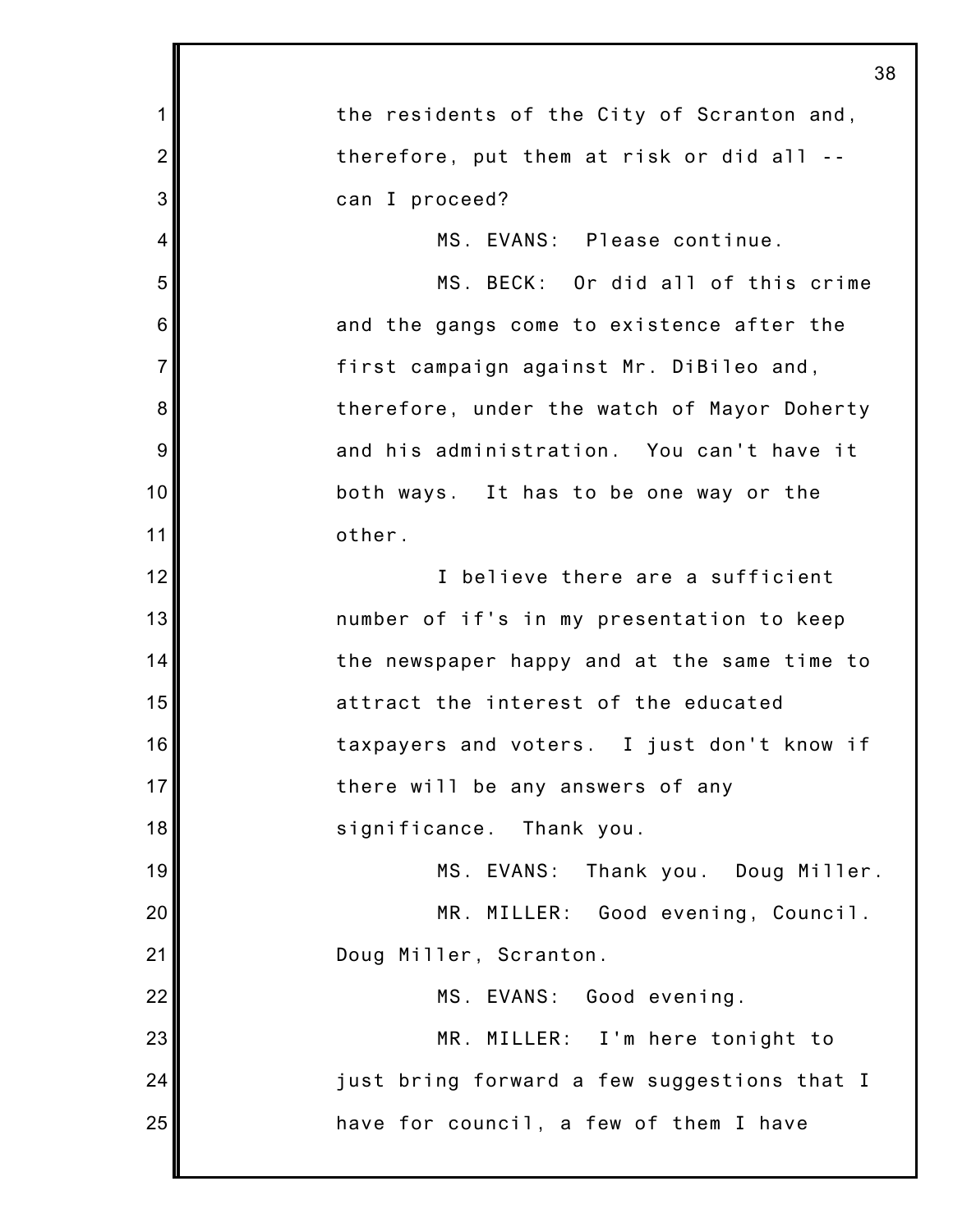raised in the past. In the past I suggested to council to look into possibly creating a Revenue Task Force made up of residents, neighborhood groups, etcetera, to brainstorm new revenue streams for the city and I have personally offered to lead the efforts to establish such a group and I'm hopeful that council is taking that idea into consideration especially when it comes time to getting ready for next year's budget.

1

2

3

4

5

6

7

8

9

10

11

12

13

14

15

16

17

18

19

20

21

22

23

24

25

Secondly, I suggested council look into conducting town hall style meetings across the city to reach out to those who can't participate at this forum. I think with the nice weather approaching it would serve as a great tool for council to learn more about neighborhood issues and problems across the city from residents and it also may be a forum where residents feel a little more comfortable than coming here, you know, before the cameras and everything else. So I hope that council will consider scheduling a few meetings for the next few months.

And finally, I'm asking council for the first time tonight to possibly consider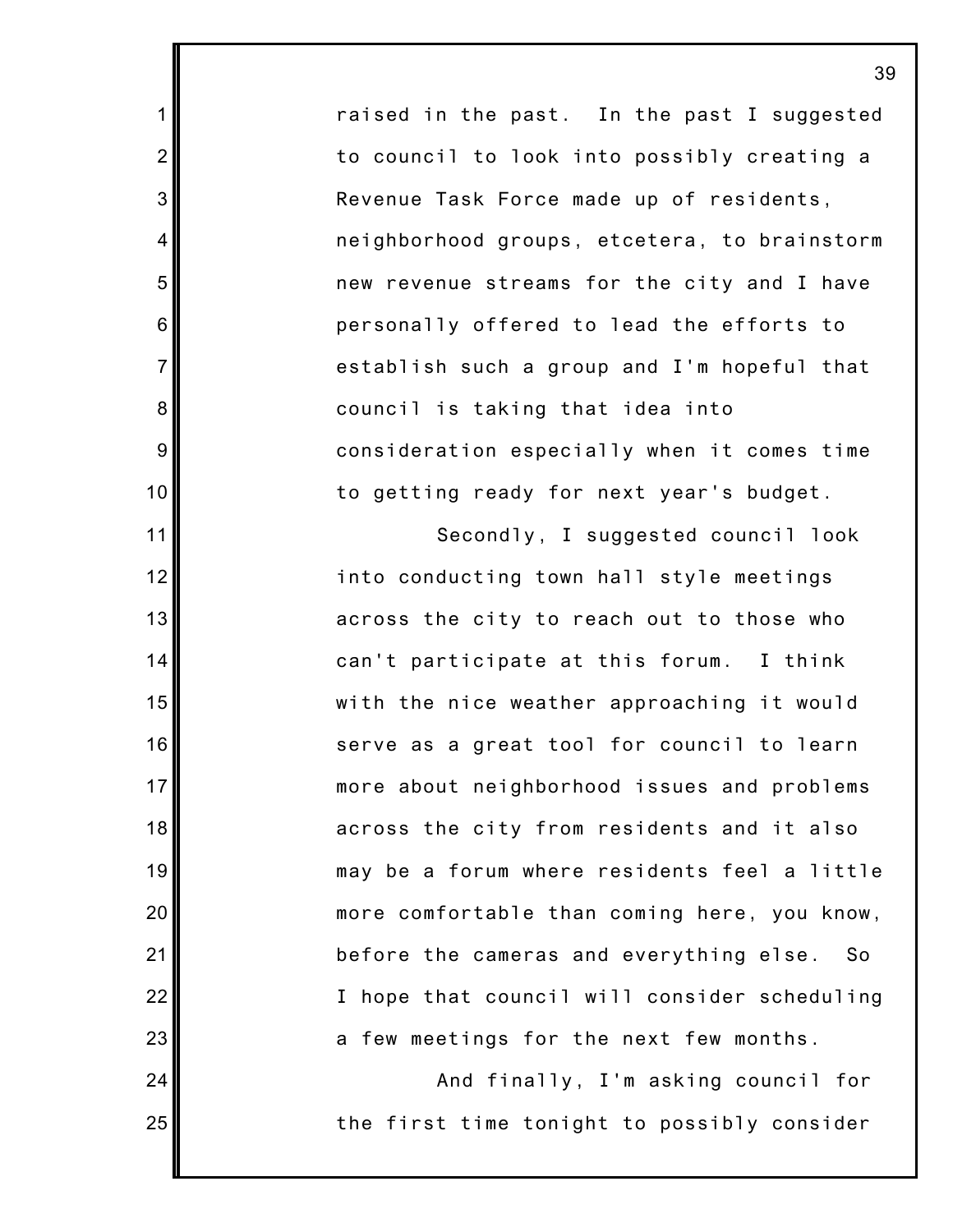reforming the Junior Council. You know, we heard tonight Mrs. Schumacher discuss about having students download information on the computer for council and that kind of brought in idea to my mind again. I think that forming this group again would serve as an assess not only for council, but for students across the city who I know are interested about their government and I know going back to our tenure, we accomplished quite a lot and gained a lot of valuable experience from being here and learning about city issues and we took a lot out of it, and people saw a group of high school students who were dedicated, passionate and committed to making their city a better place, and because of our accomplishments, you saw that numerous other cities and towns around Scranton formed similar groups.

1

2

3

4

5

6

7

8

9

10

11

12

13

14

15

16

17

18

19

20

21

22

23

24

25

So perhaps council could send a letter to the school district to reach out to the schools to seek interest from students because I know it's out there, I know there are students who are interested and I see students here tonight, so you know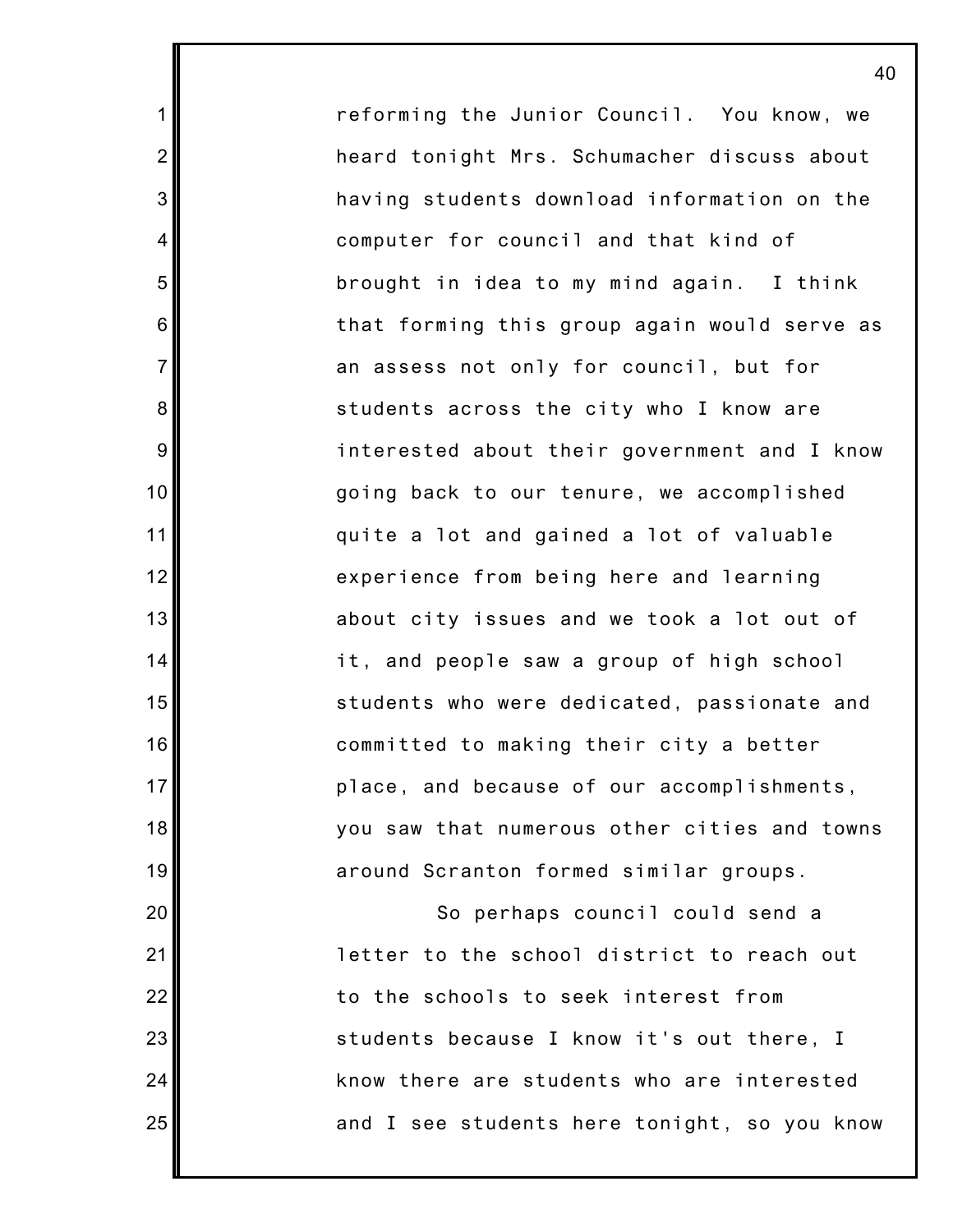it's out there. And I'd also offer my time to work with council and try to organize this group as well. You know, we need to provide our future leaders with the tools they need to learn about government and to develop that sense of pride for their communities and I think a lot of students that work with council and the community would serve a great purposes.

1

2

3

4

5

6

7

8

9

10

11

12

13

14

15

16

17

18

19

20

21

22

23

24

25

Now, I made these suggestions tonight because I really feel it's time for everyone to offer suggestions to council to try to make the city a better place. You know, for far too long we have set back here and we have seen the worry about what side of the fence you are on, whether you are on the good side or the bad side, whether or not people want to label you, but I really truly believe it's time to start worrying about doing the right thing for the city and we play politics too long in this city and that leads me into supporting the forensic audit of the city, and I know Mr. Joyce brought that issue up whether it was last week or the week before, and I think once we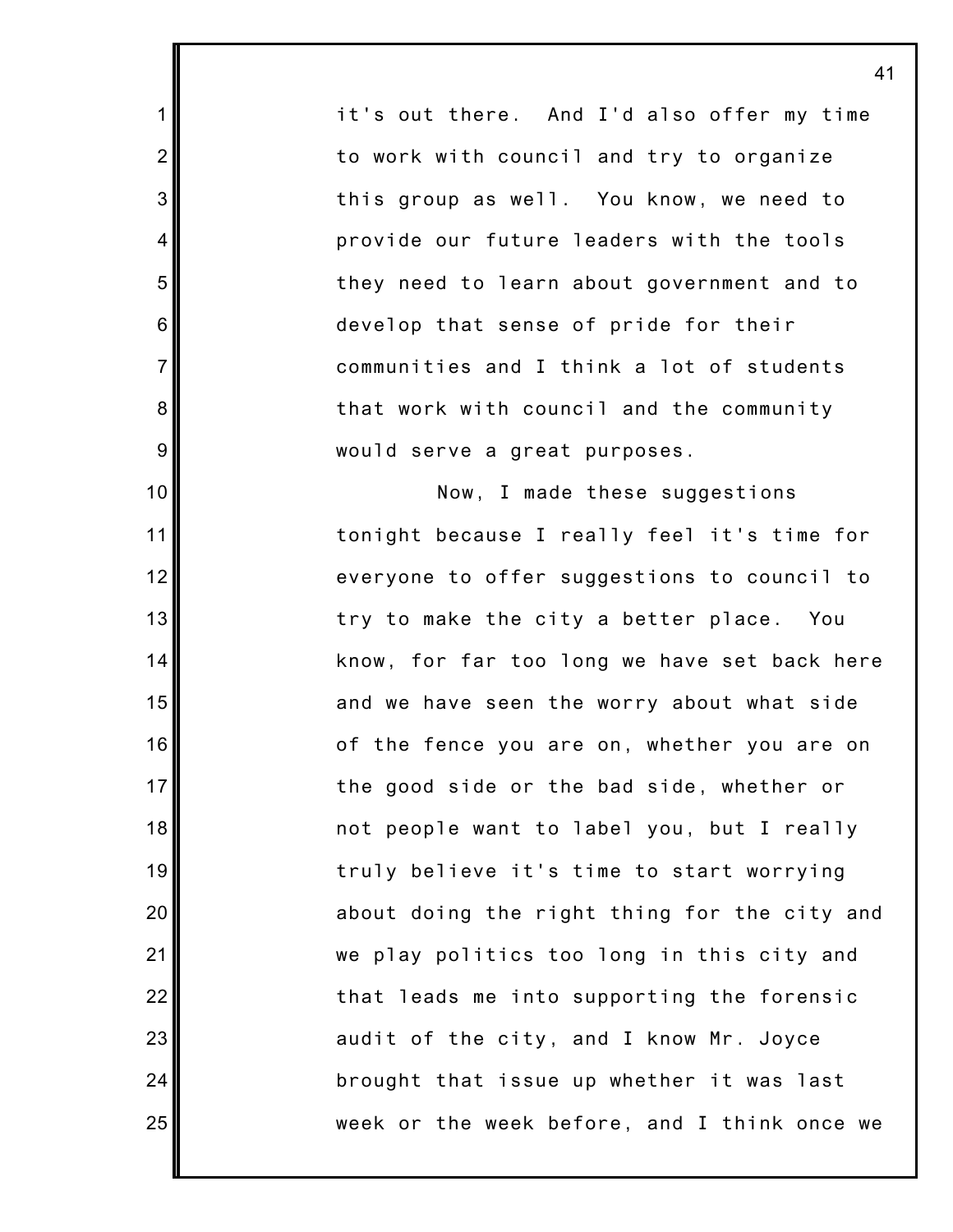have this audit completed we can all be on the same page once and for all and have a clear look at the future of the city and where we are headed.

1

2

3

4

5

6

7

8

9

10

11

12

13

14

15

16

17

18

19

20

21

22

23

24

25

And lastly before I leave, I did bring this issue up in the past a few years ago regarding the vehicles speeding around the corner of West Locust Street which turns into Dale Drive. I was told a few years ago by council that a study was done that speed bumps couldn't be put in, so the city placed signs up instead. Obviously, the signs don't mean anything to people, they are still flying around the corner, and it's a neighborhood where kids are outside in nice weather playing basketball, riding their bikes and other things, and if something is not done soon somebody is going to get seriously injured, so I would like to see if council could look into it. I know it would be greatly appreciated. Thank you.

MS. EVANS: Thank you.

MR. JOYCE: If I might add, I have actually -- I was looking into speed bumps this past week and trying to do some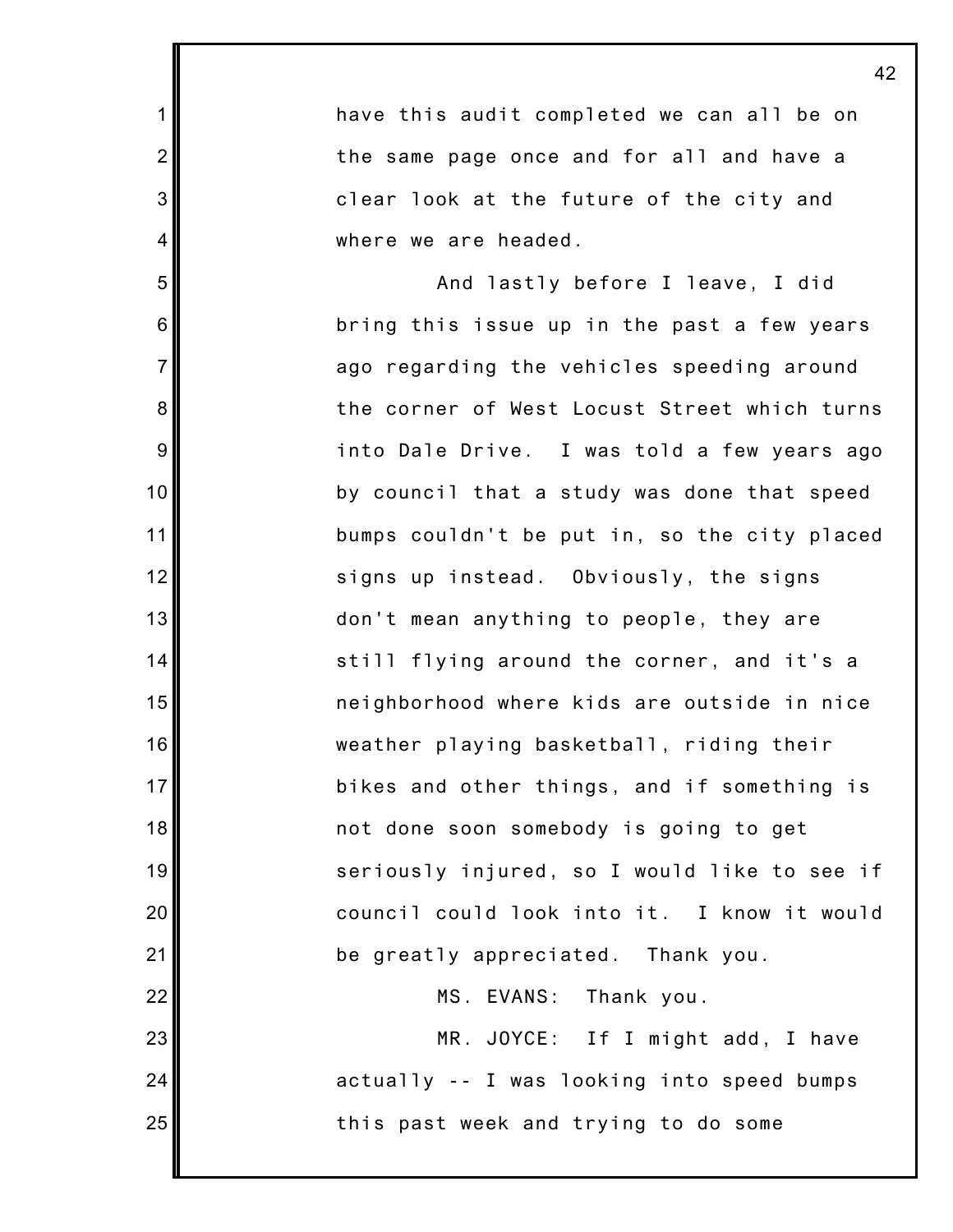research that, you know, what actually needs to be done to install street bumps on a street, and I know that some other cities that I found on-line that I saw some of their programs I know that there was a petition involved where a certain number of residents or a certain percentage of residents on the block would have to sign in order to have the street bumps installed.

1

2

3

4

5

6

7

8

9

10

11

12

13

14

15

16

17

18

19

20

21

22

23

24

25

So actually, Mrs. Krake, if you could send a letter to Mr. Brazil and ask him what the procedure is to follow in order to have these speed bumps installed. Do the residents of a certain block need to get a petition or is it simply a matter of traffic study, if you could provide us with some guidance on that, that would be really helpful.

MR. MILLER: I'd appreciate that very much because if that is a matter of petition we shouldn't have a problem getting signatures for that because people are pretty upset. Like I said, somebody is going to get hurt. I appreciate anything you can do to help us.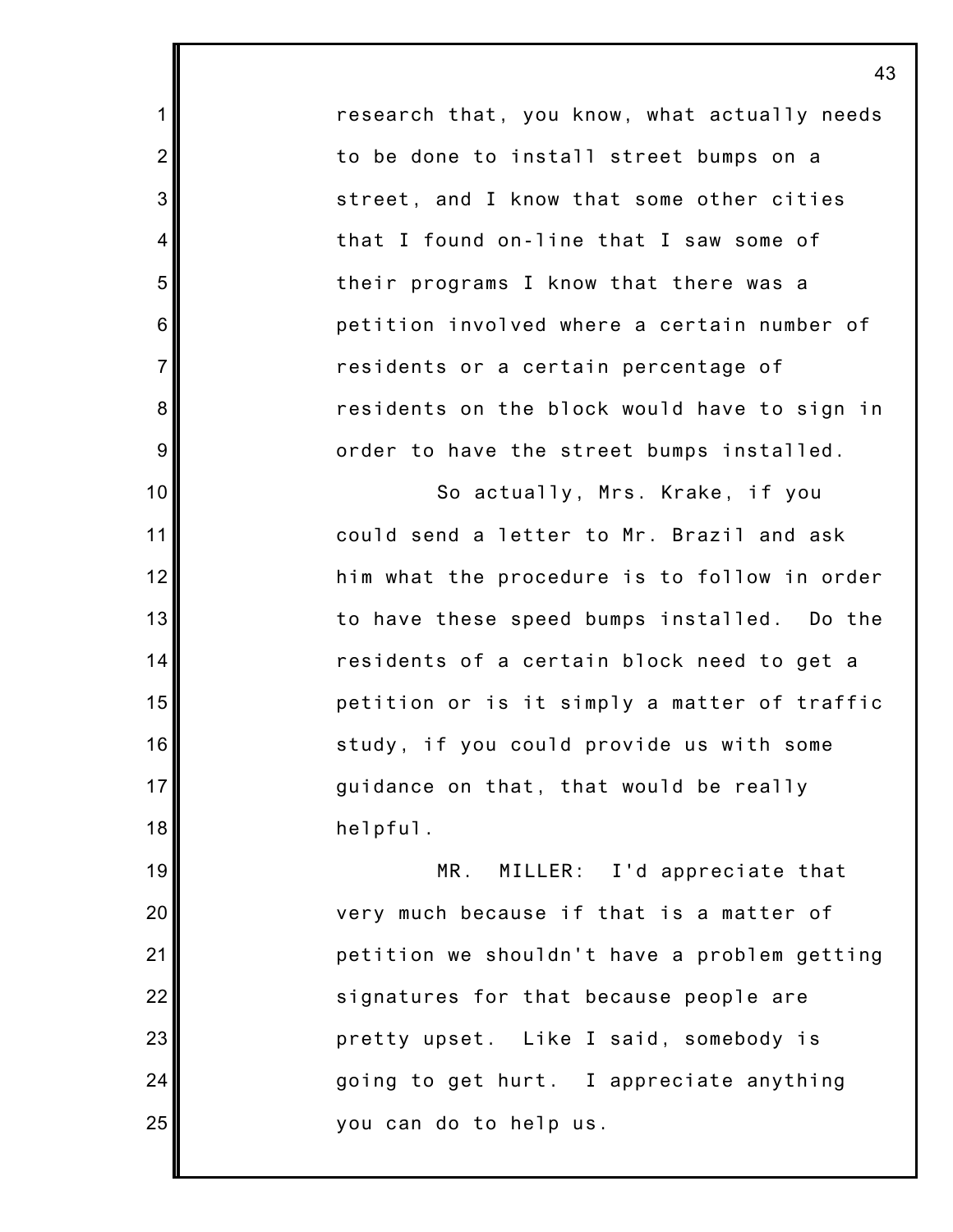|                | 44                                           |
|----------------|----------------------------------------------|
| 1              | MR. JOYCE: No problem. When we               |
| $\overline{2}$ | hear back from Mr. Brazil I'll ask for that  |
| 3              | information.                                 |
| 4              | MR. MILLER: I appreciate that.               |
| 5              | Thank you.                                   |
| 6              | MS. EVANS: Ron Ellman.                       |
| $\overline{7}$ | MR. ELLMAN: Hello, Council.                  |
| 8              | MS. EVANS: Good evening.                     |
| 9              | MR. ELLMAN: Ronnie Ellman, member            |
| 10             | of the Taxpayers' Association. I had a nice  |
| 11             | quiet weekend for a change. Friday morning   |
| 12             | about breakfast time my two boys phoned      |
| 13             | yelling and screaming to help that they got  |
| 14             | picked up. One of them had one ticket and    |
| 15             | one had a dozen, 15 tickets, all tickets,    |
| 16             | you know, so they got arrested. They are     |
| 17             | yelling, "Get me out of here, I'm being held |
| 18             | a prisoner and so on," and so I did what     |
| 19             | most good parents would do, I rushed right   |
| 20             | on down there yesterday afternoon at 3:30.   |
| 21             | You could imagine they weren't very happy.   |
| 22             | I will say no more about that.               |
| 23             | And I had a man tell me that they            |
| 24             | cut off the steam room at Weston Field to    |
| 25             | save money on gas. That's not right. There   |
|                |                                              |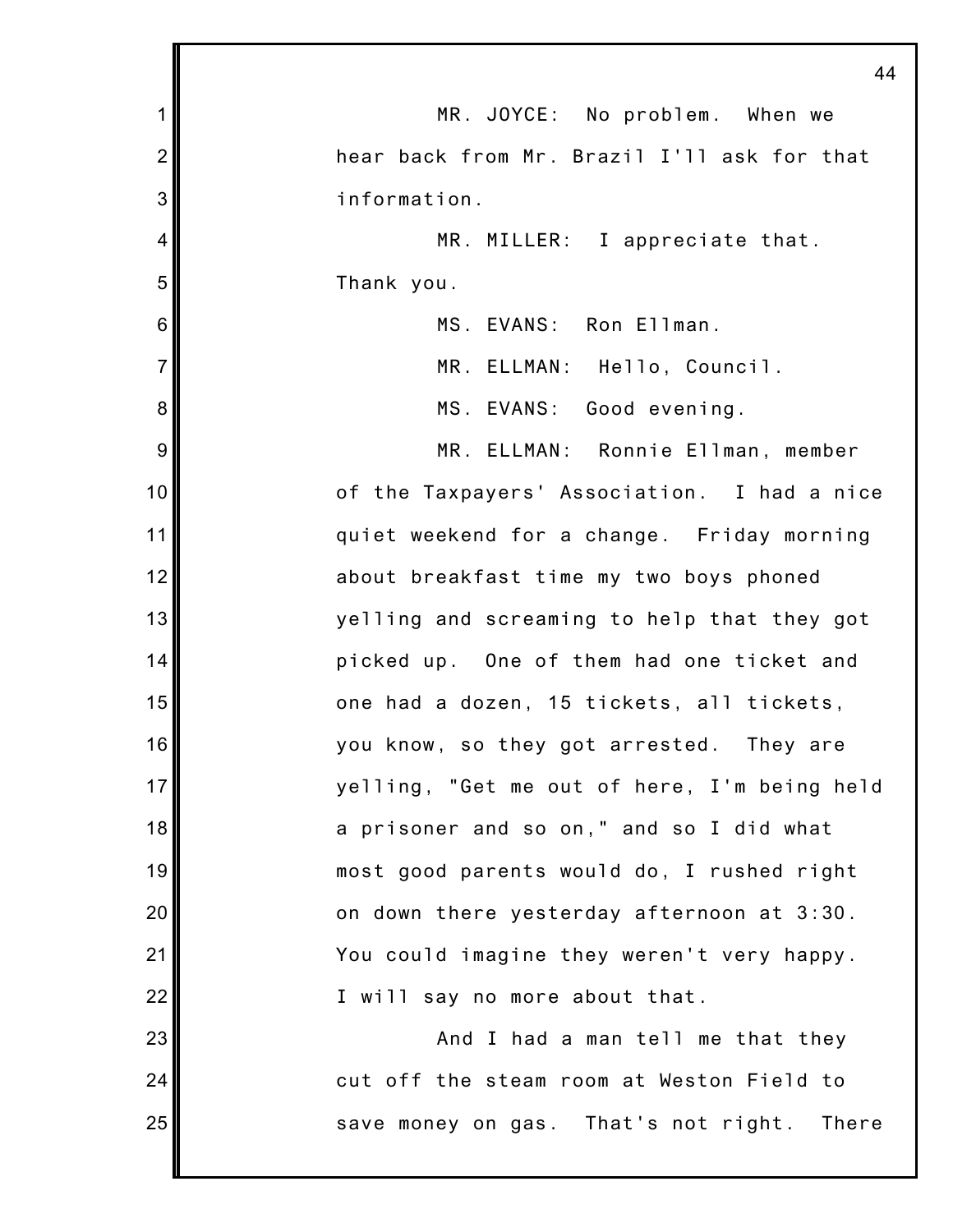1 2 3 4 5 6 7 8 9 10 11 12 13 14 15 16 17 18 19 20 21 22 23 24 25 45 is places that -- how much gas could they use in a steam room, you know, I know it would be a lot, but they could save money someplace else. And like Mr. Spindler said, they done it again. The University sucked up another house on Mulberry Street, \$750,000. That house, business or whatever it was, I know where it is, I just don't know what was in there, I never paid any attention to. They paid \$6,325 a year, but the thing is the Rinaldis haven't paid in over five years, they haven't paid taxes so why are these guys allowed to be tax cheats of the city? I have to pay taxes, these people pay taxes, you pay taxes. You know, Jerry Joyce owed \$58,000, he is bragging about a waiting list for those apartments up there, St. Peter's Square or whatever they are called. You know, Pettinato had \$200,000 before he had to pay anything. This city is broke and these people don't have to pay taxes and then Pat McKenna writes in the paper, oh, they are here at this blue and -- black and blue party and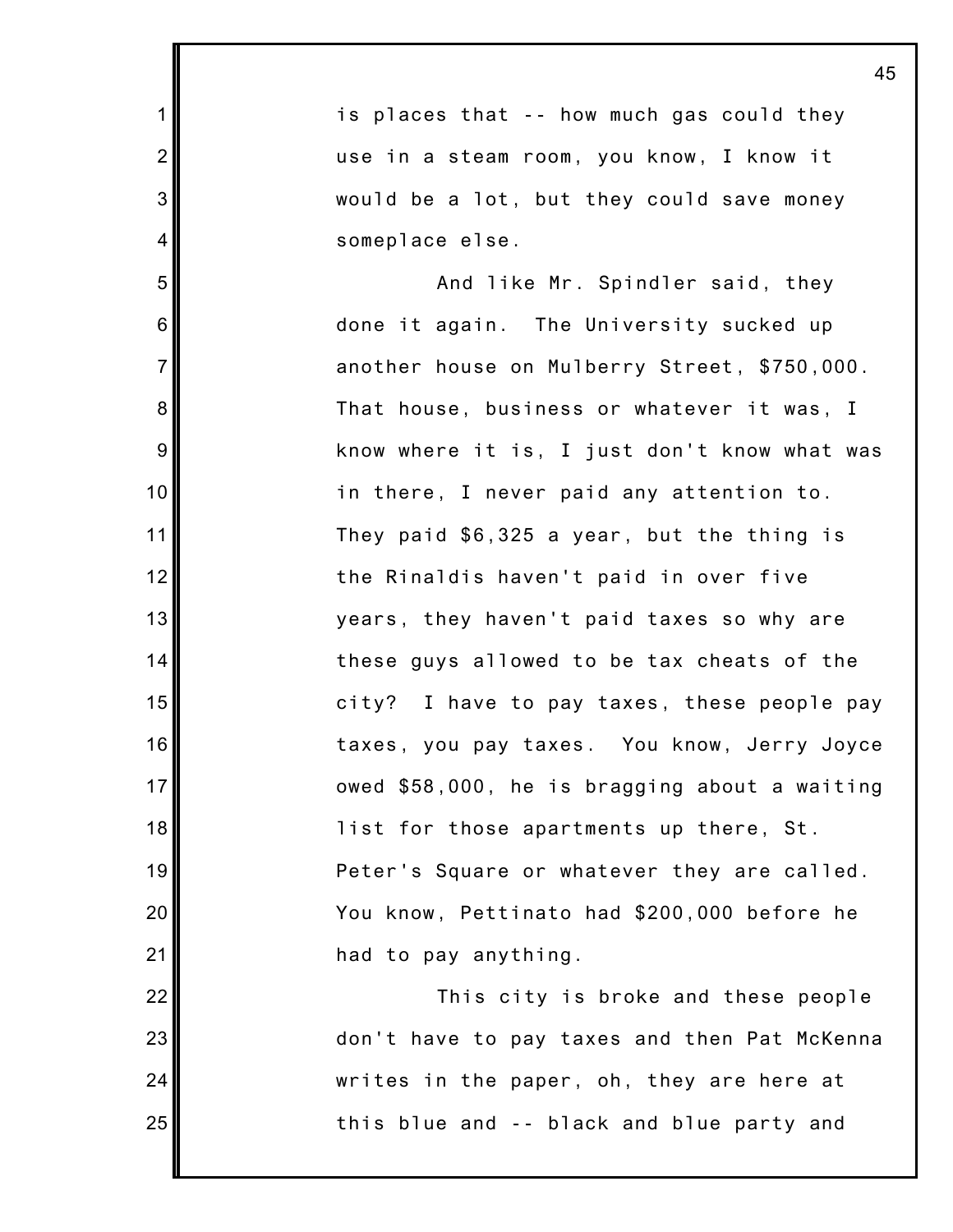this party and that party, they don't pay taxes. You know, it's just time -- this piece of property they don't -- they are so greedy they don't even know what they are going to do with it yet. It says so right here. They are going to make plans, but they have pull it off our pay roll. That's half of one of your salaries.

1

2

3

4

5

6

7

8

9

10

11

12

13

14

15

16

17

18

19

20

21

22

23

24

25

How are we going to make it up, you know? Tell me. Somebody say something, you know. How are you going to makeup \$6,500 a year? Who is going to pay the \$30,000 they haven't paid for five years? Doherty will probably tell them, oh, you know, don't worry about it. The silly taxpayers will make it up for you.

And Pat McKenna all he does is write you people get off the back of the Universities, we need them. They are not a friend of ours. A friend wouldn't keep taking property and \$50 million the last 16, 17 years from the taxpayers and let us make it up. That's not a friend. They are an enemy just like the Japs and the Germans in World War II. These are our enemies.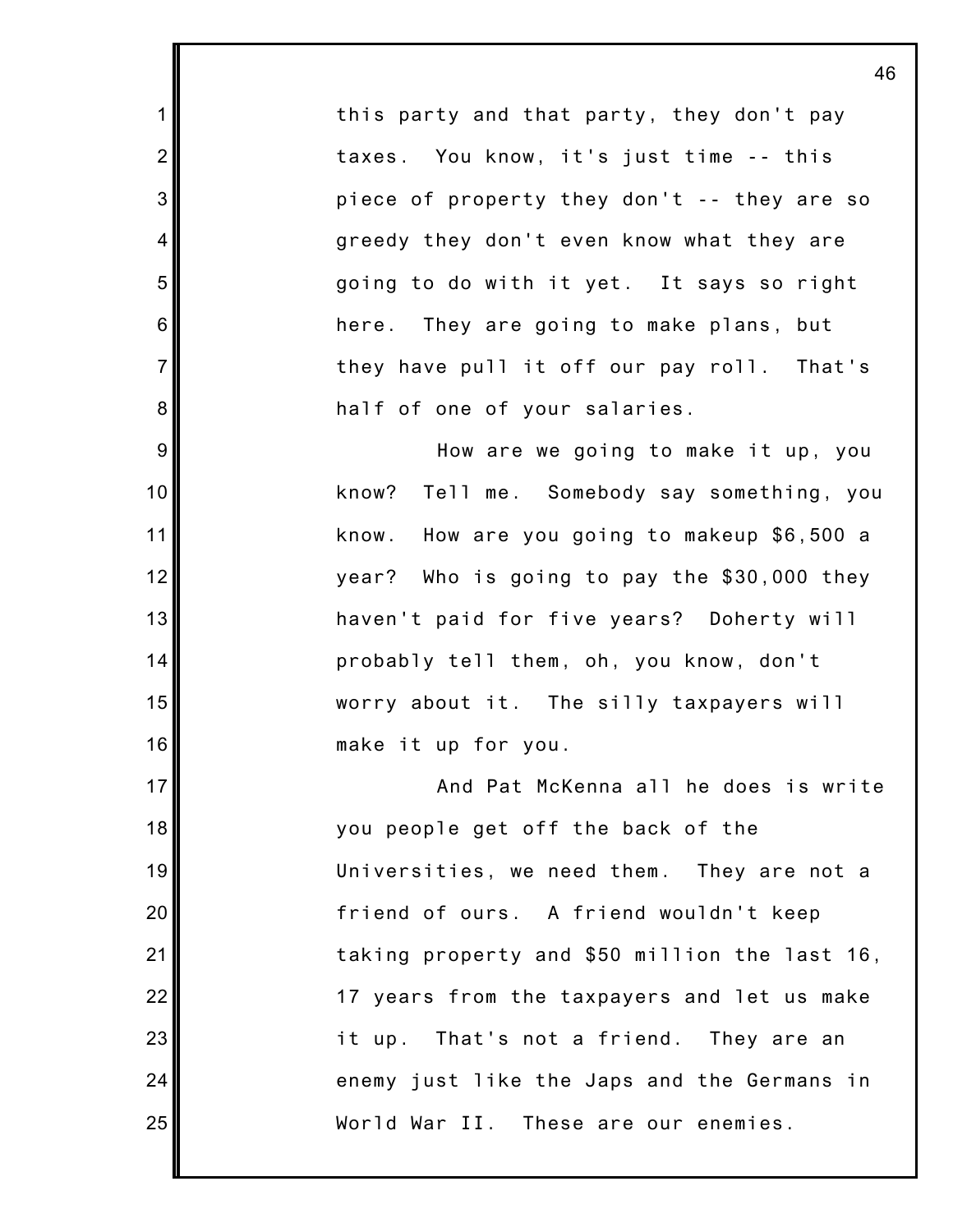| 1               | These three institutions they're               |
|-----------------|------------------------------------------------|
| $\overline{2}$  | just ruining the tax base of the city and it   |
| 3               | just can't go on. You know, it has just        |
| 4               | became beyond the people's ability to pay      |
| 5               | the tax burden here.                           |
| 6               | You know, all I do is flap my gums             |
| $\overline{7}$  | all day long, like today I was the Price       |
| 8               | Rite talking to some people and wherever I     |
| 9               | go people are just overburdened. That's why    |
| 10              | we don't have any, you know, there is no       |
| 11              | industry going to come here. You got to be     |
| 12              | realistic. They are not going to come here.    |
| 13              | You are not going to have all of these jobs,   |
| 14              | like I said a week or two ago, it's just not   |
| 15              | going to happen you know.                      |
| 16              | I wrote this down so I won't -- I              |
| 17 <sub>l</sub> | used my words and I won't -- I have to put     |
| 18              | my glasses onto read it. It's about the        |
| 19              | University, my personal feelings about all     |
| 20              | three of them, in fact, there are three just   |
| 21              | despicable parasites as far as -- they are     |
| 22              | sucking the lifeblood out of this city and     |
| 23              | not giving us nothing, but talk about the      |
| 24              | future just like these guys sit here every     |
| 25              | time.<br>They just blow smoke in your ear what |
|                 |                                                |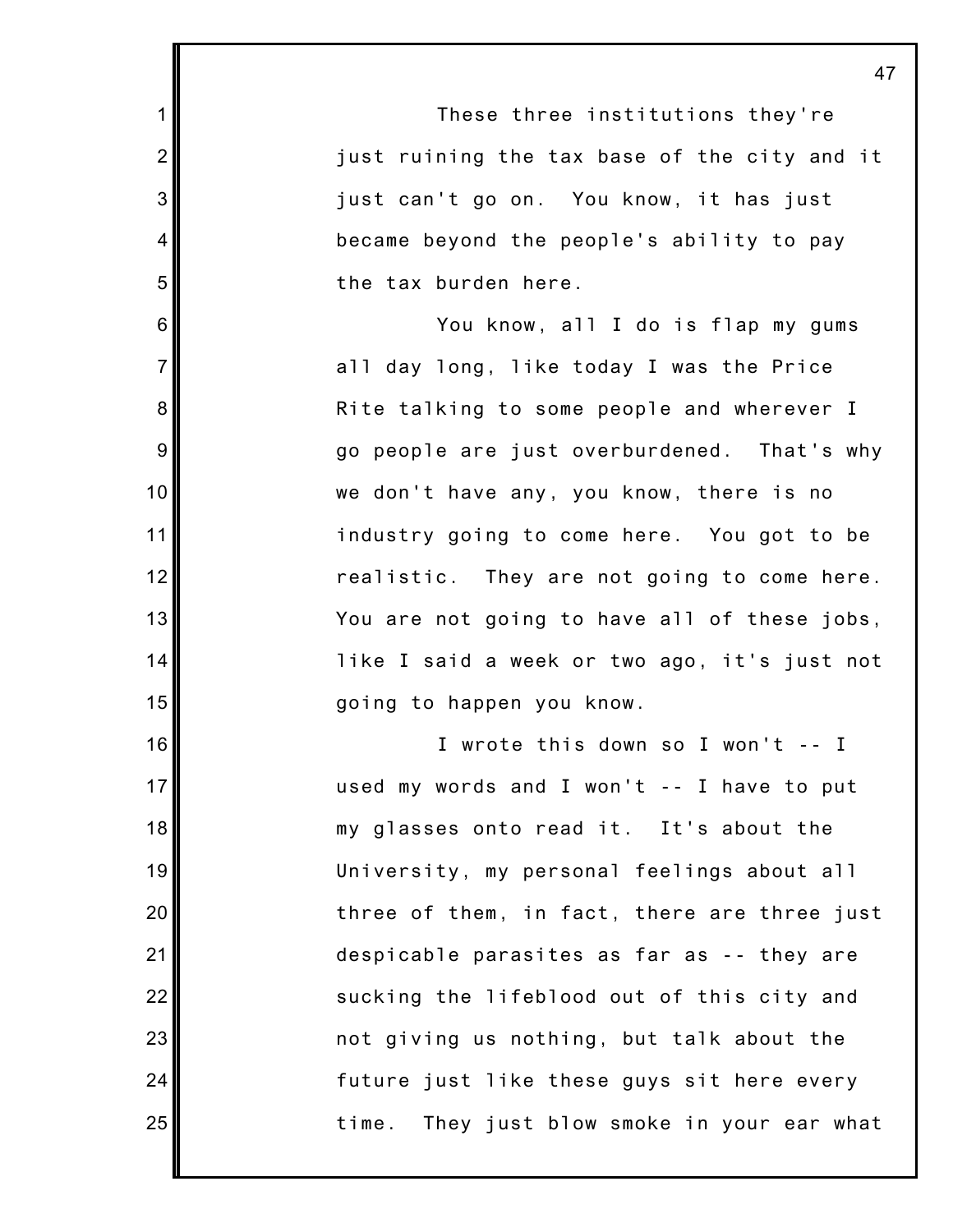| 1              | you want to hear. They don't do doing.       |
|----------------|----------------------------------------------|
| $\overline{2}$ | They don't come up with any solid thing      |
| 3              | about putting money in the coffers.          |
| 4              | Let me just finish this, it will             |
| 5              | just take a minute. I think they are three   |
| 6              | deplorable, loathsome, nauseating,           |
| $\overline{7}$ | sickening, repulsive, offensive, revolting,  |
| 8              | disgusting entities, the three institutions, |
| 9              | and that's how I feel about them and that's  |
| 10             | just not my thinking. That's what I hear     |
| 11             | out on the street continually about -- from  |
| 12             | taxpayers, they just can't afford these      |
| 13             | people. They are a luxury that we can't      |
| 14             | afford. Thank you.                           |
| 15             | MS. EVANS: Thank you. Dave                   |
| 16             | Dobrzyn.                                     |
| 17             | MR. DOBRZYN: First of all, last              |
| 18             | week I mentioned about lights for these      |
| 19             | visually impaired people that were here and, |
| 20             | of course, they can't see a light or maybe   |
| 21             | they could see a light, I don't know, there  |
| 22             | is different degrees of that, but if anybody |
| 23             | can meet with me or if you can't just go     |
| 24             | past the corner caddy corner from city hall  |
| 25             | tonight and look at the light and it's       |
|                |                                              |

I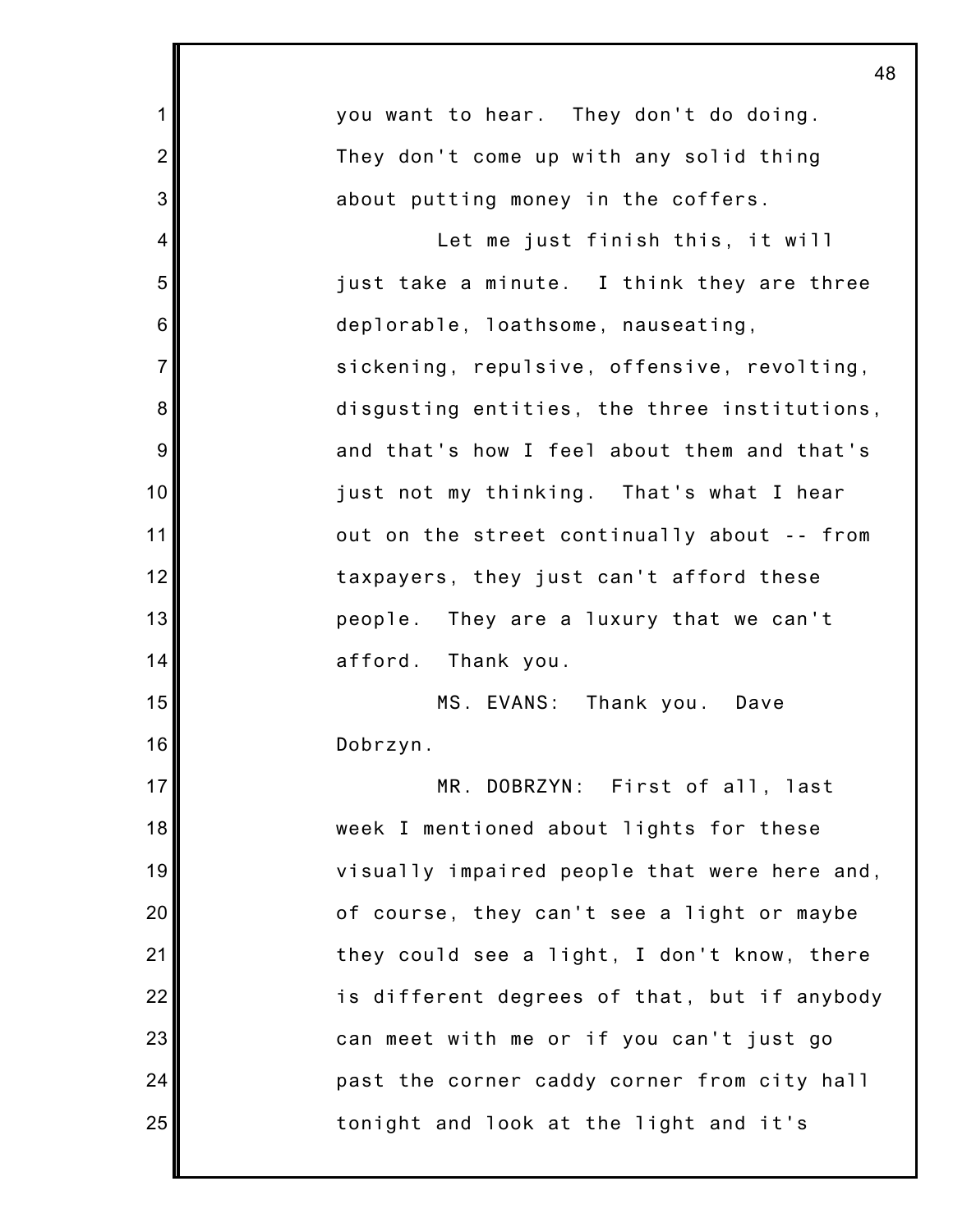obviously been smashed by a tractor trailer or some high truck or maybe you have some wing nut running around with a baseball bat, I don't know.

1

2

3

4

5

6

7

8

9

10

11

12

13

14

15

16

17

18

19

20

21

22

23

24

25

And this week I seen some people around on blight, and I would hope that people would clean up their yards and do the simple things, but some of the issues that I see listed, and it didn't have anything to do with my properties, it seemed like they might be longer term. So what I'm asking is that whoever is this charge please be gentle with fines and penalties and all of that stuff and work with these people because once you condemn a house you can't get finances or anything else. What it adds up to is -- if you remember a man named Paul Mealey, one more homeless person in this town that used to have a home.

And also on that blight issue trash, and what we are not doing with that and I have brought it up several times in the past is that the trash gets tossed out at the end of people's property in a bag, the squirrels, the skunks, the cats, or whatever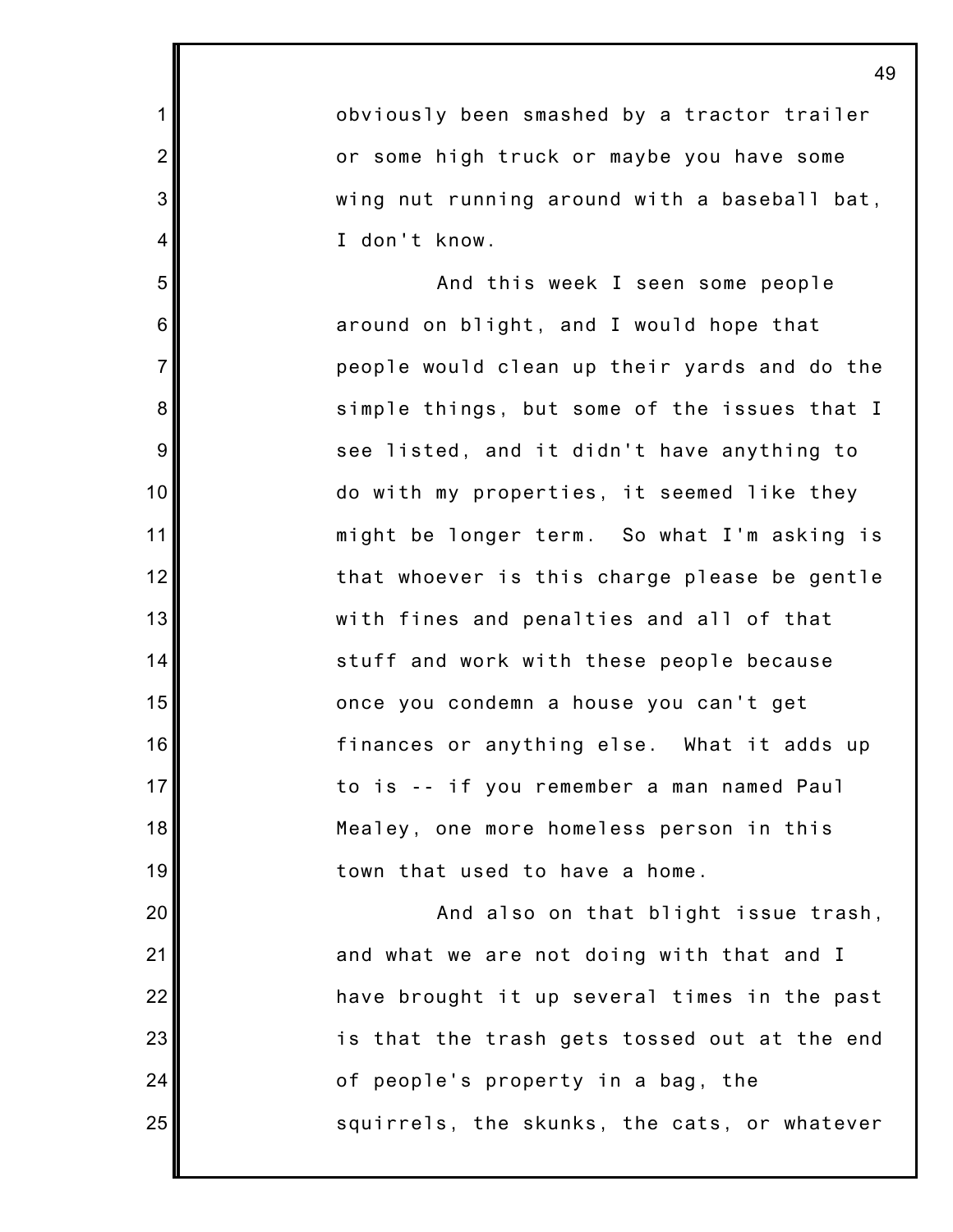come and tear the bag apart and the guy that picks it up either has to walk around picking up can after bottle after bottle and package or whatever, and that doesn't happen. So if we are going to worry about blight then part of our blight abatement might be to require people to start having trash cans, decent trash cans with the lids and so forth, and I always take mine off in the morning and put it somewhere where it's not going to blow away because I have a couple laying in my yard if anybody they match it up they are welcome to it.

1

2

3

4

5

6

7

8

9

10

11

12

13

14

15

16

17

18

19

20

21

22

23

24

25

On the "U" and the tax exempts, Mr. Ron has a little more passion than me, but we really need to keep on it, and hopefully in the future when you people get things rolling and we get all of the points of order established with these court cases and so forth we need to get on people from outside the area because a lot of these people like he mentioned are people from outside of the town and it's really ashame and they all seem to know what we should to with our land and that we should be willing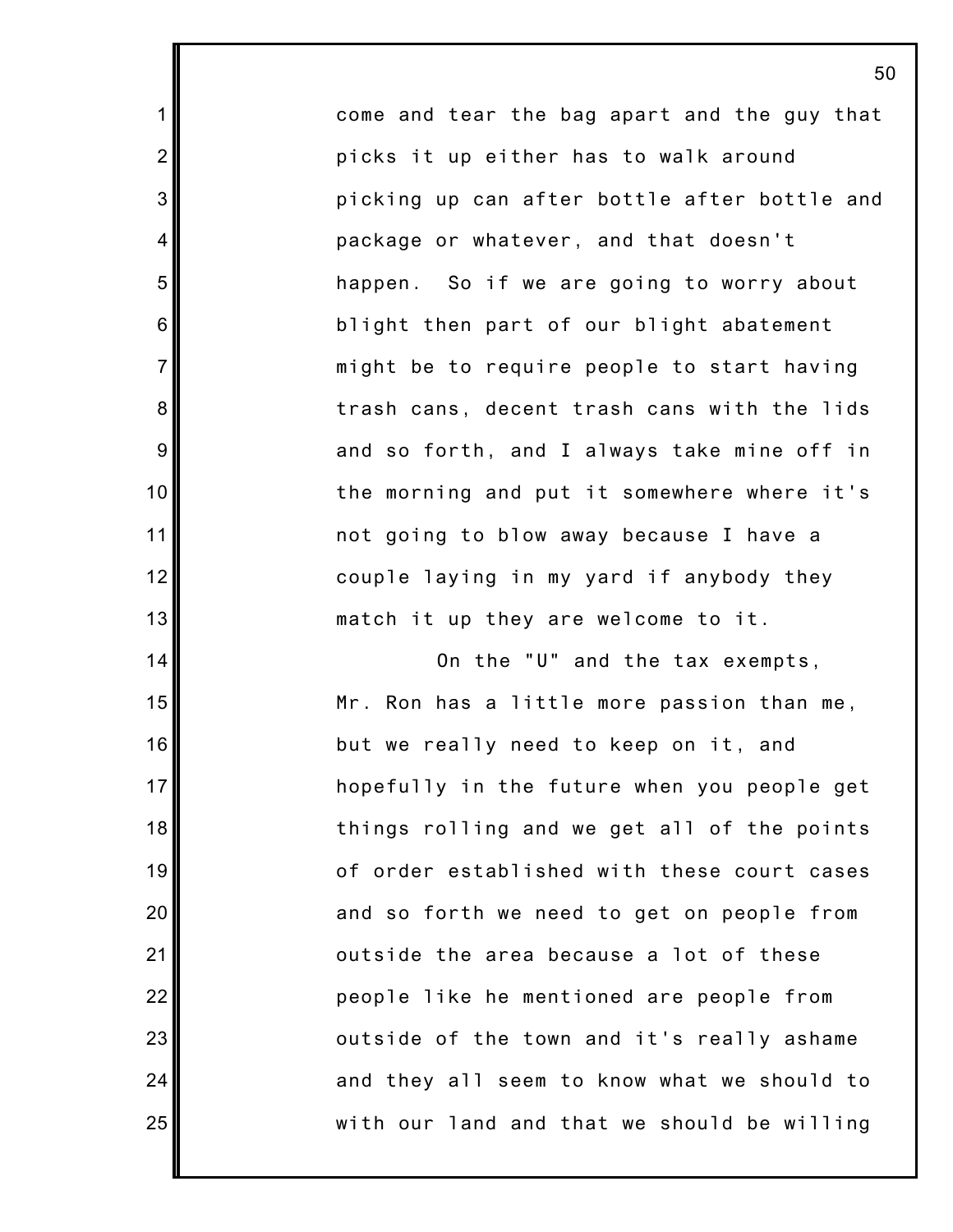| $\mathbf 1$    | to accept another tax exempt.                |
|----------------|----------------------------------------------|
| $\overline{2}$ | Now I'm scratching my head what              |
| 3              | about that armory that Mr. -- Mr. -- the     |
| $\overline{4}$ | Austin Burke mentioned last week? Is that    |
| 5              | another tax exempt? I'm wondering. It's      |
| 6              | the federal government. It's probably        |
| $\overline{7}$ | another tax exempt. Here we go again. We     |
| 8              | are gifted with all of these wonderful       |
| $9\,$          | institutions that they want to put here,     |
| 10             | people that do not live in Scranton.         |
| 11             | Personally, I feel that the Chamber of       |
| 12             | Commerce should separate from Scranton/      |
| 13             | Lackawanna County entirely. We should have   |
| 14             | a separate totally separate independent      |
| 15             | Chamber of Commerce for Scranton only        |
| 16             | because we are getting no where with 700     |
| 17             | members and we have 300 or whatever the heck |
| 18             | it is, you know, we are outnumbered and they |
| 19             | are just running things like -- running      |
| 20             | Scranton like they own it.                   |
| 21             | And when Andy Sbaraglia was leaving          |
| 22             | he asked me to mention this, and I think     |
| 23             | it's a good idea, list all of the exemptions |
| 24             | on that rental property business. And I'd    |
| 25             | also like to mention I know my friend Lee    |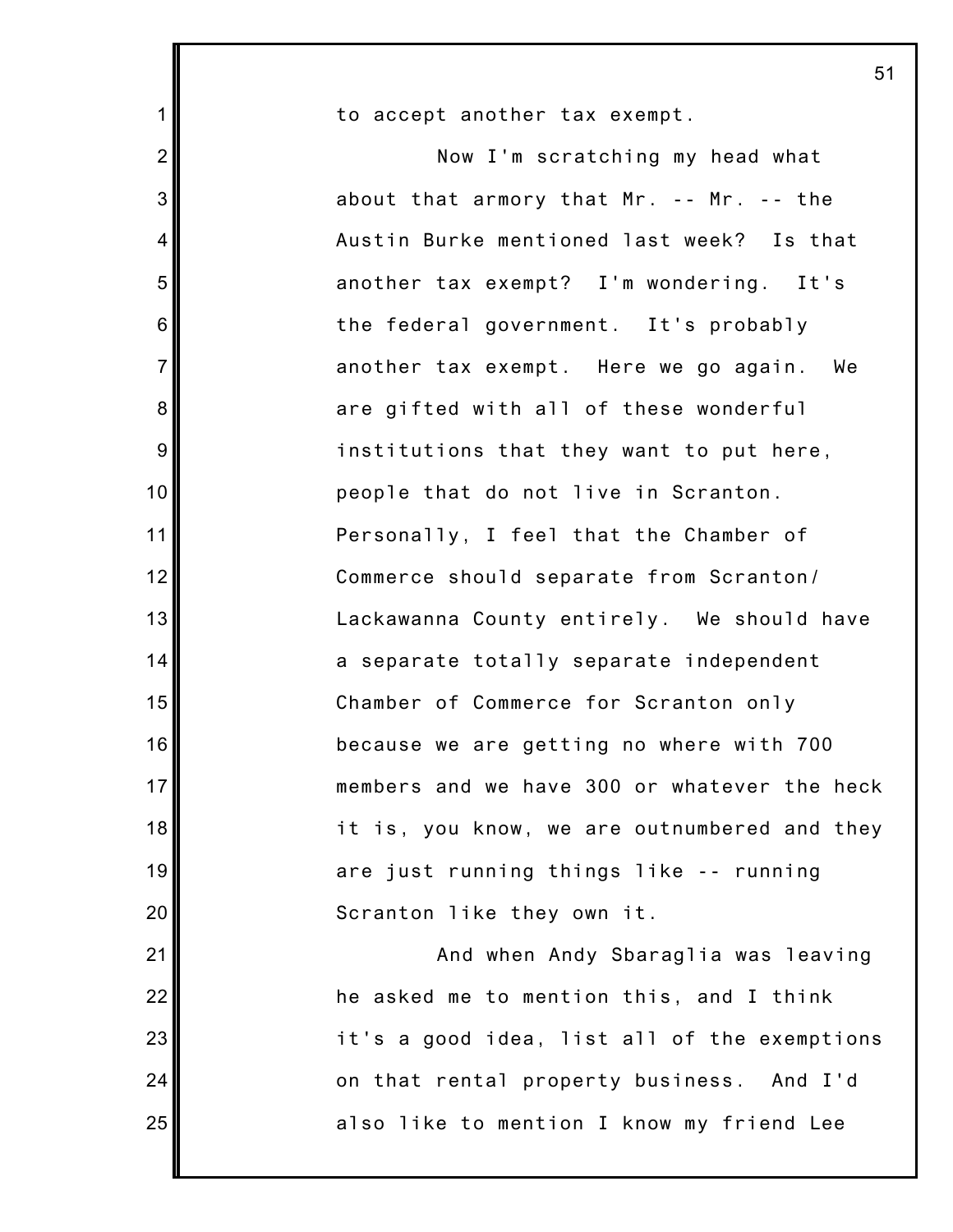has been disagreeable at times and so forth, but he has a house up there I couldn't fit in this chamber and it might not fit in the next chamber, also, and he was forbidden to rent it out. One person in a house that size, I don't know why, but what's wrong or the ordinances, but it would seem to me that a house like that should only be a rental unit and my experience from another town was that there were more people living in that house -- that rental unit before it was a rental unit than after it became a rental unit, but everybody seemed to have a complaint about it.

1

2

3

4

5

6

7

8

9

10

11

12

13

14

15

16

17

18

19

20

21

22

23

24

25

And finally, I have a little award for national politicians, just a little passing comment. It's called the Golden Parrot award. We have a certain senator that was against the medical reform and he used to crow that the insurance rates were going to go up and up and up. Well, it didn't take any intelligence to determine that because they went -- they were going up anyway and they've gone up every damn year. Now he is against Wall Street reform and he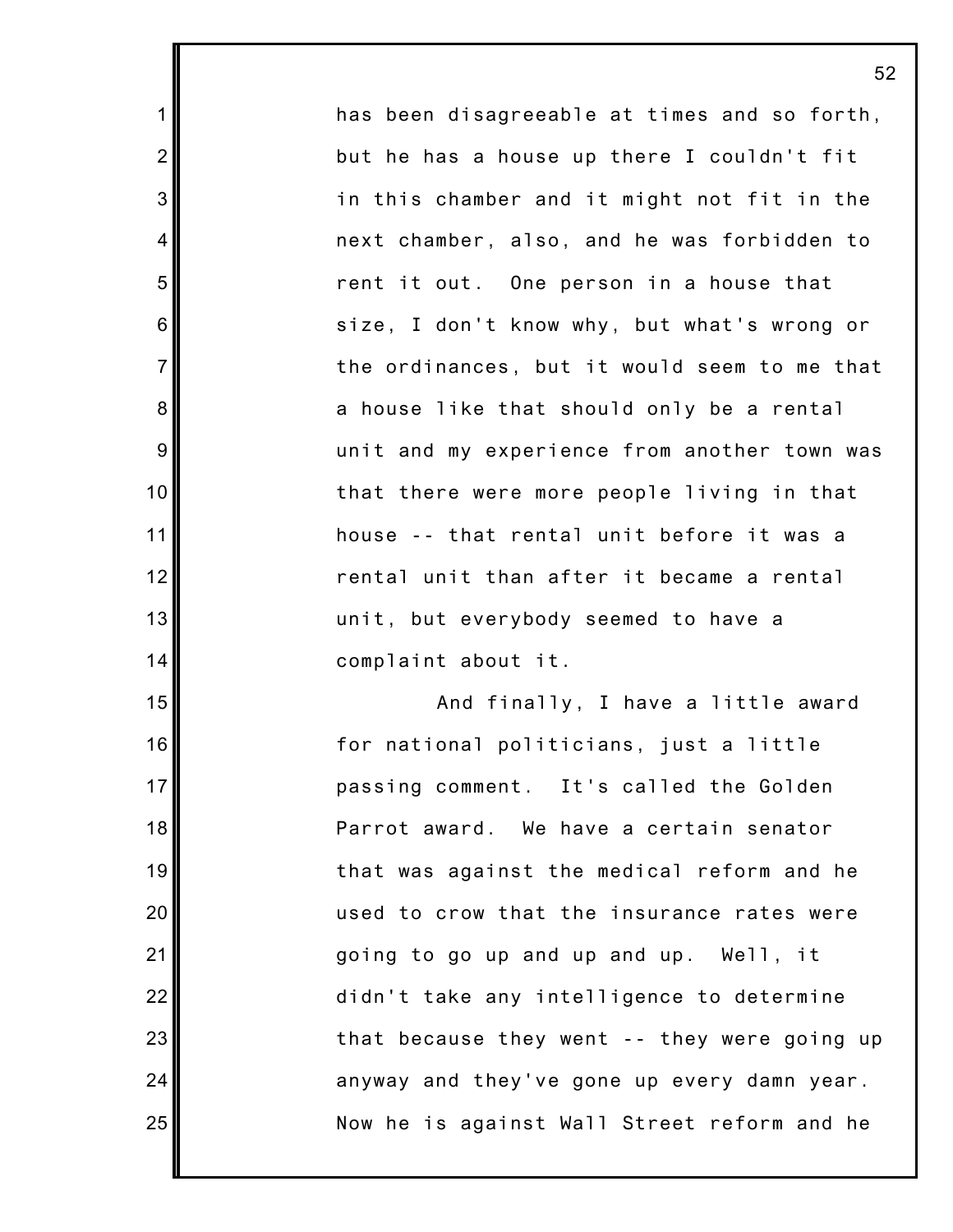1 2 3 4 5 6 7 8 9 10 11 12 13 14 15 16 17 18 19 20 21 22 23 24 25 is crowing that it's just going to cause other problems and so forth. His name is Mitch McConnell, and I'm so tired of him so this week he gets the golden parrot award of the week because it was exposed that Golden-Sachs contributed a lot of money to him and it's obvious two or three weeks before the medical reform is passed they were -- Goldman-Sachs was crowing to their investors that we can just raise the prices that people are unable to afford it. MS. EVANS: Thank you, Mr. Dobrzyn. MR. DOBRZYN: Well, now he is crowing again so he gets the golden parrot award of the week. Thank you. Have a good night. MS. EVANS: You, too. Is there anyone else who would like to address council? Mr. Stucker. MR. STUCKER: I was over walking up the street the other day, across the street and I fell, hurt my hand. MS. EVANS: Oh, I'm sorry. MR. JOYCE: I'm sorry. MR. STUCKER: I stubbed my toe. I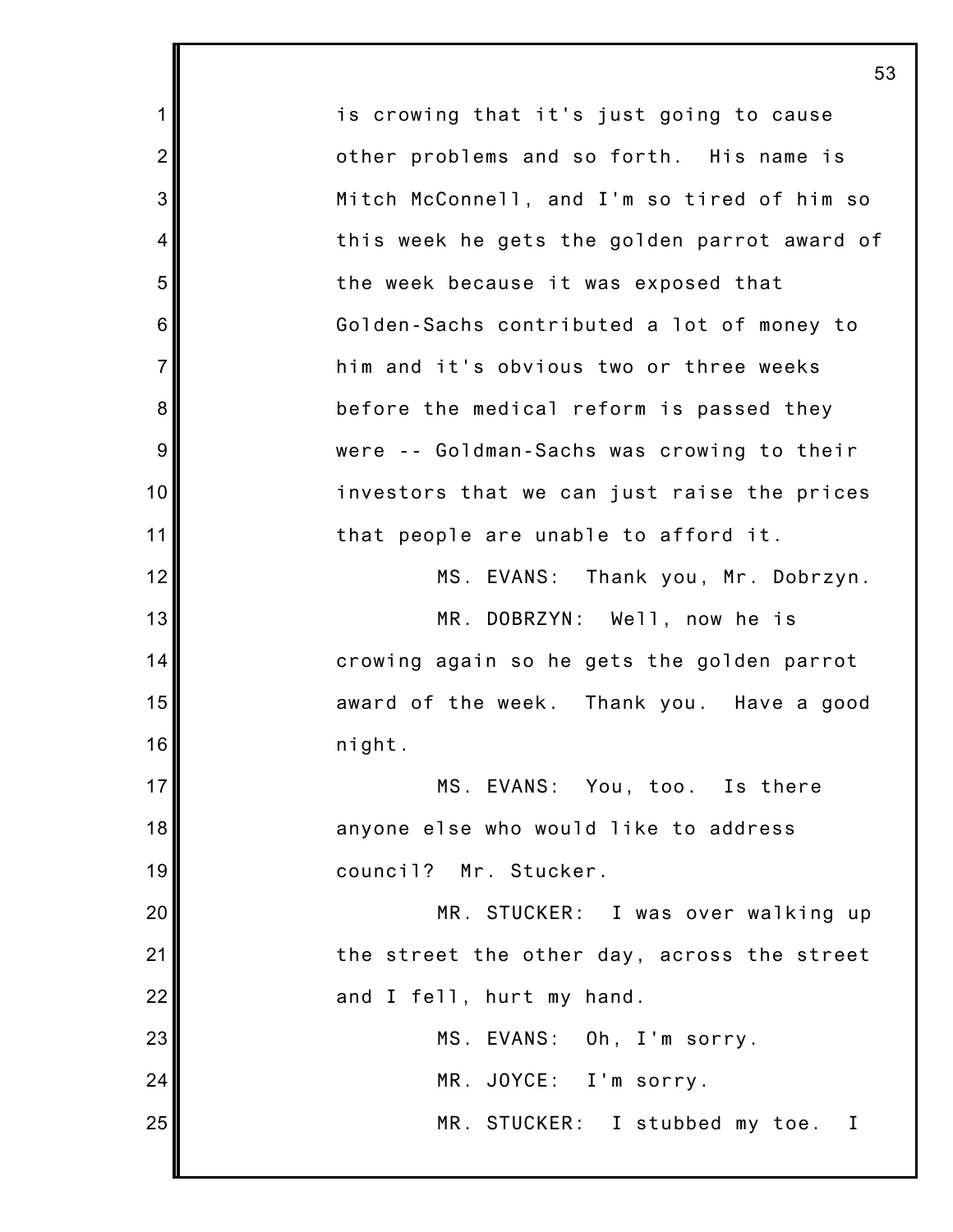| 54                                           |
|----------------------------------------------|
| didn't see and I was walking going to the    |
| hospital and instead of walking up all that  |
| block it's all bad, down by Mercy, all the   |
| way past the Mercy, all that way is all bad. |
| MS. EVANS: Okay.                             |
| MR. STUCKER: And we have a couple            |
| of drains blocked and they are all full of   |
| dirt. I went by one yesterday, the other     |
| day I was going by one, full of dirt and     |
| holes and the water can't go down. All       |
| right, up by Sloans -- up by Sloan ballfield |
| right up past that street there is a house   |
| that's condemned, they wanted somebody up    |
| there to tear it down. The guy had --        |
| people had to move out, the house is ready   |
| to fall down, so                             |
| MS. EVANS: Okay.                             |
| MR. JOYCE: We'll have to look into           |
| that for you.                                |
| MR. STUCKER: Thanks. I was talking           |
| to Courtright, Courtright called my house    |
| the other day about the house on Adams,      |
| across from McGinty's on Greenridge Street,  |
| they ripped that house down and thanks for   |
| alls of yous to have it tore down.           |
|                                              |

Ш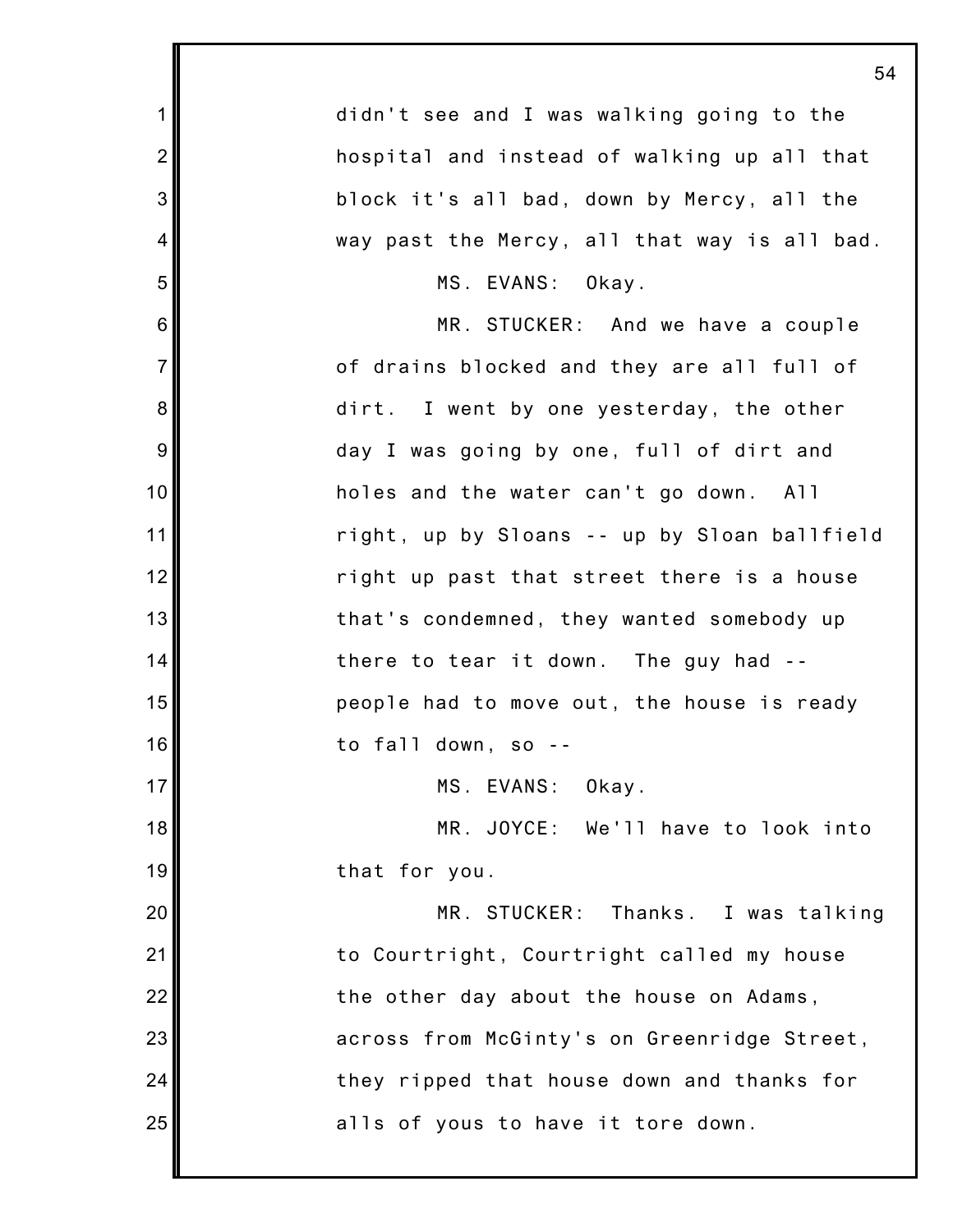1 2 3 4 5 6 7 8 9 10 11 12 13 14 15 16 17 18 19 20 21 22 23 24 25 55 Mr. Courtright told me to tell you, Judy - or you, thanks very much for having it tore down. Now they got two more at Mercy, by the Mercy Hospital on Jefferson, they got two more to tear down, a red brick one, a cinderblock house, and there is rocks around the porch. MS. EVANS: Okay. MR. STUCKER: So a lot of people throwing their garbage out, they are not picking -- the city doesn't pick it up anymore. We need some trucks out there. We need a private truck or garbage truck to pick up stuff and mattresses and couches. MS. EVANS: We'll look into that. MR. STUCKER: February last month was my birthday I was 65 I retired. I don't work no more cutting grass or doing nothing. MS. EVANS: That's good. You relax. MR. STUCKER: Yeah. Yeah. MS. EVANS: Well, thank you, Jim. MR. STUCKER: Thank you. MR. LOSCOMBE: Happy birthday, Jim. You sure you didn't fall off your scooter? MR. STUCKER: No, no. I don't have a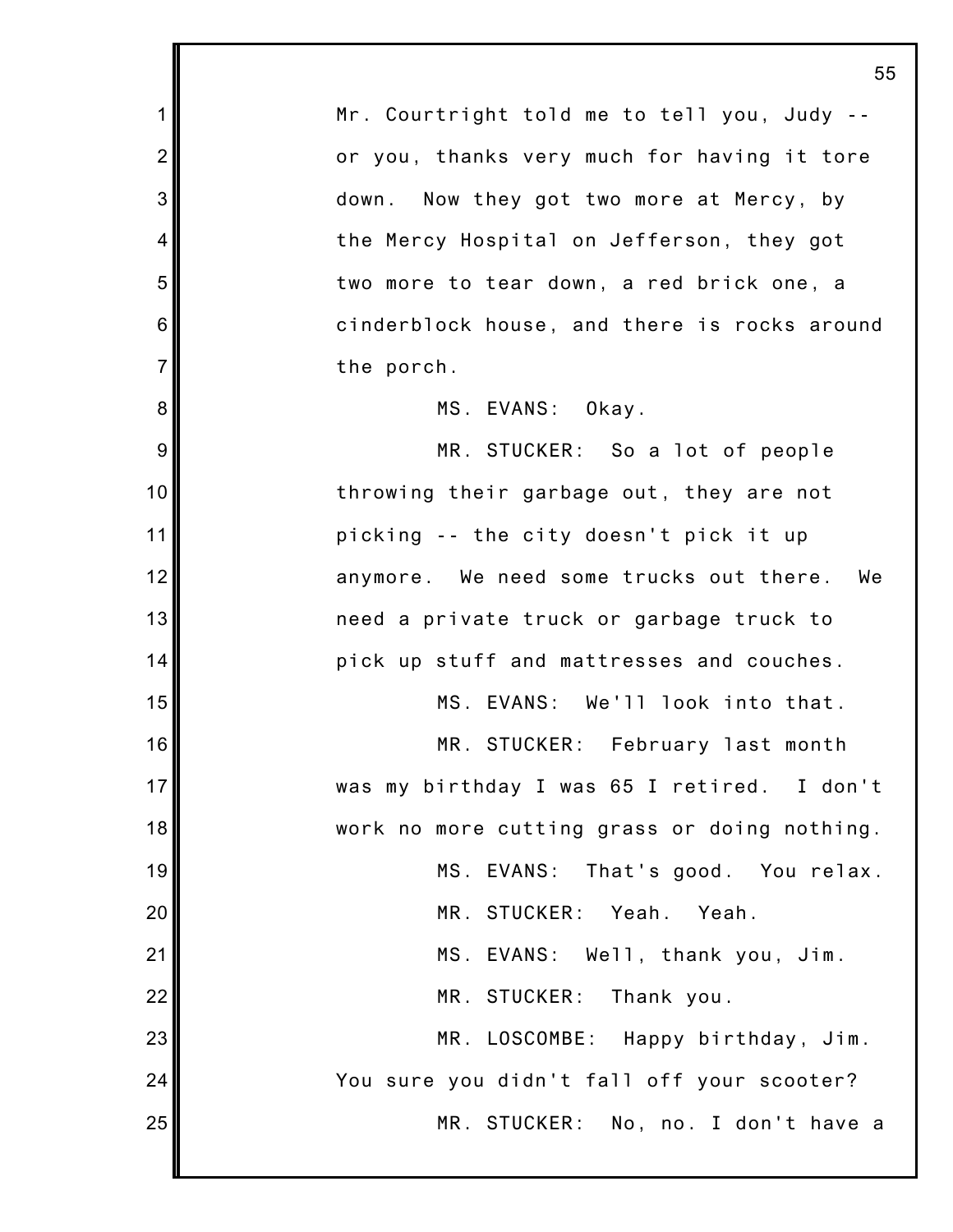|                | 56                                           |
|----------------|----------------------------------------------|
| 1              | scooter anymore. I just have a bike now.     |
| $\overline{2}$ | MR. UNGVARSKY: Good evening, City            |
| 3              | Council.                                     |
| 4              | MS. EVANS: Good evening.                     |
| 5              | MR. JOYCE: Good evening.                     |
| 6              | MR. UNGVARSKY: I'm Tom Ungvarsky.            |
| $\overline{7}$ | Last year the City of Scranton joined a      |
| 8              | group of people from the Abingtons, it's     |
| 9              | called SEPTA. There are 11 members, as I     |
| 10             | mentioned, nine from the Abingtons, two from |
| 11             | Scranton and -- or one from Dunmore and one  |
| 12             | from Scranton, but each one has one vote     |
| 13             | even though the population of Scranton is a  |
| 14             | lot greater.                                 |
| 15             | I see now where we are going to be           |
| 16             | joining the Lackawanna River Trail, and once |
| 17             | again we seem to be falling into the same    |
| 18             | problems where the small municipalities will |
| 19             | have the same vote as to the City of         |
| 20             | Scranton, however, the City of Scranton will |
| 21             | share most of the burden seeing as we have   |
| 22             | the longest line and we will probably end up |
| 23             | paying most of the expenses. On this agenda  |
| 24             | there is not much description of it.         |
| 25             | MS. EVANS: Yes.                              |
|                |                                              |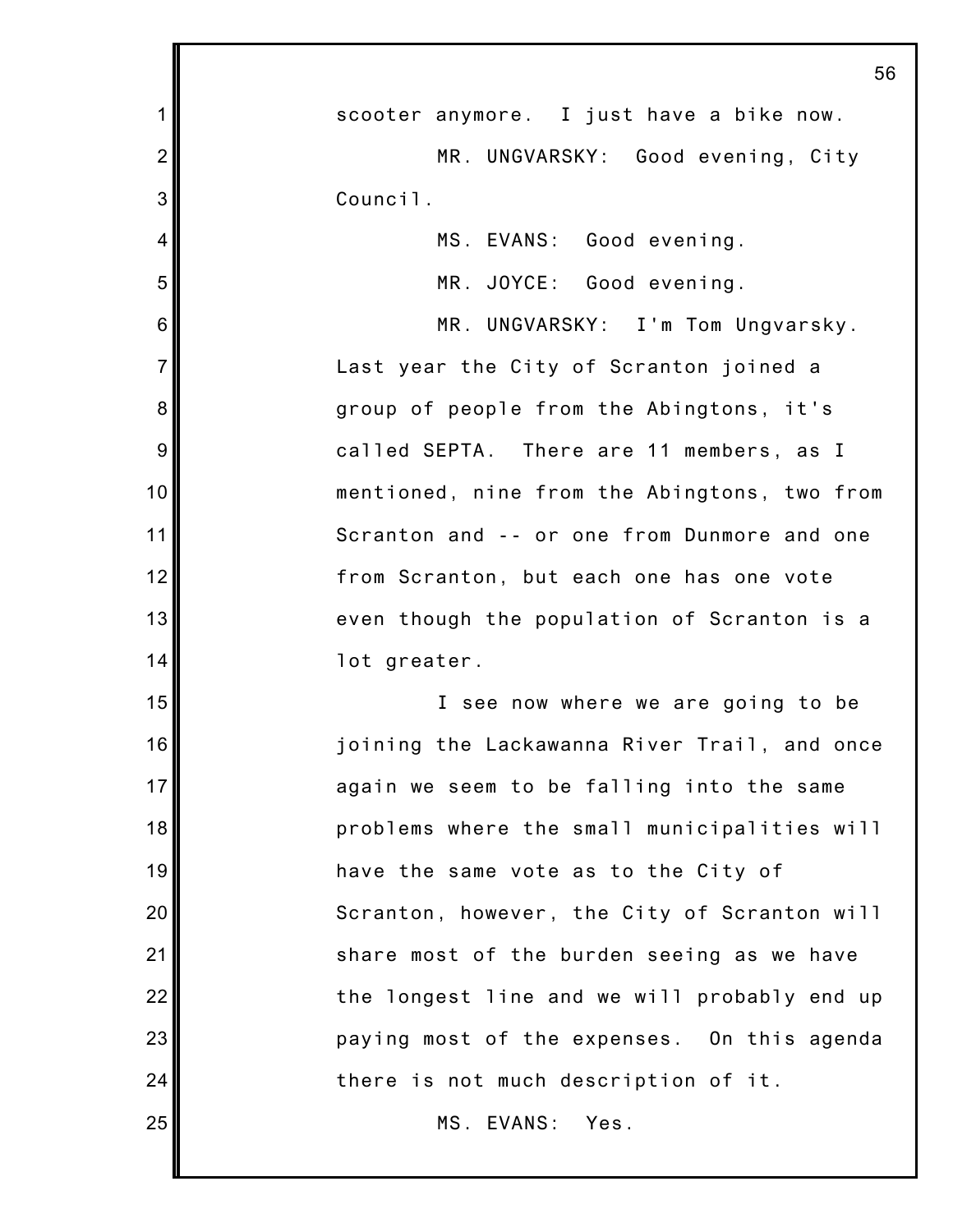|                | 57                                           |
|----------------|----------------------------------------------|
| 1              | MR. UNGVARSKY: I hope next week,             |
| $\overline{2}$ | for the next two weeks, city council will    |
| 3              | explain in-depth just what this will involve |
| 4              | the city in. On most cases people come up    |
| 5              | to you and ask you, you know, well, what was |
| $\,6$          | that that they voted on and you try to       |
| $\overline{7}$ | explain to them, but if they are watching on |
| 8              | TV they have no idea what this agenda is and |
| 9              | I would wish you would explain it in more    |
| 10             | detail. Thank you.                           |
| 11             | MS. EVANS:<br>Thank you.                     |
| 12             | MR. LOSCOMBE: Thank you,                     |
| 13             | Mr. Ungvarsky.                               |
| 14             | MR. JACKOWITZ: Bill Jackowitz,               |
| 15             | South Scranton resident and member of the    |
| 16             | Taxpayers' Association. "Corrupt scandals    |
| 17             | poise new barriers for region's economic     |
| 18             | development."                                |
| 19             | I have been speaking about this for          |
| 20             | years. Every month for three years I         |
| 21             | brought in the official unemployment         |
| 22             | statistics from the Pennsylvania Department  |
| 23             | of Labor. Every month Scranton ws ranked at  |
| 24             | the bottom and still is. I also spoke and    |
| 25             | showed what the per capita wage is in        |
|                |                                              |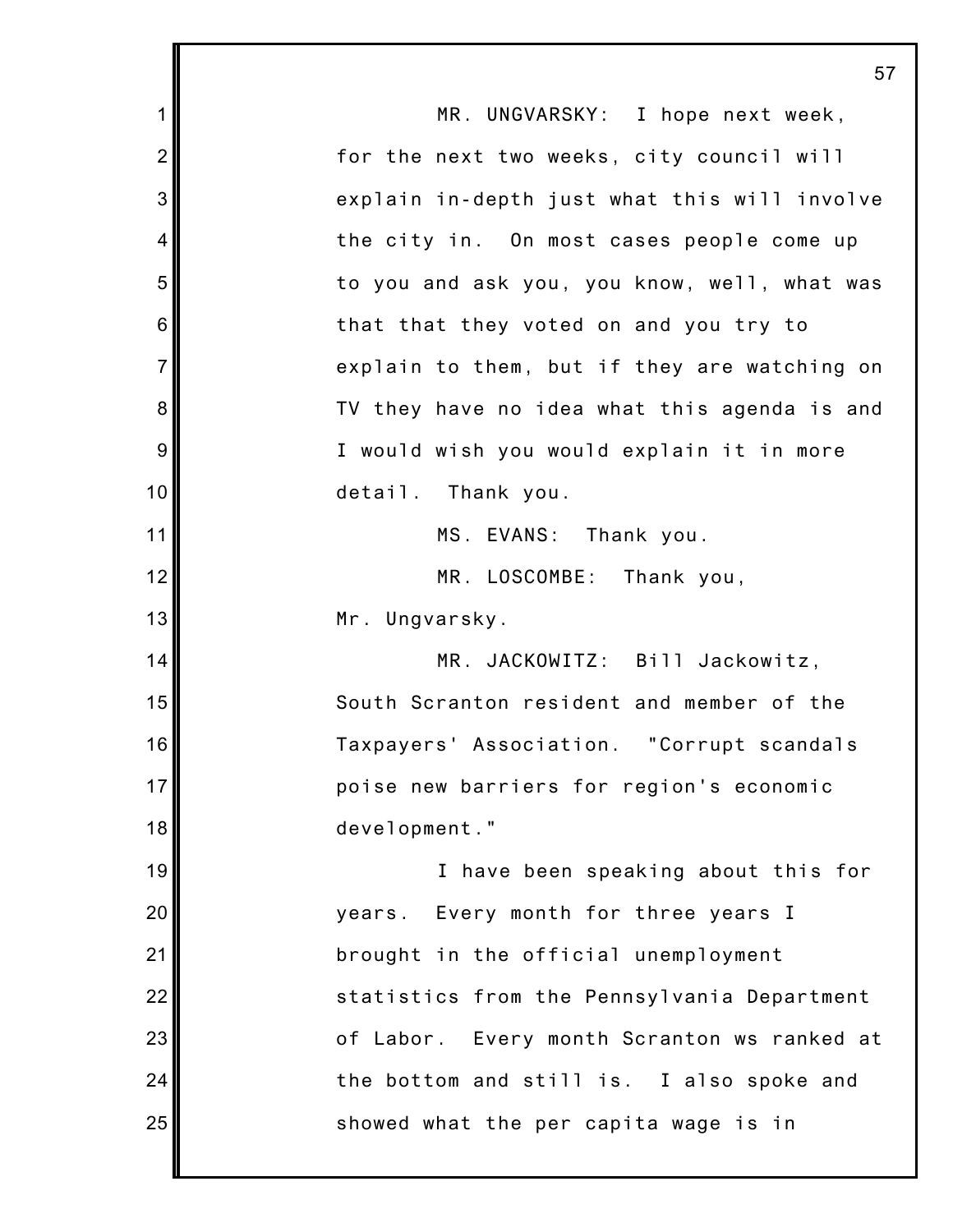Scranton and the median family income in Scranton. Both rank at the bottom of the State of Pennsylvania and the United States, but again, I have been ignored by past city council, the Chamber of Commerce and the mayor and the Doherty real people.

1

2

3

4

5

6

7

8

9

10

11

12

13

14

15

16

17

18

19

20

21

22

23

24

25

Sherry fan stated while as a councilwoman that the number one reason why a company locates into an area is because of their park system. So I ask why is the economy so bad in Scranton, Wilkes-Barre and the Hazelton metropolitan area. We have parks, I believe we have 19 parks, and we also have Nay Aug Park, which according to the administration is the state-of-the-art park. Although, you must pay \$3 a day to use the number one attraction, the pool and the slide.

My answer: The Chamber has not done their job. The elected officials have not done their job and the area is loaded with corruption. The citizens must send a strong message that they want a clean government not a corrupt government. Backroom deals and handshakes must stop immediately,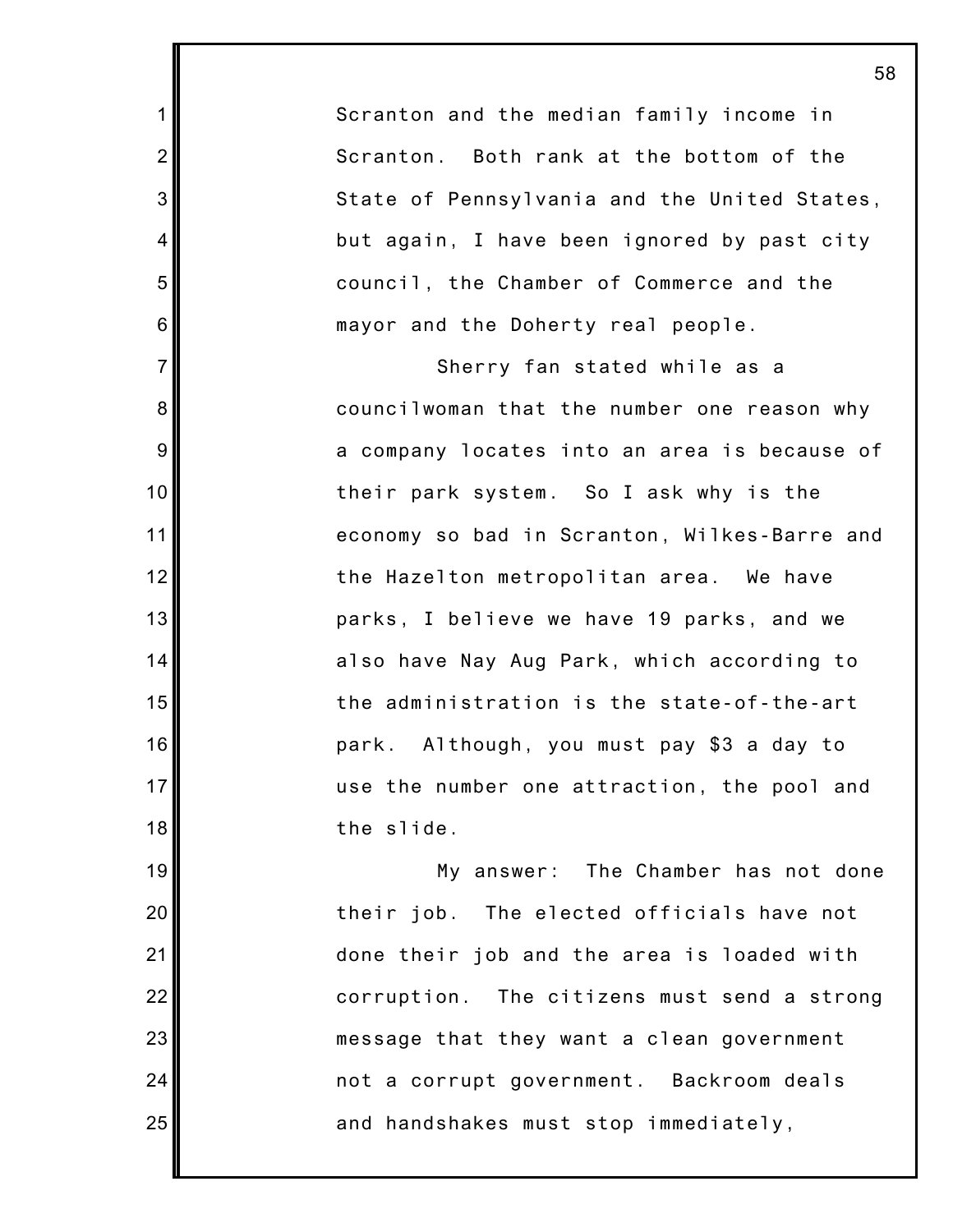otherwise, Scranton and the surrounding area will always be distressed. The medical school will not save the area unless we have a clean government. Voters stop voting for trends and people who gave you or someone a job. Vote for someone who will allow the area to have a fair, honest and open government.

1

2

3

4

5

6

7

8

9

10

11

12

13

14

15

16

17

18

19

20

21

22

23

24

25

Will it ever change? I doubt it. Since 1930, the Great Depression, this area has been distressed and depressed. The unemployment rate during the depression was 24 percent nationally. The unemployment rate in Scranton, Wilkes-Barre and Hazelton was double, 48 percent. Hasn't changed much. Think about it and look at your life-style, bank account and houses. Then travel into other parts of the country and see who really has had it better.

Yes, right now the entire country is suffering, but Northeastern Pennsylvania has been suffering for far too much years with no end in sight. It is up to the people of this area to put a stop to this. Remember, residents of Scranton, you have been living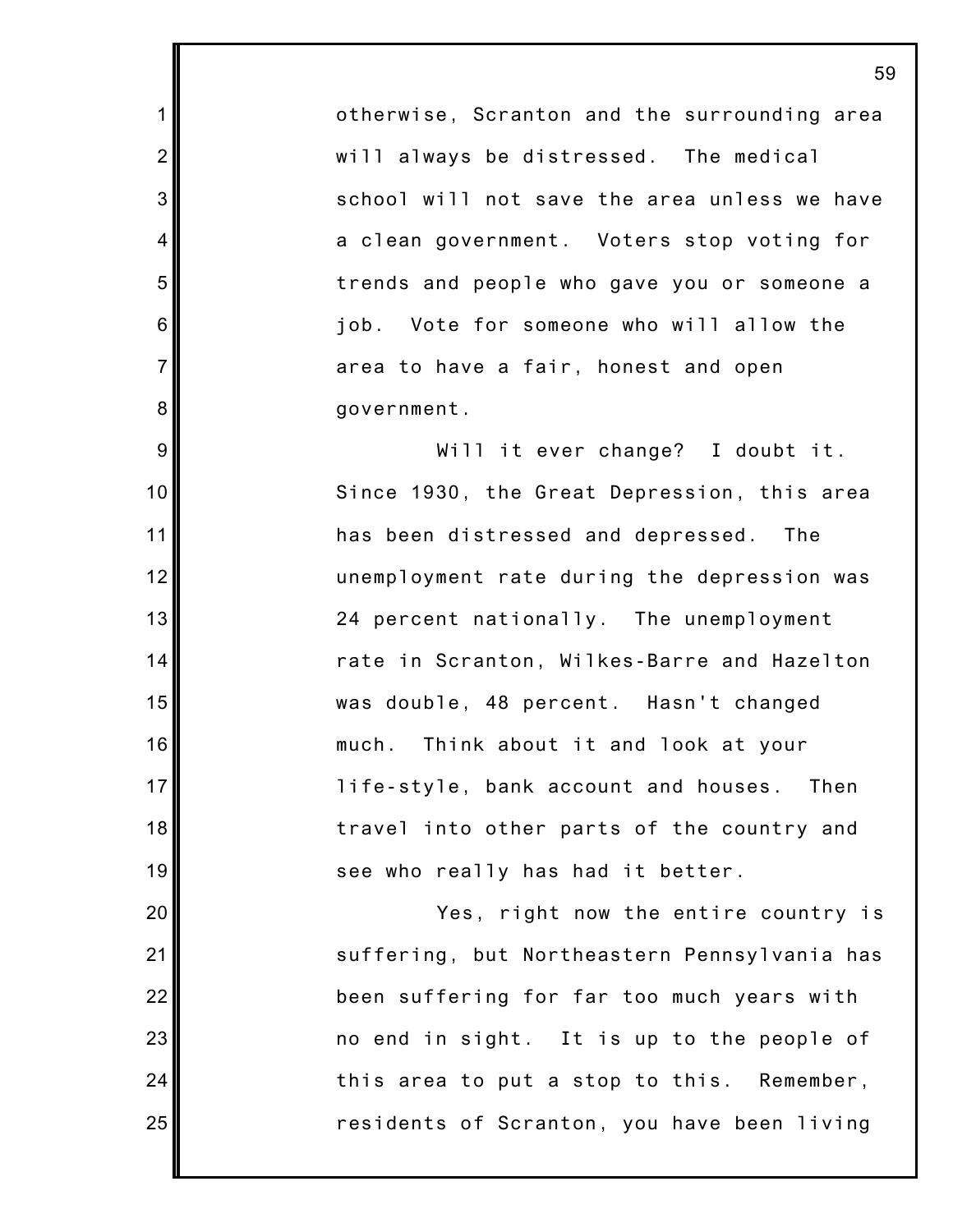in a distressed city for 18 years. Is that your fault or the leaders of the city who want to make sure they keep the citizens of Scranton distressed? My answer is the leaders. They live a good life, although, Mayor Doherty lives on \$50,000 a year. Again, I must tip my hat to him. I do not know how he did it. That's a real nice neighborhood that he lives in on a \$50,000 salary.

1

2

3

4

5

6

7

8

9

10

11

12

13

14

15

16

17

18

19

20

21

22

23

24

25

Did you read Doherty's platform in the Sunday Times-Tribune? Same reasons that he is suing city council he is using a platform to run for state senate, just doesn't make sense. Cut excessive spending and remove political jobs from the government and pass more bond issues. That's Doherty's slogan, campaign slogan. It's exactly why he is suing you people on council. I believe I'm correct on that matter. Mayor, that is why Scranton is distressed and you are suing the city, city council for trying to do this?

Council, do not back down from this lame duck mayor, support Mr. Sbaraglia.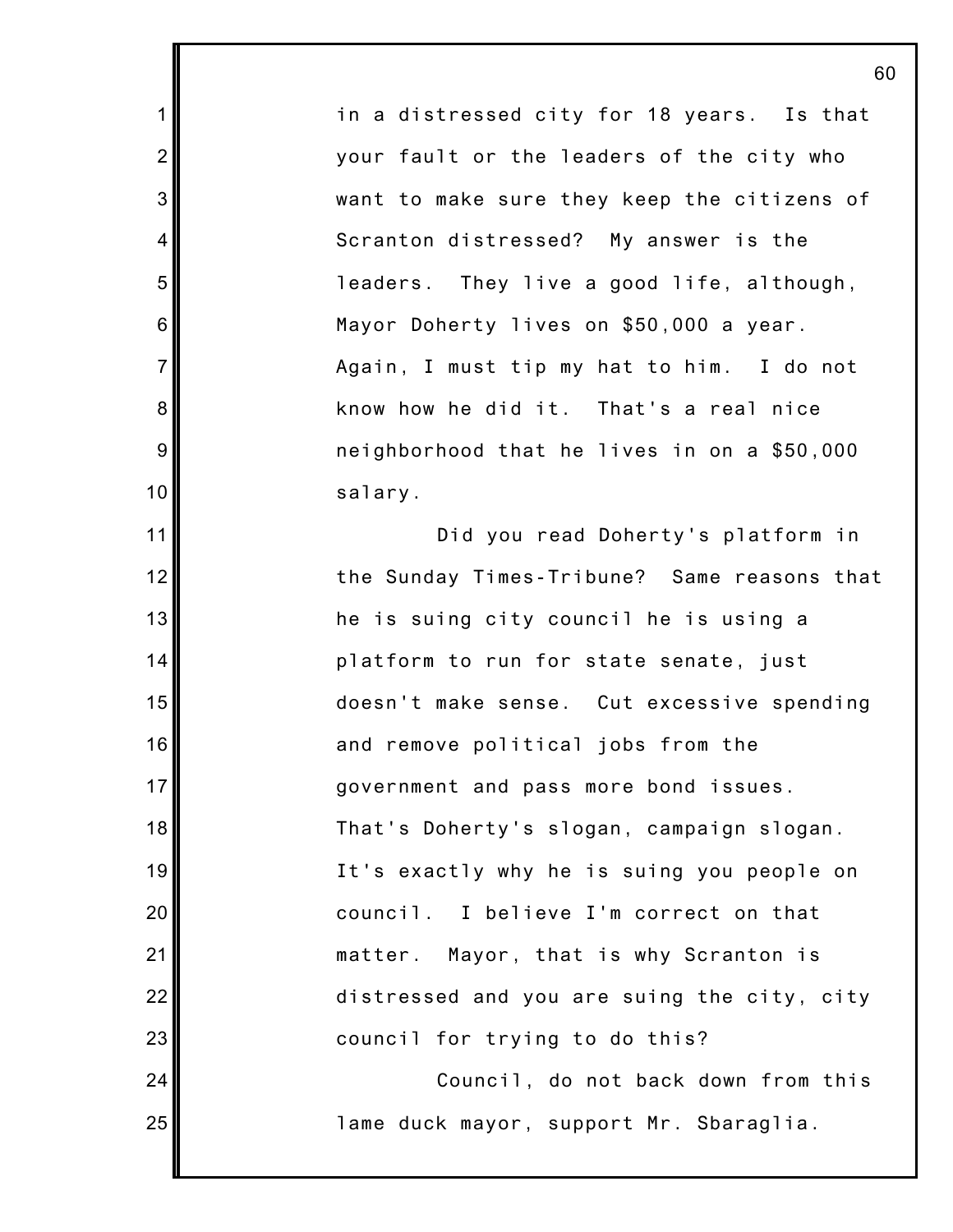Mayor/Senator Doherty was elected on 3 November 2009 to be the Mayor of Scranton. None of the other six candidates for Senate were elected to be the Mayor of Scranton, that's why I can only speak about the mayor of Scranton in the senate campaign. He is the only one that matters to me.

1

2

3

4

5

6

7

8

9

10

11

12

13

14

15

16

17

18

19

20

21

22

23

24

25

If he wanted to be governor/ lieutenant governor/senator then he should never have run for the mayor's position. I understand that the only income Mayor Doherty has is the salary that he receives for being mayor, but sometimes you must take a risk.

Mayor, come to a council meeting or hold your own meeting with the citizens of Scranton. Make it public and allow questions. None of the other candidates affect my life one way or the other, only Mayor Doherty who happens to be the mayor of the city that I was born in and currently reside in and pay his salary.

Also, Mayor Doherty should produce the financial statement that shows he only made \$50,000 a year. Also, the other six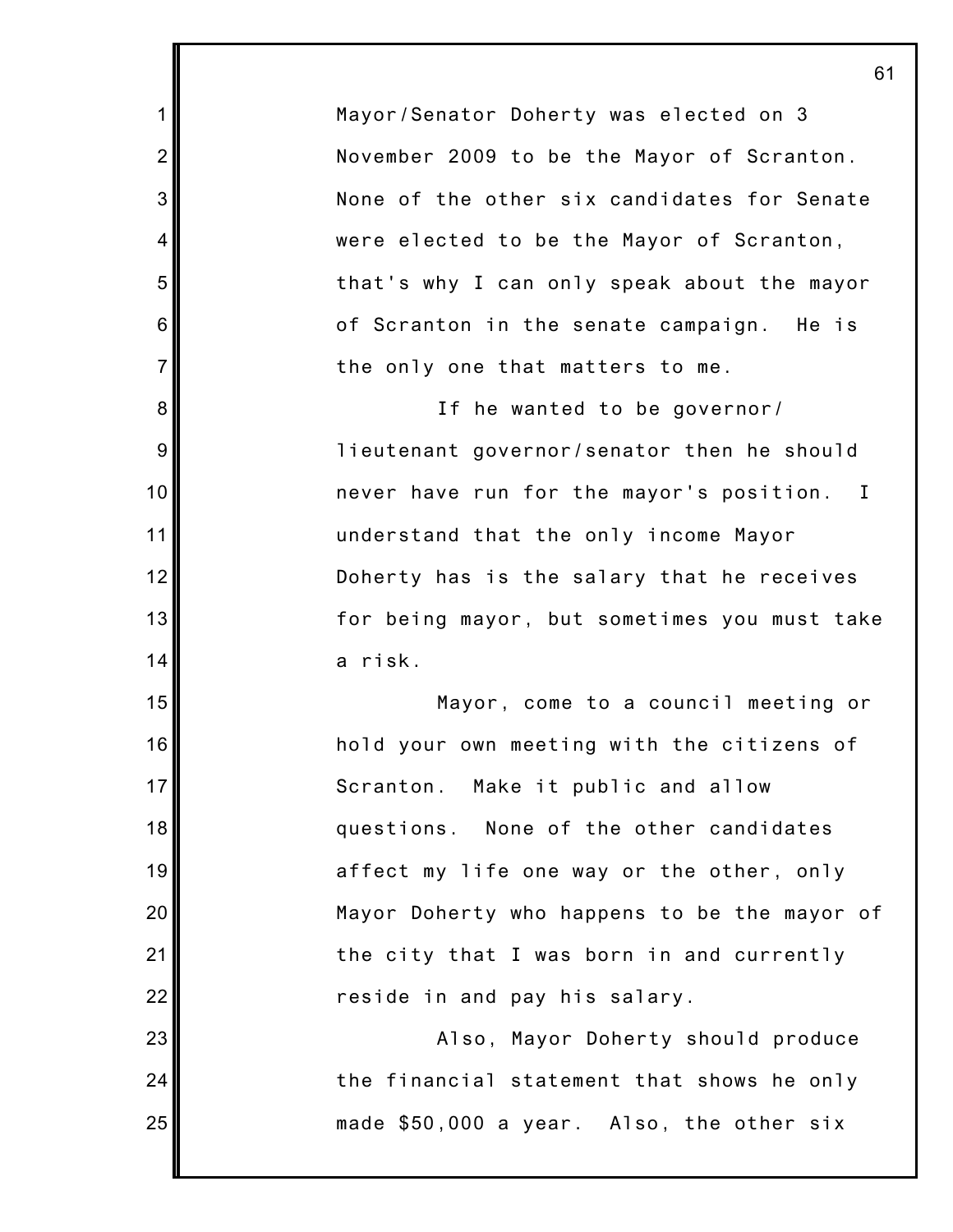candidates should also produce a financial statement on their income since they are all claiming poverty with the exception of the one or could this fall under the category of I will be your sixth councilman, I will reduce your wage tax 1/10 of a percentage point every year while mayor, I created 9,000 jobs in eight years in Scranton, and my favorite, I was responsible for bringing the medical school to Scranton all by myself. Pay attention, People. Thank you. MR. SLEDENZSKI: Hello, Janet. MS. EVANS: Hi, Chrissy. MR. SLEDENZSKI: Cathy. I have it for you. I never forget nobody. You know something, Jack, those firemen are doing a good job, aren't they, downstairs, Jack? Look what I'm wearing tonight. It's for my buddy up there. MR. LOSCOMBE: You going to go see Shadow? MR. SLEDENZSKI: Yes, I am. He's a good dog. You keep him down there. Thank you. MS. EVANS: Thank you, Chrissy.

1

2

3

4

5

6

7

8

9

10

11

12

13

14

15

16

17

18

19

20

21

22

23

24

25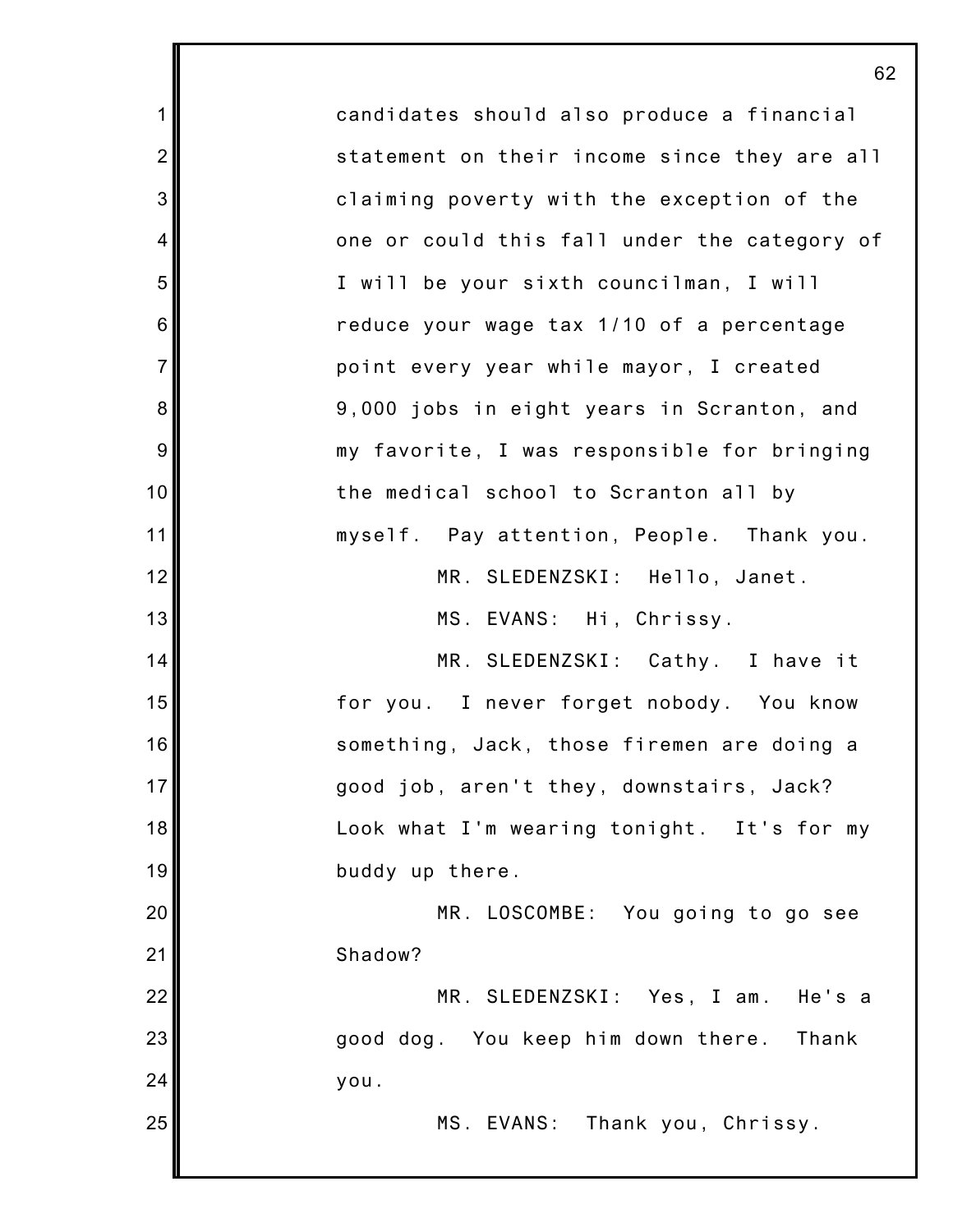|                | 63                                           |
|----------------|----------------------------------------------|
| $\mathbf{1}$   | MR. ANCHERANI: Good evening.                 |
| $\overline{2}$ | Nelson Ancherani, First Amendment Rights.    |
| 3              | Well, the 16th of April is behind us.        |
| 4              | Briefs in the lawsuit the mayor filed        |
| 5              | against council were due this day and I      |
| 6              | believe your brief was missing a key piece   |
| $\overline{7}$ | of information that was brought out in the   |
| 8              | slimes on April 19. By the way, I won't      |
| 9              | purchase that garbage, I read it on-line for |
| 10             | free. Anyway, I was reading an article in    |
| 11             | the slimes on-line by Boris Kurshinick,      |
| 12             | staff writer, and published April 18, 2010.  |
| 13             | It was titled, "State senate candidates take |
| 14             | positions on taxes and spending," and I'll   |
| 15             | quote, "Mayor Chris Doherty, a democrat,     |
| 16             | favors trimming budgetary fat department by  |
| 17             | department."                                 |
| 18             | Didn't the mayor sue you, city               |
| 19             | council, for just that? For amending the     |
| 20             | budget, cutting wages and saving the         |
| 21             | taxpayers \$700,000? Did he testify that he  |
| 22             | favors trimming the budgetary fat?<br>If     |
| 23             | Mr. Hughes can get that quote in the Court   |
| 24             | record, maybe that would end this lawsuit    |
| 25             | against council. He said he wants to do --   |
|                |                                              |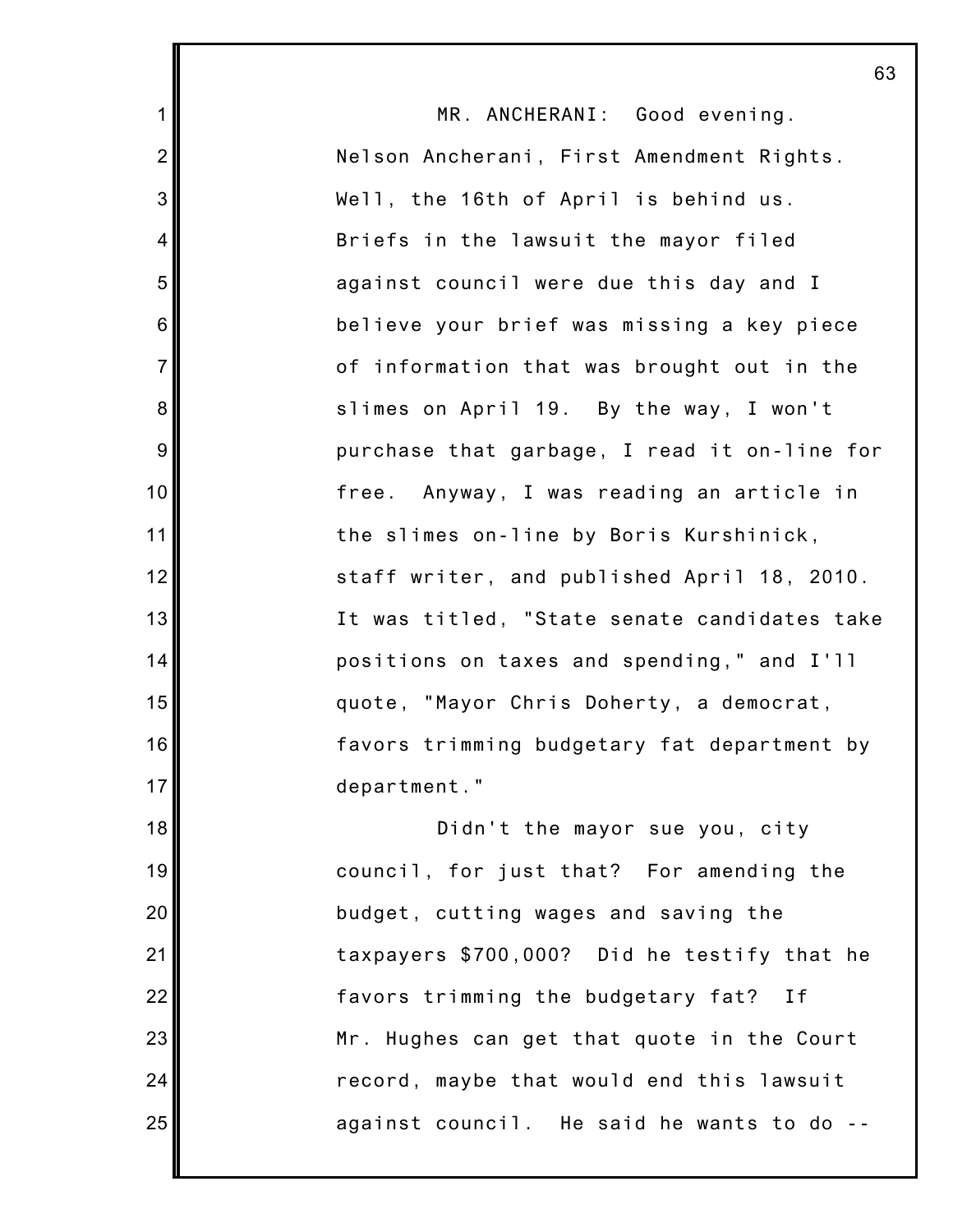1 2 3 4 5 6 7 8 9 10 11 12 13 14 15 16 17 18 19 20 21 22 23 24 25 he said he wants to do what you already did, but you got sued for cutting budgetary fat. I'll get into the budgetary fat in a minute, but how about this by James Haggerty, another staff writer for the slimes published April 19, 2010, it's titled, "Corruption scandals pose new barriers for regions economic development." I quote, "The upheaval generates publicity damaging the region's image," and all the while Austin Burke was claiming that city council speakers, the Legion of Doomers for damaging the region's image. Truth will prevail. Now, back to the budgetary fat. 300 million to 400 million in long-term debt, and this is after the Connors' administration left this administration a \$3.3 million surplus. 35 million Scranton Parking Authority loan that 59 million will be paid back in interest and the total paid back will be 94 million. A lot of money. Budgetary fat. \$267,000 wasted on repairs to the Casey Parkway before it was torn down because it was declared unsafe. 25 million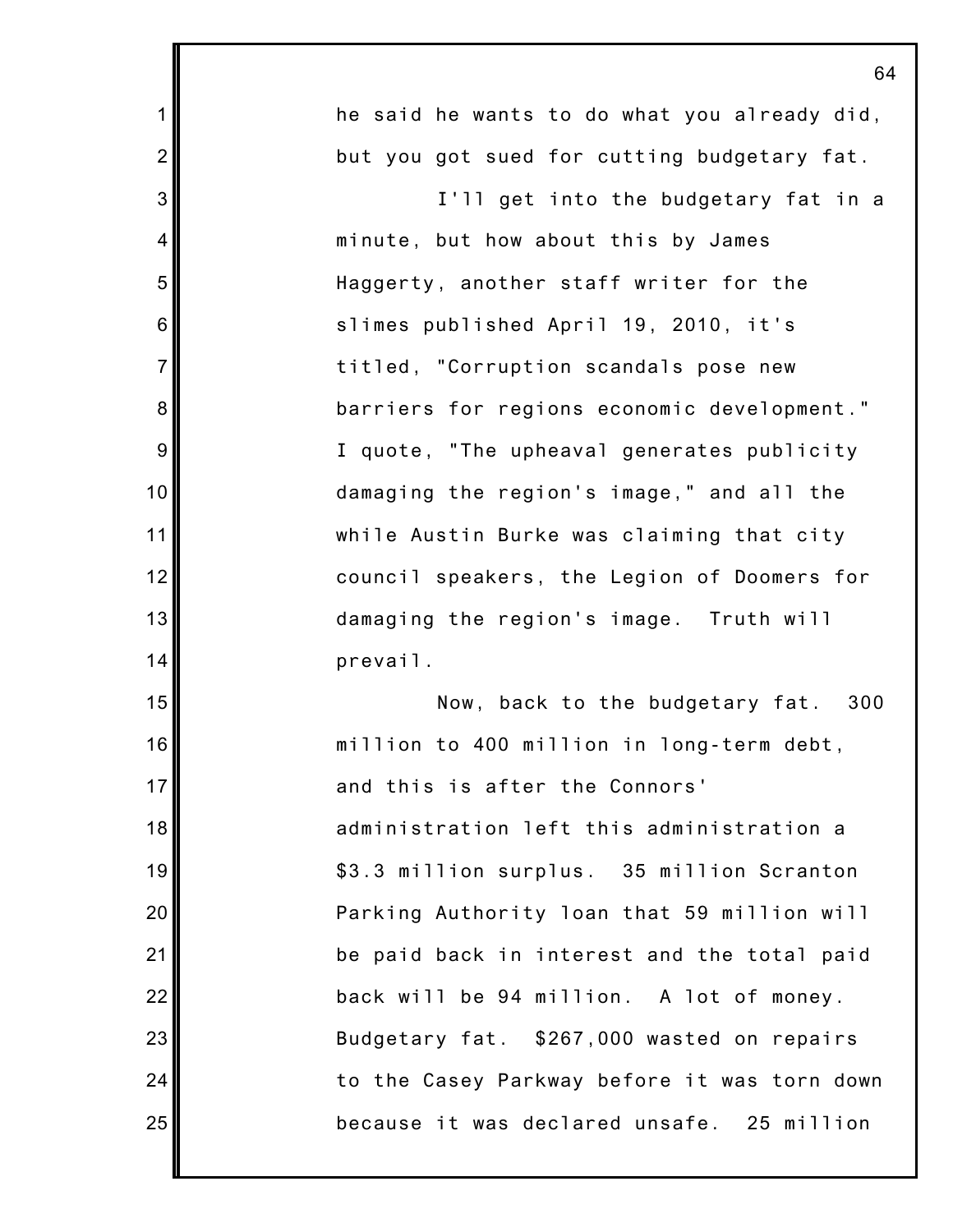in raises and new hires in positions since this administration took over. 25 million cumulatively. 1.2 million in green fish pond at Nay Aug. 5.5 million American Anglican arbitration loss resulting in a 56 percent rate hike at the Scranton Sewer Authority, third highest wage tax in the state. \$4,2000 a month rent for OECD Office in the Life building. 300,000 for Christmas lights at Nay Aug. A 72 bond secured in July 2003. A million dollars paid for AAA rating. \$50,000 a year to Genisis Wildlife Center only to run them out of town. 48,000 a year for hand scanners. Million spent on Nay Aug when our infrastructure, such as streets, is deplorable, and I criticize the dirt they were buying years ago.

1

2

3

4

5

6

7

8

9

10

11

12

13

14

15

16

17

18

19

20

21

22

23

24

25

7.5 million bond for PPL lights, 110,110,500 increase in budgets since 2001. Millions for outside attorneys. A water slide forcing children to swim at Nay Aug. The Davis trail fiasco. The undersized bath house at Nay Aug, the tree house. Thousands spent on flower pots and furniture in the mayor's office, forced Channel 61 out of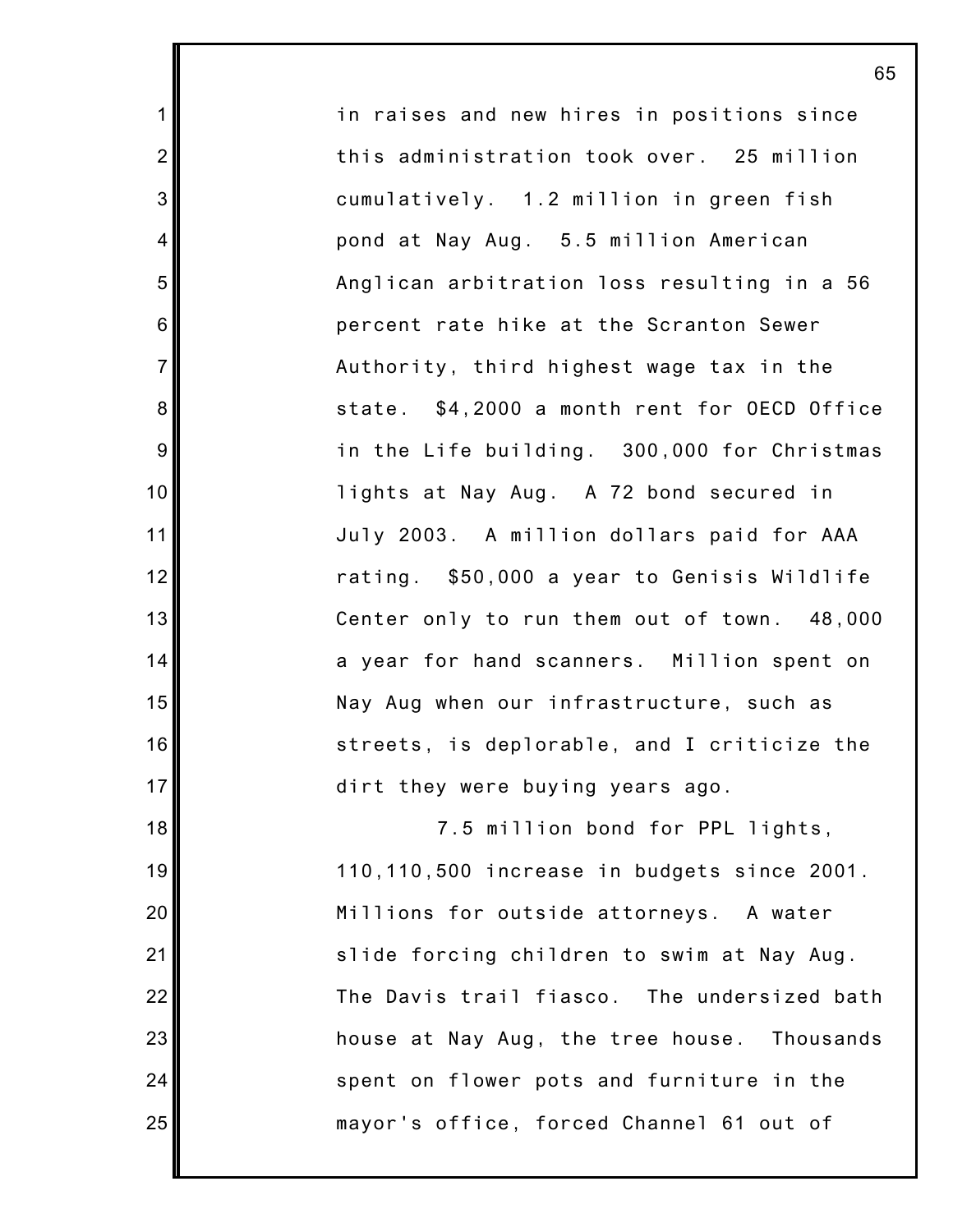city hall in favor of higher priced TV with ECTV. Forced out 100 employees in 2002 paying them full benefits and hiring 100 new employees to replace them paying back full benefits. Eliminated the traffic division only to give out the work to a private contractor. Anyone notice how many traffic lights are out around the city? Lots.

1

2

3

4

5

6

7

8

9

10

11

12

13

14

15

16

17

What about the "Walk" and "Don't Walk" indicators. That would be worth money being spent on. What about the roads? Terrible. But we, the people, thank you for watching out for the taxpayers. Thank you.

MS. EVANS: Thank you, Mr. Ancherani. Is there anyone else who cares to address council? Mr. McGoff, have you any comments?

18 19 20 21 22 23 24 25 MR. MCGOFF: Yes. I believe that Mrs. Krake did read the response that we get from PennDOT concerning River Street and Meadow Avenue. I would really like to ask the city to look into a three-way stop there, but it gets to the point where it says the city would be responsible for conducting the traffic study that goes along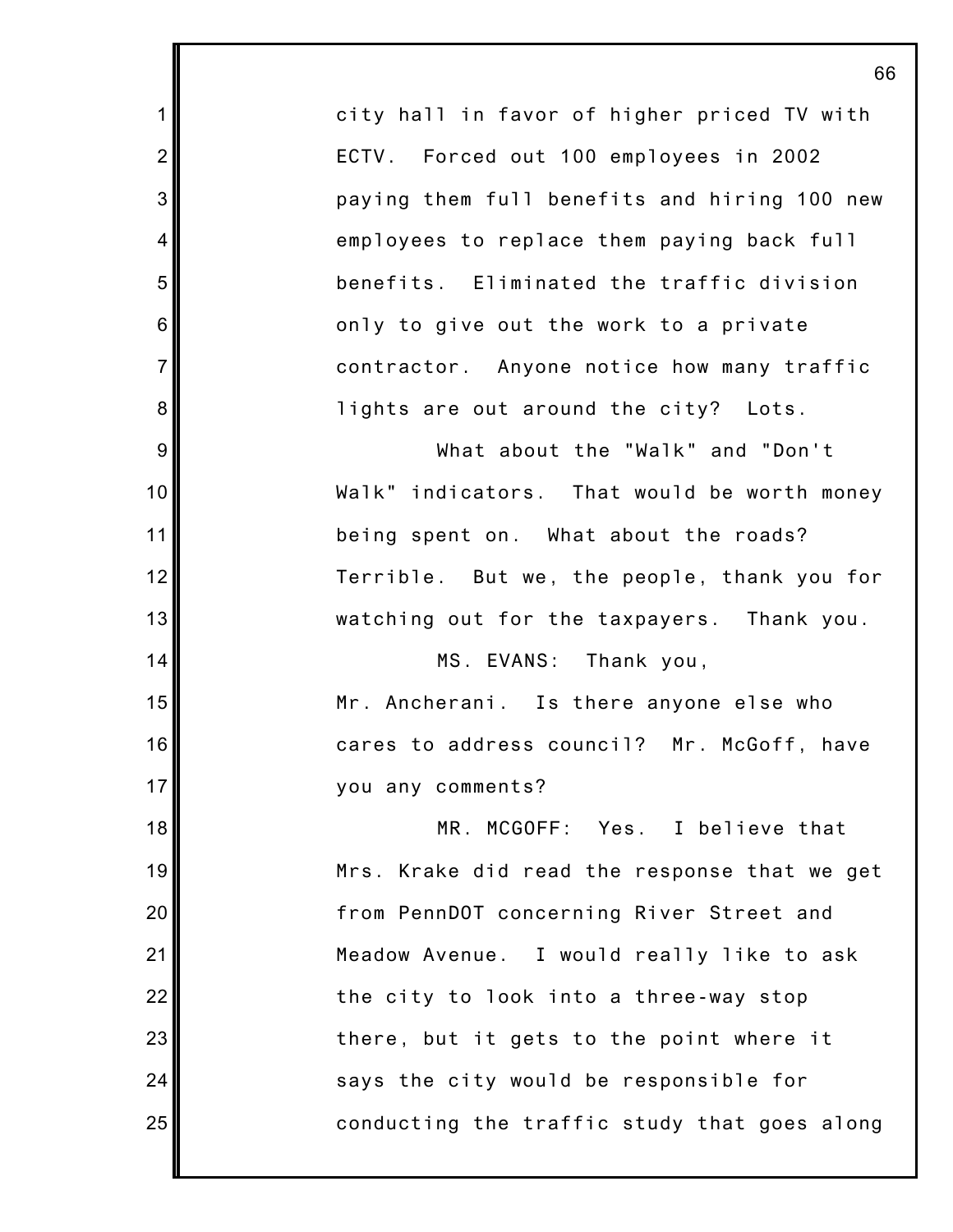with it and, you know, does it become cost efficient to do that with the possibility that there is going to be a traffic signal there sometime in the future. So I don't know what the answer is on that situation, but maybe it's something that we could at least maybe we could get an estimate on what the study would cost before it's performed and maybe look into the possibility of the three-way stop, although, I don't know that a three-way stop at that intersection would be very helpful considering the way in which traffic moves there.

1

2

3

4

5

6

7

8

9

10

11

12

13

14

15

16

17

18

19

20

21

22

23

24

25

The second thing that I wanted to mention was that in recent weeks there has been a number of complaints or people talking about the condition in the O'Connor Place, which is one of the courts between River Street and Orchard Street, the 500 block of River Street and Orchard Street. It's been used as -- it had been originally used by the Linde Corporation or Linde Corporation? MS. EVANS: Linde.

MR. MCGOFF: Linde Corporation as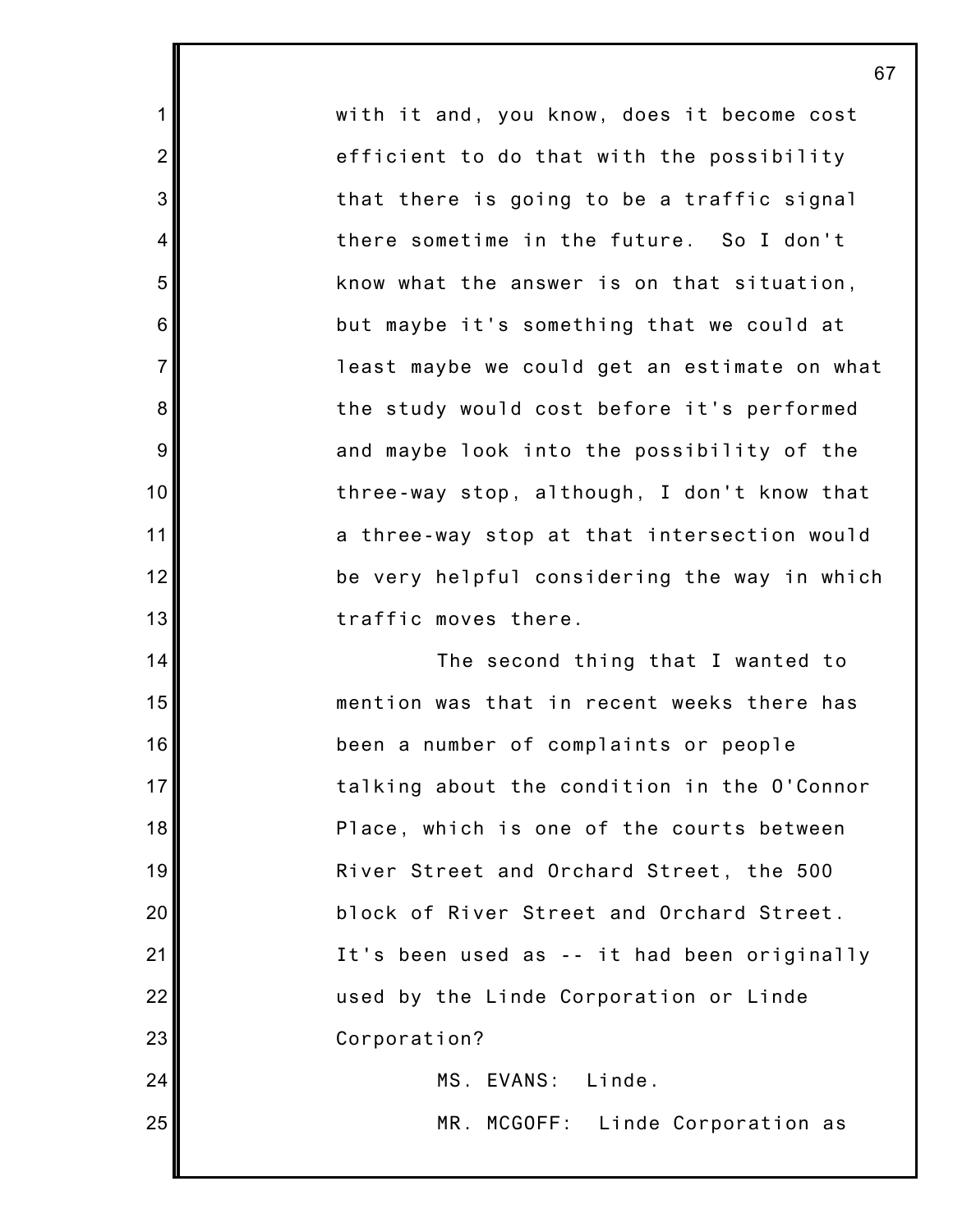they were doing some work along Pittston Avenue. Originally, all they did was put a fence there and a shed and they were storing some tools and some pipes and some other things. The nature of that has changed drastically. Now it's been -- they have dumped all types of dirt, fill, paving materials, gravel, it's become possibly a worse eyesore than when the buildings were actually there.

1

2

3

4

5

6

7

8

9

10

11

12

13

14

15

16

17

18

19

20

21

22

23

24

25

I contacted Mr. Seitzinger and he told me that he has been to that place now three times, on three different occasions, and what's happening is they are trying to investigate the nature of the agreement, of any agreement that Linde has with anyone to use that area. Apparently, there is no record of any agreement with the city or any of the city departments. So Mr. Seitzinger is looking into that and he was contacting all of the various departments in the city and also the Linde Corporation to find out why they were using that area, and once that-- the nature of that agreement is determined then steps will be taken to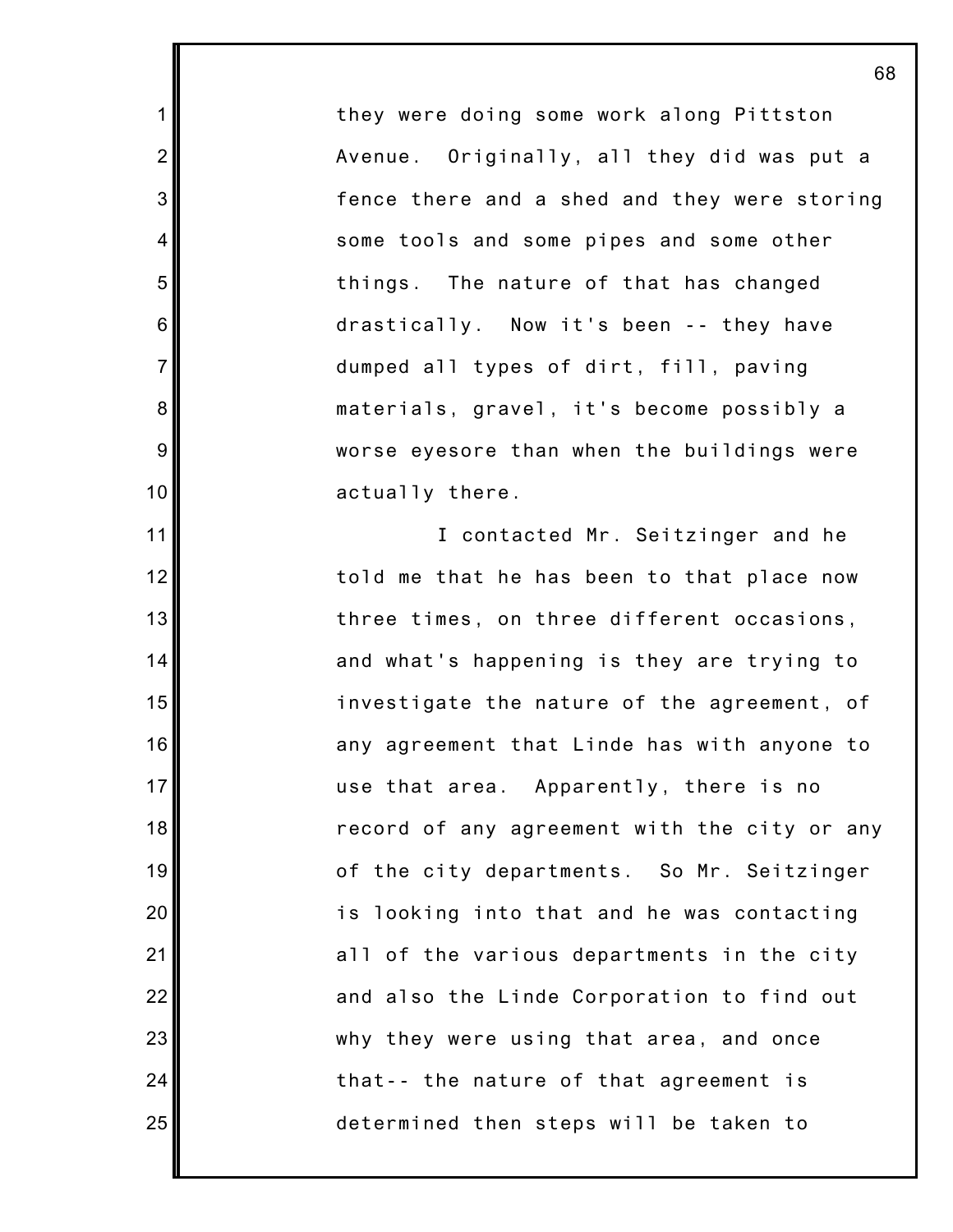alleviate the problem.

1

2

3

4

5

6

7

8

9

10

11

12

13

14

15

16

17

18

19

20

21

22

23

24

25

I asked Mr. Seitzinger if he would be expeditious in doing this and he assured me that he would. The city would, you know, move as quickly as possible to try and do something to alleviate the problems that are occurring there. It has become more than just a problem, it's a real nuisance with the dust and dirt that's being put into the air. Also, that it seems as though the vehicles that they are using, some very large trucks, and I'm not much into the various types of construction equipment, but I'm told that these large vehicles are also using the extent of Hamm Court to transport all of this material, and so that the residents all along Hamm Court, which is a very small thoroughfare, obviously, are being bothered from early in the morning until late into the evening sometimes. And so hopefully, hopefully there is some resolution to that in the very near future.

I will continue to try and be in contact with Mr. Seitzinger and hopefully we can resolve that, and that's all I have.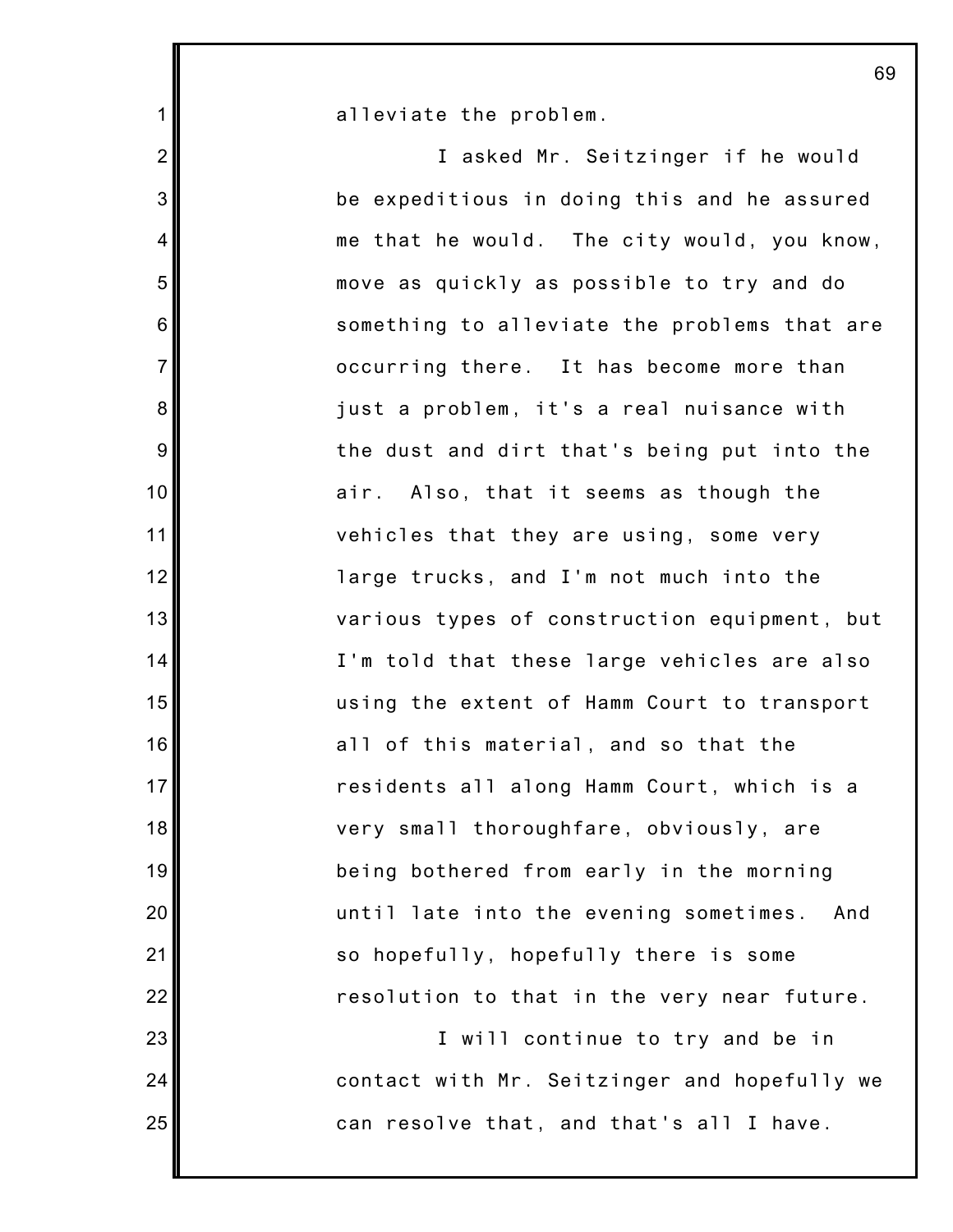Thank you.

1

2 3 4 5 6 7 8 9 10 11 12 13 14 15 16 17 18 19 20 21 22 23 24 25 MS. EVANS: Thank you. Mr. Rogan, Councilman Rogan, any motions or comments? MR. ROGAN: Yes. Thank you. I have a list of citizens' requests here for the week as well. Mrs. Krake, will you please send a letter to Mr. Brazil, a second request, to meet with him to discuss damage to two city properties done by the DPW as well as to discuss the city's street cleaning program. I received -- I have a list of citizens' requests here as well. A resident reports a street sign missing at the corner of Crane Street and Coyne Avenue in Minooka. The sign there we are referring to is the sign for Coyne Avenue. Can we please send a letter to the DPW regarding that matter? And a resident reports that 207 and 209 Fifth Avenue the house has been condemned. The resident states the house was a drug house and the people that used to live there hanging out in the backyard are using and selling drugs and that the windows are smashed out of the front of the house.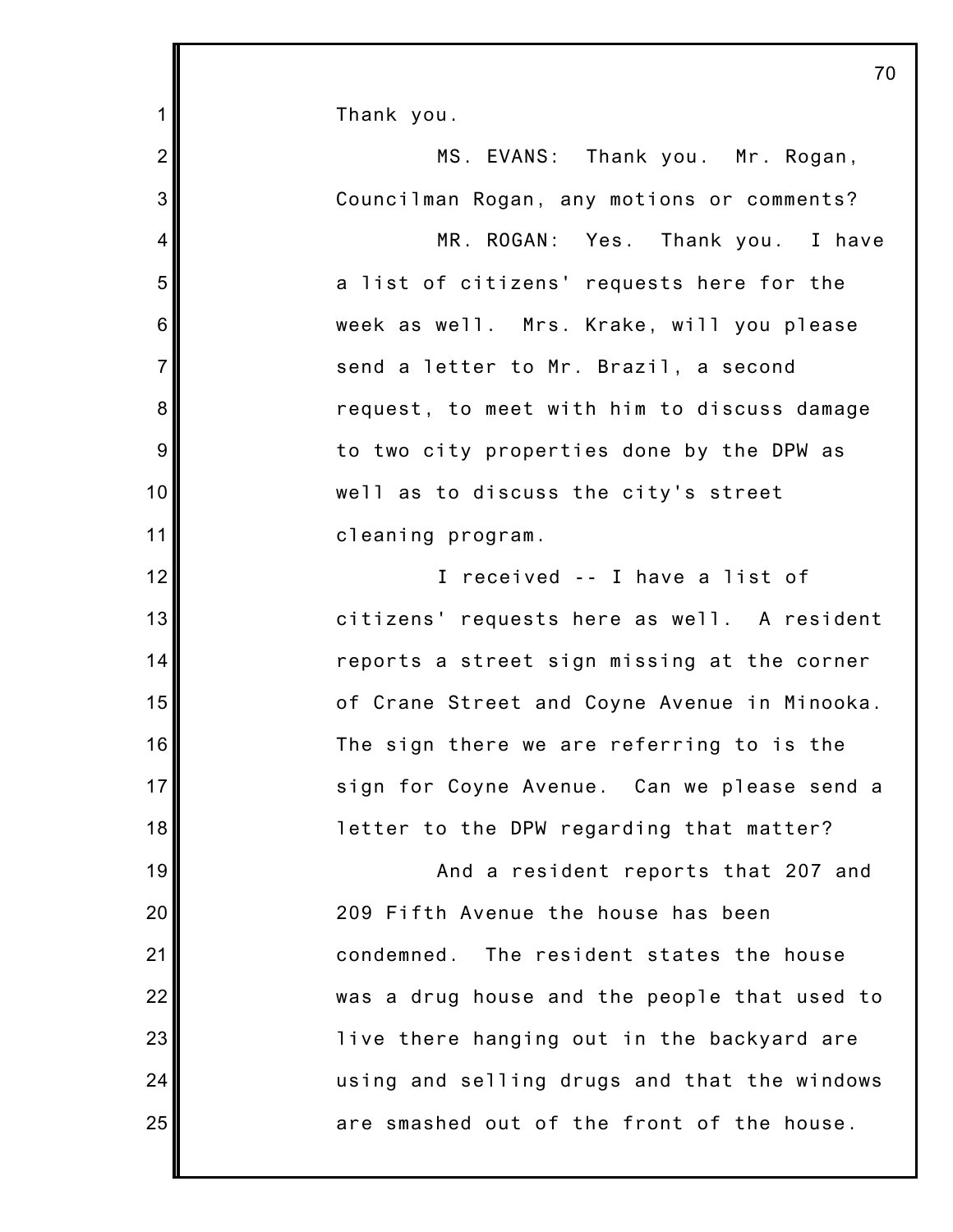They contacted the police department, they said it continues to be an ongoing problem, so could we please send a letter to Chief Elliott making him aware of the situation?

1

2

3

4

5

6

7

8

9

10

11

12

13

14

15

16

17

18

19

20

21

22

23

24

25

And the third one is a resident reports two condemned houses at 1228 and 1230 Meadow Avenue, and the house at 1230 Meadow Avenue a board is off the window and there are also 15 bags of garbage in front of the house. Can we please send a letter to Mr. Seitzinger making him aware of this situation as well as Mr. Brazil and see if those bags of garbage could be collected.

And last week when I was coming into council a group of residents from Mineral Avenue in the Sandy Bank section of Scranton contacted me about a number of problems they are facing in their neighborhoods and, you know, on an average we get a few calls that we handle on the phone, others we go out to and talk to them in person and usually, you know, they are serious situations, you know, a couple of condemned houses and other problems in the neighborhood, but this one really struck me.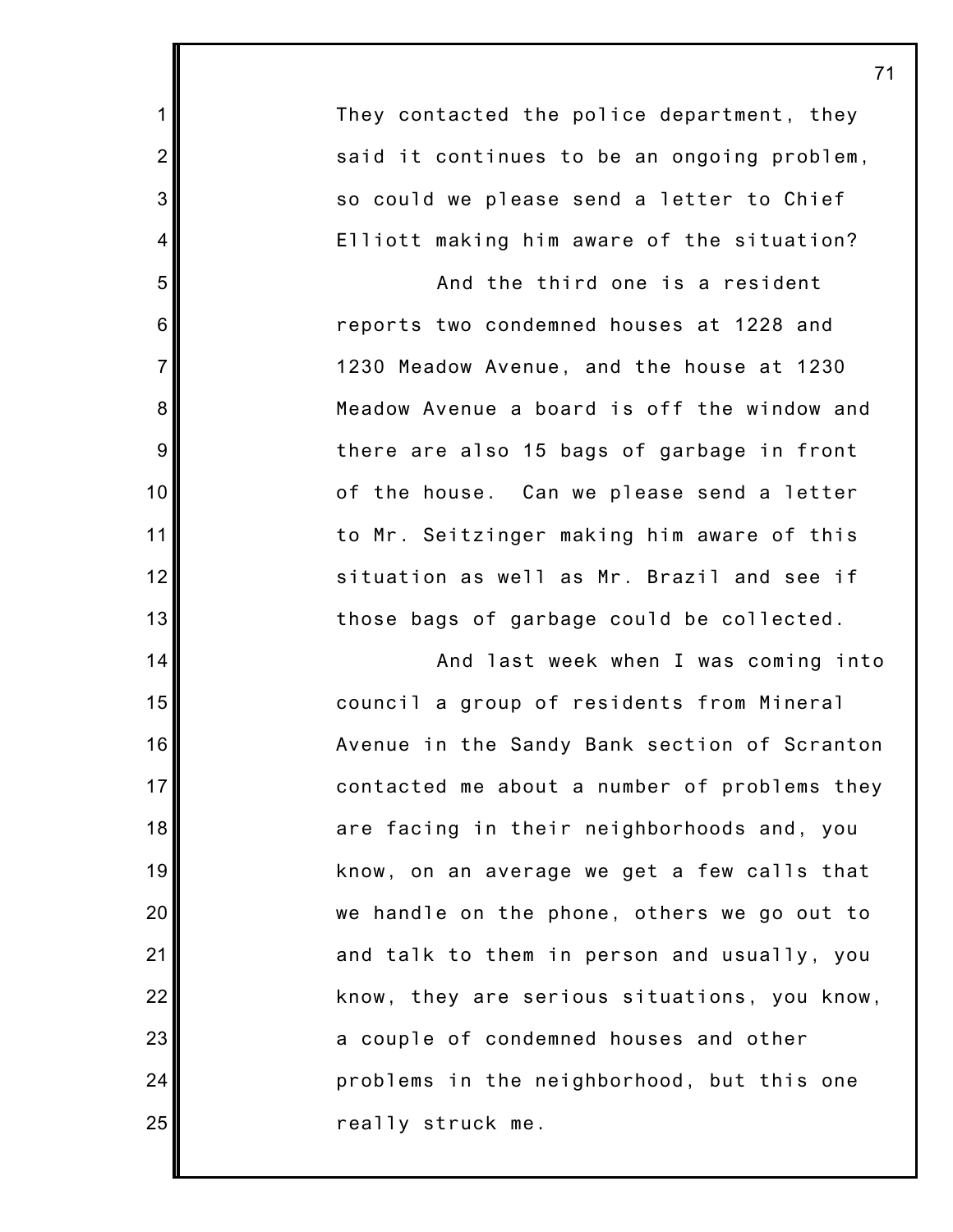They took me around their neighborhood and just on Mineral Avenue alone there were five -- on one block there were five condemned houses, 606, 609, 614, 626 and 627, and this is all on one block. When we turned the corner onto Olive Street, the former Sony's Cuban Deli 11 is condemned. Right next to that the 13 Olive street is condemned, and 15 Olive Street is half-burned out as well as condemned and this --I'm still at a loss for words after going through this neighborhood and seeing how deplorable it was.

1

2

3

4

5

6

7

8

9

10

11

12

13

14

15

16

17

18

19

20

21

22

23

24

25

And I will give you this list, Mrs. Krake, so we could send it to Mr. Seitzinger and I will call him as well tomorrow, so hopefully we can do something to help the people of this neighborhood.

And also the same neighborhood there is a garage located at 636 Mineral Avenue and they report that they are doing paint jobs during the day and the paint, the fumes from the paint are going around throughout the neighborhood, and I will send you the information as well so we can send that to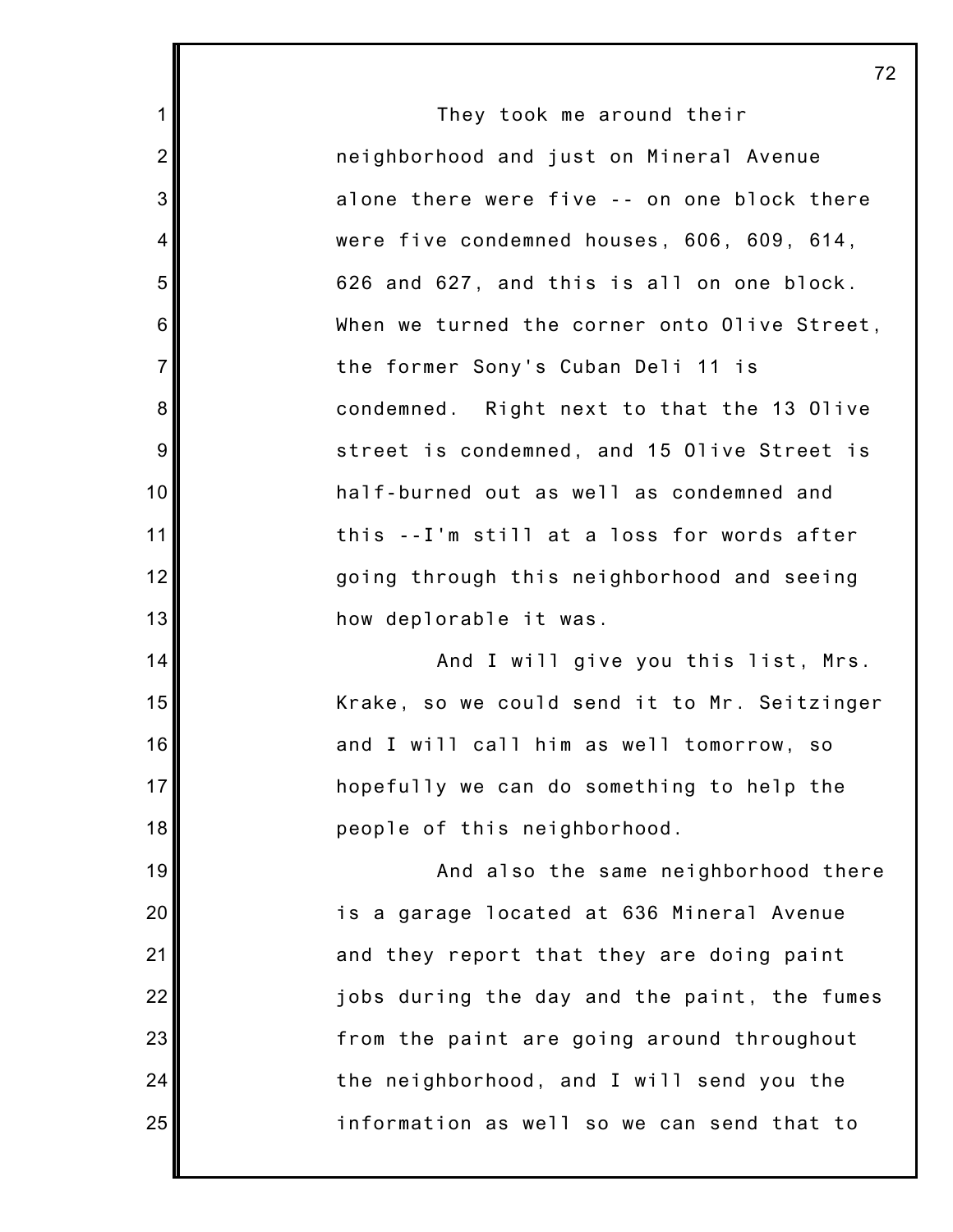Mr. Seitzinger and see if there are in violation of any health codes, as well as a lot in the back of this auto repair shop isn't fenced in so if there are children playing in the neighborhood they may be coming in and out of there, the garage, and possibly getting hurt.

1

2

3

4

5

6

7

8

9

10

11

12

13

14

15

16

17

18

19

20

21

22

23

24

25

Also, could we look to see if we have a vagrancy law in the City of Scranton? When I was in the same neighborhood the one resident took me up into her house and in her bedroom she opened the window so I could look outside and there are tents all along the river of homeless people and no resident should have to keep their blinds closed at all times because of this.

And if you are walking by the railroad tracks and the river it was everywhere and it's deplorable and this is the same street where children walk up and down every day while they are going to school at Scranton High School and it's, you know, I'm -- like I said, I'm at a loss for words with all of the problems that there in this neighborhood and I am hoping we can do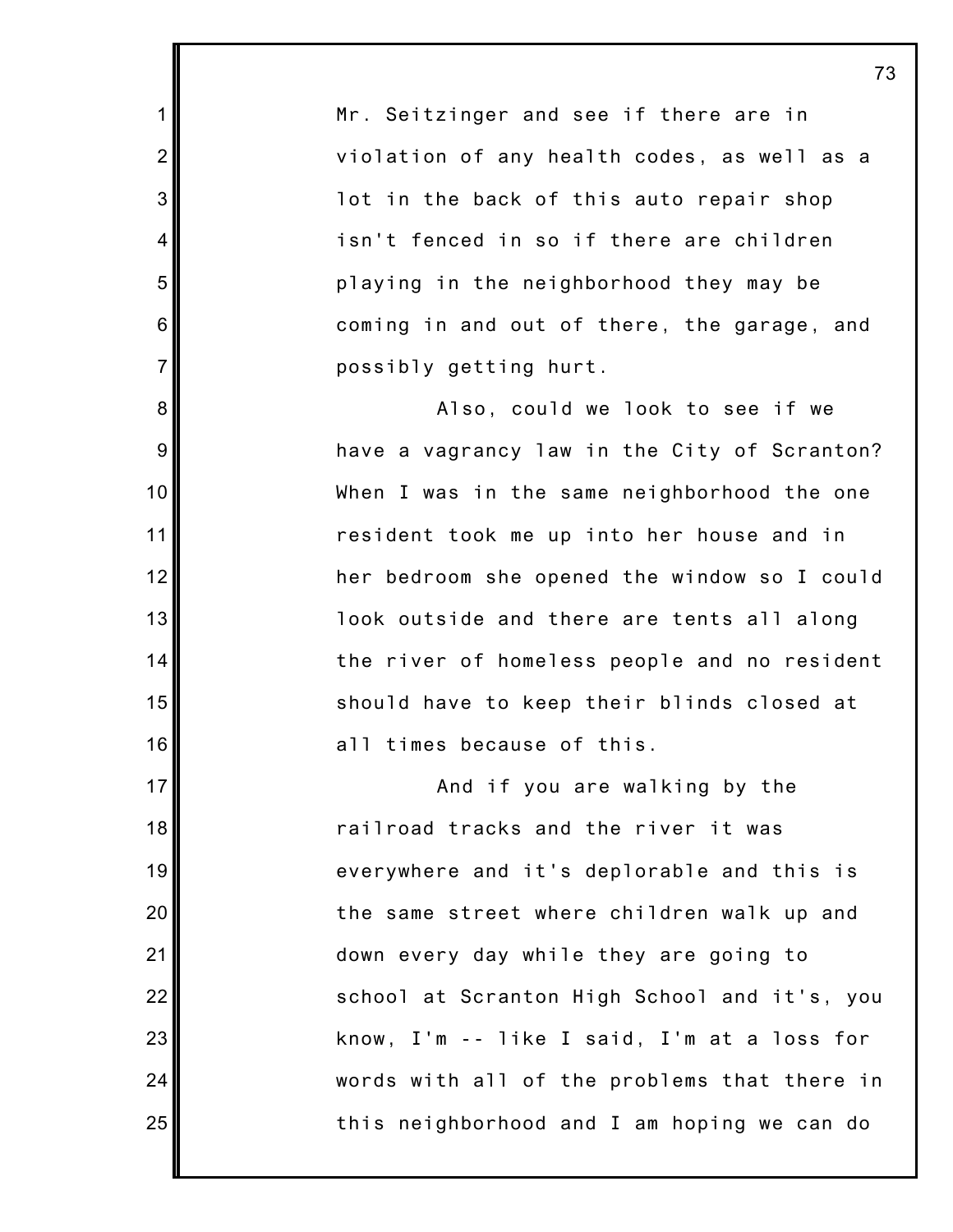things to fix them. Also, some of these tents were put on the riverbank and the residents told me that it was city property. Could we look into that as well and if it is maybe we could put up a "No trespassing" sign and if they continue to live there send the police department down to do something about that.

1

2

3

4

5

6

7

8

9

10

11

12

13

14

15

16

17

18

19

20

21

22

23

24

25

But it is was a very disappointing situation when we have five condemned properties on one block and you turn the corner there is three more and one that's burned out not to mention all of the vacant lots in the area that were overgrown, so hopefully we can do something to get this fixed, and I will be in touch with Mr. Seitzinger; and the problem with the homeless if we have something on the books I will send Chief Elliott an e-mail to make him aware. He has been very good with responding to our requests as of late, and if not, maybe it's something that council could look into. And that is all I have for today.

MS. EVANS: Thank you, Mr. Rogan.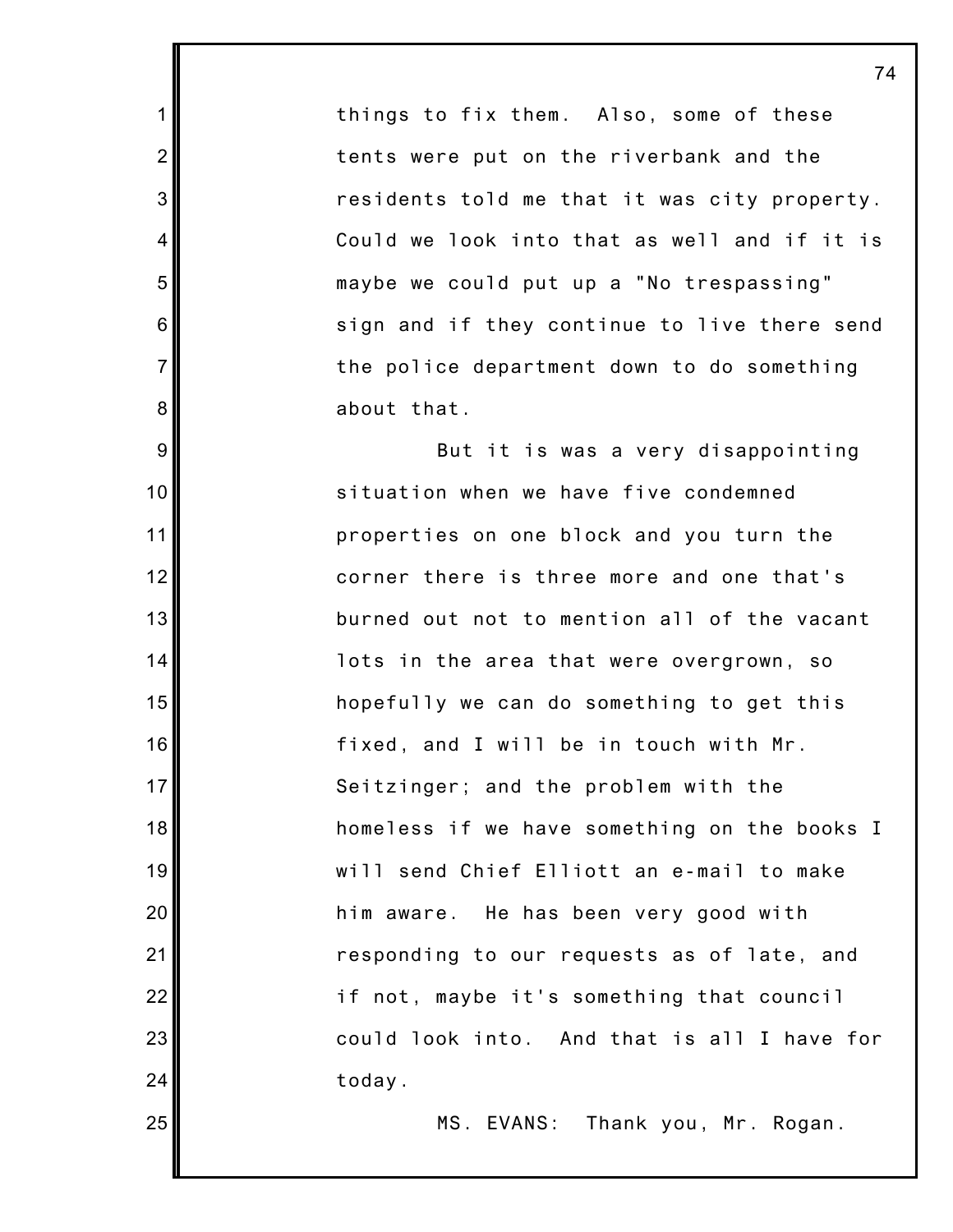| $\mathbf 1$     | MR. ROGAN: Actually, I do have one           |
|-----------------|----------------------------------------------|
| $\overline{2}$  | more, I'm sorry. I received a call from a    |
| 3               | resident who lives on West Elm Street who    |
| 4               | reports that cares are often traveling well  |
| 5               | in excess of the 25 miles per hour posted    |
| $6\phantom{1}6$ | speed limit. He said that he put in a call   |
| $\overline{7}$  | to council earlier, I don't know if it was   |
| $\bf 8$         | this council or the past council, that they  |
| $9\,$           | sent the police car down there and they      |
| 10              | pulled over a few people but then a week or  |
| 11              | two the speeders were back at it. So I will  |
| 12              | send an e-mail to Chief Elliott as well      |
| 13              | making him aware of the situation, and that  |
| 14              | is all.                                      |
| 15              | MS. EVANS: Thank you.                        |
| 16              | Mr. Loscombe, any comments or motions?       |
| 17 <sup>1</sup> | MR. LOSCOMBE: Yes. Thank you, Mrs.           |
| 18              | Evans. Mr. Rogan lead me into a few of       |
| 19              | West Elm Street I believe I had<br>them.     |
| 20              | already -- when I met with Chief Elliott had |
| 21              | mentioned that also because I also received  |
| 22              | a call from the gentleman on that street --  |
| 23              | MR. ROGAN: Oh, good.                         |
| 24              | MR. LOSCOMBE: -- regarding that so           |
| 25              | we can follow that up and see if they can    |
|                 |                                              |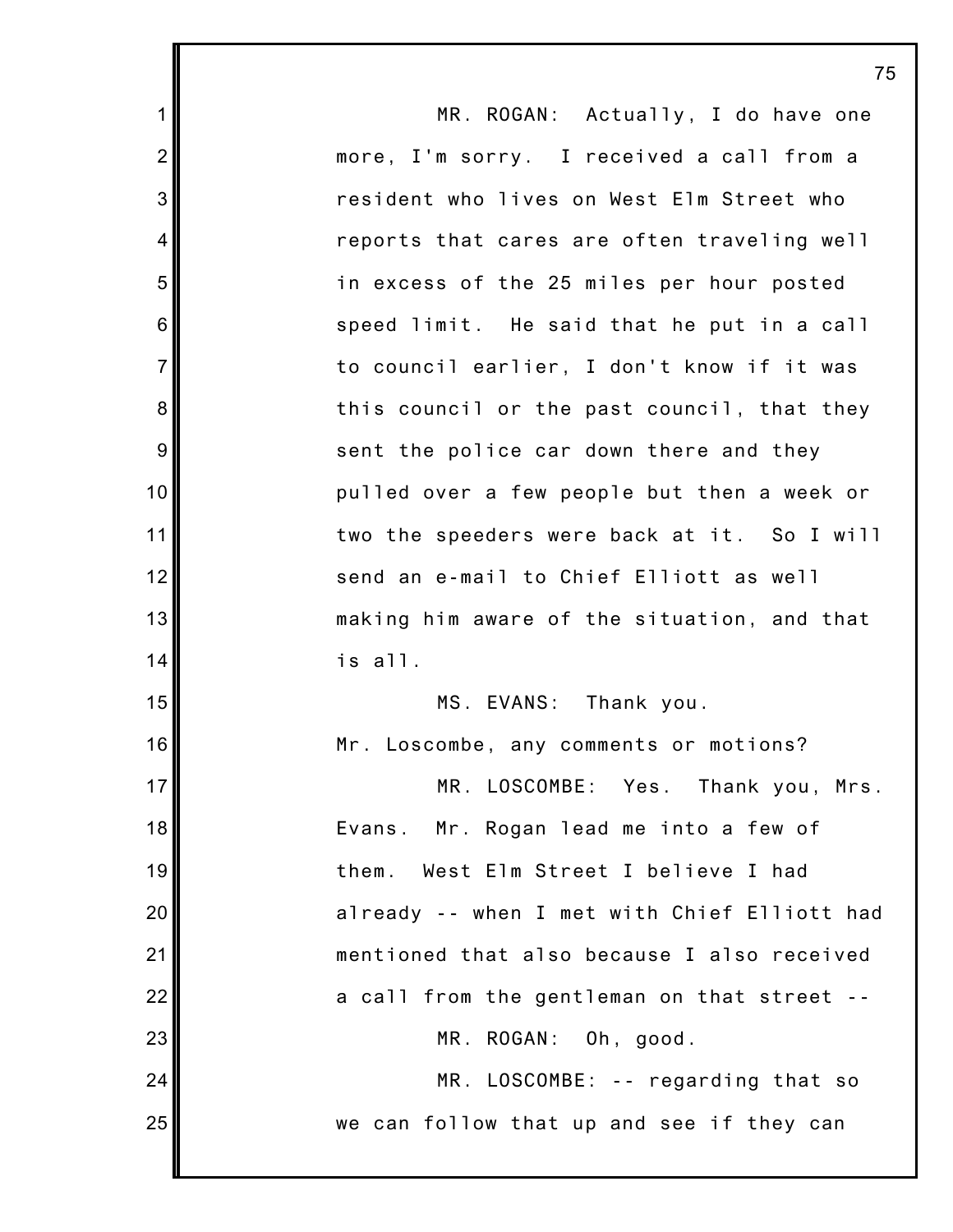| 1              | enforce that a little bitter.                |
|----------------|----------------------------------------------|
| $\overline{2}$ | And the other thing he lead me into          |
| 3              | was the vacant dwellings. There is not a     |
| $\overline{4}$ | day that goes by when we are not out doing   |
| 5              | citizens' concerns, checking things out and  |
| 6              | that that someone doesn't grab you and say,  |
| $\overline{7}$ | "Hey, there is a house on this street that's |
| 8              | vacant, it's rat infested or whatever."      |
| 9              | I'm amazed at the amount of the              |
| 10             | vacant homes, but I am happy to announce     |
| 11             | that a vacant dwelling on East Elm Street    |
| 12             | was recently damaged by fire has been taken  |
| 13             | down. I was by there today and they are      |
| 14             | still cleaning up the site, but that was a   |
| 15             | dangerous situation because it was over the  |
| 16             | river or part of the foundation was washed   |
| 17             | out.                                         |
| 18             | There is still a large amount of             |
| 19             | dangerous, condemned and vacant structures   |
| 20             | located throughout the city. Mrs. Krake,     |
| 21             | can you inquire through the proper           |
| 22             | departments as to the status of our          |
| 23             | demolition program for these structures? Is  |
| 24             | it done in-house by DPW, is it subcontracted |
| 25             | out, and if so is there a bidding process    |
|                |                                              |

Ш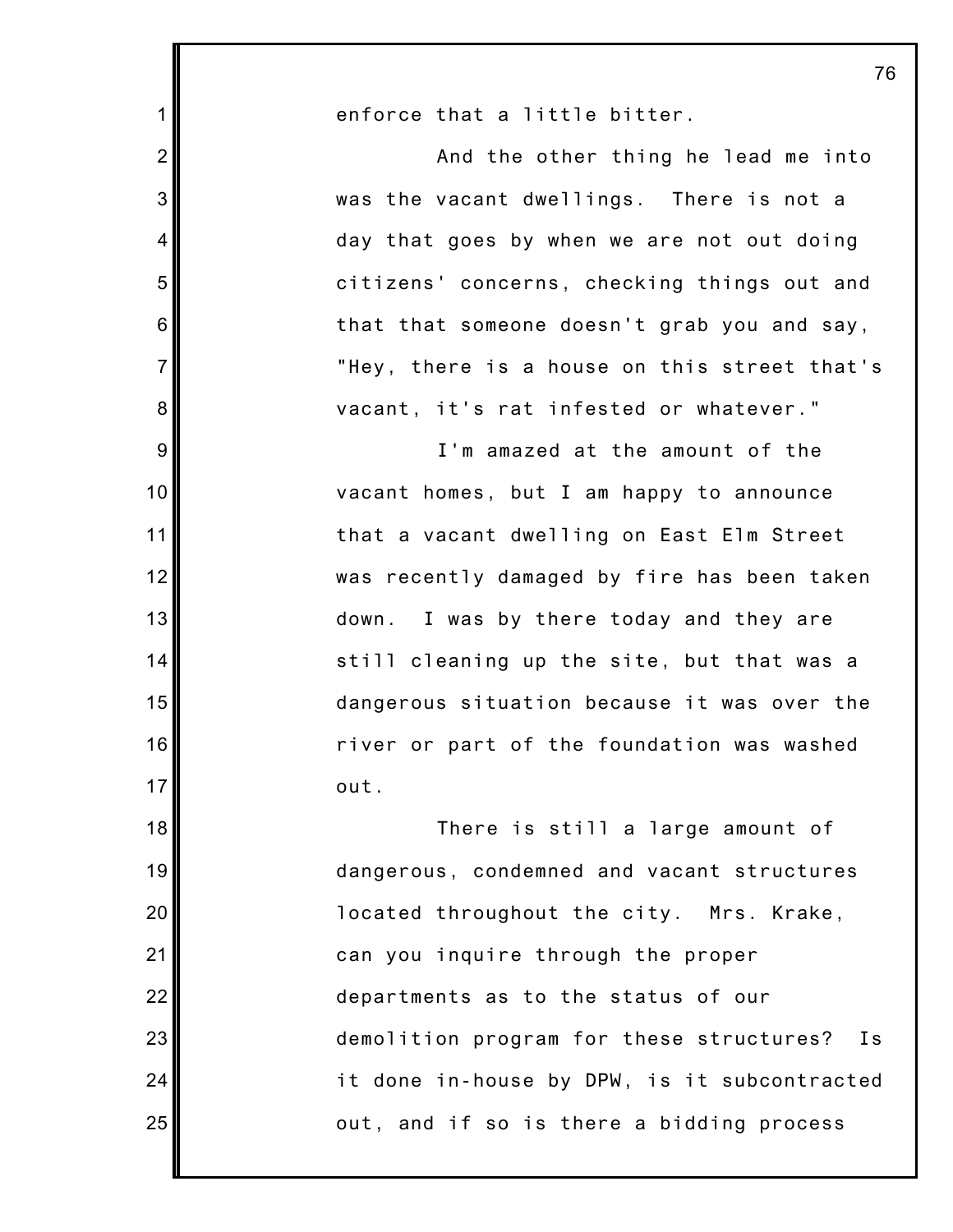1 2 3 4 5 6 7 8 9 10 11 12 13 14 15 16 17 18 19 20 21 22 23 24 25 77 and is there a budget for demolition currently? I would certainly like to see all of these dangerous eyesores removed as soon as possible. I also noticed that the requested 30-minute parking signs have been installed on the 100 block of Cedar Avenue. MS. EVANS: Very good. MR. LOSCOMBE: So I would like to commend the DPW and LIPS, the LIPS' officers for working diligently on our requests. I would also like to thank Chief Elliott for his prompt response to our requests and keep up the good work. We will be sending him many more. Last week I discussed an ordinance or an opinion regarding fire pits. We are into that season, I still don't think it was clear. I had spoken to Fire Inspector Jimmy Luny afterwards and he wanted me to clarify a little bit better. So what I would like to say is fire pits are not legal in the city, okay? However, chimineas with the flue are legal as long as they are located a safe distance from combustibles and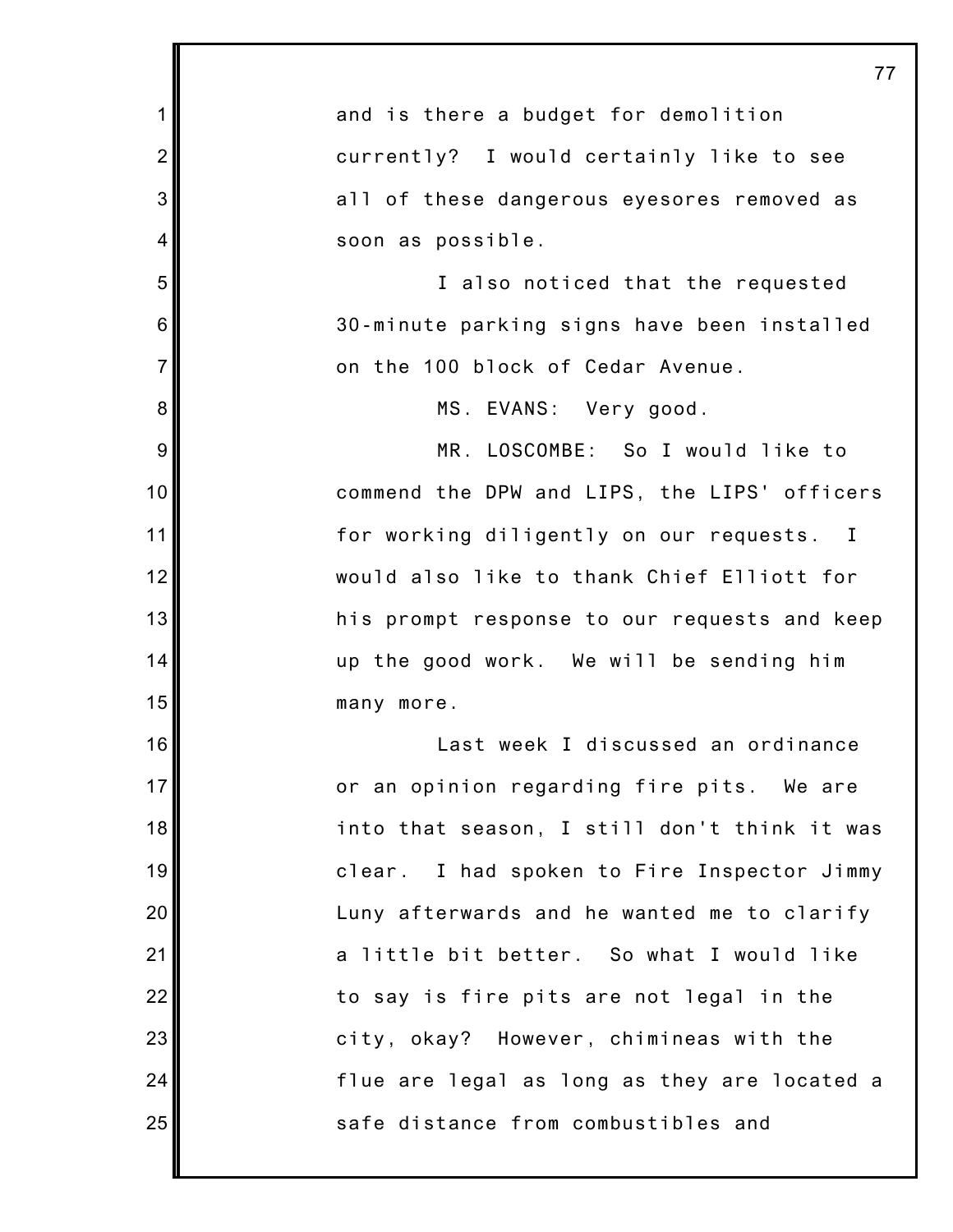neighboring windows. Due to the fact that we live a tight urban area with properties so close to each other, it is up to you, to use your discretion when operating a chiminea. If a complaint is lodged and the fire department responds and determines the situation to be a nuisance, the fire department will request that the fire be doused or they will extinguish it themselves if it is the determined to be a nuisance and the fire department is called there may be citations and fines involved.

1

2

3

4

5

6

7

8

9

10

11

12

13

14

15

16

17

18

19

20

21

22

23

24

25

It's in everyone's best interest to enjoy their own property as much as possible. We are all one big community here and it would be in all of our best interests to respect our neighbors enjoyment of their property and that goes both ways, and don't forget to have a fire extinguisher nearby if you do use one of these devices.

But there are fire pits available for those who want to use fire pits that operate by gas, they are not going to emanate the smoke that bothers the neighbors or whatever, so I suggest if you truly want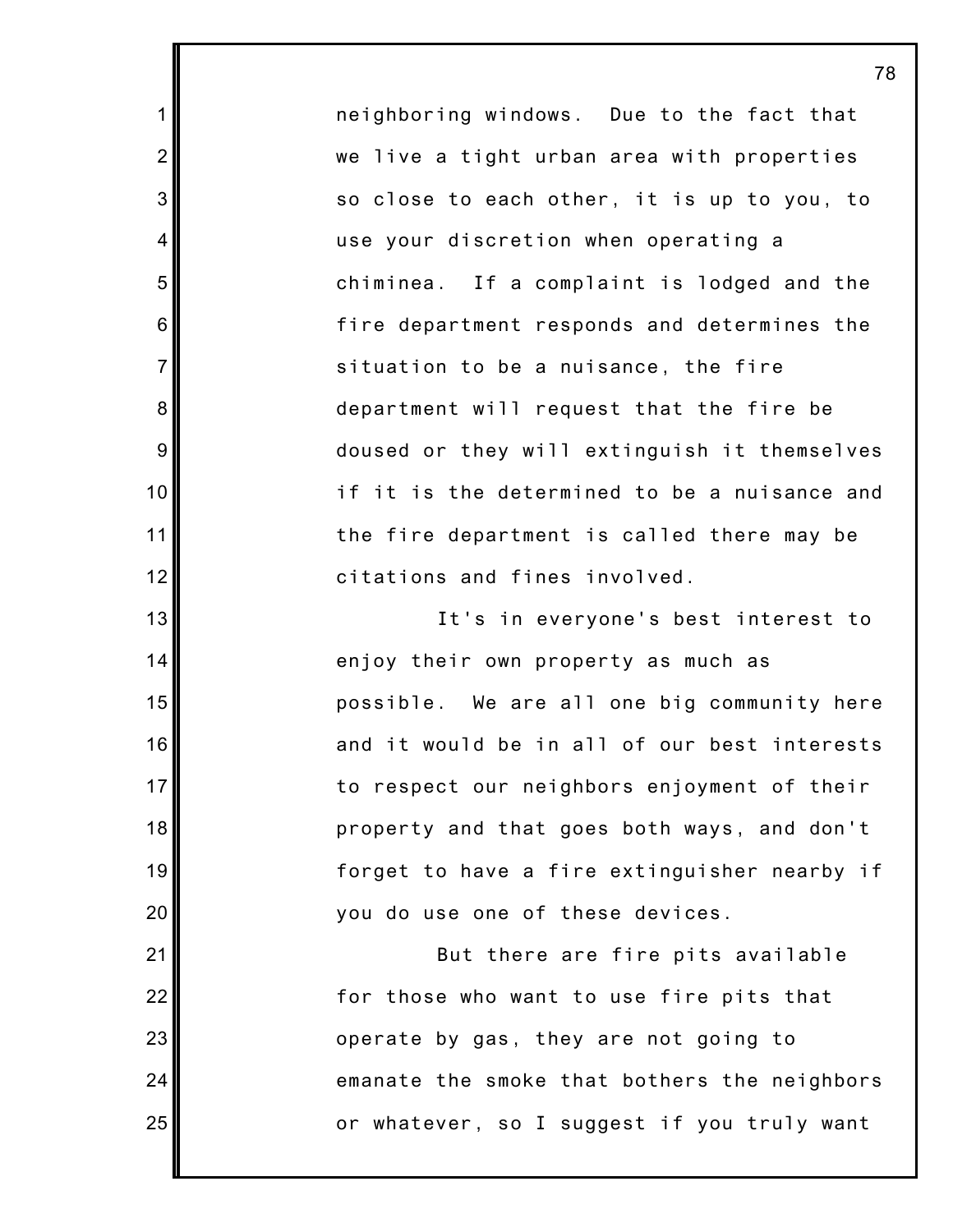| $\mathbf 1$    | the pit effect you can just go out and get     |
|----------------|------------------------------------------------|
| $\overline{2}$ | one of these and have it installed.            |
| 3              | And just a reminder for the grilling           |
| 4              | season, keep your grills away from the vinyl   |
| 5              | siding and vinyl railings on your houses.      |
| 6              | You don't realize how quick those start        |
| $\overline{7}$ | melting and any other flammables and if you    |
| $\bf 8$        | grill on a deck make sure you place a          |
| 9              | fireproof mat underneath. A lot of decks       |
| 10             | today are made out of plastic composites,      |
| 11             | too, but I did bring a prop to show you.       |
| 12             | This is a chiminea. It's enclosed and it       |
| 13             | has a screen on the top so sparks can't fly    |
| 14             | out, and it does have a flue which is going    |
| 15             | to direct the smoke up and away, however, if   |
| 16             | it's a windy day and it's blowing in the       |
| 17             | neighbor's windows they have a right to        |
| 18             | complain, and that's what will happen.         |
| 19             | This picture is little bit blurred,            |
| 20             | this is the fire pits that they sell today.    |
| 21             | This is regular wood fire pit other than the   |
| 22             | one you build in the ground. These aren't      |
| 23             | legal because the smoke is going to emanate    |
| 24             | all around, so just for your reference.<br>I f |
| 25             | you have any additional questions regarding    |
|                |                                                |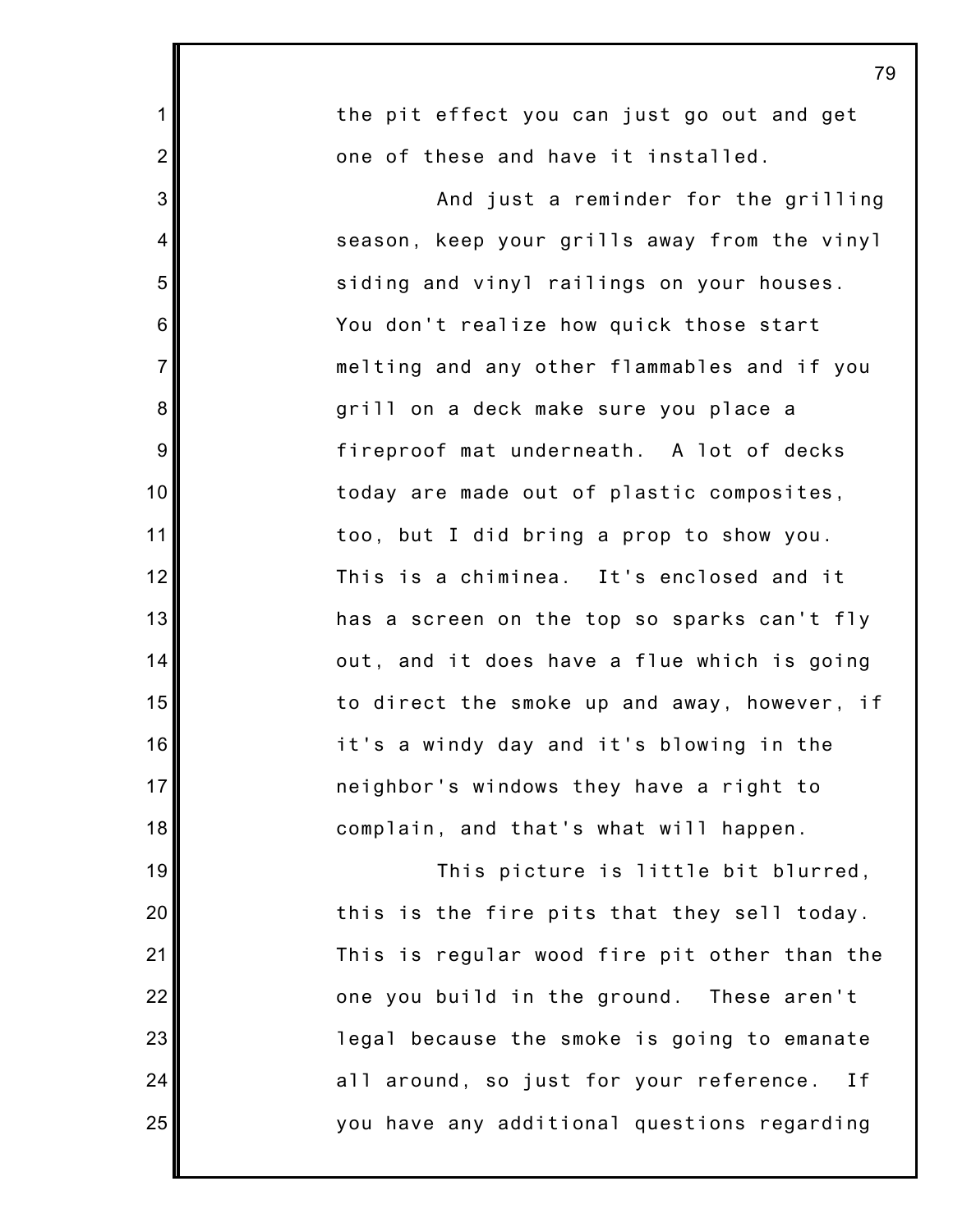|                | ັ                                            |
|----------------|----------------------------------------------|
| $\mathbf 1$    | those, feel free to call the fire            |
| $\overline{2}$ | inspector's office and they can direct you   |
| 3              | with a little more information.              |
| $\overline{4}$ | And the last think I just wanted to          |
| 5              | notify you that in our continuing effort to  |
| 6              | provide transparency to our city residents   |
| $\overline{7}$ | we have been able to place our legal brief   |
| 8              | on our website. The brief was filed in       |
| 9              | conjunction with our Court battle with the   |
| 10             | administration concerning our budget cuts.   |
| 11             | I would like to commend Attorney Boyd Hughes |
| 12             | for doing such a suburb job and it makes     |
| 13             | good reading, believe me. This information   |
| 14             | can be accessed by going to                  |
| 15             | www.Scrantonpa.gov and then clicking on the  |
| 16             | city departments in the upper left side and  |
| 17             | you are going to scroll down, it's the third |
| 18             | selection, which is city council, click on   |
| 19             | that, when the page opens you will see on    |
| 20             | the right that it will say, "Council brief," |
| 21             | click on that and you will be able to read   |
| 22             | the brief in it's entirety.                  |
| 23             | And, also, if anybody is on-line and         |
| 24             | they have any questions or concerns that's   |
| 25             | the easiest way to reach us, just click on   |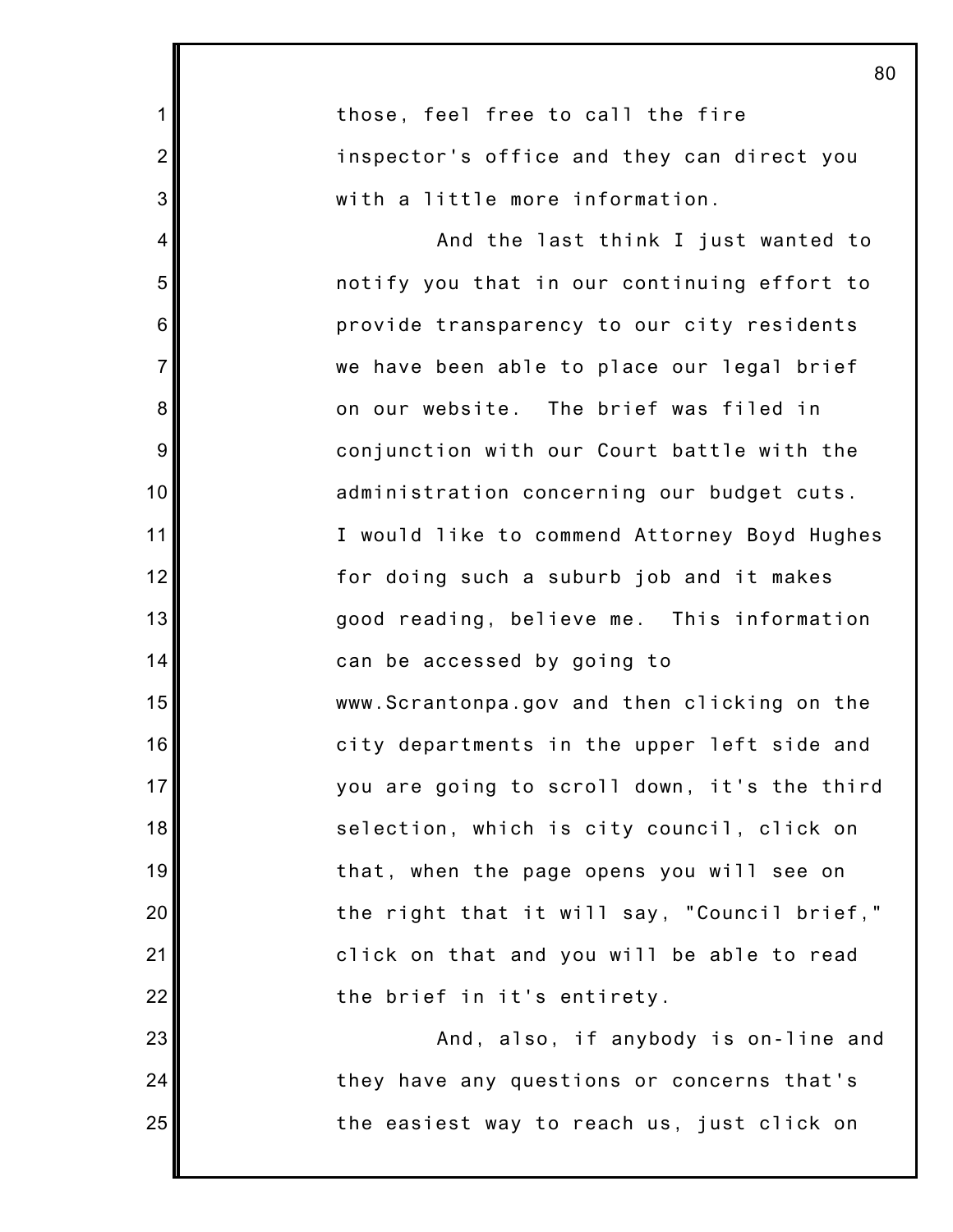1 2 3 4 5 6 7 8 9 10 11 12 13 14 15 16 17 18 19 20 21 22 23 24 25 81 each councilman's name and leave your note and we would be happy to help you out, and that's all I have tonight. Thank you, Mrs. Evans. MS. EVANS: Thank you. Councilman Joyce. MR. JOYCE: Yes, I do have a few comments. I'm actually down here tonight obviously. A few weeks ago council asked the administration to draft legislation to put professional services out to bid, and tonight what I wanted to do was to just educate everyone exactly, you know, what the scope of the professional services are a bit as well as what has been spent on professional services over the past number of years. So if I could direct your attention to the screen, I know it may be a little bit blurred for those at home. However, over the past nine years, as you could see, there has been a large amount of money allocated towards professional services throughout the summation of nine operating budgets. In fact, it's total comes out to be about \$6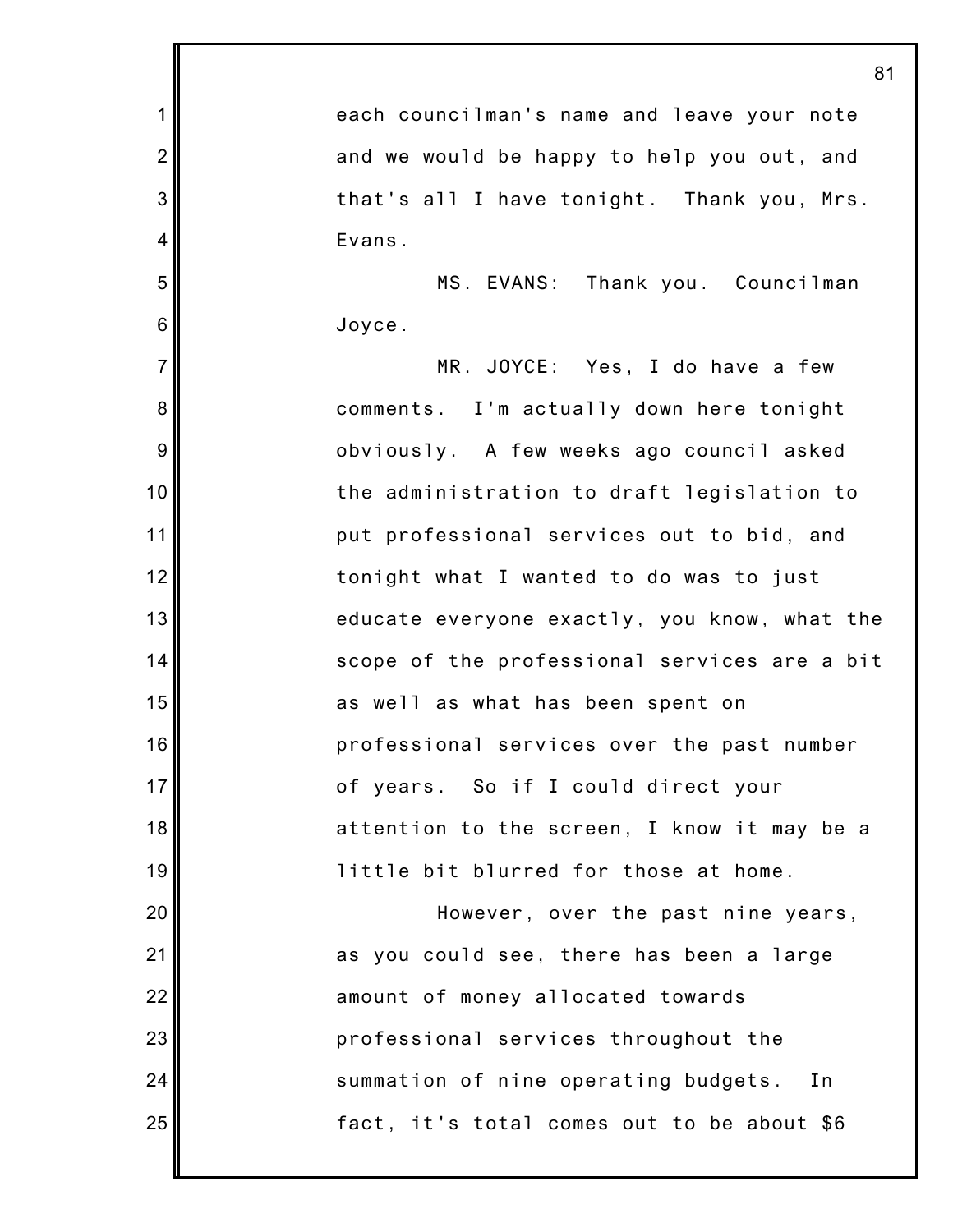million, a little bit over, \$6,050,000 roughly to be exact and, as you can see, over the years the amounts allocated towards professional services and unclassified services for that matter that's included in this analysis. Before I go any further, there were two large amounts allocated for unclassified services in 2002 and 2003 in amounts of \$500,000 and \$250,000. This was in the Department of Parks and Recreation and I am not exactly sure what these unclassified services were used for, however, I know that they were around the revitalization of the Nay Aug Park. Anyhow, to continue, so as you can see over the years the amounts allocated for professional services has ranged from \$900,522 down to \$616,653 in 2006. So as an overall average, which I did calculate and I'll get into it later, I believe it's about six hundred and fifty some thousand dollars a year on average that is allocated for professional services.

1

2

3

4

5

6

7

8

9

10

11

12

13

14

15

16

17

18

19

20

21

22

23

24

25

Taking a look at department by department, as you can see from the screen,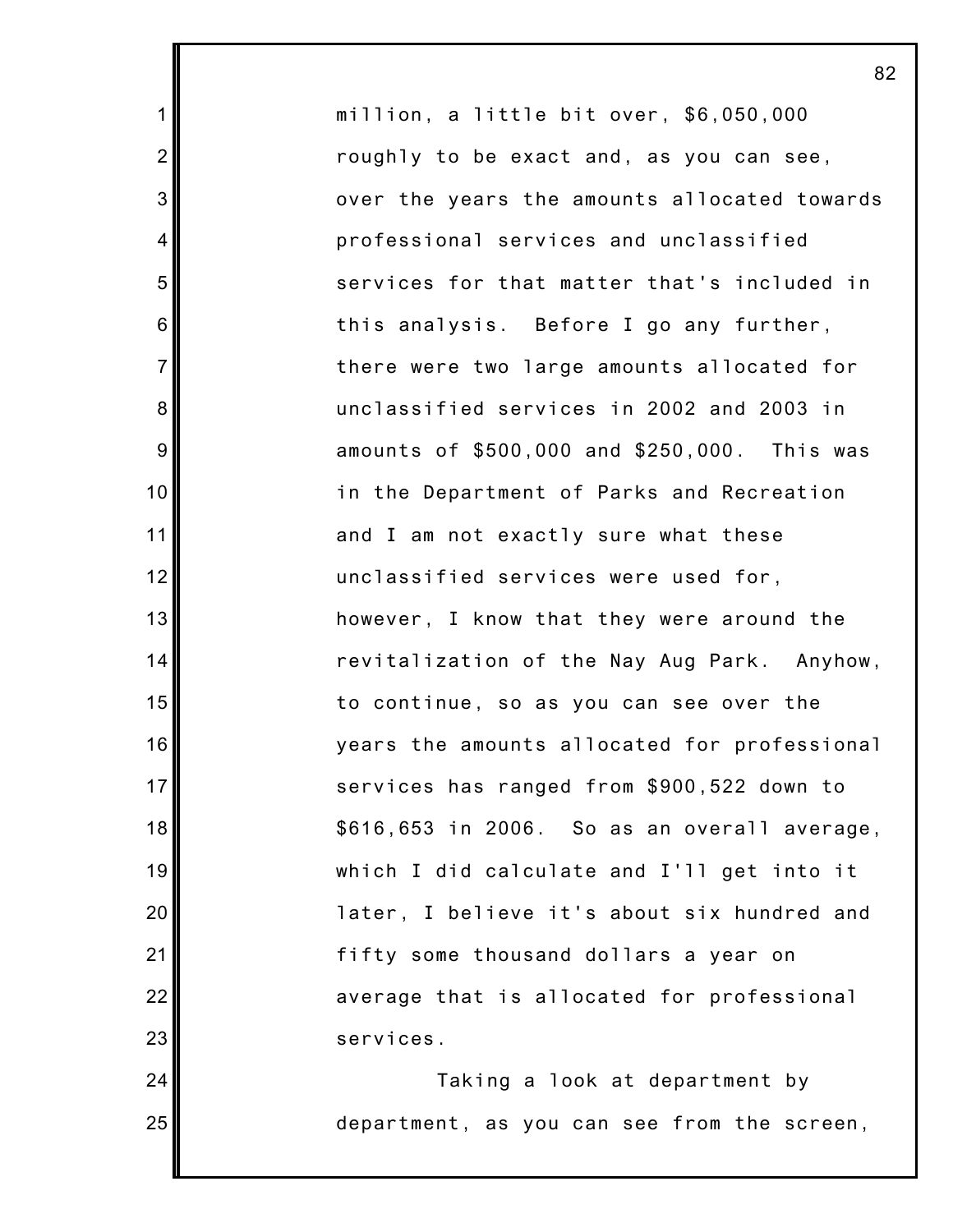as far as departments and professional services are concerned, the law department is currently using the most as far as professional services are regarded. The law department over the past nine years has actually roughly about \$1.9 million has been allocated in the professional services account for the law department over the past nine years. Other departments that are using a large amount in regard to professional services is the BA's Office at around \$920,000, HR at around \$800,000, as well as IT at 591 and Parks and Recreation at \$750,000. That was -- actually, the 750,000 is primarily the unclassified services from '02 and '03.

1

2

3

4

5

6

7

8

9

10

11

12

13

14

15

16

17

18

19

20

21

22

23

24

25

City council we used over the past nine years \$426,000 in professional services and this -- and you might ask what does city council use professional services for? The major item in regard to what we use professional services for is our annual audit by Rossi & Rossi which constitutes over 30 some thousand dollars in that amount.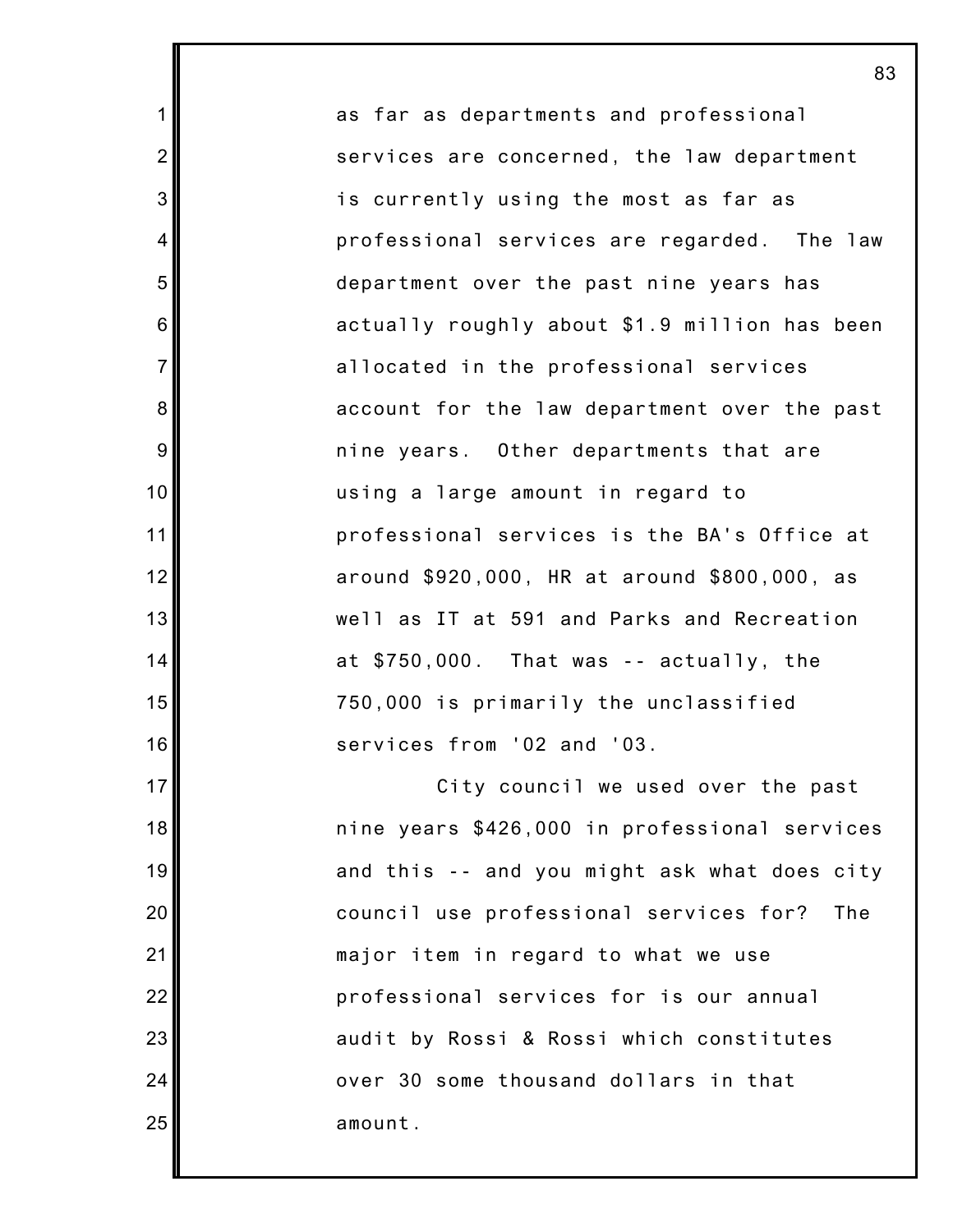So currently I know that our council solicitor has been in contact and is working with the city solicitor in coming together with legislation to hopefully put the -- or put professional unclassified services out to bid or at least most of them, and I would actually like to ask Attorney Hughes, have you spoke recently to Attorney Patterson and are there any updates regarding this matter?

1

2

3

4

5

6

7

8

9

10

11

12

13

14

15

16

17

18

19

20

21

22

23

24

25

MR. HUGHES: I have had a phone call from Attorney Patterson I believe yesterday, I haven't had time to call her back. She is on my agenda to call tomorrow.

MR. JOYCE: Okay. Sounds good. So why employ competitive bidding for professionals and unclassified services? Well, there is a number of reasons, but just some of the main reasons to highlight is: One, it allows more vendors to engage in providing the city services. It allows more competition, and hopefully in turn it could reduce some costs.

Also, and leading into my next point, it could generate better prices for services. Also, it encourages transparency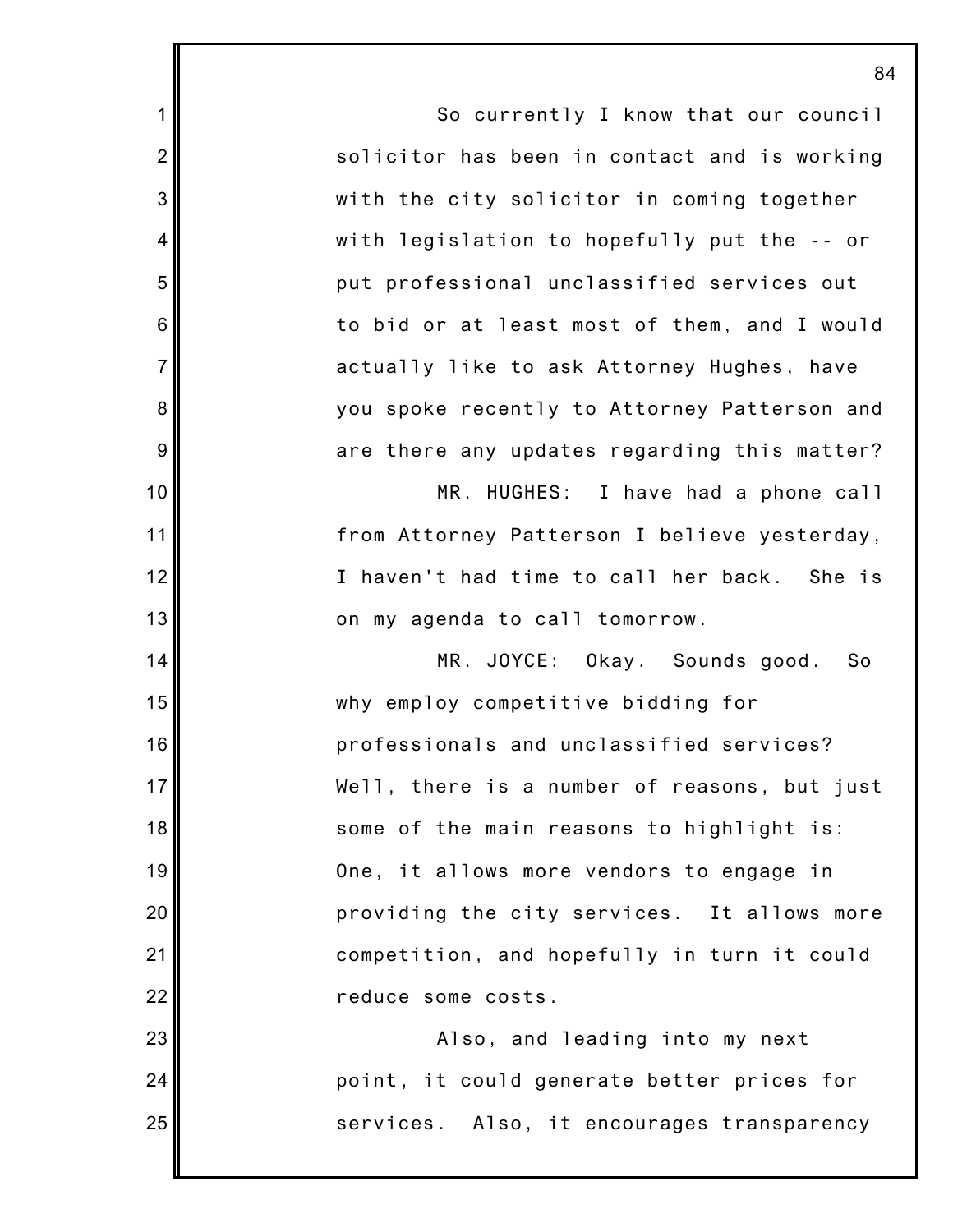|                | 85                                            |
|----------------|-----------------------------------------------|
| $\mathbf 1$    | and encouraging transparency is something     |
| $\overline{2}$ | that is well-needed in city government as     |
| 3              | well as government as a whole no matter       |
| 4              | where a municipality lies or the state or on  |
| 5              | the federal level for that matter.            |
| 6              | And last, but not least, I'm sorry,           |
| $\overline{7}$ | I did say six hundred and fifty some          |
| 8              | thousand, it's actually \$672,150 in taxpayer |
| $9\,$          | money is spent on average annually for        |
| 10             | professional unclassified services and this   |
| 11             | is taxpayer money, and the taxpayers have a   |
| 12             | the right to see where this is going, and     |
| 13             | that's all I have regarding that matter.      |
| 14             | On other matters, I just wanted to            |
| 15             | mention, a number of citizens have come up    |
| 16             | to the podium week after week and they are    |
| 17             | speaking about the nonprofits and I know      |
| 18             | that Mr. McGoff in a meeting, a few meetings  |
| 19             | ago, you did mention that the University      |
| 20             | does pay or may pay fees or taxes on some of  |
| 21             | the properties that they own that aren't      |
| 22             | used for educational purposes such as         |
| 23             | cafeterias, various eateries or shops. With   |
| 24             | that in mind, since everyone wants to know    |
| 25             | this, and I want to know this myself, would   |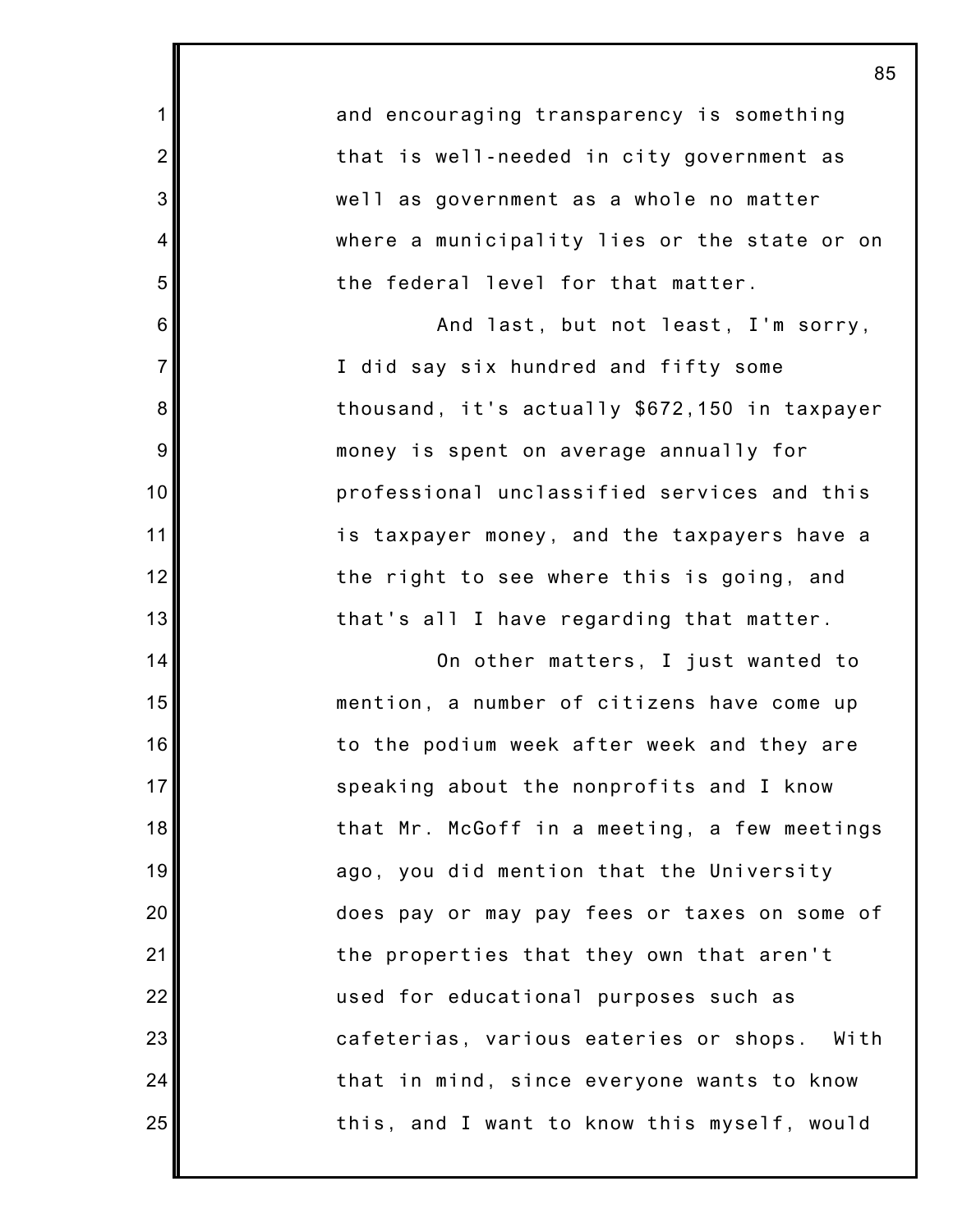you please send a letter to Mr. Courtright asking him for a breakdown of the University of Scranton, Marywood, Lackawanna College, Commonwealth Medical School and Johnson College as far as how much they pay in taxes on noneducational facilities every year and if you could ask him to respond within two weeks that would be great.

1

2

3

4

5

6

7

8

9

10

11

12

13

14

15

16

17

18

19

20

21

22

23

24

25

Also, I did receive an e-mail from a concerned residents, this resident complained on the corner the 16th Avenue and Division Street cars were constantly speeding through a stop sign and that was occurring primarily between the hours of 8:00 and 9:30 a.m., as well as 2:30 to 5:00 p.m. I know from where this is located this is very close in proximity to West Scranton High School, so I am thinking that the traffic flow to and from school may have an affect on that. With that in mind, can you please send a letter to Chief Elliott and ask him if he would be able to send a car to that location during some of the busier times and ask if he would have that car monitor the situation for awhile and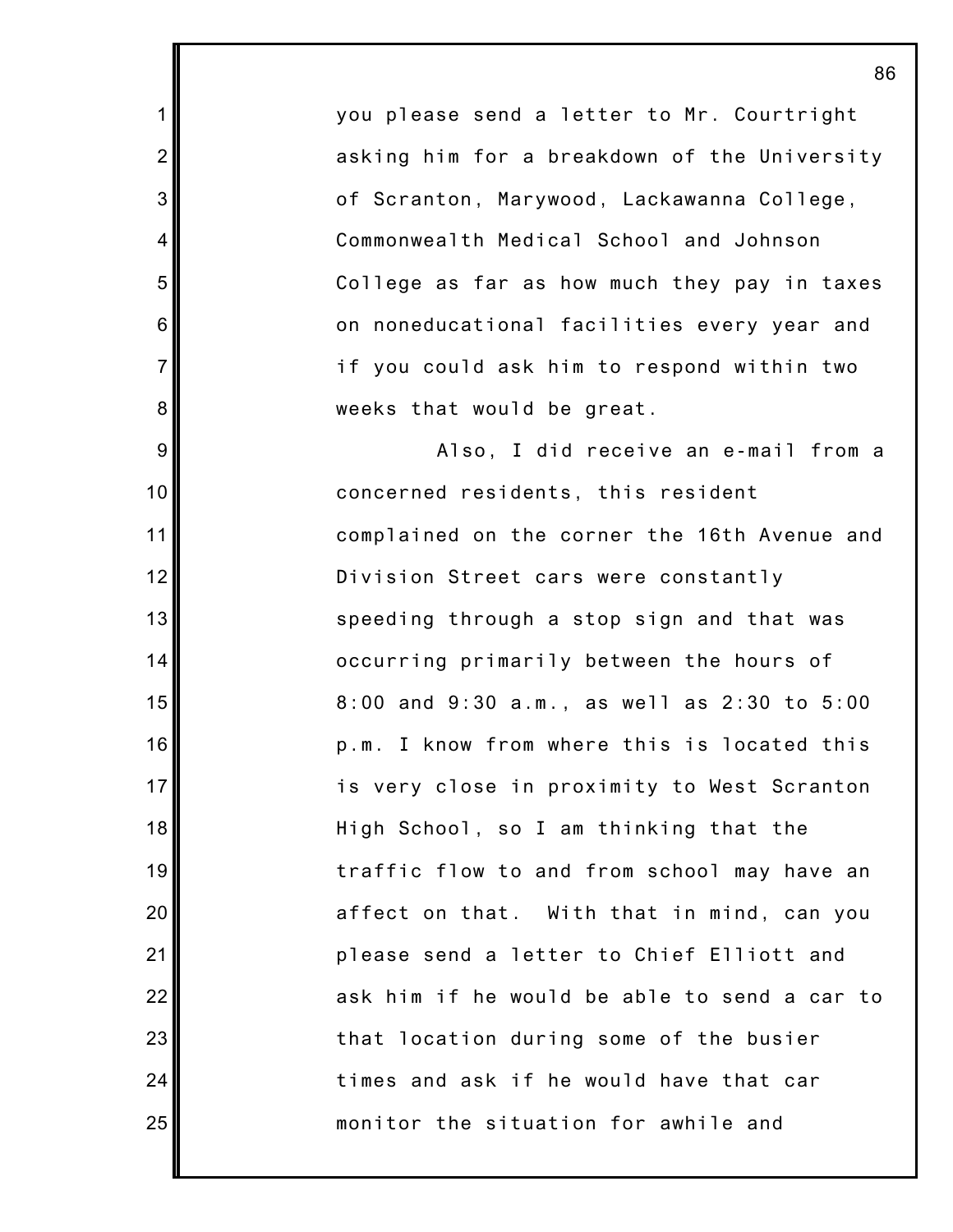hopefully this will resolve some of the issues that resident are facing in that neighborhood, and that is all I have for tonight.

1

2

3

4

5

6

7

8

9

10

11

12

13

14

15

16

17

18

19

20

21

22

23

24

25

MS. EVANS: Thank you, Mr. Joyce. Good evening. Ladies and gentlemen, I have been a councilwoman for seven years and during that time, believe me, I have heard a lot of good ones, but in the last few days I have heard two of the biggest whoppers of all time.

First, according to his media ads, the mayor fought to cut his own pay. I was here. Such legislation never came before city council. In fact, it's impossible because the Home Rule Charter specifically does not allow the mayor to ever increase or decrease his own salary. According to Article 13, Section 1304, of the Home Rule Charter, and I quote, "Compensation to be paid to elected officials holding the positions of mayor, council person and controller, shall be established by the City Council no later than February 1 of the year in which an election will be held to fill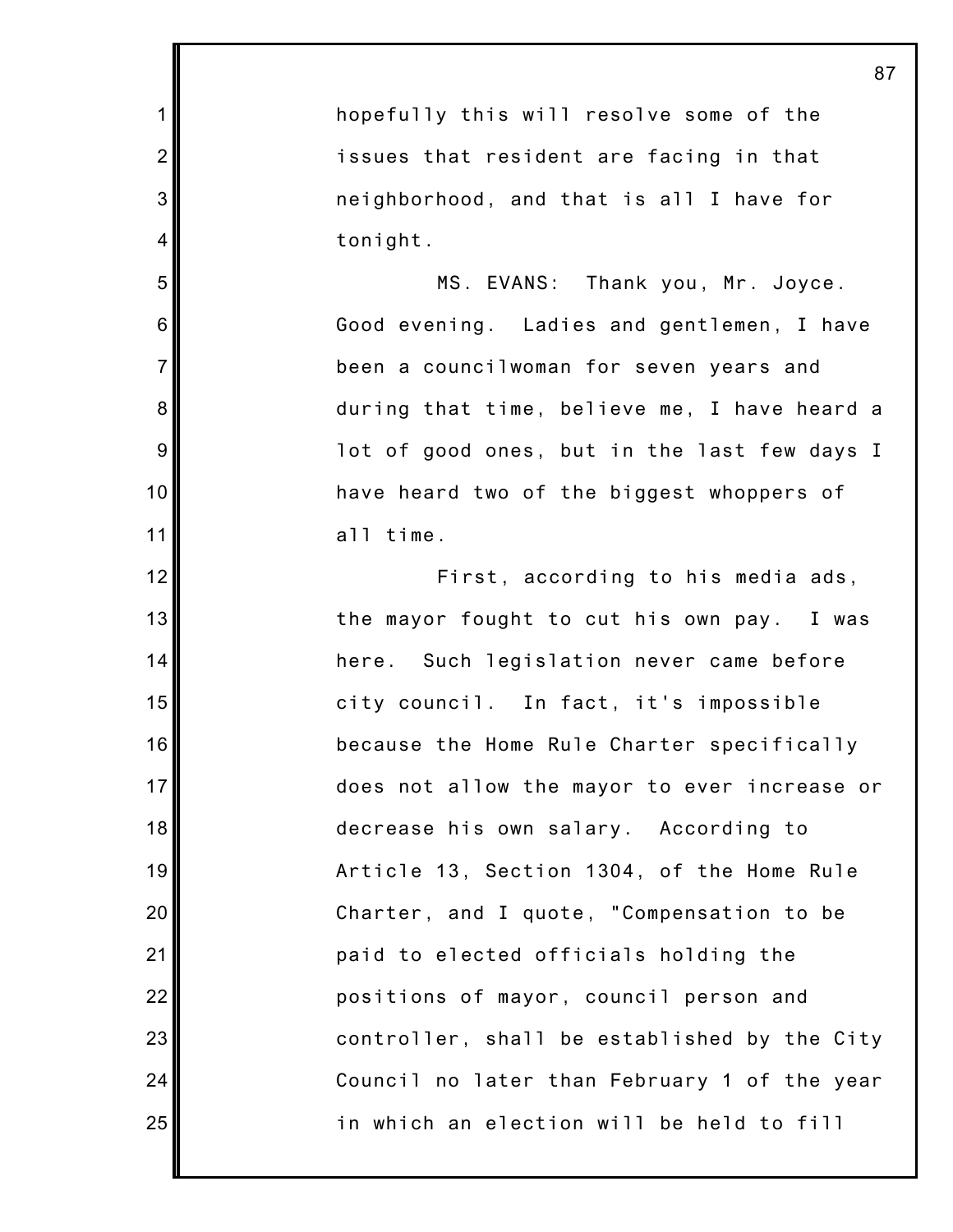|                | 88                                           |
|----------------|----------------------------------------------|
| $\mathbf 1$    | any or all of these positions for a full     |
| $\overline{2}$ | four-year term."                             |
| 3              | By law, his pay remained the same            |
| 4              | and as a council member for seven years,     |
| 5              | frankly, I was never aware of his fighting   |
| 6              | for a decrease. However, I do remember a     |
| $\overline{7}$ | fight to raise the mayor's salary which      |
| 8              | culminated in a heated debate among council  |
| 9              | members over a pay increase for the mayor,   |
| 10             | controller and city council members. Public  |
| 11             | opposition to that legislation was intense   |
| 12             | because the mayor and it's council majority  |
| 13             | fought to increase pays during the bleakest  |
| 14             | days of the recession.                       |
| 15             | Second, and best of all, in an               |
| 16             | interview as a candidate for state senator,  |
| 17             | as some of tonight's speakers mentioned      |
| 18             | previously, the mayor stated that he favors  |
| 19             | trimming state budget fat department by      |
| 20             | department. Wow. This is a coming from the   |
| 21             | same guy who sued Scranton City Council for  |
| 22             | doing precisely the same thing. Mr. Doherty  |
| 23             | would rather go to Court than cut the fat in |
| 24             | his own administration.                      |
| 25             | Since 2002, he has used his                  |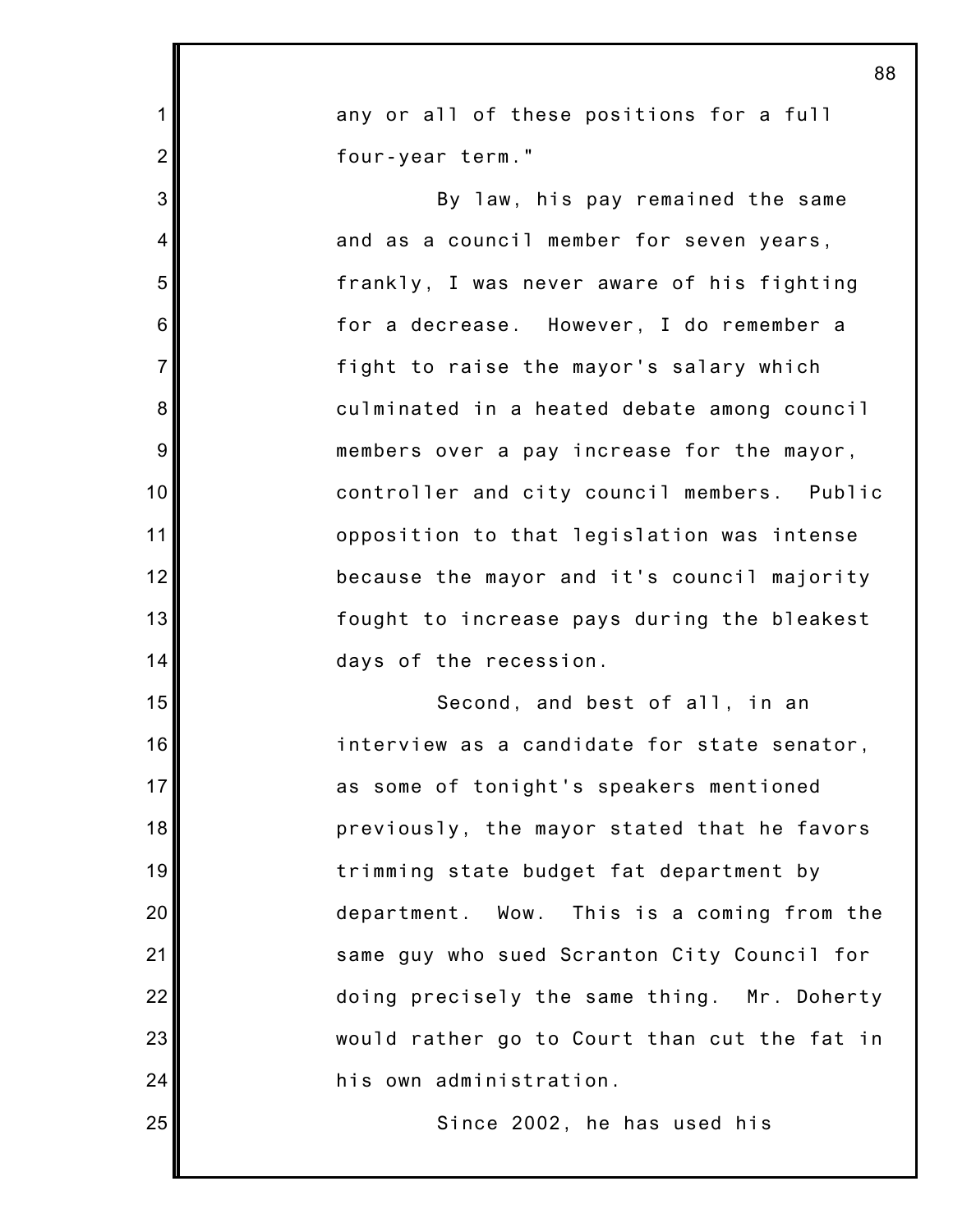administration as an employment service. Mr. Doherty also remarked that the state is no different than the City of Scranton, you look where you can to reduce spending. Then look for very little state budget reductions from the mayor if elected and expect that he will work hard to multiply state debt by hundreds of millions of dollars just as he raised Scranton's long-term Doherty debt to over \$316 million.

1

2

3

4

5

6

7

8

9

10

11

12

13

14

15

16

17

18

19

20

21

22

23

24

25

Also, Mayor Doherty indicated that he might favor borrowing over a 30-year period. Now, there is a matter the mayor is very familiar with. He balanced his budgets by borrowing nearly \$100 million spread over a 30-year period and, of course, by raising taxes. He likes to call it his recipe for success. Elderly, middle class and poor Scrantonians call it a recipe for financial disaster. The same one he is a desperately trying to escape.

I hope the voters of the 22nd Senatorial District are aware that in March 2010 Chris Doherty sued Scranton City Council for cutting the fat in his budget,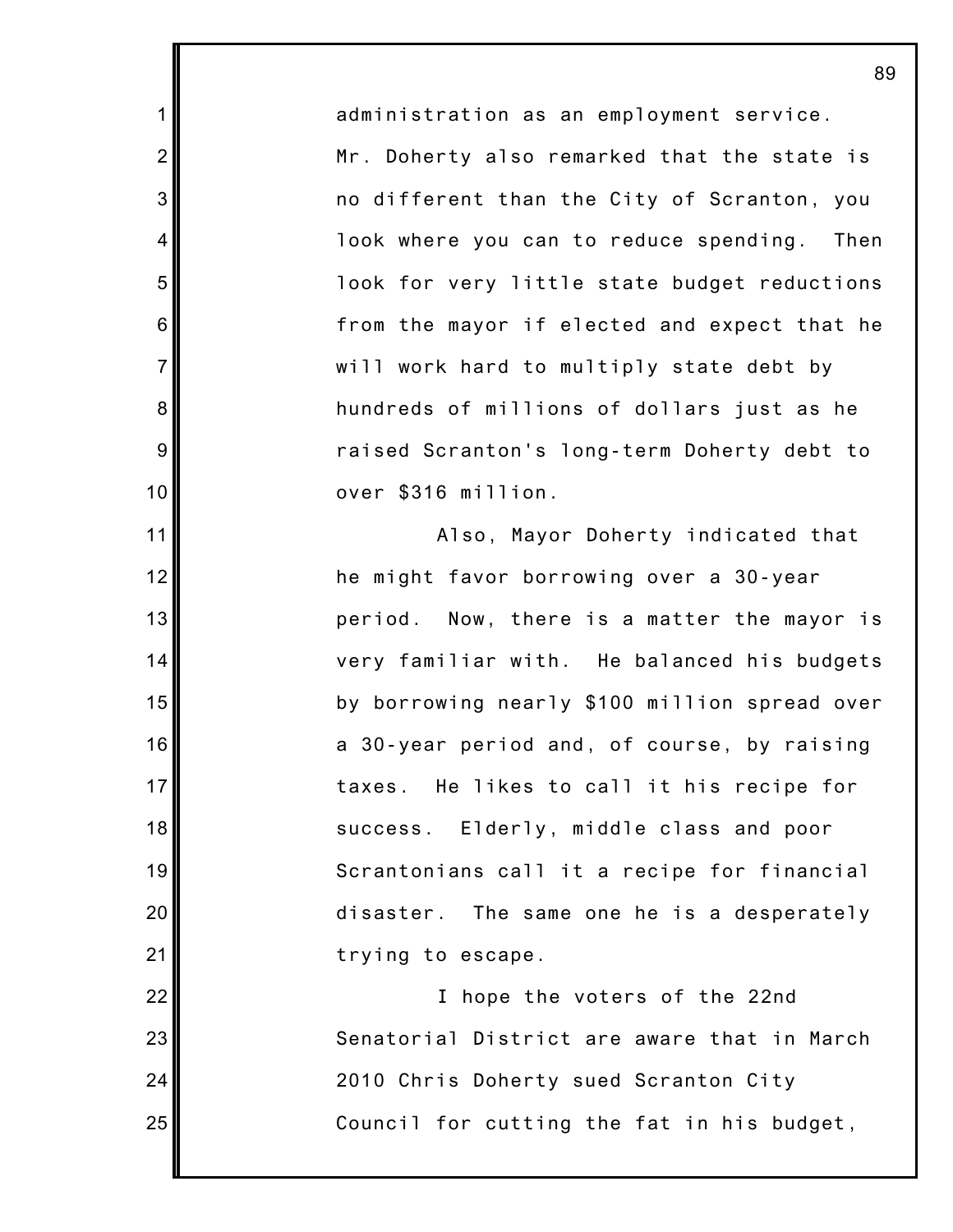3 6 7 10 12 13 14 15 16 17 18 19 20 22 23 and I also hope as speakers mentioned earlier this evening that Judge Mazzoni read the banner headline and article in the April 18 edition of the Sunday Times. I have citizens' requests for the last week, but first I would like to provide an update to citizens of Minooka. Even though Nicholas Trucking doesn't appear to be violating a specific law, when neighbors feel the sanctity of their homes is being threatened this council must address their issues. We have sent letters to Mr. Russell Nicholas, manager of Nicholas Trucking, Mr. William Kozlanski, president of Olympic Chimney, Mr. Timothy Primarana, postmaster, and Mr. Richard Sinkevitch, owner of Dick's Sunoco. Our office has spoken to Mike Wallace, the city zoning officer, and Kara Seitzinger who is handling the issue for the law department. The business owners feel they are doing their part to be aware of the neighbors' concerns and the city officials

1

2

4

5

8

9

11

21

24

25

law. The zoning officer recommends the

have agreed they are not in violation of the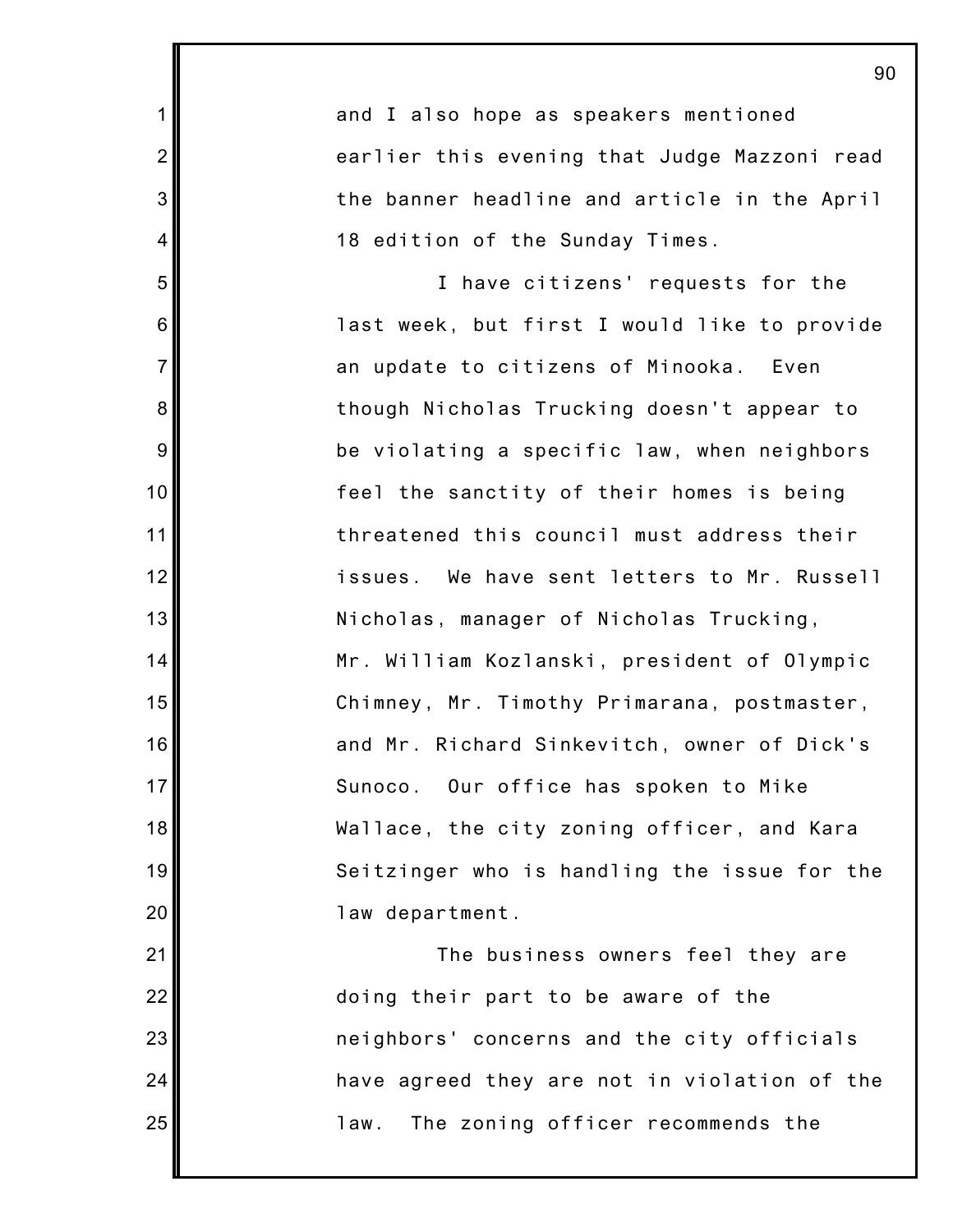neighbors appeal to the zoning board to have the zoning for the businesses changed. He did admit, however, that the change would be highly unlikely. The one issue that seems to remain unanswered is how can a new business operate for a 24-hour period when the prior business operated under a normal, for example, 7 a.m. to 7 p.m. schedule? Should the city have required this business to submit their proposed hours before allowing them to open? Surely, this is a major change for an area that fronts a residential zone and if residents were accustomed to businesses with normal hours of operation and must now endure noise and traffic and diesel fumes all night and through the early morning hours, I could see how this would drastically effect their quality of life.

1

2

3

4

5

6

7

8

9

10

11

12

13

14

15

16

17

18

19

20

21

22

23

24

25

Some solutions might be to determine if we are supposed to pose this question before a new business opens and becomes more intrusive than the previous business or to amend or enact legislation that would address this important issue if it is not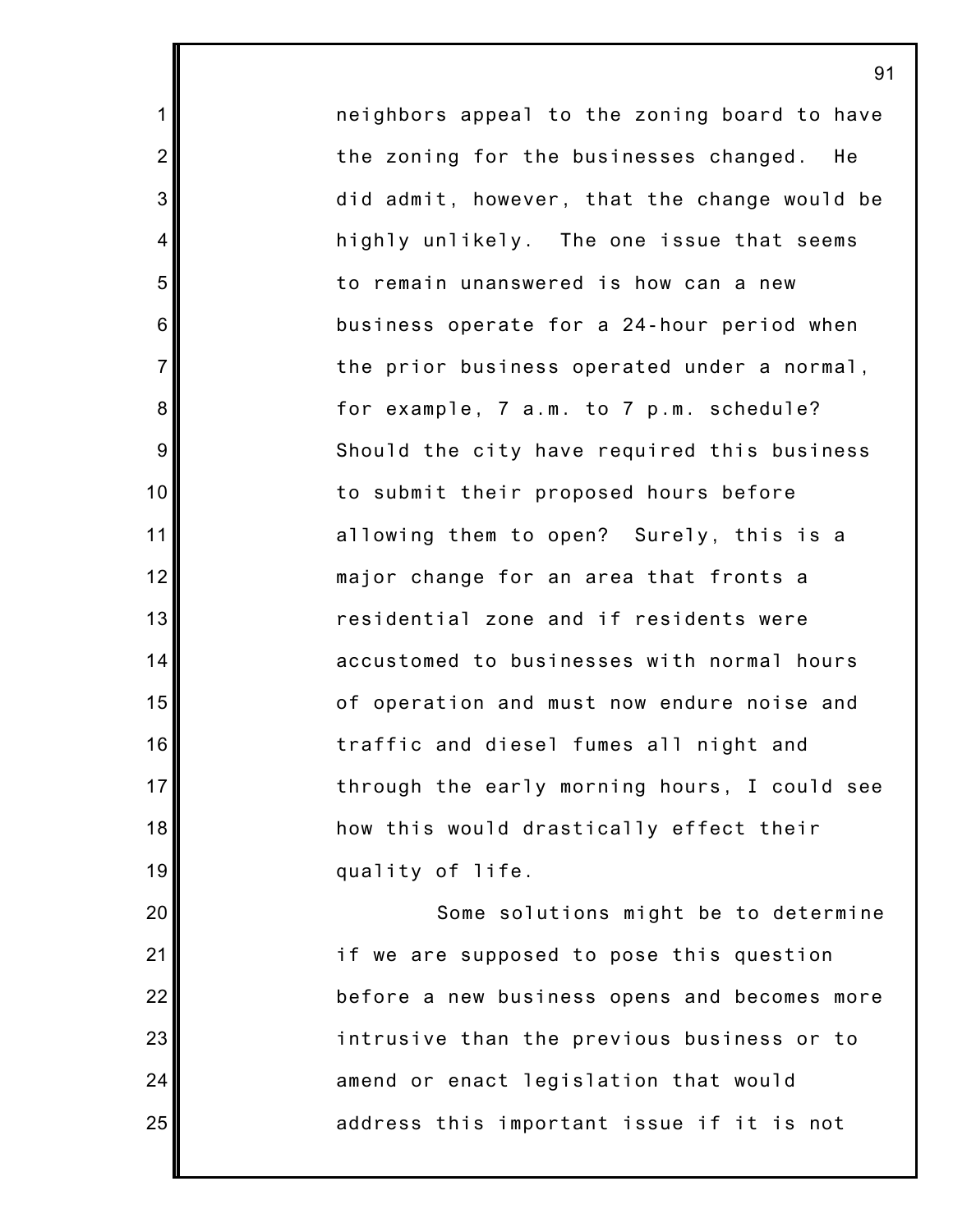currently on the books.

1

2

3

4

5

6

7

8

9

10

11

12

13

14

15

16

17

18

19

20

21

22

23

24

25

City residents report that state senate political signs have been placed on properties that are in foreclosure or are vacant and condemned. They are very upset and when they contacted campaign headquarters they received no assistance. In the past, I know that political signs could never be posted on these types of properties nor could they be placed on city-owned properties. City employees were always directed to remove political signs from such locations. However, this election seems to have a set of new rules and council hopes that all candidates will abide by the rules for sign placement within the City of Scranton.

A letter to Tom Welby, Chairman of the Peg Channel Oversight Committee, and to Mr. John Darcy, executive director of ECTV. I received a list of questions regarding ECTV from a citizen and I would like these questions forwarded to both gentlemen requesting a written response to Scranton City Council on or before May 7, 2010.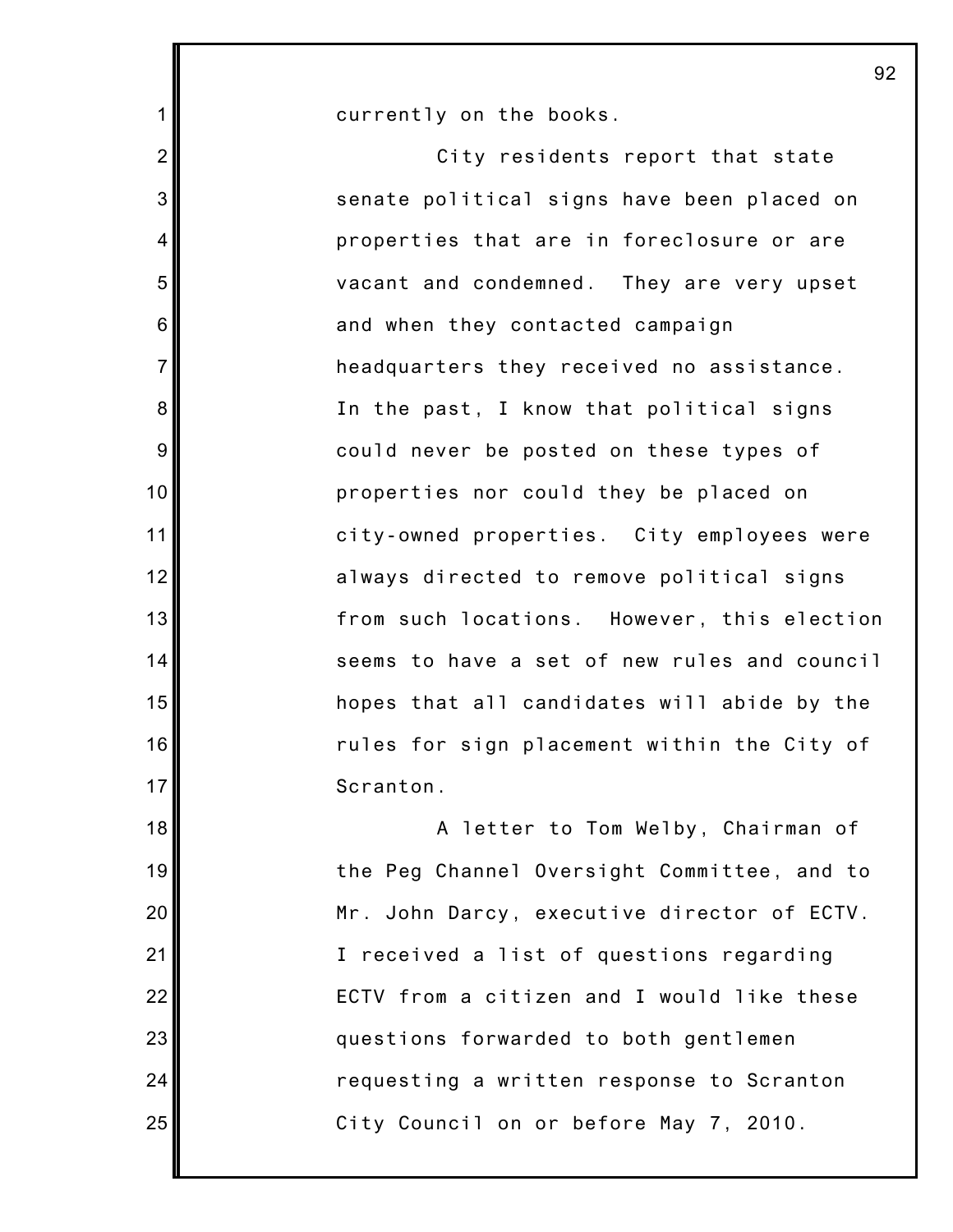A letter to Mr. Seitzinger: Neighbors complain of a vacant blighted property at 1232-1234 Phylo Street. It's remained in this condition for over a year. The siding is delipidated and birds and squirrels now inhabit the house. Please present a written update to Scranton City Council.

1

2

3

4

5

6

7

8

9

10

11

12

13

14

15

16

17

18

19

20

21

22

23

24

25

In the 100 block of South Lincoln Avenue vehicles are speeding in both directions. At the same time, children are playing and residents of this block are very concerned with their safety. Consequently, residents request the installation of a "Slow, Children at Play" sign in the 100 of South Lincoln Avenue. They suggest placement at the bottom of the hill and the middle of the block. Please provide council with a written update on this matter.

521 Beech Street, a resident reports that this is a condemned house which was burglarized for copper. The police were notified. Since then, however, the board on the second floor window fell off presenting another means of access into the structure.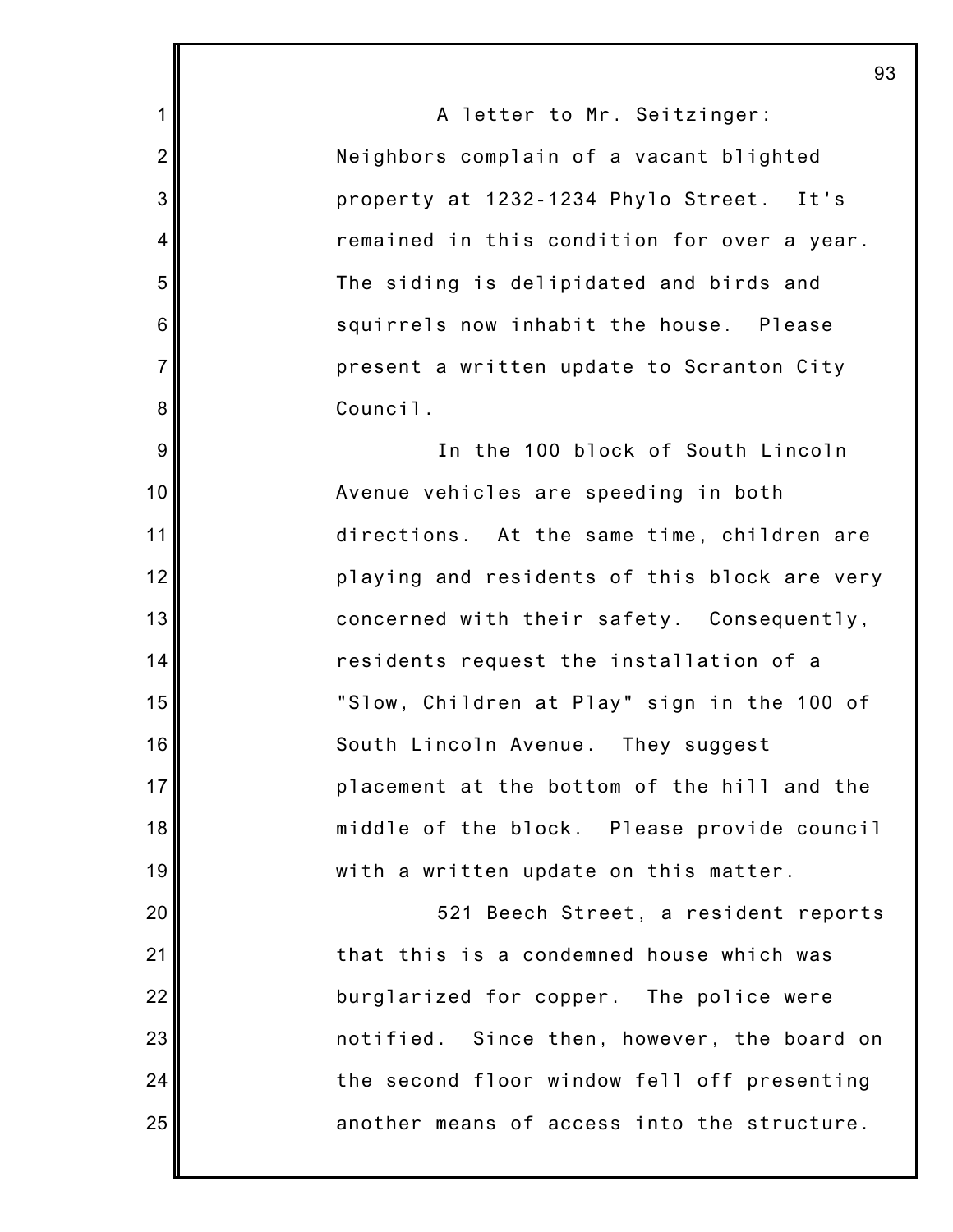1 2 3 4 5 6 7 8 9 10 11 12 13 14 15 16 17 18 19 20 21 22 23 24 25 Please replace the board on the window and provide city council with an update on the status of this property. Two catch basins at the bottom of Yesser Drive and East Mountain and several others on East Mountain Road are covered with debris. Please clear these storm drains as soon as possible. The intersection of River Street and Meadow Avenue, this is a really popular place, council has previously requested that the owner of this property would clean up the debris and tall grass. Located so closely to the entrance and exit from 81, this property serves as one of the gateways to the City of Scranton. With the ordination of the Bishop and college graduations occurring, this eyesore should be cleared as soon as possible. Residents of East Mountain report a great amount of litter, including alcohol, bottles and cans, fast food bags, etcetera, between the firehouse and the Lilac Lane. They request DPW would clear the area of this debris, and residents of East Mountain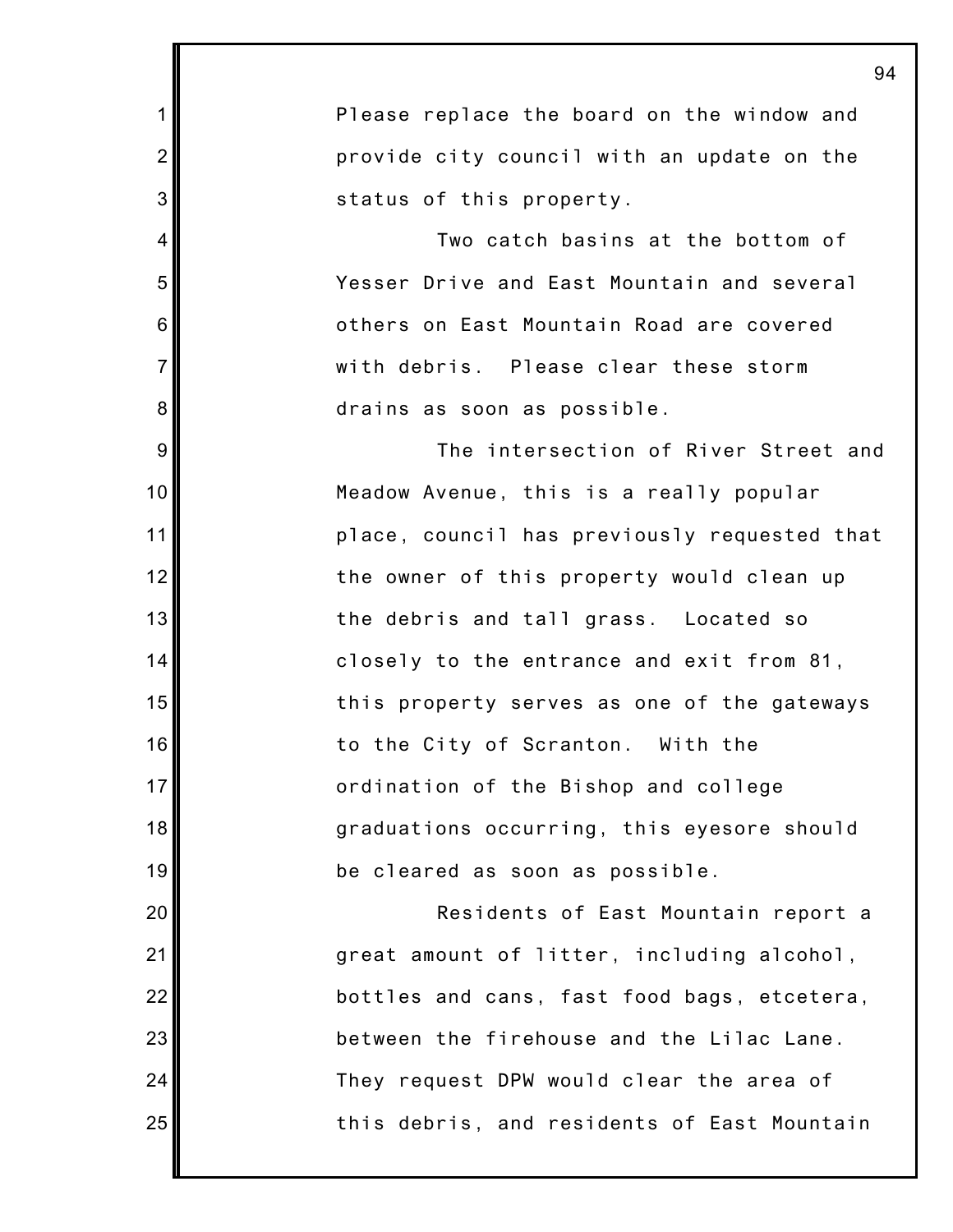also report that vehicles speed in the area between Mountain Lake and the fire house despite the presence of several stop signs. This road borders a playground which enjoys great activities on it's basketball courts, swing sets, etcetera. At the same time, this area is well-traveled by children on bikes, dogs and Scrantonians just looking for exercise. When time permits, please have a patrol car monitor this location, and that's it.

1

2

3

4

5

6

7

8

9

10

11

12

13

14

15

16

17

18

19

20

21

22

23

24

25

MR. MCGOFF: Mrs. Evans, may I respond to two of the things you just said, and not for argument sake. It's just a little clarification. I do remember right after I was on council that a couple of the people took voluntary reductions in pay, including one of the council members, I'm not sure what year that was, 2006 or 2007, but I know that did occur.

And you did mention the attempt to raise the salaries of the mayor and controller and council, I just -- and that it ws the responsibility of the mayor and the council majority at the time. I just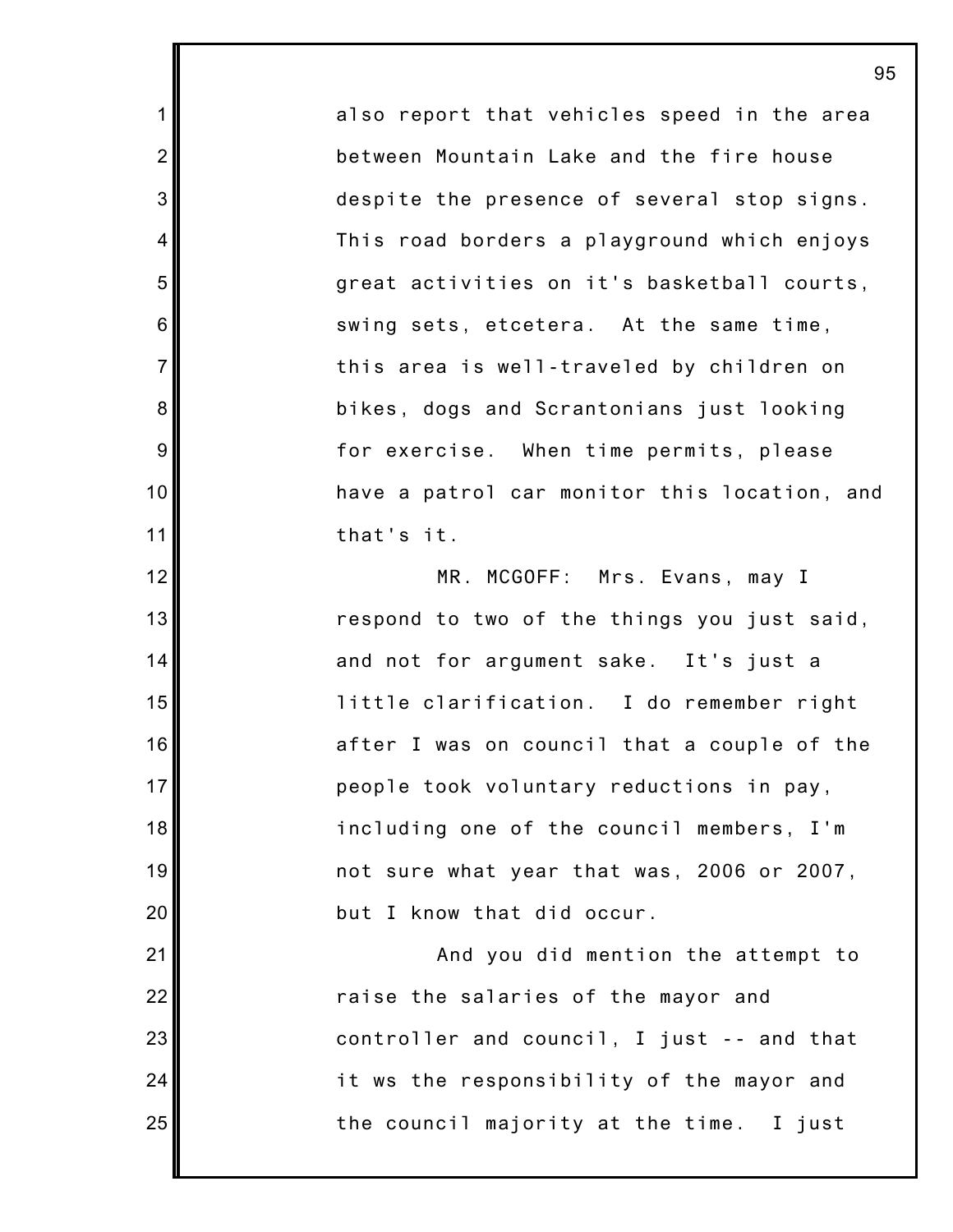wanted to say that in caucus at that time we did discuss the possibility of raising the salary of the mayor and that all members of council at that time agreed to at least discuss it. I realize the implementation of that was a bit of a problem, but that wasn't done just by the council majority, that was done because all of the members of council had agreed at this time.

1

2

3

4

5

6

7

8

9

10

11

12

13

14

15

16

17

18

19

20

21

22

23

24

25

MS. EVANS: I hadn't agreed.

MR. MCGOFF: Yes, you did.

MS. EVANS: No, I didn't. What I said was I believe the salary should be increased but not at this time because we are in the midst of the worst recession in this country that we have seen since the great depression.

Further, I do find it a bit curious, because I know that Councilman Loscombe who serves on city council and as such had his pension frozen in order to do so, was not able to refuse a council salary in order to be able to keep his pension, so by means of the Charter and even the Pension Board itself, it was ruled that Mr. Loscombe had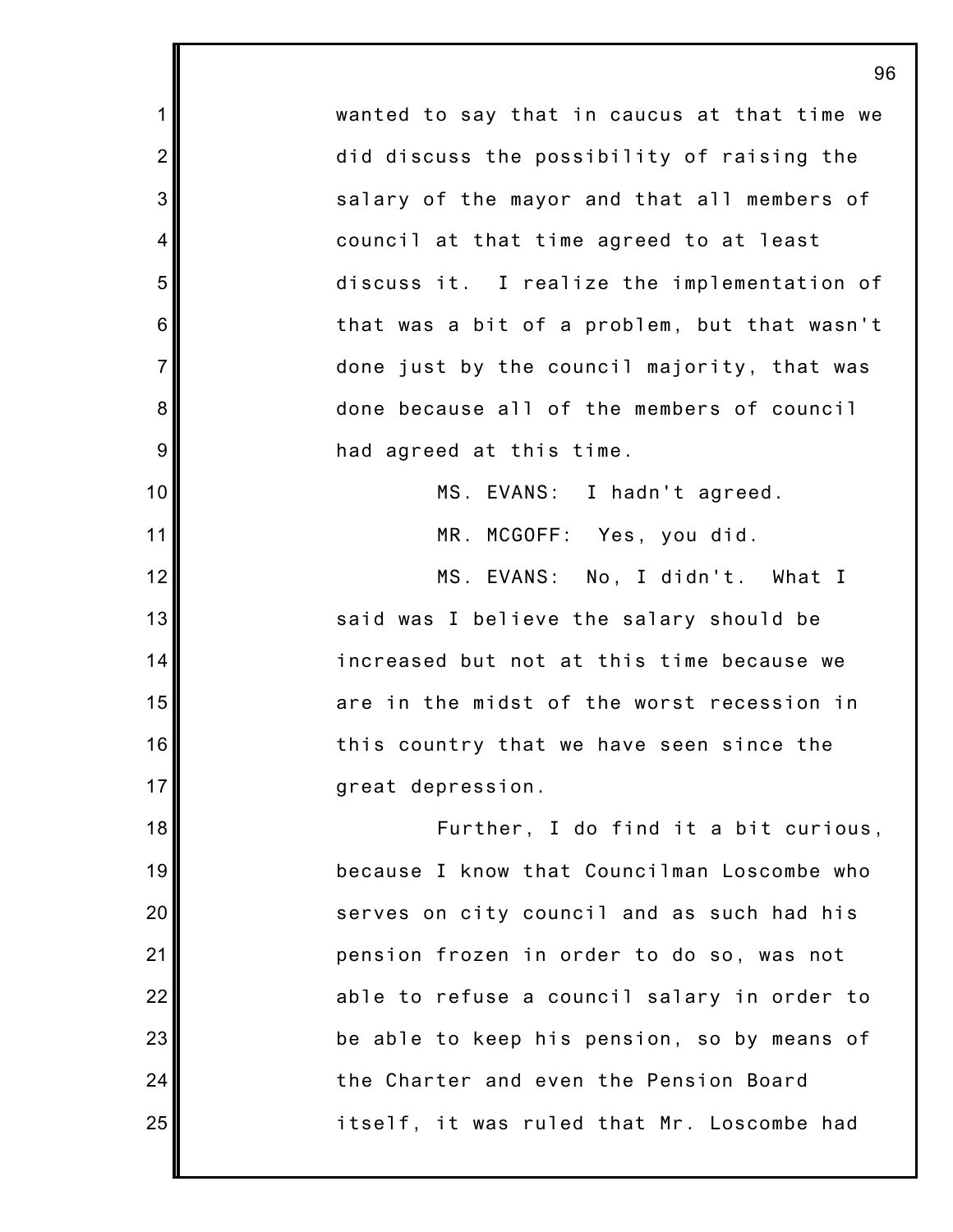to accept his salary, so I find it very, very curious that people were allowed to overstep the Home Rule Charter and decide that they are going to voluntarily do this or such because, you know, if so, I think you may have a case, Mr. Loscombe.

1

2

3

4

5

6

7

8

9

10

11

12

13

14

15

16

17

18

19

20

21

22

23

24

25

And in addition to that, I think the year you were talking about there were 5 percent cuts made to a few salaried positions, however, they were all fully restored the following year and in some cases increased, and that's it.

MS. KRAKE: 5-B. FOR INTRODUCTION-AN ORDINANCE – AUTHORIZING THE MAYOR AND OTHER APPROPRIATE CITY OFFICIALS TO EXECUTE AND ENTER INTO AN INTERGOVERNMENTAL AGREEMENT OF COOPERATION BY AND BETWEEN THE BOROUGHS OF ARCHBALD, BLAKELY, JESSUP, MAYFIELD, CARBONDALE TOWNSHIP, AND THE CITY OF SCRANTON HEREINAFTER ("PARTICIPANTS")AND LACKAWANNA HERITAGE VALLEY AUTHORITY ("AUTHORITY") FOR THE MANAGEMENT AND MAINTENANCE OF THE LACKAWANNA RIVER HERITAGE TRAIL.

MS. EVANS: At this time I'll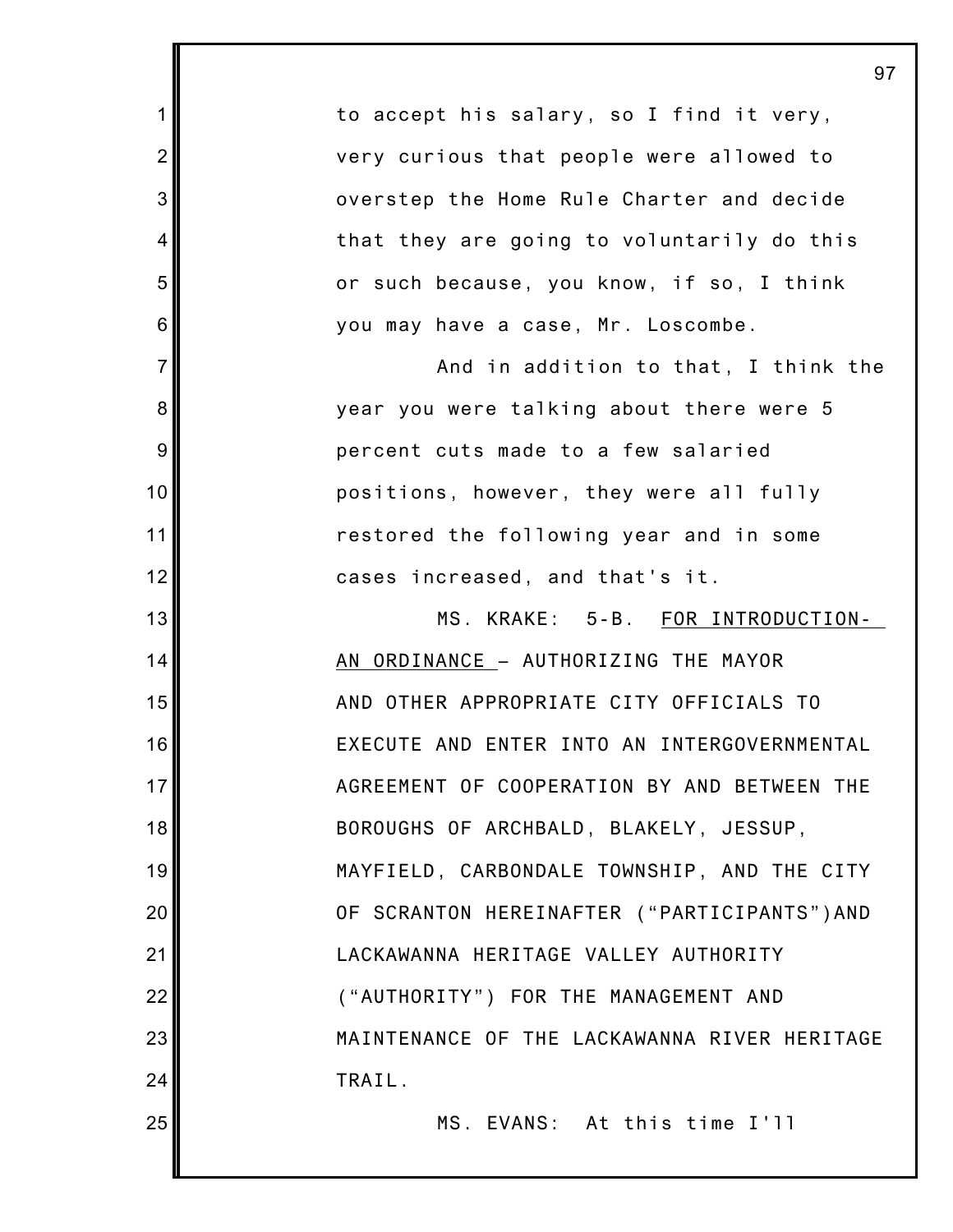| 98                                           |
|----------------------------------------------|
| entertain a motion that Item 5-B be          |
| introduced into it's proper committee.       |
| MR. ROGAN: So moved.                         |
| MR. JOYCE: Second.                           |
| MS. EVANS: On the question? On the           |
| question, Mrs. Krake, I would like a letter  |
| sent to the Lackawanna Heritage Valley       |
| Authority, please, asking them to attend a   |
| public caucus of Scranton City Council next  |
| week, April 27, at 6:00 p.m. I have a number |
| of questions regarding this legislation and  |
| though I will vote to introduce the          |
| legislation this evening, before I could     |
| cast a final vote of approval I must receive |
| responses from representatives of the        |
| authority regarding Scranton's role and the  |
| finances of Scranton. I may also be looking  |
| for a change in the language in the current  |
| legislation so that Scranton is protected.   |
| MR. MCGOFF: Mrs. Evans, also on the          |
| question, it appears that at least in the    |
| agenda I received that there was possibly a  |
| copying error, two pages were missing on the |
| backup, and I know when I looked at it       |
| originally in the office that there was a    |
|                                              |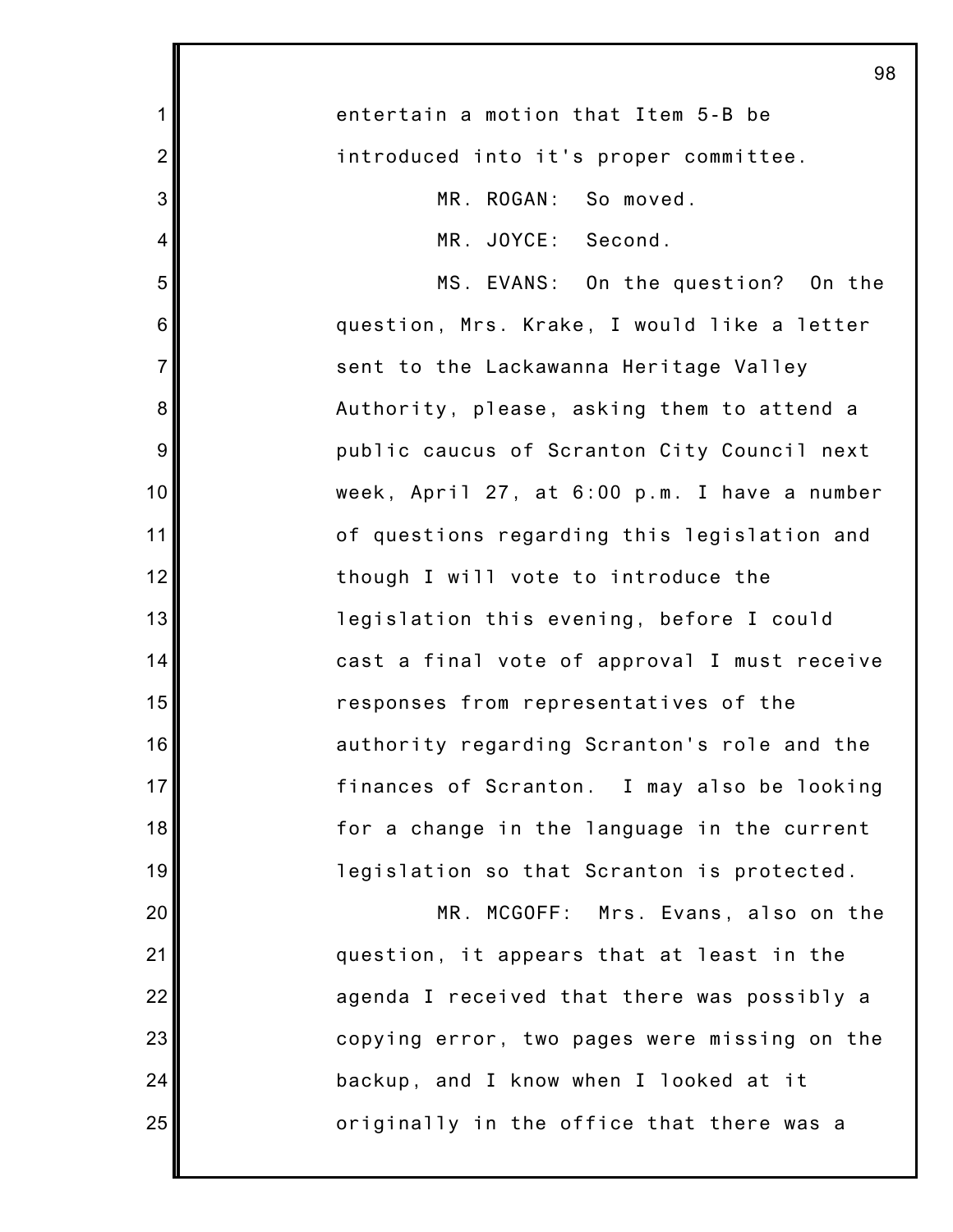|                | 99                                           |
|----------------|----------------------------------------------|
| $\mathbf 1$    | part where it listed the expenditures for    |
| $\overline{2}$ | each of the municipalities, and I know       |
| 3              | that's one of the pages that seems to be     |
| 4              | missing, so I was wondering if for next week |
| 5              | or at some point in time that we could       |
| 6              | recopy the backup there, so it's available.  |
| $\overline{7}$ | MS. EVANS: Yes.                              |
| 8              | MR. ROGAN: Just those two pages.             |
| 9              | MR. MCGOFF: All I need is those two          |
| 10             | pages. Certainly, please, because somebody   |
| 11             | did bring up, you know, the cost to the      |
| 12             | municipalities.                              |
| 13             | MS. EVANS: Well, it's an                     |
| 14             | intergovernmental cooperation agreement      |
| 15             | basically for the maintenance and upkeep of  |
| 16             | the Lackawanna County Valley Heritage Trail  |
| 17             | and there are a number of townships that are |
| 18             | included since the trail runs through all of |
| 19             | these areas. Scranton, of course, is one of  |
| 20             | those. We have the largest portion of the    |
| 21             | land on the trail, that being I believe 1.5  |
| 22             | miles and up until now it seems that         |
| 23             | Scranton's portion, of course, again, would  |
| 24             | be the largest financial portion of the      |
| 25             | members covered by the agreement, but up     |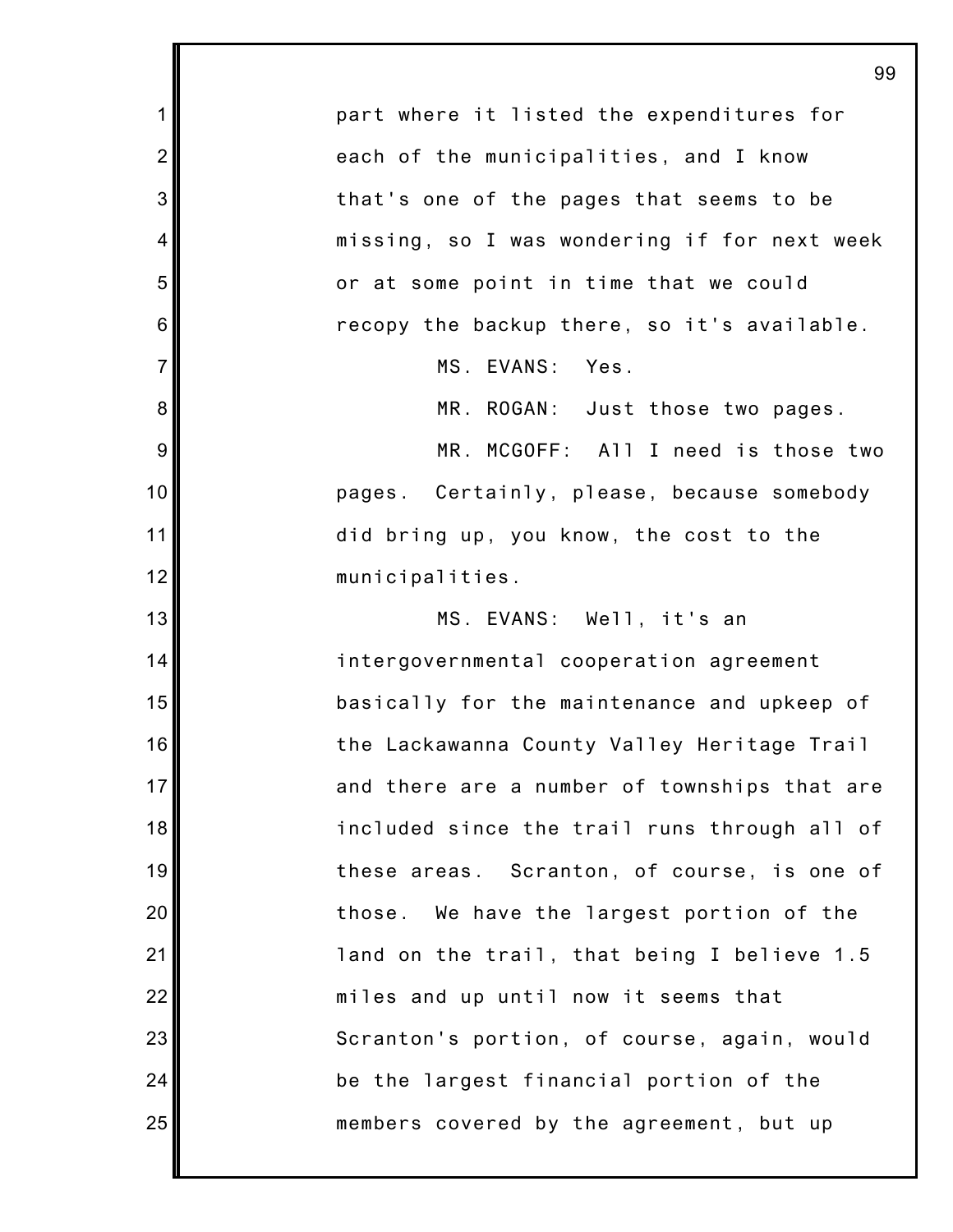|                | ט ו                                          |
|----------------|----------------------------------------------|
| 1              | until now I believe it's been approximately  |
| $\overline{2}$ | \$6,000 a year.                              |
| 3              | My concern, one of my concerns, is           |
| $\overline{4}$ | the fact that the Authority overseas the     |
| 5              | entire trail, they are creating and adopting |
| 6              | a budget, they are creating a new committee  |
| $\overline{7}$ | and each participant, that would mean, for   |
| 8              | example, Scranton, Archbald, Jessup,         |
| 9              | etcetera, would have one vote in terms of    |
| 10             | the passage of the budget or any additional  |
| 11             | expenditures that may occur, and I think     |
| 12             | that it would be very prudent in the event   |
| 13             | that costs exceed the current amount of      |
| 14             | \$6,000 that approval for any additional     |
| 15             | spending would have to come before Scranton  |
| 16             | City Council. And, as I said, that's just    |
| 17             | one of the issues, so I am hoping that       |
| 18             | representatives will come and chat with us.  |
| 19             | And anyone else on the question? All those   |
| 20             | in favor signify by saying aye.              |
| 21             | MR. MCGOFF: Aye.                             |
| 22             | MR. ROGAN: Aye.                              |
| 23             | MR. LOSCOMBE: Aye.                           |
| 24             | MR. JOYCE: Aye.                              |
| 25             | MS. EVANS: Aye. Those opposed?               |
|                |                                              |

I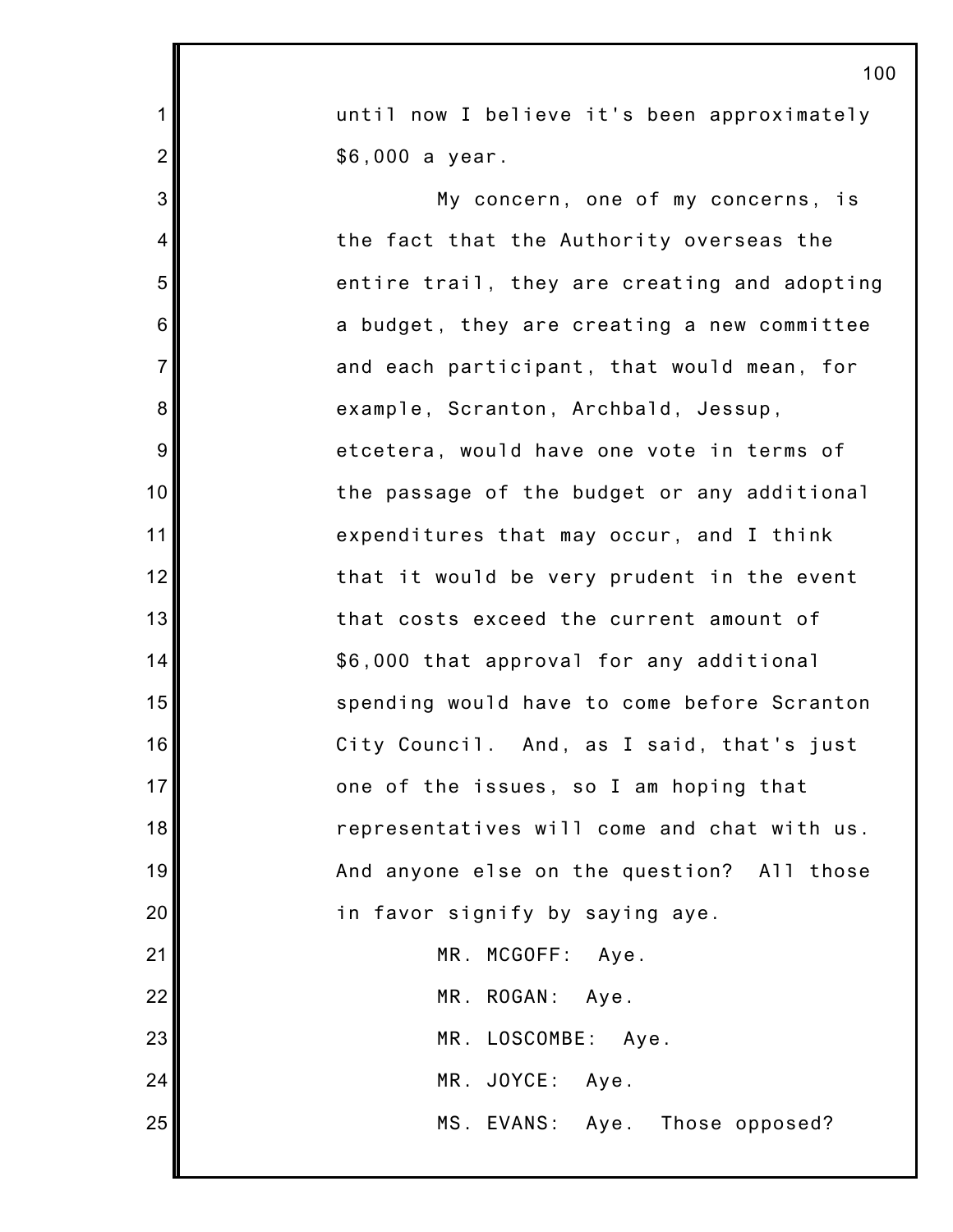|                | 101                                          |
|----------------|----------------------------------------------|
| 1              | The ayes have it and so moved.               |
| $\overline{2}$ | MS. KRAKE: 5-C. FOR INTRODUCTION -           |
| 3              | A RESOLUTION - AUTHORIZING THE MAYOR         |
| 4              | AND OTHER APPROPRIATE CITY OFFICIALS TO      |
| 5              | ENTER INTO A MUNICIPAL LEASE AND OPTION      |
| 6              | AGREEMENT WITH FIRST BANKERS CORPORATION FOR |
| $\overline{7}$ | THE LEASE PURCHASE OF A PIECE OF FIRE        |
| 8              | APPARATUS, A KME MODEL PANTHER CHALLENGER    |
| 9              | CUSTOM PUMPER TRUCK, FOR USE BY THE CITY OF  |
| 10             | SCRANTON FIRE DEPARTMENT.                    |
| 11             | MS. EVANS: At this time I'll                 |
| 12             | entertain a motion that Item 5-C be          |
| 13             | introduced into it's proper committee.       |
| 14             | MR. JOYCE: So moved.                         |
| 15             | MR. LOSCOMBE: Second.                        |
| 16             | MS. EVANS: On the question?                  |
| 17             | MR. LOSCOMBE: Yes, if I may?                 |
| 18             | MS. EVANS: Yes, certainly.                   |
| 19             | MR. LOSCOMBE: I'm glad to see this.          |
| 20             | This is a sorely needed piece of equipment   |
| 21             | and the nice thing is it's made by a         |
| 22             | manufacturer in Pennsylvania, also, so       |
| 23             | that's a good thing. You know, it's not      |
| 24             | like a police vehicle, none of the firemen   |
| 25             | were able to come up with another enough     |
|                |                                              |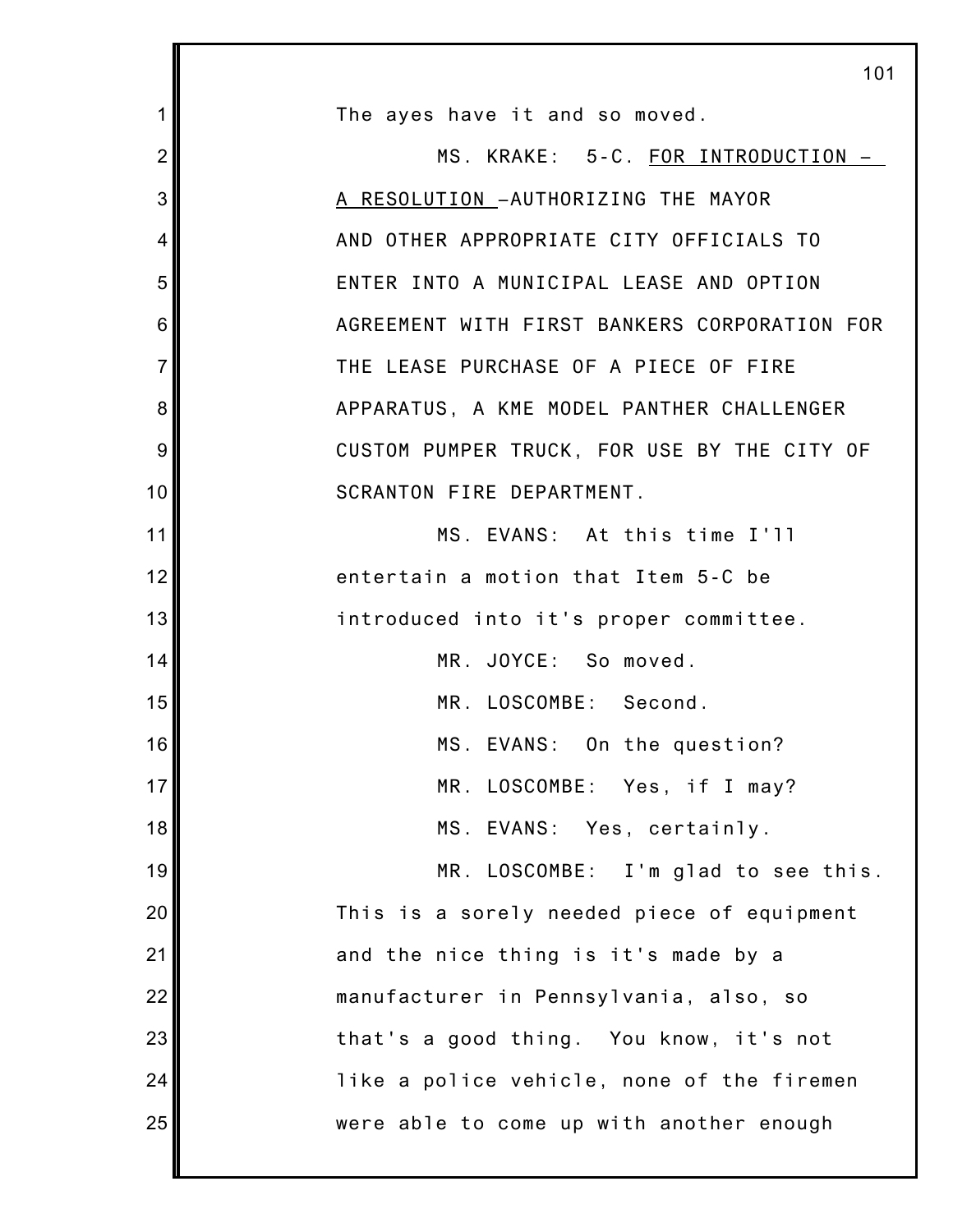|                | 102                                                     |
|----------------|---------------------------------------------------------|
| 1              | money to buy their own truck so we had to go            |
| $\overline{2}$ | the lease route, but, no, this is a good                |
| 3              | idea.<br>Thank you.                                     |
| 4              | MS. EVANS: Thank you. Anyone else                       |
| 5              | on the question? All those in favor of                  |
| 6              | introduction signify by saying aye.                     |
| $\overline{7}$ | MR. MCGOFF: Aye.                                        |
| 8              | MR. ROGAN: Aye.                                         |
| 9              | MR. LOSCOMBE: Aye.                                      |
| 10             | MR. JOYCE: Aye.                                         |
| 11             | MS. EVANS: Aye. Opposed? The ayes                       |
| 12             | have it and so moved. I'll entertain a                  |
| 13             | motion to adjourn?                                      |
| 14             | MR. MCGOFF: So moved.                                   |
| 15             | MS. EVANS: I take that back though                      |
| 16             | you may all leave. I have jumped ahead of               |
| 17             | myself and skipped Sixth and Seventh Orders             |
| 18             | even though there is nothing.                           |
| 19             | MS. KRAKE:<br>SIXTH ORDER.<br>N <sub>0</sub>            |
| 20             | BUSINESS AT THIS TIME. SEVENTH ORDER.<br>N <sub>0</sub> |
| 21             | BUSINESS AT THIS TIME.                                  |
| 22             | MS. EVANS:<br>Thank you, Mrs. Krake.                    |
| 23             | Now it's official. I'll entertain a motion              |
| 24             | for adjournment.                                        |
| 25             | MR. JOYCE: Motion to adjourn.                           |
|                |                                                         |

Ш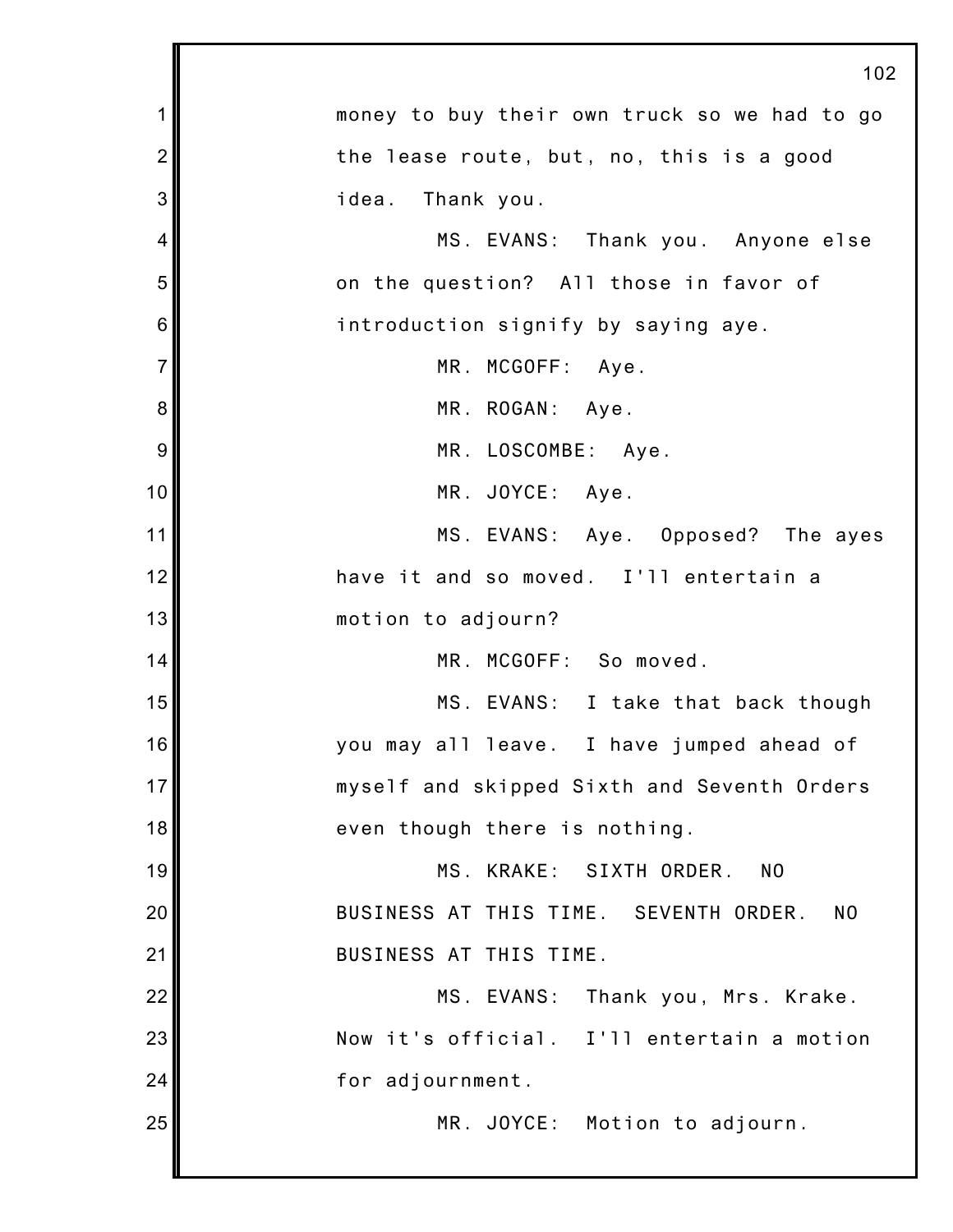